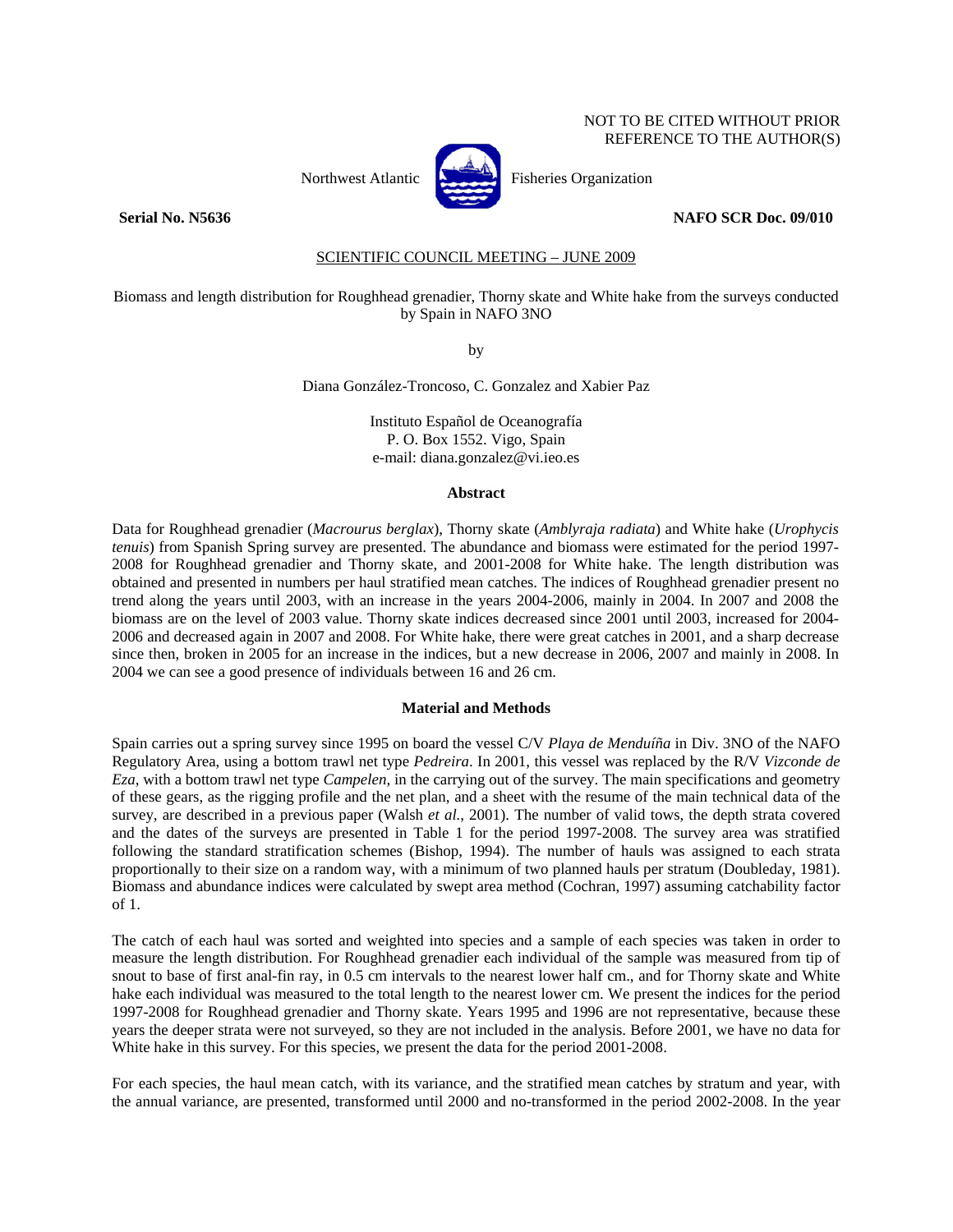2001, there are data transformed from the former vessel with original data from the new vessel. Besides this, the biomass per stratum and year, with the annual variance, are presented, as the stratified mean catches per haul length distribution. To more information about the calculation of these indices, see González Troncoso *et al.*, 2005. For White hake, it was no necessary to perform the calibration (González Troncoso and Paz, 2005)

#### **Results**

## **Roughhead grenadier**

There is no directed fishery for Roughhead grenadier and most of the catches are taken as by-catches in the Greenland halibut fishery in Subareas 2 and 3. At the beginning of the Greenland halibut fishery in Subarea 3 of the Regulatory Area in 1988, the grenadier catches were systematically misreported as Roundnose grenadier. In last years the biomass of this species presents a decreasing trend (NAFO, 2008).

## **Mean Catches and Biomass**

The Roughhead grenadier haul mean catches by stratum are presented in Table 2, included swept area, number of hauls and SD. Roughhead grenadier stratified mean catches per tow by stratum and year and their SD are presented in Table 3.

The entire time series (1997-2008) of biomass and their SD estimates for Roughhead grenadier are presented in Table 4. Estimated parameters *a* and *b* values of length-weight relationship are presented in Table 5.

The indices of Roughhead grenadier present no trend along the years until 2003, with a marked increasing in 2004 and then remains stable with a slight decrease. The indices were in this period over the 1997-2003 values. In 2007, a decrease over the year 2006 can be seen, and the biomass is under the 2003 value. In 2008 the biomass increased with respect to 2007, but without reaching the level of the period 2004-2006. (Fig. 1 and 2).

## **Length Distribution**

Table 6 and Figures 3 and 4 show the stratified mean catches per haul length distribution by year, besides the sampled size and its catch, for the period 1997-2008. The data have been grouped two by two**,** so we present the data every two cm. We can follow easily a cohort since 1998. In lasts years it can be seen a quite good recruitment. In 2008 all the length classes were poor.

## **Thorny skate**

Thorny skate catches comprises the most of the skates catches during the Spanish Spring survey and the Canadian surveys. This species is under TAC since 2004. Nominal catches increased in the mid-1980s with the commencement of a directed fishery for Thorny skate The catches reached their lowest value in the period 1993- 1995. The biomass has been relatively stable from 1996 to 2004 but at lower level than in the mid-1980s. During recent years the biomass has increased slightly (NAFO, 2008).

## **Mean Catches and Biomass**

In Table 7 we present the Thorny skate haul mean catches by stratum, included swept area, number of hauls and SD. Their stratified mean catches per tow by stratum and year, next to their SD, are presented in Table 8.

The entire time series (1997-2008) of biomass and their SD estimates of Thorny skate are presented in Table 9. The estimated parameters *a* and *b* values of length-weight relationship are presented in Table 10.

The indices of the Thorny skate presented a decreasing since the year 2001, following for an increase in the period 2004-2006 and decrease again in 2007 and 2008. Values of the period 2004-2006 were in the level of the 2000 value, the highest of the time series, but 2007 and 2008 values are much under that value (Fig. 5 and 6).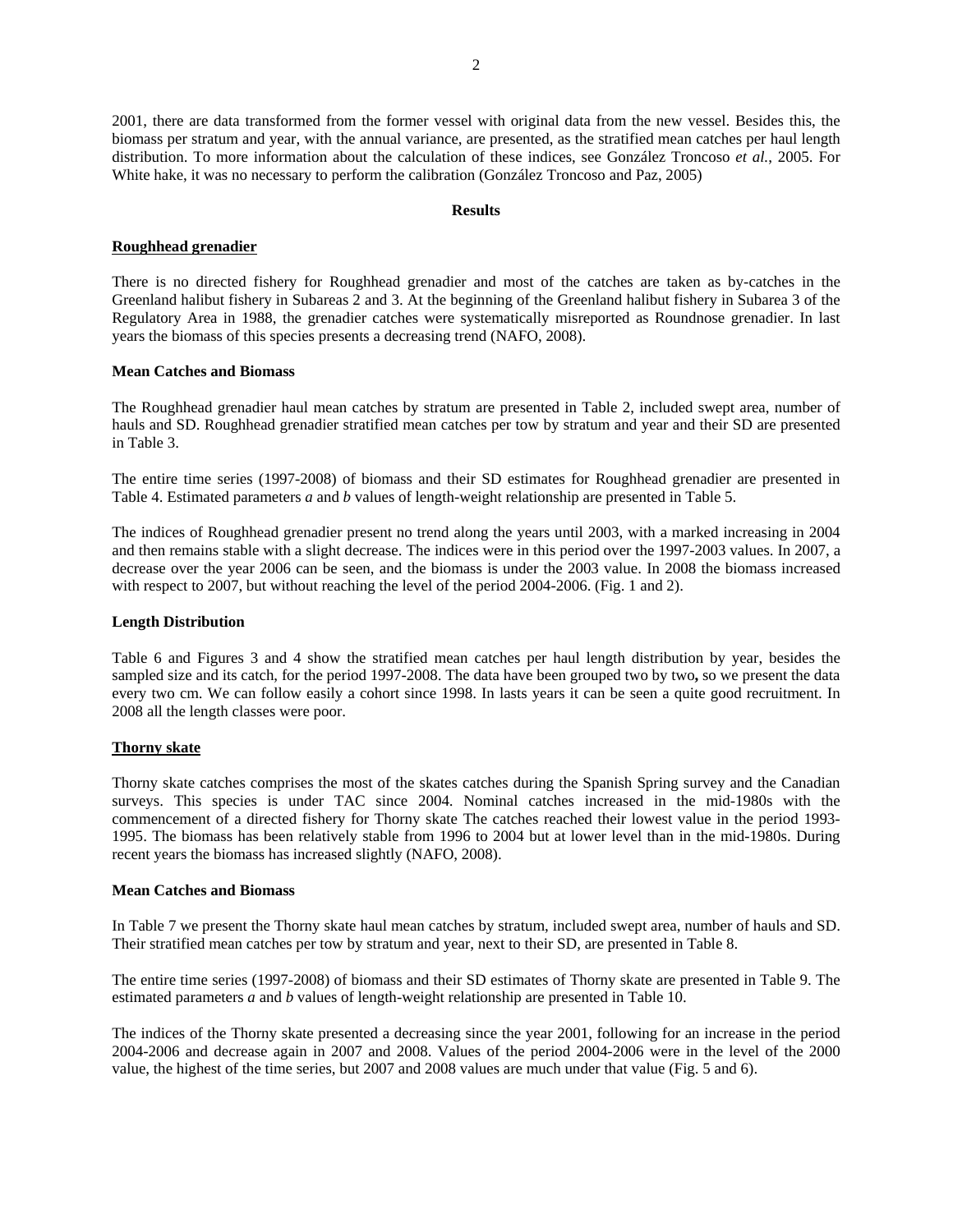## **Length Distribution**

The stratified mean catches per haul length distribution by sex and year are presented in Table 11 and Figures 7 and 8, besides the sampled size and its catch, for the period 1997-2008, in two-cm groups. In 1997, we have a recruitment modal value that can be more or less followed until 2008. In 1998 there was another modal value at small lengths that can be roughly followed along the years, reaching a maximum in 2002. In 2002, too, there was a quite good recruitment, but we can no follow this peak in the following years. In the last two years all the length classes are poorer than the rest of the years.

# **White hake**

Catches of white hake in Div. 3NO peaked in 1987, then declined from 1988 to 1994. With the restriction of fishing by other countries to areas outside Canada's 200-mile limit in 1992, non-Canadian landings fell to zero. Average catch was at its lowest in 1995-2001; then increased in 2002 to decrease slightly in 2003. Total catch decreased sharply in 2004-2007. The 1999 year-class was large. Year-classes since then have been extremely low, as compared to the 1999 year-class. The biomass of this stock increased in 2000 with the large 1999 year-class. Subsequently, the biomass index has decreased (NAFO, 2008).

#### **Mean catches and biomass**

Table 12 presents the mean catches per stratum, besides the standard deviation, the surveyed area and the number of hauls. In table 13 and in Figure 9, the stratified mean catches per tow by stratum and year, as well as the annual variance, are presented. And in table 14 and Figure 10 we present the biomass per stratum and year, and the correspondent annual variance.

Table 15 presents the length weight relationship parameters for White hake for the period 2002-2008. In 2001, we have no sufficient data to calculate the parameters, so we used the parameters of the year 2002.

The indices of the White hake show a great presence in 2001, with a peak in the biomass that is more than the double of the 2002 biomass. In 2003 and 2004 the biomass decreased respect to the two previous years, and in 2005 an increasing occurs, reaching the second highest value in the series, but in 2006 the biomass decreased again up to 2004 value and in 2007 and 2008 it dropped off. These results are totally agreed with the NAFO Scientific Council results.

## **Length distribution**

Table 16 presents the stratified mean catches per tow length distribution, by sex and year, as the number of samples, the number of sampled individuals, the sampled catch, the sampled range, the total catch and the total numbers of hauls, and in Figures 11 and 12 it we can be seeing the distribution along the years.

In 2001, we can see a great presence of individuals, that decreasing in the later years. In 2002 and 2003, it is no presence of juveniles, although in 2004 there is a quite good presence of individuals between 16 and 26 cm. Except in 2004, no presence of new cohort is seen. In 2005, the length distribution decreased although the biomass increased. We can see the presence of individuals between 52 cm and 70 cm and a quite good presence of individuals between 14 and 38 cm, but at low level compared with years 2001 and 2002. In 2006, 2007 and 2008 there is no length class with a good presence.

## **References**

Bishop, C A.. 1994. Revisions and additions to stratification schemes used during research vessel surveys in NAFO subareas 2 and 3*.* NAFO SCR Doc., Nº 43, Serial nº N2413, 23 pp.

Cochran, W. G.. 1997. Sampling techniques. Ed. J. Wiley and Sons, N.Y., 428 pp.

Doubleday, W. G.. 1981. Manual on groundfish surveys in the Northwest Atlantic. NAFO Sci. Coun. Studies, 2, 55.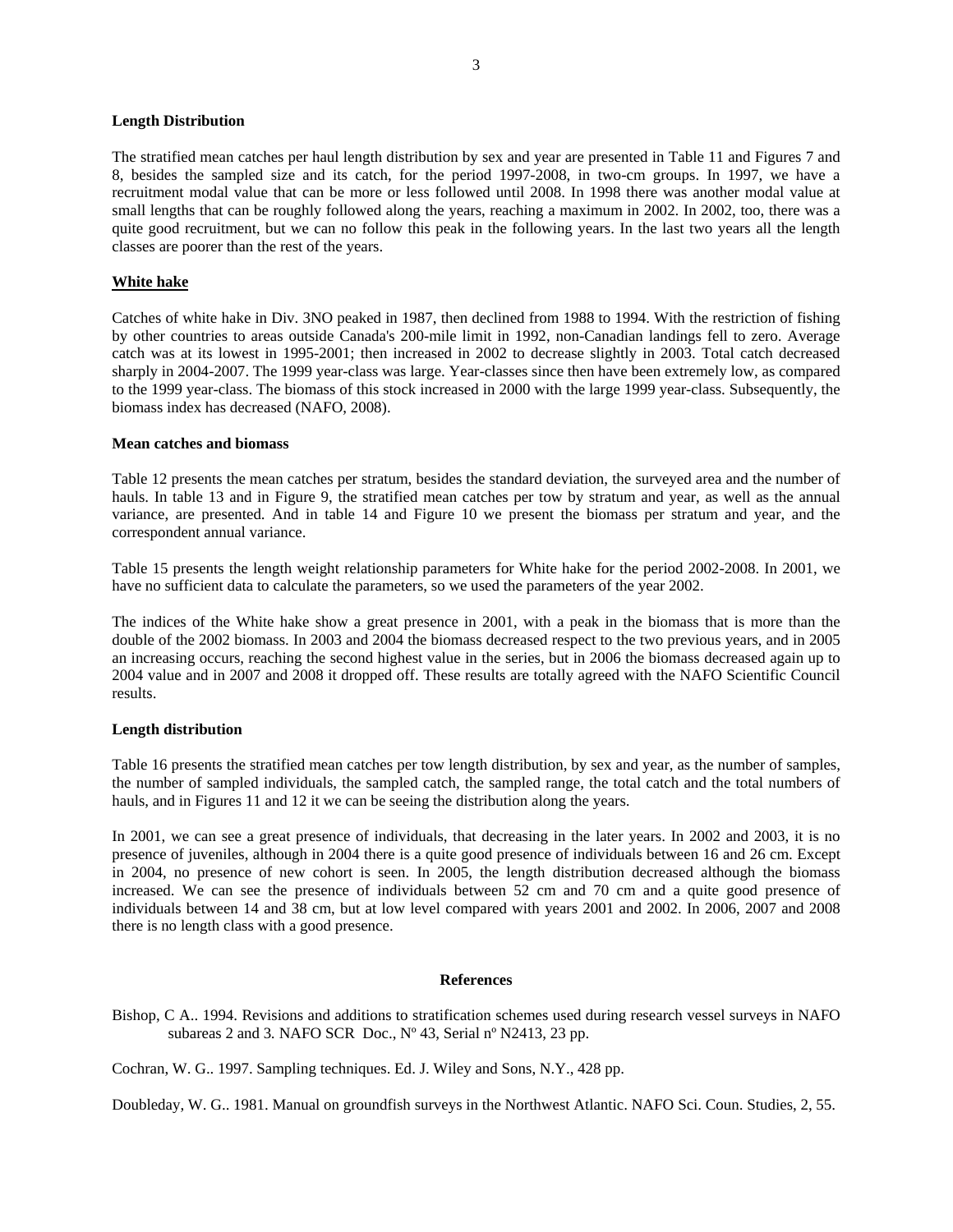- González Troncoso, D. and X. Paz. 2005. Biomass and length distribution for Atlantic cod, Thorny skate and White hake from the surveys conducted by Spain NAFO Divisions 3NO. NAFO SCR Doc., 05/26, Serial n° N5112, 29 pp.
- González Troncoso, D., X. Paz and F. González. 2005. Results for the Roughhead grenadier from the Spanish surveys conducted in the NAFO Regulatory Area of Divisions 3NO, 1997-2004. NAFO SCR Doc., 05/28, Serial nº N5114, 18 pp.
- NAFO, 2008. Report of Scientific Council Meeting, 5-19 June 2008
- Walsh, J.S., X. Paz and P. Durán. 2001. A preliminary investigation of the efficiency of Canadian and Spanish Survey bottom trawls on the Southern Bank. NAFO SCR Doc., 01/74, Serial nº N4453, 18 pp.

**TABLE 1.-** Spanish spring bottom trawl surveys on NAFO Div. 3NO: 1997-2008

|              |                       |            | Depth strata covered |                   |
|--------------|-----------------------|------------|----------------------|-------------------|
| Year         | Vessel                | Valid tows | (m)                  | Dates             |
| 1997         | C/V Playa de Menduíña | 128        | 42-1263              | April 26-May 18   |
| 1998         | C/V Playa de Menduíña | 124        | 42-1390              | May 06-May 26     |
| 1999         | C/V Playa de Menduíña | 114        | 41-1381              | May 07-May 26     |
| 2000         | C/V Playa de Menduíña | 118        | 42-1401              | May 07-May 28     |
| $2001^{(*)}$ | R/V Vizconde de Eza   | 83         | 36-1156              | May 03-May 24     |
|              | C/V Playa de Menduíña | 121        | 40-1500              | May 05-May 23     |
| 2002         | R/V Vizconde de Eza   | 125        | 38-1540              | April 29-May 19   |
| 2003         | R/V Vizconde de Eza   | 118        | 38-1666              | May 11-June $02$  |
| 2004         | R/V Vizconde de Eza   | 120        | 43-1539              | June 06–June 24   |
| 2005         | R/V Vizconde de Eza   | 119        | 47-1485              | June 10–June 29   |
| 2006         | R/V Vizconde de Eza   | 120        | 45-1480              | June 7–June 27    |
| 2007         | R/V Vizconde de Eza   | 110        | 45-1374              | May $29$ –June 19 |
| 2008         | R/V Vizconde de Eza   | 122        | 45-1374              | May $27$ –June 16 |

 (\*) We took, for the calculation of the series, 83 hauls from the R/V *Vizconde de Eza* and 40 hauls from the C/V *Playa de Menduíña* (123 hauls in total)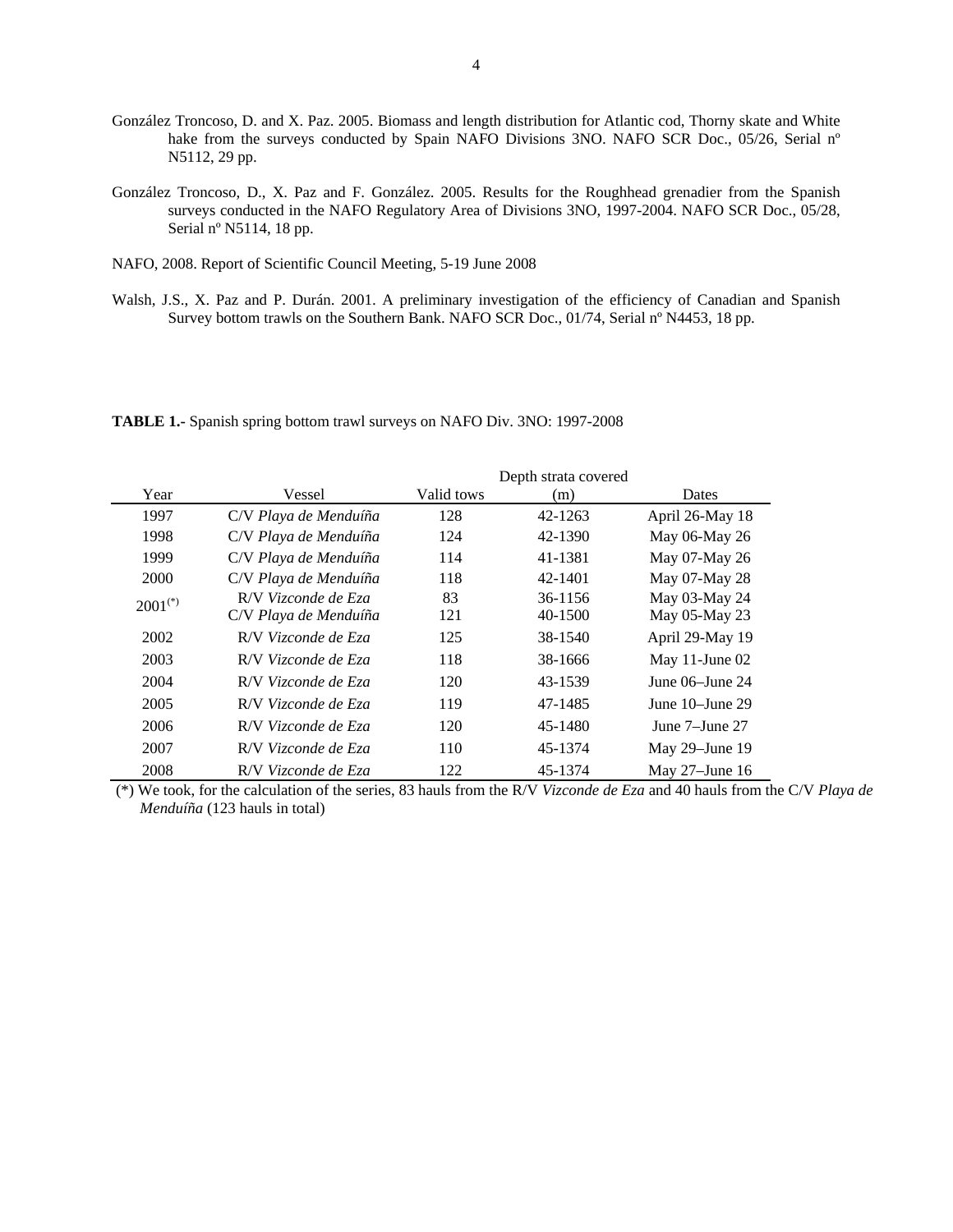**TABLE 2.-** Swept area, number of hauls and Roughhead grenadier mean catch (kg) and SD by stratum. Spanish Spring Surveys on NAFO Div. 3NO: 1997-2008. Swept area in square miles. n.s. means stratum not surveyed. 1997-2000 data are transformed C/V *Playa de Menduíña* data, and 2002-2008 data are original from R/V *Vizconde de Eza*. In 2001, there are data from the two vessels.

|         | 1997   |                |                           |                          |        |                | 1998                      |        |        |                | 1999                      |        |        | 2000           |                           |        |
|---------|--------|----------------|---------------------------|--------------------------|--------|----------------|---------------------------|--------|--------|----------------|---------------------------|--------|--------|----------------|---------------------------|--------|
|         | Swept  | Tow            | R. grenadier R. grenadier |                          | Swept  | Tow            | R. grenadier R. grenadier |        | Swept  | Tow            | R. grenadier R. grenadier |        | Swept  | Tow            | R. grenadier R. grenadier |        |
| Stratum | area   | number         | Mean catch                | SD                       | area   | number         | Mean catch                | SD     | area   | number         | Mean catch                | SD     | area   | number         | Mean catch                | SD     |
| 353     | 0.0480 |                | $\overline{4}$<br>0.000   | 0.000                    | 0.0465 | $\overline{4}$ | 0.000                     | 0.000  | 0.0360 |                | 3<br>0.000                | 0.000  | 0.0356 | 3              | 0.002                     | 0.004  |
| 354     | 0.0233 | 2              | 0.000                     | 0.000                    | 0.0356 | 3              | 0.000                     | 0.000  | 0.0218 |                | 2<br>0.000                | 0.000  | 0.0356 | 3              | 0.000                     | 0.000  |
| 355     | 0.0233 | $\overline{2}$ | 0.000                     | 0.000                    | 0.0221 | $\sqrt{2}$     | 0.000                     | 0.000  | 0.0229 |                | $\mathbf{2}$<br>0.000     | 0.000  | 0.0233 | $\overline{2}$ | 0.083                     | 0.117  |
| 356     | 0.0225 |                | $\overline{c}$<br>0.000   | 0.000                    | 0.0221 | $\mathbf{2}$   | 0.426                     | 0.602  | 0.0229 | $\overline{c}$ | 0.019                     | 0.026  | 0.0225 | $\overline{c}$ | 0.084                     | 0.016  |
| 357     | 0.0443 | $\overline{4}$ | 0.101                     | 0.202                    | 0.0240 | $\mathbf{2}$   | 0.000                     | 0.000  | 0.0236 | $\overline{c}$ | 0.216                     | 0.152  | 0.0124 |                | 0.473                     |        |
| 358     | 0.0563 | 5              | 0.000                     | 0.000                    | 0.0236 | 3              | 0.000                     | 0.000  | 0.0349 | 3              | 0.233                     | 0.403  | 0.0341 | 3              | 0.000                     | 0.000  |
| 359     | 0.0690 | 6              | 0.000                     | 0.000                    | 0.0698 | 6              | 0.000                     | 0.000  | 0.0364 |                | 3<br>0.000                | 0.000  | 0.0469 | $\overline{4}$ | 0.000                     | 0.000  |
| 360     | 0.3754 | 32             | 0.000                     | 0.000                    | 0.2561 | 25             | 0.000                     | 0.000  | 0.2325 | 19             | 0.000                     | 0.000  | 0.2396 | 20             | 0.000                     | 0.000  |
| 374     | 0.0353 | 3              | 0.000                     | 0.000                    | 0.0353 | 3              | 0.000                     | 0.000  | 0.0244 |                | $\mathbf{2}$<br>0.000     | 0.000  | 0.0240 | $\overline{c}$ | 0.000                     | 0.000  |
| 375     | 0.0116 | 1              | 0.000                     |                          | 0.0345 | 3              | 0.000                     | 0.000  | 0.0236 |                | $\overline{2}$<br>0.000   | 0.000  | 0.0244 | $\overline{2}$ | 0.000                     | 0.000  |
| 376     | 0.1583 | 14             | 0.000                     | 0.000                    | 0.0930 | 10             | 0.000                     | 0.000  | 0.1219 | 10             | 0.000                     | 0.000  | 0.1200 | 10             | 0.000                     | 0.000  |
| 377     | 0.0116 |                | 0.000                     | $\overline{\phantom{a}}$ | 0.0229 | 2              | 0.000                     | 0.000  | 0.0240 |                | $\mathbf{2}$<br>0.000     | 0.000  | 0.0229 | $\overline{2}$ | 0.000                     | 0.000  |
| 378     | 0.0210 | 2              | 0.447                     | 0.632                    | 0.0120 | $\mathbf{2}$   | 0.000                     | 0.000  | 0.0229 | $\overline{c}$ | 0.298                     | 0.421  | 0.0233 | $\overline{2}$ | 0.149                     | 0.211  |
| 379     | 0.0206 | 2              | 0.000                     | 0.000                    | 0.0356 | 3              | 0.011                     | 0.020  | 0.0236 |                | 2<br>0.024                | 0.034  | 0.0225 | $\overline{2}$ | 0.511                     | 0.722  |
| 380     | 0.0210 |                | $\overline{c}$<br>0.219   | 0.309                    | 0.0113 | $\overline{c}$ | 0.000                     | 0.000  | 0.0236 |                | 2<br>0.003                | 0.005  | 0.0236 | $\overline{c}$ | 0.157                     | 0.220  |
| 381     | 0.0221 | 2              | 0.000                     | 0.000                    | 0.0229 | 2              | 0.000                     | 0.000  | 0.0229 |                | 2<br>0.000                | 0.000  | 0.0236 | $\overline{2}$ | 0.074                     | 0.100  |
| 382     | 0.0461 | $\overline{4}$ | 0.000                     | 0.000                    | 0.0229 | 3              | 0.000                     | 0.000  | 0.0484 | $\overline{4}$ | 0.000                     | 0.000  | 0.0499 | $\overline{4}$ | 0.004                     | 0.009  |
| 721     | 0.0221 | $\overline{2}$ | 0.000                     | 0.000                    | 0.0203 | 2              | 0.758                     | 0.253  | 0.0244 |                | 2<br>2.443                | 0.132  | 0.0236 | $\overline{2}$ | 0.812                     | 0.778  |
| 722     | 0.0214 | 2              | 0.026                     | 0.036                    | 0.0101 | $\mathbf{2}$   | 3.950                     | 0.385  | 0.0229 |                | $\overline{c}$<br>3.865   | 3.202  | 0.0218 | $\overline{2}$ | 4.767                     | 1.204  |
| 723     | 0.0210 | $\overline{c}$ | 0.000                     | 0.000                    | 0.0233 | $\mathbf{2}$   | 0.255                     | 0.361  | 0.0229 |                | $\mathbf{2}$<br>2.367     | 2.528  | 0.0248 | $\overline{2}$ | 2.859                     | 1.554  |
| 724     | 0.0225 | 2              | 0.562                     | 0.048                    | 0.0206 | $\mathbf{2}$   | 1.064                     | 0.349  | 0.0225 |                | $\mathbf{2}$<br>3.678     | 0.217  | 0.0233 | $\mathbf{2}$   | 4.130                     | 1.074  |
| 725     | 0.0206 | 2              | 0.000                     | 0.000                    | 0.0086 | $\mathbf{1}$   | 0.077                     |        | 0.0229 |                | $\sqrt{2}$<br>3.718       | 3.790  | 0.0210 | $\overline{2}$ | 12.646                    | 17.511 |
| 726     | n.s.   | n.s.           | n.s.                      | n.s.                     | 0.0094 | $\overline{c}$ | 2.213                     | 2.336  | 0.0225 | $\overline{2}$ | 7.296                     | 0.205  | 0.0221 | $\overline{2}$ | 14.727                    | 0.120  |
| 727     | 0.0094 |                | 0.358                     |                          | 0.0233 | 2              | 0.196                     | 0.181  | 0.0236 |                | 2<br>0.661                | 0.236  | 0.0210 | $\overline{c}$ | 2.499                     | 2.726  |
| 728     | 0.0214 | $\overline{2}$ | 0.835                     | 0.167                    | 0.0206 | $\mathbf{2}$   | 0.919                     | 0.457  | 0.0233 |                | $\mathbf{2}$<br>17.996    | 15.217 | 0.0210 | $\overline{c}$ | 7.249                     | 6.640  |
| 752     | 0.0218 |                | $\overline{c}$<br>8.836   | 3.973                    | 0.0229 | $\mathbf{2}$   | 8.172                     | 6.983  | 0.0233 | $\overline{c}$ | 9.032                     | 3.744  | 0.0206 | $\overline{c}$ | 26.663                    | 9.968  |
| 753     | 0.0214 | 2              | 15.528                    | 7.705                    | 0.0218 | $\mathbf{2}$   | 35.635                    | 9.342  | 0.0229 |                | $\mathbf{2}$<br>28.442    | 30.760 | 0.0218 | $\overline{c}$ | 49.154                    | 1.830  |
| 754     | 0.0330 | 3              | 70.193                    | 8.839                    | 0.0210 | $\sqrt{2}$     | 60.723                    | 3.985  | 0.0206 | $\overline{2}$ | 26.373                    | 8.716  | 0.0195 | $\overline{2}$ | 66.801                    | 41.403 |
| 755     | n.s.   | n.s.           | n.s.                      | n.s.                     | 0.0206 | 2              | 42.088                    | 3.130  | 0.0311 | 3              | 23.467                    | 7.041  | 0.0431 | $\overline{4}$ | 28.192                    | 7.595  |
| 756     | 0.0109 |                | 3.252                     |                          | 0.0225 | $\mathbf{2}$   | 6.895                     | 5.707  | 0.0225 |                | $\mathbf{2}$<br>29.642    | 5.995  | 0.0203 | $\overline{c}$ | 17.852                    | 0.205  |
| 757     | 0.0304 | 3              | 20.873                    | 17.870                   | 0.0206 | $\sqrt{2}$     | 39.313                    | 39.079 | 0.0233 | $\overline{c}$ | 8.896                     | 5.646  | 0.0214 | $\overline{c}$ | 88.705                    | 79.940 |
| 758     | 0.0214 | 2              | 46.823                    | 8.232                    | 0.0105 | 2              | 77.034                    | 32.807 | 0.0214 |                | $\overline{2}$<br>46.200  | 23.151 | 0.0210 | $\overline{2}$ | 55.334                    | 32.746 |
| 759     | n.s.   | n.s.           | n.s.                      | n.s.                     | 0.0214 | $\sqrt{2}$     | 66.392                    | 41.956 | 0.0218 |                | $\mathbf{2}$<br>22.491    | 13.002 | 0.0210 | $\overline{2}$ | 32.826                    | 6.694  |
| 760     | 0.0105 |                | 3.916                     | $\ddot{\phantom{1}}$     | 0.0214 | $\mathbf{2}$   | 8.862                     | 1.890  | 0.0225 |                | $\mathbf{2}$<br>4.010     | 1.409  | 0.0210 | $\overline{2}$ | 17.758                    | 2.817  |
| 761     | 0.0315 | 3              | 19.198                    | 3.744                    | 0.0206 | 2              | 25.190                    | 8.102  | 0.0210 |                | $\overline{2}$<br>16.592  | 10.125 | 0.0221 | $\overline{2}$ | 11.535                    | 5.093  |
| 762     | 0.0308 | 3              | 24.278                    | 18.462                   | 0.0094 | $\mathbf{2}$   | 30.068                    | 18.564 | 0.0210 |                | 2<br>17.354               | 9.397  | 0.0203 | $\overline{2}$ | 18.990                    | 4.928  |
| 763     | n.s.   | n.s.           | n.s.                      | n.s.                     | 0.0218 | 2              | 10.820                    | 5.285  | 0.0311 |                | 3<br>11.447               | 3.789  | 0.0416 | $\overline{4}$ | 14.523                    | 15.110 |
| 764     | 0.0206 | 2              | 6.393                     | 4.081                    | 0.0218 | 2              | 4.827                     | 2.059  | 0.0225 |                | 2<br>4.044                | 1.240  | 0.0218 | $\overline{c}$ | 4.427                     | 2.047  |
| 765     | 0.0206 | $\overline{2}$ | 11.752                    | 5.592                    | 0.0098 | 2              | 6.734                     | 3.431  | 0.0221 |                | $\overline{2}$<br>6.197   | 1.421  | 0.0203 | $\overline{2}$ | 7.755                     | 4.467  |
| 766     | 0.0308 | 3              | 7.741                     | 2.498                    | 0.0191 | $\mathfrak{2}$ | 6.895                     | 1.902  | 0.0218 |                | 2<br>5.516                | 3.371  | 0.0214 | $\overline{c}$ | 3.184                     | 1.156  |
| 767     | n.s.   | n.s.           | n.s.                      | n.s.                     | 0.0109 | $\overline{2}$ | 6.529                     | 2.950  | 0.0214 |                | $\overline{2}$<br>4.844   | 0.277  | 0.0210 | $\overline{2}$ | 2.537                     | 0.506  |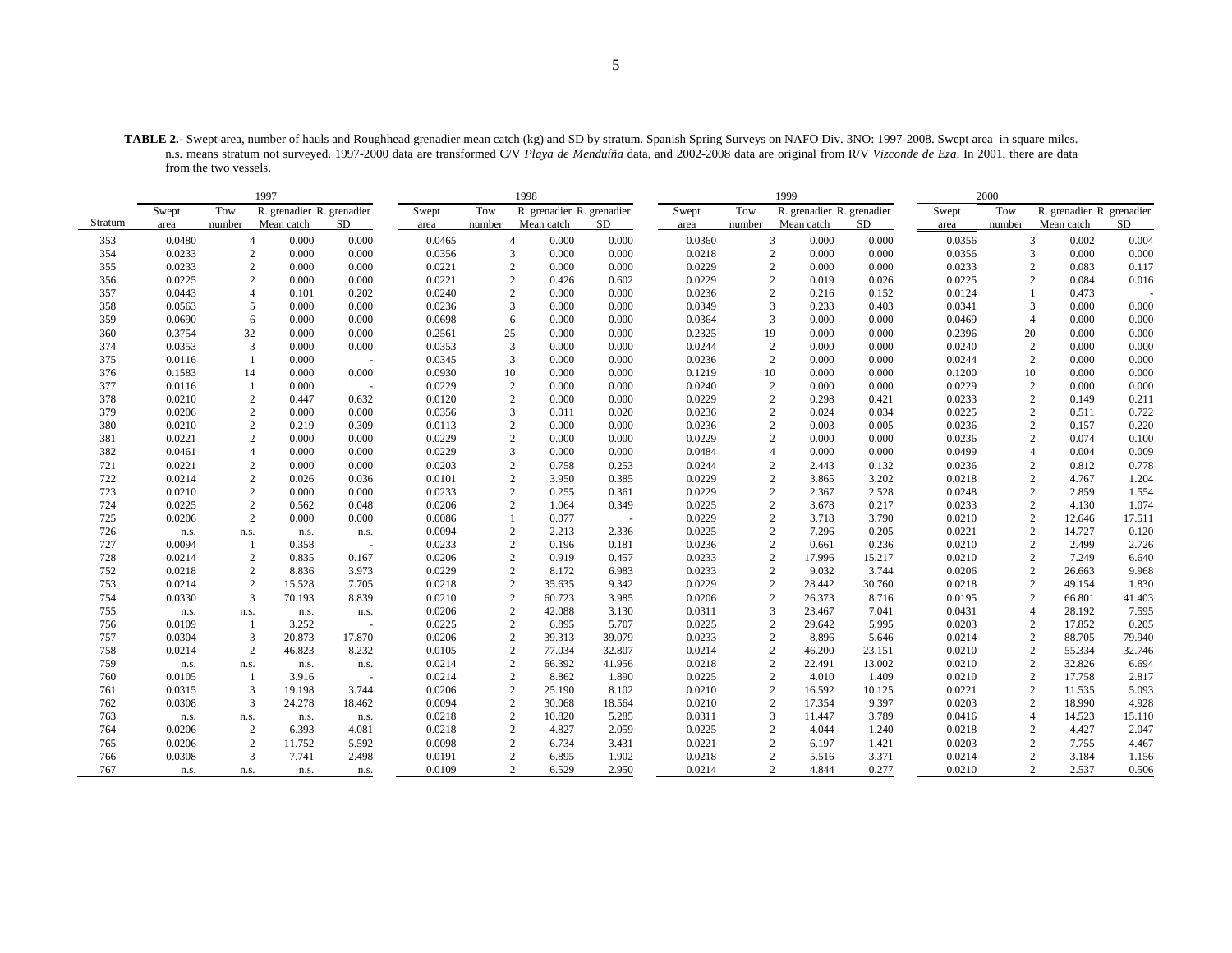**TABLE 2 (cont.).-** Swept area, number of hauls and Roughhead grenadier mean catch (kg) and SD by stratum. Spanish Spring Surveys on NAFO Div. 3NO: 1997-2008. Swept area in square miles. n.s. means stratum not surveyed. 1997-2000 data are transformed C/V *Playa de Menduíña* data, and 2002-2008 data are original from R/V *Vizconde de Eza*. In 2001, there are data from the two vessels.

|         |        |                | 2001                      |        |        |                | 2002                      |           |        |                 | 2003                      |         |        |                 | 2004                      |         |
|---------|--------|----------------|---------------------------|--------|--------|----------------|---------------------------|-----------|--------|-----------------|---------------------------|---------|--------|-----------------|---------------------------|---------|
|         | Swept  | Tow            | R. grenadier R. grenadier |        | Swept  | Tow            | R. grenadier R. grenadier |           | Swept  | Tow             | R. grenadier R. grenadier |         | Swept  | Tow             | R. grenadier R. grenadier |         |
| Stratum | area   | number         | Mean catch                | SD.    | area   | number         | Mean catch                | <b>SD</b> | area   | number          | Mean catch                | SD.     | area   | number          | Mean catch                | SD      |
| 353     | 0.0341 |                | 3 <sup>1</sup><br>0.000   | 0.000  | 0.0476 | $\overline{4}$ | 0.000                     | 0.000     | 0.0334 |                 | 3<br>0.000                | 0.000   | 0.0338 | 3               | 0.000                     | 0.000   |
| 354     | 0.0338 | 3              | 0.000                     | 0.000  | 0.0356 | 3              | 0.000                     | 0.000     | 0.0338 |                 | 3<br>0.000                | 0.000   | 0.0345 | 3               | 0.000                     | 0.000   |
| 355     | 0.0240 | $\overline{2}$ | 0.000                     | 0.000  | 0.0236 | $\overline{c}$ | 0.000                     | 0.000     | 0.0229 |                 | $\overline{2}$<br>0.000   | 0.000   | 0.0229 | $\overline{2}$  | 0.000                     | 0.000   |
| 356     | 0.0240 | 2              | 0.000                     | 0.000  | 0.0233 | $\overline{2}$ | 0.000                     | 0.000     | 0.0225 |                 | 2<br>0.115                | 0.163   | 0.0221 | 2               | 1.225                     | 1.732   |
| 357     | 0.0244 | $\mathbf{2}$   | 0.170                     | 0.240  | 0.0240 | $\overline{c}$ | 1.050                     | 1.061     | 0.0229 |                 | $\overline{2}$<br>1.385   | 1.959   | 0.0229 | 2               | 0.027                     | 0.037   |
| 358     | 0.0345 | 3              | 0.000                     | 0.000  | 0.0345 | 3              | 0.500                     | 0.700     | 0.0338 |                 | 3<br>0.000                | 0.000   | 0.0330 | 3               | 0.007                     | 0.012   |
| 359     | 0.0803 | $\tau$         | 0.000                     | 0.000  | 0.0686 | 6              | 0.041                     | 0.100     | 0.0791 | $7\phantom{.0}$ | 0.000                     | 0.000   | 0.0791 | $7\phantom{.0}$ | 0.479                     | 1.267   |
| 360     | 0.2423 | 20             | 0.390                     | 1.744  | 0.2865 | 25             | 0.000                     | 0.000     | 0.2254 | 20              | 0.000                     | 0.000   | 0.2310 | 20              | 0.000                     | 0.000   |
| 374     | 0.0240 | $\overline{2}$ | 0.000                     | 0.000  | 0.0345 | 3              | 0.000                     | 0.000     | 0.0225 |                 | 2<br>0.000                | 0.000   | 0.0233 | $\overline{c}$  | 0.000                     | 0.000   |
| 375     | 0.0338 | 3              | 0.000                     | 0.000  | 0.0353 | 3              | 0.000                     | 0.000     | 0.0330 |                 | 3<br>0.000                | 0.000   | 0.0338 | 3               | 0.000                     | 0.000   |
| 376     | 0.1155 | 10             | 0.000                     | 0.000  | 0.1140 | 10             | 0.000                     | 0.000     | 0.1125 | 10              | 0.000                     | 0.000   | 0.1166 | 10              | 0.000                     | 0.000   |
| 377     | 0.0229 | $\sqrt{2}$     | 0.000                     | 0.000  | 0.0229 | $\overline{2}$ | 0.273                     | 0.386     | 0.0225 |                 | $\overline{c}$<br>0.000   | 0.000   | 0.0218 | $\overline{c}$  | 0.000                     | 0.000   |
| 378     | 0.0236 | $\sqrt{2}$     | 0.000                     | 0.000  | 0.0233 | $\overline{2}$ | 0.008                     | 0.011     | 0.0225 |                 | $\overline{c}$<br>0.000   | 0.000   | 0.0225 | $\overline{2}$  | 0.000                     | 0.000   |
| 379     | 0.0229 | $\sqrt{2}$     | 0.430                     | 0.580  | 0.0229 | $\sqrt{2}$     | 0.265                     | 0.375     | 0.0229 |                 | $\overline{2}$<br>0.124   | 0.175   | 0.0124 |                 | 3.960                     |         |
| 380     | 0.0206 | 2              | 0.03                      | 0.048  | 0.0225 | $\overline{2}$ | 0.008                     | 0.011     | 0.0229 |                 | $\overline{2}$<br>0.085   | 0.120   | 0.0221 | $\overline{c}$  | 278.650                   | 209.516 |
| 381     | 0.0236 | $\overline{c}$ | 0.00                      | 0.00   | 0.0229 | $\overline{2}$ | 0.000                     | 0.000     | 0.0229 |                 | $\overline{2}$<br>0.000   | 0.000   | 0.0225 | $\overline{2}$  | 4.145                     | 5.169   |
| 382     | 0.0469 | $\overline{4}$ | 0.00                      | 0.00   | 0.0341 | 3              | 0.002                     | 0.004     | 0.0454 | $\overline{4}$  | 0.000                     | 0.000   | 0.0461 | $\overline{A}$  | 0.080                     | 0.160   |
| 721     | 0.0248 | $\mathbf{2}$   | 0.220                     | 0.085  | 0.0233 | $\overline{2}$ | 1.250                     | 1.768     | 0.0225 |                 | $\overline{2}$<br>0.000   | 0.000   | 0.0221 | $\overline{2}$  | 3.473                     | 0.449   |
| 722     | 0.0233 | $\sqrt{2}$     | 2.465                     | 2.878  | 0.0236 | $\overline{c}$ | 10.930                    | 14.213    | 0.0221 |                 | $\overline{c}$<br>4.315   | 4.547   | 0.0218 | $\overline{c}$  | 4.530                     | 2.676   |
| 723     | 0.0240 | $\mathbf{2}$   | 1.705                     | 0.304  | 0.0233 | $\overline{2}$ | 0.700                     | 0.283     | 0.0229 |                 | $\overline{2}$<br>8.370   | 3.253   | 0.0229 | $\overline{2}$  | 10.053                    | 4.938   |
| 724     | 0.0353 | 3              | 7.507                     | 3.835  | 0.0225 | $\overline{c}$ | 10.000                    | 4.384     | 0.0225 |                 | $\overline{2}$<br>4.980   | 1.669   | 0.0214 | 2               | 10.746                    | 0.701   |
| 725     | 0.0116 | $\mathbf{2}$   | 1.415                     | 1.832  | 0.0225 | $\overline{c}$ | 2.650                     | 1.344     | 0.0229 |                 | 2<br>0.377                | 0.532   | 0.0225 | 2               | 92.415                    | 82.046  |
| 726     | 0.0116 | $\mathbf{2}$   | 4.304                     | 5.509  | 0.0214 | $\overline{2}$ | 2.650                     | 1.909     | 0.0225 |                 | $\overline{c}$<br>0.000   | 0.000   | 0.0225 | $\overline{2}$  | 59.865                    | 19.608  |
| 727     | 0.0225 | 2              | 0.21                      | 0.132  | 0.0233 | $\overline{2}$ | 0.570                     | 0.806     | 0.0218 |                 | $\overline{2}$<br>21.900  | 24.607  | 0.0233 | $\overline{c}$  | 16.700                    | 1.697   |
| 728     | 0.0229 | $\overline{c}$ | 1.00                      | 0.241  | 0.0229 | $\overline{2}$ | 0.620                     | 0.876     | 0.0225 |                 | 2<br>32.650               | 3.748   | 0.0180 | 2               | 15.650                    | 9.687   |
| 752     | 0.0210 | $\mathbf{2}$   | 6.04                      | 3.455  | 0.0116 | $\mathbf{1}$   | 1.950                     | 2.758     | 0.0229 |                 | 2<br>77.900               | 100.268 | 0.0214 | $\overline{2}$  | 94.610                    | 95.162  |
| 753     | 0.0214 | $\sqrt{2}$     | 31.57                     | 21.165 | 0.0229 | $\overline{2}$ | 5.400                     | 7.637     | 0.0229 |                 | $\overline{c}$<br>57.050  | 55.791  | 0.0218 | $\overline{2}$  | 63.835                    | 45.912  |
| 754     | 0.0195 | $\overline{2}$ | 75.61                     | 17.890 | 0.0341 | 3              | 98.450                    | 82.237    | 0.0218 |                 | $\overline{c}$<br>65.600  | 40.729  | 0.0214 | $\overline{2}$  | 33.355                    | 11.377  |
| 755     | 0.0416 | $\overline{4}$ | 24.29                     | 19.579 | 0.0338 | 3              | 1.460                     | 1.307     | 0.0221 |                 | 2<br>18.200               | 25.597  | 0.0319 | $\overline{3}$  | 14.658                    | 21.304  |
| 756     | 0.0113 | $\sqrt{2}$     | 12.796                    | 11.520 | 0.0229 | $\overline{2}$ | 11.750                    | 10.819    | 0.0221 |                 | $\overline{2}$<br>7.160   | 9.051   | 0.0218 | $\overline{c}$  | 9.772                     | 3.778   |
| 757     | 0.0233 | $\sqrt{2}$     | 20.43                     | 16.686 | 0.0225 | $\overline{2}$ | 16.250                    | 16.193    | 0.0221 |                 | $\overline{2}$<br>8.575   | 2.765   | 0.0218 | $\overline{2}$  | 12.890                    | 8.330   |
| 758     | 0.0218 | $\sqrt{2}$     | 69.10                     | 46.916 | 0.0225 | $\overline{2}$ | 141.550                   | 101.470   | 0.0221 |                 | 2<br>41.050               | 58.053  | 0.0214 | $\overline{c}$  | 32.955                    | 10.260  |
| 759     | 0.0221 | $\overline{c}$ | 59.11                     | 50.035 | 0.0225 | $\overline{2}$ | 69.250                    | 97.934    | 0.0113 | $\mathbf{1}$    | 78.080                    | $\sim$  | 0.0214 | $\overline{2}$  | 39.980                    | 4.921   |
| 760     | 0.0229 | $\sqrt{2}$     | 7.195                     | 9.468  | 0.0229 | $\sqrt{2}$     | 11.950                    | 4.172     | 0.0218 |                 | $\overline{c}$<br>40.650  | 3.465   | 0.0221 | $\overline{2}$  | 76.475                    | 94.293  |
| 761     | 0.0225 | $\overline{c}$ | 15.515                    | 2.524  | 0.0225 | $\overline{2}$ | 5.350                     | 5.445     | 0.0225 |                 | 2<br>12.750               | 9.263   | 0.0221 | $\overline{c}$  | 25.610                    | 28.055  |
| 762     | 0.0116 | $\mathbf{2}$   | 2.839                     | 3.040  | 0.0225 | $\overline{2}$ | 0.325                     | 0.460     | 0.0225 |                 | 2<br>14.650               | 3.861   | 0.0233 | 2               | 15.729                    | 4.594   |
| 763     | 0.0330 | 3              | 15.35                     | 12.271 | 0.0225 | $\overline{c}$ | 1.225                     | 1.732     | 0.0311 |                 | 3<br>2.717                | 4.705   | 0.0326 | 3               | 28.000                    | 21.696  |
| 764     | 0.0240 | $\mathbf{2}$   | 5.550                     | 3.323  | 0.0236 | $\overline{2}$ | 20.050                    | 11.526    | 0.0221 |                 | 2<br>19.420               | 19.771  | 0.0229 | 2               | 40.790                    | 41.988  |
| 765     | 0.0113 | $\mathbf{2}$   | 4.385                     | 0.685  | 0.0236 | $\overline{2}$ | 2.700                     | 2.404     | 0.0113 |                 | 1<br>10.400               | $\sim$  | 0.0225 | $\overline{c}$  | 5.347                     | 2.710   |
| 766     | 0.0203 | $\mathbf{2}$   | 2.65                      | 1.233  | 0.0233 | $\overline{c}$ | 9.125                     | 9.016     | 0.0225 |                 | $\overline{2}$<br>5.690   | 6.548   | 0.0225 | $\overline{2}$  | 7.214                     | 1.582   |
| 767     | 0.0218 | $\overline{2}$ | 3.09                      | 1.673  | 0.0225 | $\overline{2}$ | 9.150                     | 12.940    | 0.0229 |                 | $\overline{2}$<br>3.130   | 2.461   | 0.0218 | $\overline{2}$  | 3.667                     | 0.401   |

$$
(**) SD = \frac{\sum (x_i - \bar{x})^2}{n - 1}
$$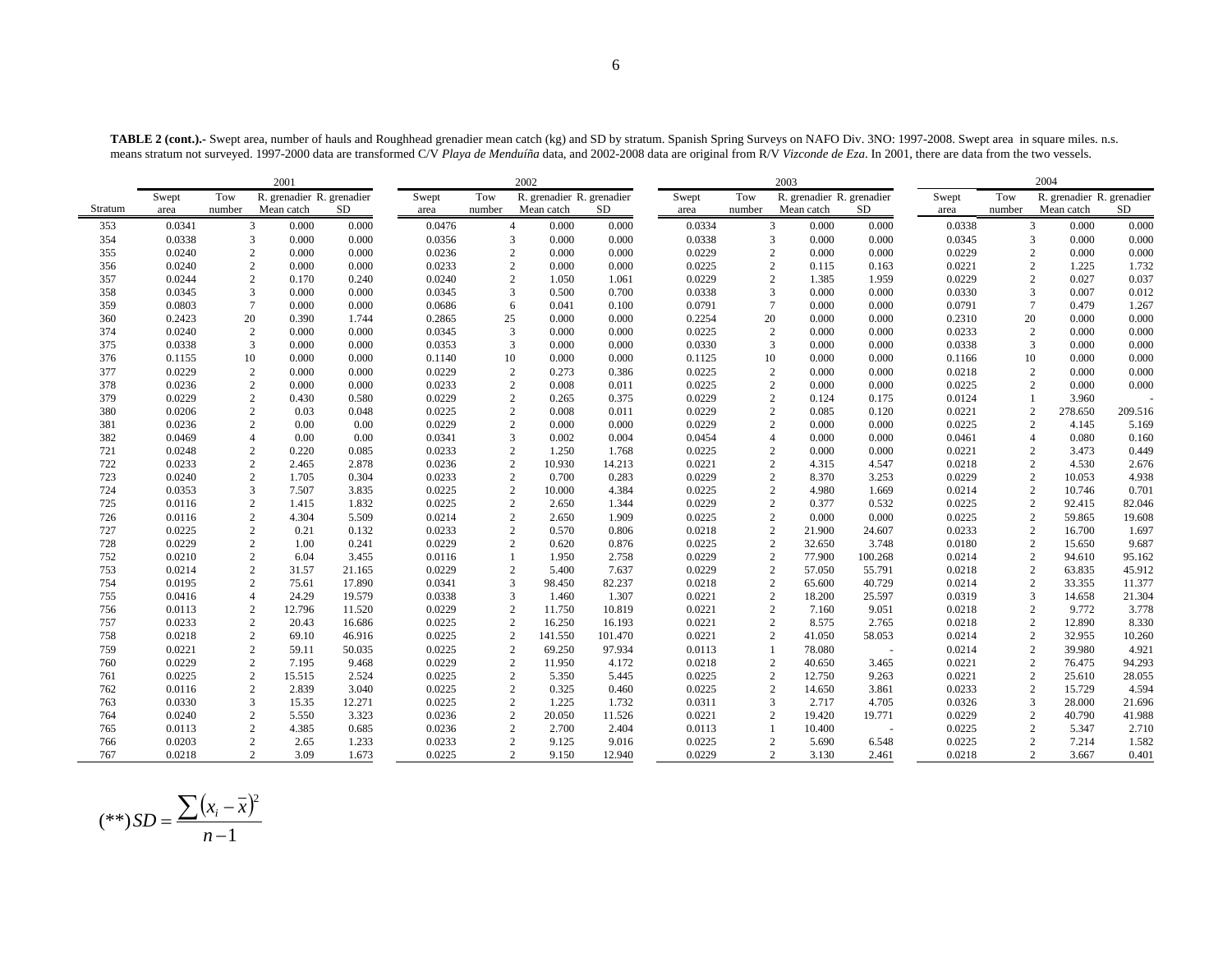**TABLE 2 (cont.).-** Swept area, number of hauls and Roughhead grenadier mean catch (kg) and SD by stratum. Spanish Spring Surveys on NAFO Div. 3NO: 1997-2007. Swept area in square miles. n.s. means stratum not surveyed. 1997-2000 data are transformed C/V *Playa de Menduíña* data, and 2002-2007 data are original from R/V *Vizconde de Eza*. In 2001, there are data from the two vessels.

|         |        |                | 2005                      |         |        |                | 2006                      |           |        |                | 2007                      |        |        |                | 2008                      |                |
|---------|--------|----------------|---------------------------|---------|--------|----------------|---------------------------|-----------|--------|----------------|---------------------------|--------|--------|----------------|---------------------------|----------------|
|         | Swept  | Tow            | R. grenadier R. grenadier |         | Swept  | Tow            | R. grenadier R. grenadier |           | Swept  | Tow            | R. grenadier R. grenadier |        | Swept  | Tow            | R. grenadier R. grenadier |                |
| Stratum | area   | number         | Mean catch                | SD      | area   | number         | Mean catch                | <b>SD</b> | area   | number         | Mean catch                | SD     | area   | number         | Mean catch                | SD             |
| 353     | 0.0353 |                | $\overline{3}$<br>0.000   | 0.000   | 0.0371 |                | $\mathfrak{Z}$<br>0.000   | 0.000     | 0.0364 |                | 3<br>0.000                | 0.000  | 0.0341 | 3              | 0.000                     | 0.000          |
| 354     | 0.0353 |                | 3<br>0.000                | 0.000   | 0.0364 |                | 3<br>0.000                | 0.000     | 0.0364 | 3              | 0.000                     | 0.000  | 0.0345 | 3              | 0.000                     | 0.000          |
| 355     | 0.0225 |                | $\overline{c}$<br>0.000   | 0.000   | 0.0248 |                | $\overline{c}$<br>0.000   | 0.000     | 0.0240 | 2              | 0.000                     | 0.000  | 0.0221 | $\overline{2}$ | 0.000                     | 0.000          |
| 356     | 0.0233 |                | $\overline{2}$<br>0.260   | 0.368   | 0.0240 | 2              | 0.350                     | 0.495     | 0.0240 | $\mathfrak{D}$ | 0.000                     | 0.000  | 0.0236 | 2              | 0.000                     | 0.000          |
| 357     | 0.0233 |                | $\overline{c}$<br>15.785  | 3.090   | 0.0244 | $\mathbf{2}$   | 42.575                    | 1.407     | 0.0360 | 3              | 1.907                     | 1.661  | 0.0233 | $\overline{c}$ | 0.845                     | 0.813          |
| 358     | 0.0349 |                | 3<br>0.000                | 0.000   | 0.0349 | 3              | 0.000                     | 0.000     | 0.0368 | 3              | 0.283                     | 0.491  | 0.0345 | 3              | 0.320                     | 0.554          |
| 359     | 0.0814 |                | $\overline{7}$<br>0.103   | 0.217   | 0.0975 | 8              | 0.000                     | 0.000     | 0.0855 | $\overline{7}$ | 0.000                     | 0.000  | 0.0799 | $\overline{7}$ | 0.000                     | 0.000          |
| 360     | 0.2325 | 20             | 0.000                     | 0.000   | 0.2340 | 19             | 0.000                     | 0.000     | 0.2378 | 20             | 0.000                     | 0.000  | 0.2340 | 20             | 0.000                     | 0.000          |
| 374     | 0.0229 |                | $\overline{2}$<br>0.000   | 0.000   | 0.0236 | $\mathbf{2}$   | 0.000                     | 0.000     | 0.0240 | 2              | 0.000                     | 0.000  | 0.0233 | 2              | 0.000                     | 0.000          |
| 375     | 0.0349 |                | 3<br>0.000                | 0.000   | 0.0364 | 3              | 0.000                     | 0.000     | 0.0364 | 3              | 0.000                     | 0.000  | 0.0334 | 3              | 0.000                     | 0.000          |
| 376     | 0.1174 | 10             | 0.000                     | 0.000   | 0.1219 | 10             | 0.000                     | 0.000     | 0.1185 | 10             | 0.000                     | 0.000  | 0.1129 | 10             | 0.000                     | 0.000          |
| 377     | 0.0233 |                | 2<br>0.000                | 0.000   | 0.0236 | 2              | 0.000                     | 0.000     | 0.0240 | 2              | 0.000                     | 0.000  | 0.0233 | 2              | 0.000                     | 0.000          |
| 378     | 0.0225 |                | $\sqrt{2}$<br>0.620       | 0.877   | 0.0240 | $\mathbf{2}$   | 0.260                     | 0.367     | 0.0233 | $\overline{c}$ | 0.000                     | 0.000  | 0.0240 | $\overline{c}$ | 0.000                     | 0.000          |
| 379     | 0.0236 |                | $\mathbf{2}$<br>26.975    | 17.006  | 0.0236 | 2              | 112.080                   | 148.252   | 0.0240 | $\overline{c}$ | 6.478                     | 1.813  | 0.0229 | $\overline{c}$ | 2.890                     | 3.881          |
| 380     | 0.0229 |                | 2<br>194.750              | 113.491 | 0.0229 | 2              | 130.294                   | 89.342    | 0.0240 | 2              | 22.490                    | 15.712 | 0.0225 | 2              | 17.273                    | 4.847          |
| 381     | 0.0233 |                | $\mathbf{2}$<br>17.450    | 11.384  | 0.0229 | $\mathbf{2}$   | 101.485                   | 42.122    | 0.0240 | $\overline{2}$ | 0.000                     | 0.000  | 0.0229 | $\overline{c}$ | 0.000                     | 0.000          |
| 382     | 0.0458 | $\overline{4}$ | 0.235                     | 0.286   | 0.0469 |                | $\overline{4}$<br>0.200   | 0.400     | 0.0484 | $\overline{4}$ | 0.163                     | 0.325  | 0.0458 | $\overline{4}$ | 0.000                     | 0.000          |
| 721     | 0.0229 |                | 2<br>1.173                | 1.609   | 0.0236 | 2              | 3.005                     | 3.415     | 0.0116 |                | 0.830                     |        | 0.0225 | 2              | 0.876                     | 1.238          |
| 722     | 0.0233 |                | $\mathbf{2}$<br>5.415     | 4.985   | 0.0240 | $\mathbf{2}$   | 0.901                     | 1.005     | 0.0225 | $\mathbf{2}$   | 3.945                     | 1.902  | 0.0206 | $\sqrt{2}$     | 2.791                     | 2.044          |
| 723     | 0.0233 |                | 2<br>21.528               | 23.869  | 0.0236 | 2              | 20.810                    | 0.919     | 0.0240 | $\overline{2}$ | 4.417                     | 2.512  | 0.0225 | 2              | 3.870                     | 1.032          |
| 724     | 0.0225 |                | $\overline{2}$<br>9.500   | 8.514   | 0.0233 | $\mathbf{2}$   | 4.712                     | 4.322     | 0.0233 | 2              | 8.758                     | 3.297  | 0.0221 | 2              | 8.207                     | 6.406          |
| 725     | 0.0236 |                | $\mathbf{2}$<br>104.420   | 135.072 | 0.0233 | $\sqrt{2}$     | 48.050                    | 48.578    | 0.0225 | $\sqrt{2}$     | 12.730                    | 7.742  | 0.0229 | $\sqrt{2}$     | 4.897                     | 4.530          |
| 726     | 0.0113 | -1             | 34.900                    | $\sim$  | 0.0225 | $\mathbf{2}$   | 21.017                    | 5.822     | 0.0229 | $\overline{2}$ | 40.814                    | 22.325 | 0.0225 | $\overline{c}$ | 40.678                    | 6.418          |
| 727     | 0.0229 |                | 2<br>18.650               | 12.657  | 0.0225 | 2              | 14.650                    | 7.283     | 0.0240 | 2              | 10.079                    | 6.405  | 0.0221 | 2              | 6.987                     | 1.466          |
| 728     | 0.0109 |                | 35.400                    | ÷.      | 0.0225 | $\mathbf{2}$   | 25.250                    | 1.626     | 0.0225 | $\mathbf{2}$   | 17.355                    | 10.953 | 0.0221 | $\overline{c}$ | 8.250                     | 4.738          |
| 752     | 0.0236 |                | 2<br>21.590               | 3.677   | 0.0225 | 2              | 25.200                    | 10.041    | 0.0225 | 2              | 19.404                    | 27.432 | 0.0218 | 2              | 60.305                    | 30.342         |
| 753     | 0.0225 |                | 2<br>63.320               | 12.629  | 0.0225 | 2              | 14.863                    | 7.973     | 0.0225 | 2              | 31.106                    | 20.248 | 0.0221 | 2              | 115.900                   | 93.904         |
| 754     | 0.0225 |                | $\overline{c}$<br>13.957  | 14.981  | 0.0225 | $\mathbf{2}$   | 5.055                     | 7.148     | 0.0225 | $\mathbf{2}$   | 53.404                    | 6.218  | 0.0218 | $\overline{c}$ | 44.000                    | 20.648         |
| 755     | 0.0450 | $\overline{4}$ | 34.228                    | 9.637   | 0.0338 | 3              | 22.257                    | 27.055    | 0.0338 | 3              | 28.680                    | 19.358 | 0.0431 | $\overline{4}$ | 27.444                    | 18.211         |
| 756     | 0.0233 |                | 2<br>23.675               | 12.693  | 0.0229 | $\mathbf{2}$   | 26.875                    | 13.103    | 0.0225 | $\mathbf{2}$   | 85.074                    | 23.863 | 0.0218 | $\overline{c}$ | 33.632                    | 38.465         |
| 757     | 0.0225 |                | $\mathbf{2}$<br>17.758    | 8.403   | 0.0225 | $\mathbf{2}$   | 7.399                     | 6.079     | 0.0229 | $\overline{c}$ | 46.664                    | 28.618 | 0.0221 | $\overline{c}$ | 25.709                    | 21.867         |
| 758     | 0.0225 |                | $\overline{2}$<br>34.043  | 1.042   | 0.0225 | 2              | 111.965                   | 139.915   | 0.0225 | 2              | 18.887                    | 14.302 | 0.0218 | 2              | 43.538                    | 28.655         |
| 759     | 0.0229 |                | $\overline{c}$<br>46.825  | 37.512  | 0.0225 | 2              | 2.410                     | 3.242     | n.s.   | n.s.           | n.s.                      | n.s.   | 0.0221 | $\overline{c}$ | 29                        | 17             |
| 760     | 0.0229 |                | $\overline{c}$<br>57.790  | 20.492  | 0.0225 | $\overline{c}$ | 42.124                    | 31.854    | 0.0233 | $\overline{c}$ | 27.625                    | 32.492 | 0.0225 | $\sqrt{2}$     | 4.170                     | 1.222          |
| 761     | 0.0221 |                | $\overline{2}$<br>37.553  | 18.438  | 0.0233 | 2              | 18.333                    | 4.104     | 0.0225 | 2              | 20.654                    | 18.550 | 0.0214 | 2              | 16.773                    | 10.221         |
| 762     | 0.0225 |                | $\overline{2}$<br>11.938  | 8.432   | 0.0233 | $\sqrt{2}$     | 22.712                    | 29.399    | n.s.   | n.s.           | n.s.                      | n.s.   | 0.0214 | 2              | 22                        | $\overline{4}$ |
| 763     | 0.0334 |                | $\overline{3}$<br>13.424  | 3.205   | 0.0225 | $\mathbf{2}$   | 29.163                    | 24.236    | n.s.   | n.s.           | n.s.                      | n.s.   | 0.0311 | 3              | 14                        |                |
| 764     | 0.0233 |                | $\overline{2}$<br>1.161   | 1.642   | 0.0233 | $\mathbf{2}$   | 3.134                     | 0.699     | 0.0225 | $\overline{c}$ | 22.213                    | 23.443 | 0.0221 | $\sqrt{2}$     | 11.735                    | 15.308         |
| 765     | 0.0229 |                | $\mathbf{2}$<br>7.252     | 2.647   | 0.0236 | $\mathbf{2}$   | 15.093                    | 19.846    | 0.0225 | 2              | 5.328                     | 4.173  | 0.0214 | 2              | 6.893                     | 6.777          |
| 766     | 0.0229 |                | $\overline{2}$<br>6.355   | 4.794   | 0.0229 |                | $\overline{c}$<br>3.463   | 2.077     | n.s.   | n.s.           | n.s.                      | n.s.   | 0.0218 | $\overline{2}$ | 8                         | $\overline{4}$ |
| 767     | 0.0113 |                | 4.646                     |         | 0.0233 |                | $\overline{2}$<br>2.495   | 3.528     | n.s.   | n.s.           | n.s.                      | n.s.   | 0.0214 | 2              | 10                        | 5              |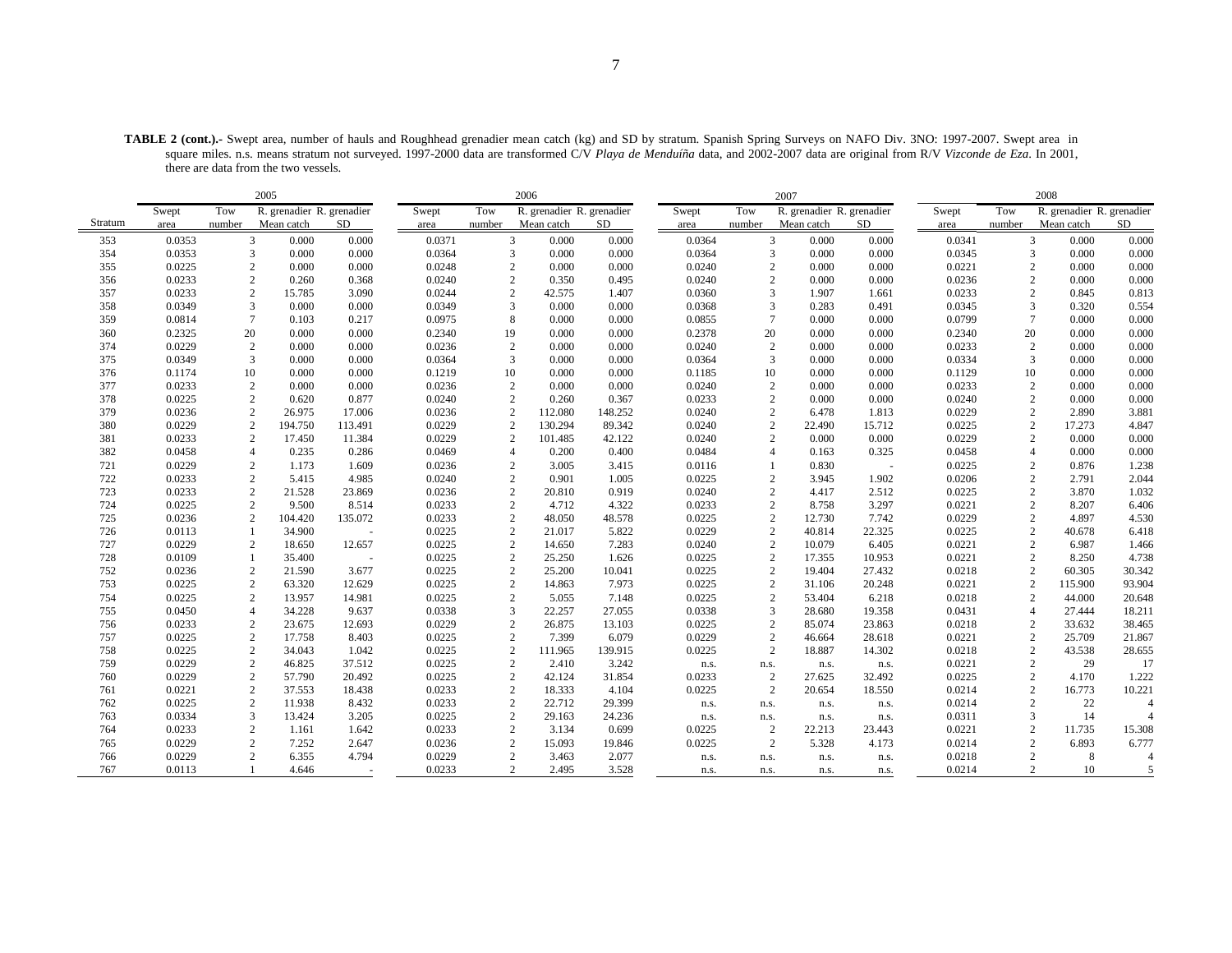**TABLE 3.-** Stratified mean catches (Kg) by stratum and year and SD by year of Roughhead grenadier (1997-2008). n.s. means stratum not surveyed. 1997- 2000 data are transformed C/V *Playa de Menduíña* data. 2002-2008 data are original from R/V *Vizconde de Eza*. In 2001, there are data from the two vessels.

| Stratum        | 1997     | 1998     | 1999     | $2000\,$ | 2001     | 2002     | 2003     | 2004     | 2005     | 2006     | 2007     | 2008     |
|----------------|----------|----------|----------|----------|----------|----------|----------|----------|----------|----------|----------|----------|
| 353            | 0.00     | 0.00     | 0.00     | 0.61     | 0.00     | 0.00     | $0.00\,$ | $0.00\,$ | 0.00     | 0.00     | 0.00     | 0.00     |
| 354            | 0.00     | 0.00     | $0.00\,$ | $0.00\,$ | 0.00     | 0.00     | $0.00\,$ | $0.00\,$ | 0.00     | $0.00\,$ | 0.00     | 0.00     |
| 355            | 0.00     | 0.00     | $0.00\,$ | 6.11     | 0.00     | 0.00     | $0.00\,$ | $0.00\,$ | 0.00     | $0.00\,$ | 0.00     | 0.00     |
| 356            | 0.00     | 20.01    | $0.88\,$ | 3.96     | 0.00     | 0.00     | 5.41     | 57.58    | 12.22    | 16.45    | 0.00     | 0.00     |
| 357            | 16.54    | 0.00     | 35.46    | 77.62    | 27.88    | 172.20   | 227.14   | 4.35     | 2588.74  | 6982.30  | 312.69   | 138.58   |
| 358            | 0.00     | 0.00     | 52.35    | 0.00     | 0.00     | 112.50   | $0.00\,$ | 1.50     | 0.00     | $0.00\,$ | 63.75    | 72.00    |
| 359            | 0.00     | 0.00     | $0.00\,$ | $0.00\,$ | 0.00     | 17.19    | $0.00\,$ | 201.66   | 43.30    | $0.00\,$ | 0.00     | 0.00     |
| 360            | 0.00     | 0.00     | $0.00\,$ | 0.00     | 1085.37  | 0.00     | $0.00\,$ | $0.00\,$ | 0.00     | $0.00\,$ | 0.00     | 0.00     |
| 374            | 0.00     | 0.00     | $0.00\,$ | $0.00\,$ | 0.00     | 0.00     | $0.00\,$ | 0.00     | 0.00     | $0.00\,$ | 0.00     | 0.00     |
| 375            | 0.00     | 0.00     | $0.00\,$ | 0.00     | 0.00     | 0.00     | $0.00\,$ | $0.00\,$ | 0.00     | $0.00\,$ | 0.00     | 0.00     |
| 376            | 0.00     | 0.00     | $0.00\,$ | $0.00\,$ | 0.00     | $0.00\,$ | $0.00\,$ | 0.00     | 0.00     | 0.00     | 0.00     | 0.00     |
| 377            | 0.00     | 0.00     | 0.00     | 0.00     | 0.00     | 27.30    | $0.00\,$ | 0.00     | 0.00     | 0.00     | 0.00     | 0.00     |
| 378            | 62.12    | 0.00     | 41.42    | 20.71    | 0.00     | 1.04     | $0.00\,$ | 0.00     | 86.18    | 36.07    | 0.00     | 0.00     |
| 379            | 0.00     | 1.20     | 2.53     | 54.14    | 45.58    | 28.09    | 13.14    | 419.76   | 2859.35  | 11880.48 | 686.67   | 306.29   |
| 380            | 21.00    | 0.00     | 0.33     | 15.12    | 3.27     | 0.72     | 8.16     | 26750.40 | 18696.00 | 12508.18 | 2159.04  | 1658.16  |
| 381            | 0.00     | 0.00     | $0.00\,$ | 10.67    | 0.00     | 0.00     | $0.00\,$ | 596.88   | 2512.80  | 14613.84 | 0.00     | 0.00     |
| 382            | 0.00     | 0.00     | $0.00\,$ | 1.46     | 0.00     | 0.80     | $0.00\,$ | 27.44    | 80.61    | 68.60    | 55.74    | 0.00     |
| 721            | 0.00     | 49.25    | 158.81   | 52.79    | 14.30    | 81.25    | $0.00\,$ | 225.71   | 76.21    | 195.33   | 53.95    | 56.91    |
| 722            | 2.15     | 331.80   | 324.65   | 400.45   | 207.06   | 918.12   | 362.46   | 380.48   | 454.86   | 75.64    | 331.38   | 234.44   |
| 723            | 0.00     | 39.59    | 366.82   | 443.22   | 264.28   | 108.50   | 1297.35  | 1558.14  | 3336.84  | 3225.55  | 684.56   | 599.85   |
| 724            | 69.67    | 131.95   | 456.02   | 512.18   | 930.83   | 1240.00  | 617.52   | 1332.50  | 1178.00  | 584.29   | 1085.93  | 1017.67  |
| 725            | 0.00     | 8.04     | 390.44   | 1327.83  | 148.53   | 278.25   | 39.53    | 9703.58  | 10964.10 | 5045.25  | 1336.60  | 514.19   |
| 726            | n.s.     | 159.36   | 525.28   | 1060.37  | 309.91   | 190.80   | $0.00\,$ | 4310.28  | 2512.80  | 1513.22  | 2938.57  | 2928.82  |
| 727            | 34.32    | 18.80    | 63.42    | 239.94   | 20.43    | 54.72    | 2102.40  | 1603.20  | 1790.40  | 1406.40  | 967.58   | 670.70   |
| 728            | 65.14    | 71.71    | 1403.72  | 565.40   | 78.35    | 48.32    | 2546.70  | 1220.70  | 2761.20  | 1969.50  | 1353.69  | 643.50   |
| 752            | 1157.57  | 1070.59  | 1183.22  | 3492.80  | 790.67   | 255.45   | 10204.90 | 12393.91 | 2828.29  | 3301.20  | 2541.92  | 7899.96  |
| 753            | 2142.81  | 4917.66  | 3924.96  | 6783.22  | 4356.11  | 745.20   | 7872.90  | 8809.23  | 8738.16  | 2051.03  | 4292.56  | 15994.20 |
| 754            | 12634.78 | 10930.12 | 4747.16  | 12024.20 | 13610.16 | 17721.00 | 11808.00 | 6003.90  | 2512.26  | 909.81   | 9612.63  | 7920.00  |
| 755            | n.s.     | 16203.89 | 9034.94  | 10853.88 | 9350.67  | 562.10   | 7007.00  | 5643.46  | 13177.59 | 8568.82  | 11041.67 | 10565.84 |
| 756            | 328.45   | 696.44   | 2993.85  | 1803.02  | 1292.39  | 1186.75  | 723.16   | 986.92   | 2391.18  | 2714.38  | 8592.42  | 3396.83  |
| 757            | 2129.06  | 4009.91  | 907.40   | 9047.90  | 2083.97  | 1657.50  | 874.65   | 1314.78  | 1811.32  | 754.65   | 4759.73  | 2622.27  |
| 758            | 4635.47  | 7626.33  | 4573.78  | 5478.08  | 6840.86  | 14013.45 | 4063.95  | 3262.55  | 3370.26  | 11084.54 | 1869.81  | 4310.26  |
| 759            | n.s.     | 8431.85  | 2856.38  | 4168.89  | 7507.47  | 8794.75  | 9916.16  | 5077.46  | 5946.78  | 306.01   | n.s.     | 3701.10  |
| 760            | 603.06   | 1364.74  | 617.48   | 2734.73  | 1108.03  | 1840.30  | 6260.10  | 11777.15 | 8899.66  | 6487.10  | 4254.25  | 642.18   |
| 761            | 3282.93  | 4307.46  | 2837.19  | 1972.49  | 2653.07  | 914.85   | 2180.25  | 4379.31  | 6421.48  | 3134.94  | 3531.75  | 2868.10  |
| 762            | 5147.01  | 6374.36  | 3678.97  | 4025.85  | 601.93   | 68.90    | 3105.80  | 3334.44  | 2530.75  | 4814.94  | n.s.     | 4727.39  |
| 763            | n.s.     | 2824.01  | 2987.69  | 3790.53  | 4005.31  | 319.73   | 709.05   | 7307.91  | 3503.58  | 7611.41  | n.s.     | 3759.62  |
| 764            | 639.32   | 482.68   | 404.37   | 442.67   | 555.00   | 2005.00  | 1942.00  | 4079.00  | 116.10   | 313.40   | 2221.30  | 1173.45  |
| 765            | 1457.26  | 834.98   | 768.48   | 961.66   | 543.70   | 334.80   | 1289.60  | 662.97   | 899.19   | 1871.53  | 660.61   | 854.73   |
| 766            | 1114.72  | 992.95   | 794.36   | 458.47   | 381.98   | 1314.00  | 819.36   | 1038.74  | 915.12   | 498.67   | n.s.     | 1186.92  |
| 767            | n.s.     | 1031.65  | 765.33   | 400.82   | 488.25   | 1445.70  | 494.54   | 579.31   | 734.07   | 394.21   | n.s.     | 1557.72  |
| <b>TOTAL</b>   | 35543    | 72931    | 46898    | 73232    | 59305    | 56459    | 76491    | 125045   | 114749   | 114938   | 65409    | 82022    |
| $\overline{Y}$ | 3.81     | 7.05     | 4.53     | 7.08     | 5.73     | 5.46     | 7.40     | 12.09    | 11.10    | 11.11    | 6.93     | 7.93     |
| S.D.           | 0.31     | 0.61     | 0.45     | 0.85     | 0.77     | 1.51     | 1.42     | 2.17     | 1.38     | 1.89     | 0.83     | 1.11     |
|                |          |          |          |          |          |          |          |          |          |          |          |          |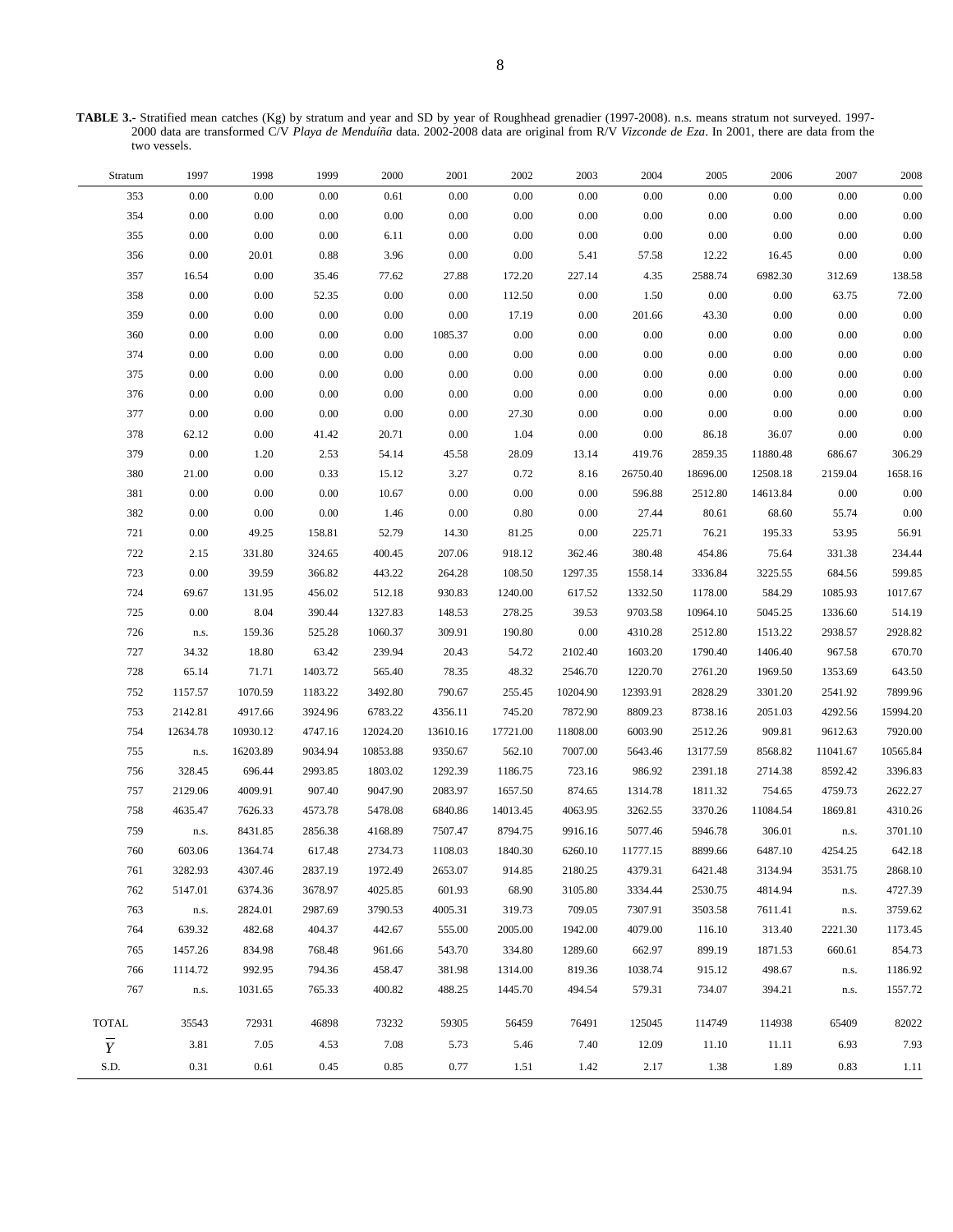**TABLE 4.-** Survey estimates (by the swept area method) of Roughhead grenadier biomass (t) and SD by stratum and year on NAFO Div. 3NO. n.s. means stratum not surveyed. 1997-2000 data are transformed C/V Playa de Menduíña data. 2002-2008 data are original from R/V Vizconde de Eza. In 2001, there are data from the two vessels. The last row presents the biomass obtained from the length distribution.

| Stratum      | 1997             | 1998             | 1999             | 2000                     | 2001             | 2002             | 2003             | 2004             | 2005             | 2006             | 2007             | 2008             |
|--------------|------------------|------------------|------------------|--------------------------|------------------|------------------|------------------|------------------|------------------|------------------|------------------|------------------|
| 353          | $\boldsymbol{0}$ | $\boldsymbol{0}$ | $\boldsymbol{0}$ | $\boldsymbol{0}$         | $\boldsymbol{0}$ | $\boldsymbol{0}$ | $\boldsymbol{0}$ | $\boldsymbol{0}$ | $\boldsymbol{0}$ | $\boldsymbol{0}$ | $\boldsymbol{0}$ | $\boldsymbol{0}$ |
| 354          | $\boldsymbol{0}$ | $\boldsymbol{0}$ | $\boldsymbol{0}$ | $\boldsymbol{0}$         | $\boldsymbol{0}$ | $\boldsymbol{0}$ | $\boldsymbol{0}$ | $\boldsymbol{0}$ | $\boldsymbol{0}$ | $\boldsymbol{0}$ | $\boldsymbol{0}$ | $\boldsymbol{0}$ |
| 355          | $\boldsymbol{0}$ | $\boldsymbol{0}$ | $\boldsymbol{0}$ | $\mathbf{1}$             | $\boldsymbol{0}$ | $\boldsymbol{0}$ | $\boldsymbol{0}$ | $\boldsymbol{0}$ | $\boldsymbol{0}$ | $\boldsymbol{0}$ | $\boldsymbol{0}$ | $\overline{0}$   |
| 356          | $\boldsymbol{0}$ | $\overline{2}$   | $\boldsymbol{0}$ | $\boldsymbol{0}$         | $\boldsymbol{0}$ | $\boldsymbol{0}$ | $\boldsymbol{0}$ | $\sqrt{5}$       | $\mathbf{1}$     | $\mathbf{1}$     | $\boldsymbol{0}$ | $\boldsymbol{0}$ |
| 357          | 1                | $\boldsymbol{0}$ | 3                | 6                        | $\sqrt{2}$       | 14               | 20               | $\boldsymbol{0}$ | 223              | 573              | $26\,$           | 12               |
| 358          | $\boldsymbol{0}$ | $\boldsymbol{0}$ | 5                | $\boldsymbol{0}$         | $\boldsymbol{0}$ | 10               | $\boldsymbol{0}$ | $\boldsymbol{0}$ | $\boldsymbol{0}$ | $\boldsymbol{0}$ | $\sqrt{5}$       | $\sqrt{6}$       |
| 359          | $\boldsymbol{0}$ | $\mathbf{0}$     | $\boldsymbol{0}$ | $\boldsymbol{0}$         | $\boldsymbol{0}$ | $\sqrt{2}$       | $\mathbf{0}$     | 18               | $\overline{4}$   | $\mathbf{0}$     | $\boldsymbol{0}$ | $\overline{0}$   |
| 360          | $\boldsymbol{0}$ | $\boldsymbol{0}$ | $\boldsymbol{0}$ | $\boldsymbol{0}$         | 90               | $\boldsymbol{0}$ | $\boldsymbol{0}$ | $\mathbf{0}$     | $\boldsymbol{0}$ | $\mathbf{0}$     | $\boldsymbol{0}$ | $\overline{0}$   |
| 374          | $\boldsymbol{0}$ | $\boldsymbol{0}$ | $\boldsymbol{0}$ | $\boldsymbol{0}$         | $\boldsymbol{0}$ | $\boldsymbol{0}$ | $\boldsymbol{0}$ | $\boldsymbol{0}$ | $\boldsymbol{0}$ | $\boldsymbol{0}$ | $\boldsymbol{0}$ | $\boldsymbol{0}$ |
| 375          | $\boldsymbol{0}$ | $\boldsymbol{0}$ | $\mathbf{0}$     | $\boldsymbol{0}$         | $\boldsymbol{0}$ | $\boldsymbol{0}$ | $\mathbf{0}$     | $\boldsymbol{0}$ | $\mathbf{0}$     | $\mathbf{0}$     | $\boldsymbol{0}$ | $\boldsymbol{0}$ |
| 376          | $\boldsymbol{0}$ | $\boldsymbol{0}$ | $\boldsymbol{0}$ | $\boldsymbol{0}$         | $\boldsymbol{0}$ | $\boldsymbol{0}$ | $\boldsymbol{0}$ | $\boldsymbol{0}$ | $\boldsymbol{0}$ | $\mathbf{0}$     | $\boldsymbol{0}$ | $\boldsymbol{0}$ |
| 377          | $\boldsymbol{0}$ | $\boldsymbol{0}$ | $\boldsymbol{0}$ | $\boldsymbol{0}$         | $\boldsymbol{0}$ | $\sqrt{2}$       | $\mathbf{0}$     | $\boldsymbol{0}$ | $\boldsymbol{0}$ | $\boldsymbol{0}$ | $\boldsymbol{0}$ | $\overline{0}$   |
| 378          | 6                | $\boldsymbol{0}$ | $\overline{4}$   | $\sqrt{2}$               | $\boldsymbol{0}$ | $\boldsymbol{0}$ | $\boldsymbol{0}$ | $\boldsymbol{0}$ | $\,$ 8 $\,$      | 3                | $\boldsymbol{0}$ | $\boldsymbol{0}$ |
| 379          | $\mathbf{0}$     | $\boldsymbol{0}$ | $\mathbf{0}$     | $\mathfrak s$            | $\overline{4}$   | $\mathbf{2}$     | $\mathbf{1}$     | 34               | 242              | 1006             | 57               | $27\,$           |
| 380          | $\sqrt{2}$       | $\boldsymbol{0}$ | $\boldsymbol{0}$ | $\mathbf{1}$             | $\boldsymbol{0}$ | $\boldsymbol{0}$ | $\mathbf{1}$     | 2418             | 1635             | 1094             | 180              | 147              |
| 381          | $\boldsymbol{0}$ | $\boldsymbol{0}$ | $\boldsymbol{0}$ | $\mathbf{1}$             | $\boldsymbol{0}$ | $\boldsymbol{0}$ | $\boldsymbol{0}$ | 53               | 216              | 1278             | $\boldsymbol{0}$ | $\boldsymbol{0}$ |
| 382          | $\boldsymbol{0}$ | $\boldsymbol{0}$ | $\boldsymbol{0}$ | $\boldsymbol{0}$         | $\boldsymbol{0}$ | $\boldsymbol{0}$ | $\boldsymbol{0}$ | $\overline{c}$   | $7\phantom{.0}$  | 6                | $\sqrt{5}$       | $\overline{0}$   |
| 721          | $\boldsymbol{0}$ | $\sqrt{5}$       | 13               | $\overline{\mathcal{L}}$ | $\mathbf{1}$     | $\boldsymbol{7}$ | $\boldsymbol{0}$ | 20               | $\boldsymbol{7}$ | 17               | $\sqrt{5}$       | 5                |
| 722          | $\boldsymbol{0}$ | 31               | 28               | 37                       | 18               | 78               | 33               | 35               | 39               | 6                | 29               | 23               |
| 723          | $\boldsymbol{0}$ | $\mathfrak{Z}$   | $32\,$           | 36                       | 22               | 9                | 113              | 136              | 287              | 273              | 57               | 53               |
| 724          | 6                | 13               | 41               | 44                       | 79               | 110              | 55               | 125              | 105              | 50               | 93               | 92               |
| 725          | $\boldsymbol{0}$ | $\mathbf{1}$     | 34               | 126                      | 13               | 25               | 3                | 863              | 928              | 434              | 119              | 45               |
| 726          | $\boldsymbol{0}$ | 15               | 47               | 96                       | 25               | 18               | $\boldsymbol{0}$ | 383              | 223              | 135              | 257              | 260              |
| 727          | $\overline{4}$   | $\sqrt{2}$       | $\sqrt{5}$       | 23                       | $\sqrt{2}$       | 5                | 193              | 138              | 157              | 125              | 81               | 61               |
| 728          | 6                | $7\phantom{.0}$  | 121              | 54                       | $\boldsymbol{7}$ | $\overline{4}$   | 226              | 136              | 254              | 175              | 120              | 58               |
| 752          | 106              | 94               | $102\,$          | 339                      | 75               | 22               | 892              | 1160             | 239              | 293              | 226              | 726              |
| 753          | 200              | 452              | 343              | 624                      | 407              | 65               | 688              | 810              | 777              | 182              | 382              | 1446             |
| 754          | 1149             | 1041             | 460              | 1233                     | 1395             | 1549             | 1086             | 562              | 223              | 81               | 854              | 728              |
| 755          | n.s.             | 1571             | 871              | 1007                     | 899              | 50               | 633              | 531              | 1171             | 762              | 981              | 980              |
| 756          | 30               | 62               | 266              | 178                      | 113              | 104              | 65               | 91               | 206              | 237              | 764              | 312              |
| 757          | 210              | 389              | $78\,$           | 847                      | 179              | 147              | 79               | 121              | 161              | 67               | 416              | 237              |
| 758          | 434              | 701              | 428              | 522                      | 629              | 1246             | 367              | 305              | 300              | 985              | 166              | 396              |
| 759          | n.s.             | 789              | 263              | 397                      | 679              | 782              | 881              | 475              | 520              | 27               | n.s.             | 335              |
| 760          | 57               | 128              | 55               | 260                      | 97               | 161              | 576              | 1065             | 778              | 577              | 366              | 57               |
| 761          | 313              | 418              | 270              | 178                      | 236              | $8\sqrt{1}$      | 194              | 396              | 580              | 270              | 314              | 268              |
| 762          | 502              | 618              | 350              | 398                      | 54               | 6                | 276              | 287              | 225              | 414              | n.s.             | 442              |
| 763          | n.s.             | 260              | 288              | 364                      | 364              | 28               | 68               | 672              | 315              | 677              | n.s.             | 362              |
| 764          | 62               | $44\,$           | 36               | 41                       | 46               | 170              | 176              | 357              | 10               | $27\,$           | 197              | 106              |
| 765          | 141              | 80               | 69               | 95                       | 49               | 28               | 115              | 59               | 79               | 158              | 59               | 80               |
| 766          | 109              | 104              | 73               | 43                       | 38               | 113              | 73               | 92               | 80               | 44               | n.s.             | 109              |
| 767          | n.s.             | 93               | 72               | 38                       | 45               | 129              | 43               | 53               | 65               | 34               | n.s.             | 146              |
| <b>TOTAL</b> | 3340             | 6922             | 4357             | 7000                     | 5568             | 4968             | 6860             | 11402            | 10064            | 10010            | 5760             | 7521             |
| S.D.         | 290              | 644              | 431              | 807                      | 700              | 1365             | 1316             | 2043             | 1236             | 1716             | 695              | 1028             |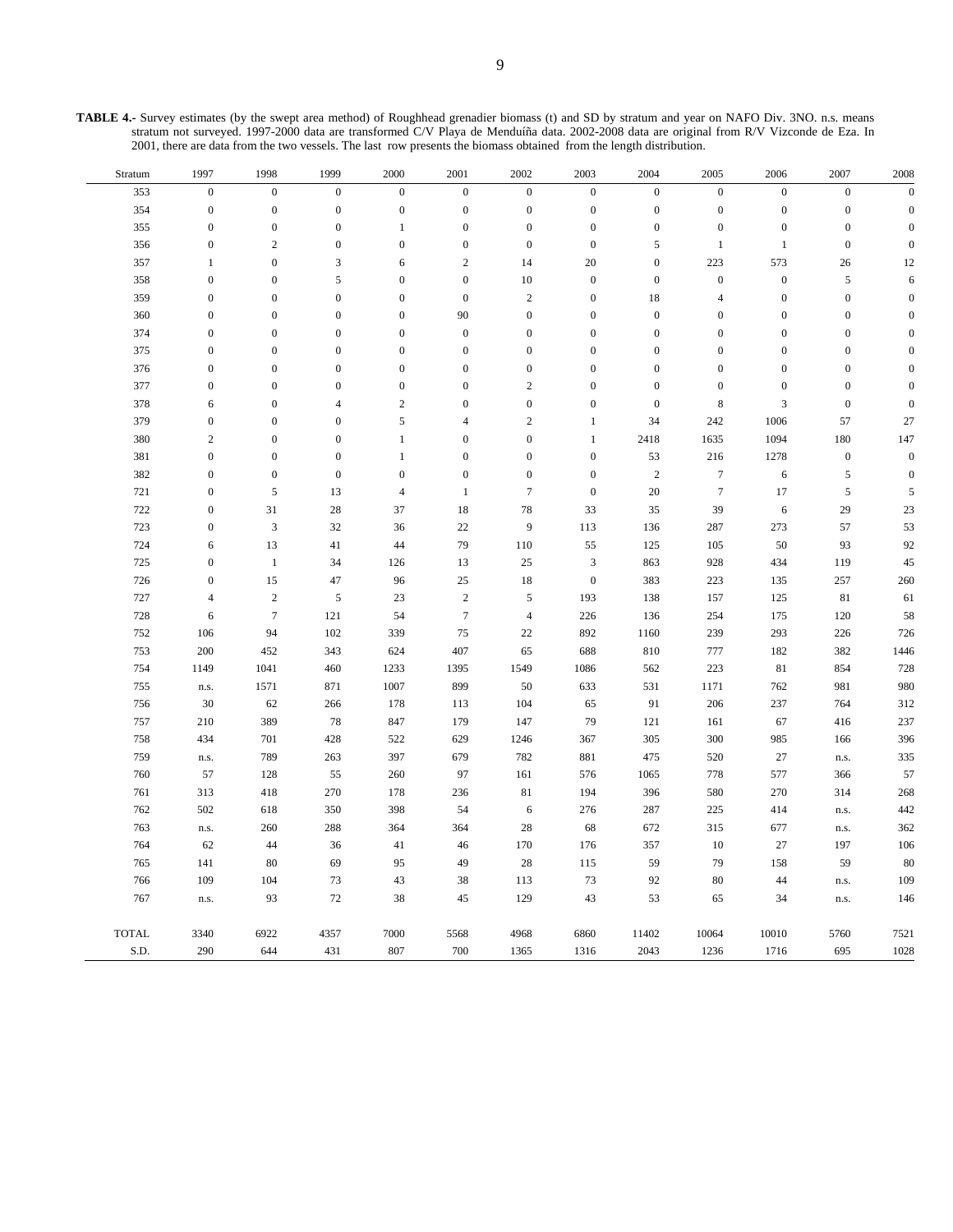**TABLE 5.-** Length weight relationships in the calculation of Roughead grenadier biomass. The equation is  $Weight = a(1 + 0.25)^{b}$ 

Spanish Spring Surveys on NAFO Div. 3NO: 1997-2008. To calculate the parameters for the indeterminate individuals, we used the total data (males + females + indeterminate individuals). *E* means Error.

|         |              | 1997         | 1998         | 1999         | 2000         | 2001         | 2002                      | 2003                      | 2004                        | 2005         | 2006         | 2007                        | 2008         |
|---------|--------------|--------------|--------------|--------------|--------------|--------------|---------------------------|---------------------------|-----------------------------|--------------|--------------|-----------------------------|--------------|
| Males   | a            | 0.0687       | 0.1094       | 0.0650       | 0.0554       | 0.1095       | 0.0882                    | 0.1141                    | 0.0904                      | 0.0600       | 0.1058       | 0.1287                      | 0.1096       |
|         |              | $E = 0.3814$ | $E = 0.0983$ | $E = 0.1812$ | $E = 0.1403$ | $E = 0.0689$ | $E = 0.0485$              | $E = 0.0628$              | $E = 0.0792$                | $E = 0.1014$ | $E = 0.1087$ | $E = 0.0819$                | $E = 0.1182$ |
|         | b.           | 3.0453       | 2.8929       | 3.1085       | 3.1411       | 2.8906       | 2.9672                    | 2.8805                    | 2.9517                      | 3.1090       | 2.9150       | 2.8342                      | 2.8880       |
|         |              | $E = 0.1340$ | $E = 0.0937$ | $E = 0.0728$ | $E = 0.0547$ | $E = 0.0279$ | $E = 0.0200$              | $E = 0.0262$              | $E = 0.0311$                | $E = 0.0389$ | $E = 0.0442$ | $E = 0.0317$                | $E = 0.0473$ |
|         |              | $R2 = 0.979$ | $R2 = 0.995$ | $R2 = 0.984$ | $R2 = 0.989$ | $R2 = 0.997$ | $R2 = 0.998$              | $R2 = 0.997$              | $R2 = 0.995$                | $R2 = 0.994$ | $R2 = 0.995$ | $R2 = 0.995$                | $R2 = 0.994$ |
|         |              | $N = 26$     | $N = 201$    | $N = 102$    | $N = 269$    | $N = 116$    | $N = 292$                 | $N = 496$                 | $N = 525$                   | $N = 411$    | $N = 463$    | $N = 473$                   | $N = 468$    |
| Females | a            | 0.0937       | 0.0673       | 0.1185       | 0.0790       | 0.2843       | 0.0856                    | 0.1132                    | 0.0804                      | 0.0802       | 0.3193       | 0.1128                      | 0.1472       |
|         |              | $E = 0.1618$ | $E = 0.0938$ | $E = 0.1245$ | $E = 0.0608$ | $E = 0.3519$ | $E = 0.0950$              | $E = 0.0441$              | $E = 0.0351$                | $E = 0.0499$ | $E = 0.3878$ | $E = 0.0627$                | $E = 0.1062$ |
|         | <sub>b</sub> | 2.9395       | 3.0551       | 2.8739       | 3.0192       | 2.5397       | 2.9736                    | 2.8864                    | 2.9919                      | 2.9950       | 2.5373       | 2.8872                      | 2.7984       |
|         |              | $E = 0.0531$ | $E = 0.0315$ | $E = 0.0422$ | $E = 0.0209$ | $E = 0.1311$ | $E = 0.0336$              | $E = 0.0156$              | $E = 0.0123$                | $E = 0.0175$ | $E = 0.1408$ | $E = 0.0218$                | $E = 0.0.72$ |
|         |              | $R2 = 0.993$ | $R2 = 0.993$ | $R2 = 0.987$ | $R2 = 0.997$ | $R2 = 0.901$ | $R2 = 0.992$              |                           | $R2 = 0.998$   $R2 = 0.999$ | $R2 = 0.998$ |              | $R2 = 0.918$   $R2 = 0.997$ | $R2 = 0.994$ |
|         |              | $N = 41$     | $N = 450$    | $N = 233$    | $N = 548$    | $N = 168$    | $N = 477$                 | $N = 788$                 | $N = 806$                   | $N = 626$    | $N = 737$    | $N = 907$                   | $N=792$      |
| Indet.  | a            | 0.0909       | 0.0907       | 0.1185       | 0.0736       | 0.1862       | 0.1040                    | 0.1104                    | 0.0924                      | 0.0833       | 0.2939       | 0.1168                      | 0.1116       |
|         |              | $E = 0.1433$ | $E = 0.0484$ | $E = 0.1043$ | $E = 0.0625$ |              | $E = 0.1546$ $E = 0.0542$ | $E = 0.0425$              | $E = 0.0578$                | $E = 0.0451$ | $E = 0.3531$ | $E = 0.0399$                | $E = 0.0578$ |
|         | <sub>b</sub> | 2.9494       | 2.9631       | 2.8773       | 3.0409       | 2.6892       | 2.9096                    | 2.8949                    | 2.9466                      | 2.9832       | 2.5661       | 2.8774                      | 2.8880       |
|         |              | $E = 0.0475$ | $E = 0.0164$ | $E = 0.0357$ | $E = 0.0218$ | $E = 0.0603$ | $E = 0.0196$              | $E = 0.0151$              | $E = 0.0207$                | $E = 0.0161$ | $E = 0.1301$ | $E = 0.0143$                | $E = 0.0204$ |
|         |              | $R2 = 0.994$ | $R2 = 0.998$ | $R2 = 0.990$ | $R2 = 0.997$ | $R2 = 0.977$ | $R2 = 0.997$              | $R2 = 0.998$ $R2 = 0.997$ |                             | $R2 = 0.998$ |              | $R2 = 0.928$   $R2 = 0.998$ | $R2 = 0.998$ |
|         |              | $N = 67$     | $N = 655$    | $N = 338$    | $N = 820$    | $N = 292$    | $N = 787$                 | $N = 1288$                | $N = 1379$                  | $N = 1078$   | $N = 1218$   | $N = 1401$                  | $N = 1263$   |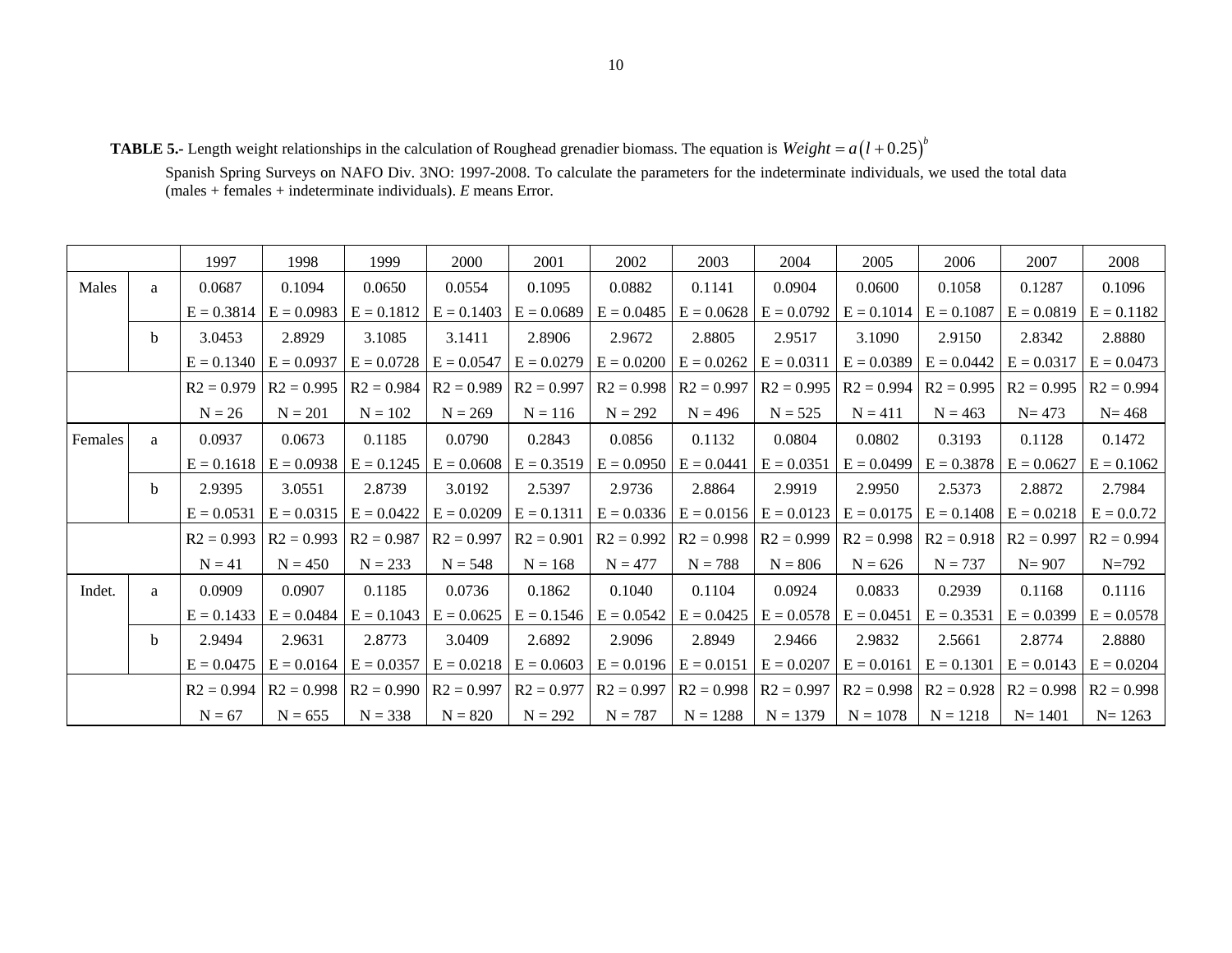|                          |                | 1997           |                |                |                | 1998           |                |                |                | 1999           |                |                |                | 2000           |                |                |
|--------------------------|----------------|----------------|----------------|----------------|----------------|----------------|----------------|----------------|----------------|----------------|----------------|----------------|----------------|----------------|----------------|----------------|
| Length (cm.)             | Males          | Females        | Indet.         | Total          | Males          | Females        | Indet.         | Total          | Males          | Females        | Indet.         | Total          | Males          | Females        | Indet.         | Total          |
| 2.5                      | 0.000          | 0.000          | 0.000          | 0.000          | 0.000          | 0.000          | 0.000          | 0.000          | 0.000          | 0.000          | 0.000          | 0.000          | 0.000          | 0.000          | 0.000          | 0.000          |
| 3.5                      | 0.000          | 0.000          | 0.000          | 0.000          | 0.000          | 0.006          | 0.000          | 0.006          | 0.000          | 0.000          | 0.000          | 0.000          | 0.000          | 0.000          | 0.023          | 0.023          |
| 4.5                      | 0.000          | 0.000          | 0.000          | 0.000          | 0.000          | 0.000          | 0.000          | 0.000          | 0.000          | 0.061          | 0.009          | 0.070          | 0.016          | 0.063          | 0.000          | 0.079          |
| 5.5                      | 0.000          | 0.042          | 0.000          | 0.042          | 0.000          | 0.000          | 0.030          | 0.030          | 0.265          | 0.186          | 0.021          | 0.472          | 0.191          | 0.393          | 0.000          | 0.584          |
| 6.5                      | 0.000          | 0.000          | 0.000          | 0.000          | 0.005          | 0.013          | 0.007          | 0.024          | 0.105          | 0.171          | 0.003          | 0.280          | 0.153          | 0.169          | 0.027          | 0.349          |
| 7.5                      | 0.000          | 0.055          | 0.000          | 0.055          | 0.061          | 0.025          | 0.002          | 0.087          | 0.213          | 0.296          | 0.000          | 0.509          | 0.253          | 0.159          | 0.000          | 0.412          |
| 8.5                      | 0.087          | 0.070          | 0.000          | 0.156          | 0.201          | 0.152          | 0.000          | 0.353          | 0.191          | 0.253          | 0.000          | 0.444          | 0.172          | 0.174          | 0.000          | 0.346          |
| 9.5                      | 0.006          | 0.054          | 0.000          | 0.060          | 0.238          | 0.208          | 0.000          | 0.446          | 0.301          | 0.331          | 0.000          | 0.631          | 0.379          | 0.358          | 0.000          | 0.737          |
| 10.5                     | 0.055          | 0.097          | 0.000          | 0.152          | 0.725          | 0.612          | 0.000          | 1.337          | 0.702          | 0.754          | 0.000          | 1.456          | 0.420          | 0.461          | 0.000          | 0.881          |
| 11.5                     | 0.095          | 0.211          | 0.000          | 0.305          | 0.537          | 0.691          | 0.000          | 1.227          | 1.232          | 1.447          | 0.000          | 2.679          | 0.955          | 1.019          | 0.000          | 1.974          |
| 12.5                     | 0.141          | 0.208          | 0.000          | 0.349          | 0.399          | 0.471          | 0.000          | 0.870          | 1.156          | 1.582          | 0.000          | 2.738          | 1.506          | 1.653          | 0.000          | 3.159          |
| 13.5                     | 0.236          | 0.332          | 0.000          | 0.568          | 0.522          | 0.484          | 0.000          | 1.006          | 0.643          | 0.889          | 0.000          | 1.532          | 1.993          | 2.471          | 0.000          | 4.464          |
| 14.5                     | 0.639          | 0.529          | 0.000          | 1.168          | 0.899          | 0.678          | 0.000          | 1.576          | 0.498          | 0.569          | 0.000          | 1.067          | 1.107          | 1.762          | 0.000          | 2.869          |
| 15.5                     | 0.699          | 0.836          | 0.000          | 1.536          | 1.242          | 1.013          | 0.000          | 2.255          | 0.728          | 0.565          | 0.000          | 1.293          | 0.879          | 0.972          | 0.000          | 1.851          |
| 16.5                     | 0.471          | 0.554          | 0.000          | 1.025          | 1.159          | 1.006          | 0.000          | 2.165          | 0.698          | 0.663          | 0.000          | 1.361          | 0.709          | 0.771          | 0.000          | 1.480          |
| 17.5                     | 0.251          | 0.374          | 0.000          | 0.625          | 0.920          | 0.943          | 0.000          | 1.862          | 0.480          | 0.561          | 0.000          | 1.041          | 0.626          | 0.789          | 0.000          | 1.415          |
| 18.5                     | 0.244          | 0.319          | 0.000          | 0.563          | 0.455          | 0.707          | 0.000          | 1.162          | 0.245          | 0.318          | 0.000          | 0.563          | 0.427          | 0.589          | 0.000          | 1.016          |
| 19.5                     | 0.263          | 0.288          | 0.000          | 0.551          | 0.380          | 0.429          | 0.000          | 0.808          | 0.151          | 0.181          | 0.000          | 0.332          | 0.191          | 0.412          | 0.000          | 0.603          |
| 20.5                     | 0.235          | 0.280          | 0.000          | 0.514          | 0.235          | 0.303          | 0.000          | 0.538          | 0.067          | 0.131          | 0.000          | 0.198          | 0.057          | 0.250          | 0.000          | 0.308          |
| 21.5                     | 0.159          | 0.198          | 0.000          | 0.358          | 0.118          | 0.359          | 0.000          | 0.476          | 0.022          | 0.116          | 0.000          | 0.138          | 0.028          | 0.274          | 0.000          | 0.302          |
| 22.5                     | 0.042          | 0.212          | 0.000          | 0.254          | 0.035          | 0.237          | 0.000          | 0.272          | 0.008          | 0.079          | 0.000          | 0.087          | 0.007          | 0.167          | 0.000          | 0.174          |
| 23.5                     | 0.022          | 0.165          | 0.000          | 0.187          | 0.025          | 0.223          | 0.000          | 0.248          | 0.002          | 0.071          | 0.000          | 0.074          | 0.006          | 0.118          | 0.000          | 0.124          |
| 24.5<br>25.5             | 0.000<br>0.002 | 0.116<br>0.082 | 0.000<br>0.000 | 0.116<br>0.084 | 0.002<br>0.001 | 0.203<br>0.187 | 0.000<br>0.000 | 0.204<br>0.188 | 0.001<br>0.001 | 0.074<br>0.058 | 0.000<br>0.000 | 0.075<br>0.059 | 0.000<br>0.005 | 0.143<br>0.092 | 0.000<br>0.000 | 0.143<br>0.097 |
| 26.5                     | 0.000          | 0.046          | 0.000          | 0.046          | 0.003          | 0.076          | 0.000          | 0.079          | 0.002          | 0.045          | 0.000          | 0.047          | 0.002          | 0.091          | 0.000          | 0.094          |
| 27.5                     | 0.000          | 0.014          | 0.000          | 0.014          | 0.009          | 0.071          | 0.000          | 0.080          | 0.000          | 0.038          | 0.000          | 0.038          | 0.004          | 0.070          | 0.000          | 0.074          |
| 28.5                     | 0.000          | 0.033          | 0.000          | 0.033          | 0.000          | 0.066          | 0.000          | 0.066          | 0.000          | 0.033          | 0.000          | 0.033          | 0.000          | 0.057          | 0.000          | 0.057          |
| 29.5                     | 0.008          | 0.022          | 0.000          | 0.030          | 0.007          | 0.051          | 0.000          | 0.057          | 0.002          | 0.033          | 0.000          | 0.035          | 0.000          | 0.034          | 0.000          | 0.034          |
| 30.5                     | 0.000          | 0.014          | 0.000          | 0.014          | 0.001          | 0.054          | 0.000          | 0.054          | 0.000          | 0.013          | 0.000          | 0.013          | 0.000          | 0.037          | 0.000          | 0.037          |
| 31.5                     | 0.000          | 0.012          | 0.000          | 0.012          | 0.000          | 0.044          | 0.000          | 0.044          | 0.000          | 0.014          | 0.000          | 0.014          | 0.000          | 0.025          | 0.000          | 0.025          |
| 32.5                     | 0.000          | 0.011          | 0.000          | 0.011          | 0.000          | 0.023          | 0.000          | 0.023          | 0.000          | 0.010          | 0.000          | 0.010          | 0.000          | 0.018          | 0.000          | 0.018          |
| 33.5                     | 0.000          | 0.008          | 0.000          | 0.008          | 0.000          | 0.016          | 0.000          | 0.016          | 0.000          | 0.013          | 0.000          | 0.013          | 0.000          | 0.004          | 0.000          | 0.004          |
| 34.5                     | 0.000          | 0.000          | 0.000          | 0.000          | 0.000          | 0.015          | 0.000          | 0.015          | 0.000          | 0.004          | 0.000          | 0.004          | 0.000          | 0.011          | 0.000          | 0.011          |
| 35.5                     | 0.000          | 0.001          | 0.000          | 0.001          | 0.000          | 0.010          | 0.000          | 0.010          | 0.000          | 0.003          | 0.000          | 0.003          | 0.000          | 0.002          | 0.000          | 0.002          |
| 36.5                     | 0.000          | 0.005          | 0.000          | 0.005          | 0.000          | 0.007          | 0.000          | 0.007          | 0.000          | 0.001          | 0.000          | 0.001          | 0.000          | 0.019          | 0.000          | 0.019          |
| 37.5                     | 0.000          | 0.003          | 0.000          | 0.003          | 0.000          | 0.003          | 0.000          | 0.003          | 0.000          | 0.001          | 0.000          | 0.001          | 0.000          | 0.000          | 0.000          | 0.000          |
| 38.5                     | 0.000          | 0.000          | 0.000          | 0.000          | 0.000          | 0.000          | 0.000          | 0.000          | 0.000          | 0.001          | 0.000          | 0.001          | 0.000          | 0.002          | 0.000          | 0.002          |
| 39.5                     | 0.000          | 0.000          | 0.000          | 0.000          | 0.000          | 0.002          | 0.000          | 0.002          | 0.000          | 0.000          | 0.000          | 0.000          | 0.000          | 0.000          | 0.000          | 0.000          |
| 40.5                     | 0.000          | 0.000          | 0.000          | 0.000          | 0.000          | 0.000          | 0.000          | 0.000          | 0.000          | 0.000          | 0.000          | 0.000          | 0.000          | 0.002          | 0.000          | 0.002          |
| 41.5                     | 0.000          | 0.000          | 0.000          | 0.000          | 0.000          | 0.000          | 0.000          | 0.000          | 0.000          | 0.000          | 0.000          | 0.000          | 0.000          | 0.000          | 0.000          | 0.000          |
| 42.5                     | 0.000          | 0.000          | 0.000          | 0.000          | 0.000          | 0.000          | 0.000          | 0.000          | 0.000          | 0.000          | 0.000          | 0.000          | 0.000          | 0.000          | 0.000          | 0.000          |
|                          |                |                |                |                |                |                |                |                |                |                |                |                |                |                |                |                |
| Total                    | 3.654          | 5.191          | 0.000          | 8.845          | 8.176          | 9.385          | 0.039          | 17.600         | 7.712          | 9.565          | 0.033          | 17.309         | 10.087         | 13.633         | 0.050          | 23.770         |
| $N^{\circ}$ samples(*):  |                |                |                | 14             |                |                |                | 47             |                |                |                | 53             |                |                |                | 57             |
| $N^{\circ}$ Ind. $(*)$ : | 416            | 609            | $\overline{c}$ | 1027           | 1647           | 2421           | 8              | 4076           | 2501           | 3512           | 7              | 6020           | 1957           | 2967           | $\overline{4}$ | 4928           |
| Sampled catch:           |                |                |                | 89             |                |                |                | 338            |                |                |                | 379            |                |                |                | 318            |
| $Range(*)$ :             |                |                |                | 5.5-37         |                |                |                | 3.5-39.5       |                |                |                | $4 - 38$       |                |                |                | $3 - 40.5$     |
| Total catch:             |                |                |                | 626            |                |                |                | 892            |                |                |                | 650            |                |                |                | 1080           |
| Total hauls(*):          |                |                |                | 128            |                |                |                | 124            |                |                |                | 114            |                |                |                | 118            |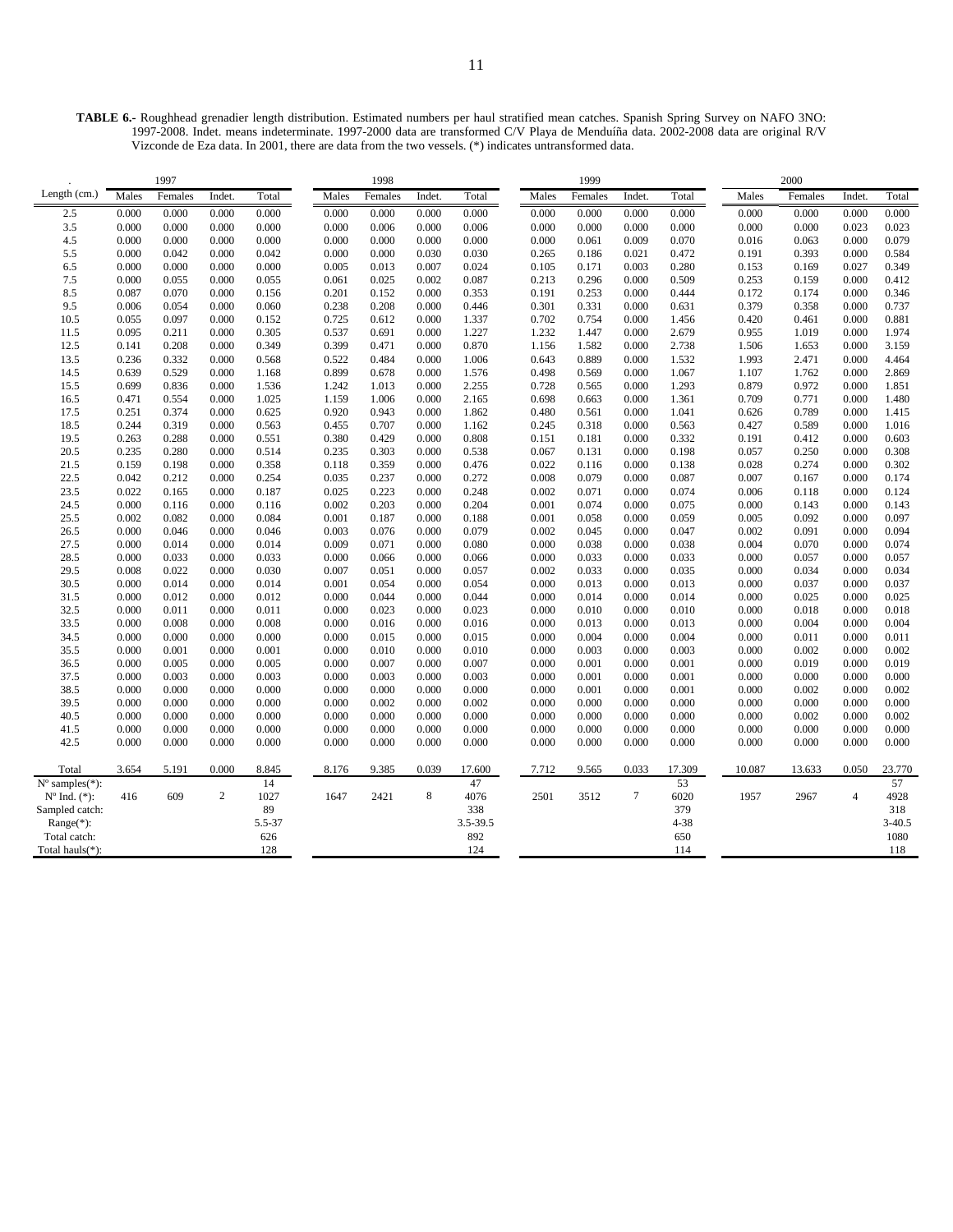**TABLE 6 (cont.).-** Roughhead grenadier length distribution. Estimated numbers per haul stratified mean catches. Spanish Spring Survey on NAFO 3NO: 1997-2008. Indet. means indeterminate. 1997-2000 data are transformed C/V Playa de Menduíña data. 2002-2008 data are original R/V Vizconde de Eza data. In 2001, there are data from the two vessels. (\*) indicates untransformed data.

|                                                         |                | 2001           |                |                |                | 2002           |                |                |                | 2003           |                |                |                | 2004           |                |                |
|---------------------------------------------------------|----------------|----------------|----------------|----------------|----------------|----------------|----------------|----------------|----------------|----------------|----------------|----------------|----------------|----------------|----------------|----------------|
| Length (cm.)                                            | Males          | Females        | Indet.         | Total          | Males          | Females        | Indet.         | Total          | Males          | Females        | Indet.         | Total          | Males          | Females        | Indet.         | Total          |
| 2.5                                                     | 0.000          | 0.000          | 0.036          | 0.036          | 0.031          | 0.009          | 0.012          | 0.052          | 0.016          | 0.000          | 0.019          | 0.035          | 0.000          | 0.000          | 0.026          | 0.026          |
| 3.5                                                     | 0.007          | 0.021          | 0.050          | 0.079          | 0.112          | 0.036          | 0.047          | 0.195          | 0.219          | 0.069          | 0.074          | 0.362          | 0.070          | 0.024          | 0.651          | 0.746          |
| 4.5                                                     | 0.059          | 0.013          | 0.029          | 0.102          | 0.088          | 0.039          | 0.017          | 0.144          | 0.045          | 0.052          | 0.015          | 0.113          | 0.089          | 0.006          | 0.080          | 0.176          |
| 5.5                                                     | 0.110          | 0.143          | 0.010          | 0.263          | 0.198          | 0.208          | 0.009          | 0.414          | 0.353          | 0.390          | 0.000          | 0.743          | 0.161          | 0.124          | 0.005          | 0.290          |
| 6.5                                                     | 0.074          | 0.087          | 0.000          | 0.161          | 0.058          | 0.102          | 0.005          | 0.165          | 0.653          | 0.652          | 0.000          | 1.305          | 0.649          | 0.567          | 0.000          | 1.216          |
| 7.5                                                     | 0.051          | 0.060          | 0.000          | 0.111          | 0.095          | 0.080          | 0.000          | 0.175          | 0.215          | 0.256          | 0.000          | 0.470          | 0.223          | 0.196          | 0.000          | 0.419          |
| 8.5                                                     | 0.121          | 0.134          | 0.000          | 0.254          | 0.087          | 0.149          | 0.000          | 0.235          | 0.401          | 0.491          | 0.000          | 0.892          | 0.617          | 0.550          | 0.000          | 1.167          |
| 9.5                                                     | 0.158          | 0.090          | 0.000          | 0.248          | 0.084          | 0.063          | 0.000          | 0.147          | 0.254          | 0.233          | 0.000          | 0.487          | 0.592          | 0.860          | 0.000          | 1.452          |
| 10.5                                                    | 0.189          | 0.215          | 0.000          | 0.404          | 0.110          | 0.098          | 0.000          | 0.208          | 0.351          | 0.320          | 0.000          | 0.671          | 0.442          | 0.694          | 0.000          | 1.136          |
| 11.5                                                    | 0.319          | 0.371          | 0.000          | 0.690          | 0.109          | 0.185          | 0.000          | 0.294          | 0.220          | 0.407          | 0.000          | 0.627          | 0.715          | 0.673          | 0.000          | 1.387          |
| 12.5                                                    | 0.476          | 0.550          | 0.000          | 1.026          | 0.201          | 0.243          | 0.000          | 0.444          | 0.312          | 0.354          | 0.000          | 0.665          | 0.684          | 0.650          | 0.000          | 1.335          |
| 13.5                                                    | 0.959          | 1.182          | 0.000          | 2.141          | 0.378          | 0.284          | 0.000          | 0.662          | 0.482          | 0.542          | 0.000          | 1.024          | 0.678          | 0.716          | 0.000          | 1.393          |
| 14.5                                                    | 1.521          | 1.543          | 0.000          | 3.063          | 0.603          | 0.552          | 0.000          | 1.155          | 0.751          | 0.859          | 0.000          | 1.610          | 0.932          | 0.683          | 0.000          | 1.615          |
| 15.5                                                    | 1.453          | 1.650          | 0.000          | 3.104          | 0.627          | 0.904          | 0.000          | 1.531          | 1.246          | 1.169          | 0.000          | 2.414          | 1.046          | 0.901          | 0.000          | 1.947          |
| 16.5                                                    | 0.844          | 1.158          | 0.000          | 2.003          | 0.612          | 0.928          | 0.000          | 1.540          | 1.525          | 1.389          | 0.000          | 2.914          | 1.197          | 1.295          | 0.000          | 2.492          |
| 17.5                                                    | 0.773          | 0.628          | 0.000          | 1.401          | 0.343          | 0.729          | 0.000          | 1.072          | 0.793          | 1.335          | 0.000          | 2.128          | 1.429          | 1.270          | 0.000          | 2.699          |
| 18.5                                                    | 0.646          | 0.464          | 0.000          | 1.111          | 0.244          | 0.502          | 0.000          | 0.746          | 0.384          | 0.806          | 0.000          | 1.190          | 1.051          | 1.573          | 0.000          | 2.623          |
| 19.5                                                    | 0.283          | 0.317          | 0.000          | 0.600          | 0.202          | 0.505          | 0.000          | 0.707          | 0.234          | 0.656          | 0.000          | 0.890          | 0.476          | 1.333          | 0.000          | 1.808          |
| 20.5                                                    | 0.071          | 0.361          | 0.000          | 0.432          | 0.115          | 0.387          | 0.000          | 0.502          | 0.171          | 0.356          | 0.000          | 0.527          | 0.334          | 0.875          | 0.000          | 1.209          |
| 21.5                                                    | 0.025          | 0.148          | 0.000          | 0.173          | 0.028          | 0.349          | 0.000          | 0.377          | 0.005          | 0.257          | 0.000          | 0.262          | 0.157          | 0.681          | 0.000          | 0.839          |
| 22.5                                                    | 0.001          | 0.095          | 0.000          | 0.095          | 0.017          | 0.299          | 0.000          | 0.316          | 0.019          | 0.289          | 0.000          | 0.308          | 0.027          | 0.597          | 0.000          | 0.624          |
| 23.5                                                    | 0.000          | 0.082          | 0.000          | 0.082          | 0.008          | 0.152          | 0.000          | 0.160          | 0.008          | 0.187          | 0.000          | 0.195          | 0.028          | 0.437          | 0.000          | 0.466          |
| 24.5<br>25.5                                            | 0.000          | 0.061          | 0.000          | 0.061          | 0.004          | 0.102          | 0.000          | 0.106          | 0.000          | 0.108          | 0.000          | 0.108          | 0.018          | 0.391          | 0.000          | 0.409          |
| 26.5                                                    | 0.002<br>0.004 | 0.058<br>0.040 | 0.000<br>0.000 | 0.060<br>0.044 | 0.000<br>0.000 | 0.070<br>0.114 | 0.000<br>0.000 | 0.070<br>0.114 | 0.000<br>0.000 | 0.111<br>0.109 | 0.000<br>0.000 | 0.111<br>0.109 | 0.000<br>0.005 | 0.266<br>0.265 | 0.000<br>0.000 | 0.266<br>0.270 |
| 27.5                                                    | 0.000          | 0.026          | 0.000          | 0.026          | 0.000          | 0.149          | 0.000          | 0.149          | 0.000          | 0.100          | 0.000          | 0.100          | 0.000          | 0.178          | 0.000          | 0.178          |
| 28.5                                                    | 0.002          | 0.040          | 0.000          | 0.041          | 0.000          | 0.086          | 0.000          | 0.086          | 0.000          | 0.104          | 0.000          | 0.104          | 0.000          | 0.154          | 0.000          | 0.154          |
| 29.5                                                    | 0.000          | 0.027          | 0.000          | 0.027          | 0.000          | 0.063          | 0.000          | 0.063          | 0.000          | 0.083          | 0.000          | 0.083          | 0.005          | 0.185          | 0.000          | 0.190          |
| 30.5                                                    | 0.000          | 0.032          | 0.000          | 0.032          | 0.000          | 0.059          | 0.000          | 0.059          | 0.000          | 0.073          | 0.000          | 0.073          | 0.000          | 0.146          | 0.000          | 0.146          |
| 31.5                                                    | 0.000          | 0.029          | 0.000          | 0.029          | 0.000          | 0.062          | 0.000          | 0.062          | 0.000          | 0.018          | 0.000          | 0.018          | 0.000          | 0.086          | 0.000          | 0.086          |
| 32.5                                                    | 0.000          | 0.021          | 0.000          | 0.021          | 0.000          | 0.023          | 0.000          | 0.023          | 0.000          | 0.040          | 0.000          | 0.040          | 0.000          | 0.059          | 0.000          | 0.059          |
| 33.5                                                    | 0.000          | 0.008          | 0.000          | 0.008          | 0.000          | 0.034          | 0.000          | 0.034          | 0.000          | 0.016          | 0.000          | 0.016          | 0.000          | 0.062          | 0.000          | 0.062          |
| 34.5                                                    | 0.000          | 0.008          | 0.000          | 0.008          | 0.000          | 0.000          | 0.000          | 0.000          | 0.000          | 0.005          | 0.000          | 0.005          | 0.000          | 0.040          | 0.000          | 0.040          |
| 35.5                                                    | 0.000          | 0.008          | 0.000          | 0.008          | 0.000          | 0.041          | 0.000          | 0.041          | 0.000          | 0.030          | 0.000          | 0.030          | 0.000          | 0.018          | 0.000          | 0.018          |
| 36.5                                                    | 0.000          | 0.004          | 0.000          | 0.004          | 0.000          | 0.018          | 0.000          | 0.018          | 0.000          | 0.010          | 0.000          | 0.010          | 0.000          | 0.013          | 0.000          | 0.013          |
| 37.5                                                    | 0.000          | 0.003          | 0.000          | 0.003          | 0.000          | 0.000          | 0.000          | 0.000          | 0.000          | 0.000          | 0.000          | 0.000          | 0.000          | 0.000          | 0.000          | 0.000          |
| 38.5                                                    | 0.000          | 0.000          | 0.000          | 0.000          | 0.000          | 0.000          | 0.000          | 0.000          | 0.000          | 0.000          | 0.000          | 0.000          | 0.000          | 0.000          | 0.000          | 0.000          |
| 39.5                                                    | 0.000          | 0.000          | 0.000          | 0.000          | 0.000          | 0.000          | 0.000          | 0.000          | 0.000          | 0.000          | 0.000          | 0.000          | 0.000          | 0.009          | 0.000          | 0.009          |
| 40.5                                                    | 0.000          | 0.001          | 0.000          | 0.001          | 0.000          | 0.000          | 0.000          | 0.000          | 0.000          | 0.000          | 0.000          | 0.000          | 0.000          | 0.000          | 0.000          | 0.000          |
| 41.5                                                    | 0.000          | 0.000          | 0.000          | 0.000          | 0.000          | 0.000          | 0.000          | 0.000          | 0.000          | 0.000          | 0.000          | 0.000          | 0.000          | 0.000          | 0.000          | 0.000          |
| 42.5                                                    | 0.000          | 0.000          | 0.000          | 0.000          | 0.000          | 0.000          | 0.000          | 0.000          | 0.000          | 0.000          | 0.000          | 0.000          | 0.000          | 0.000          | 0.000          | 0.000          |
|                                                         |                |                |                |                |                |                |                |                |                |                |                |                |                |                |                |                |
| Total                                                   | 8.149          | 9.677          | 0.125          | 17.952<br>22   | 4.352          | 7.622          | 0.090          | 12.063<br>48   | 8.655          | 11.875         | 0.108          | 20.638<br>43   | 11.623         | 16.579         | 0.763          | 28.964<br>59   |
| $N^{\circ}$ samples $(*)$ :<br>$N^{\circ}$ Ind. $(*)$ : | 149            | 208            | 10             | 367            | 604            | 1018           | 18             | 1640           | 1089           | 1500           | 21             | 2610           | 1535           | 2270           | 157            | 3962           |
| Sampled catch:                                          |                |                |                | 107            |                |                |                | 754            |                |                |                | 931            |                |                |                | 1742           |
| Range(*):                                               |                |                |                | $2.5 - 29$     |                |                |                | $2 - 36.5$     |                |                |                | $2.5 - 36$     |                |                |                | 2.5-39         |
| Total catch:                                            |                |                |                | 453            |                |                |                | 877            |                |                |                | 990            |                |                |                | 2055           |
| Total hauls(*):                                         |                |                |                | 123            |                |                |                | 125            |                |                |                | 118            |                |                |                | 120            |
|                                                         |                |                |                |                |                |                |                |                |                |                |                |                |                |                |                |                |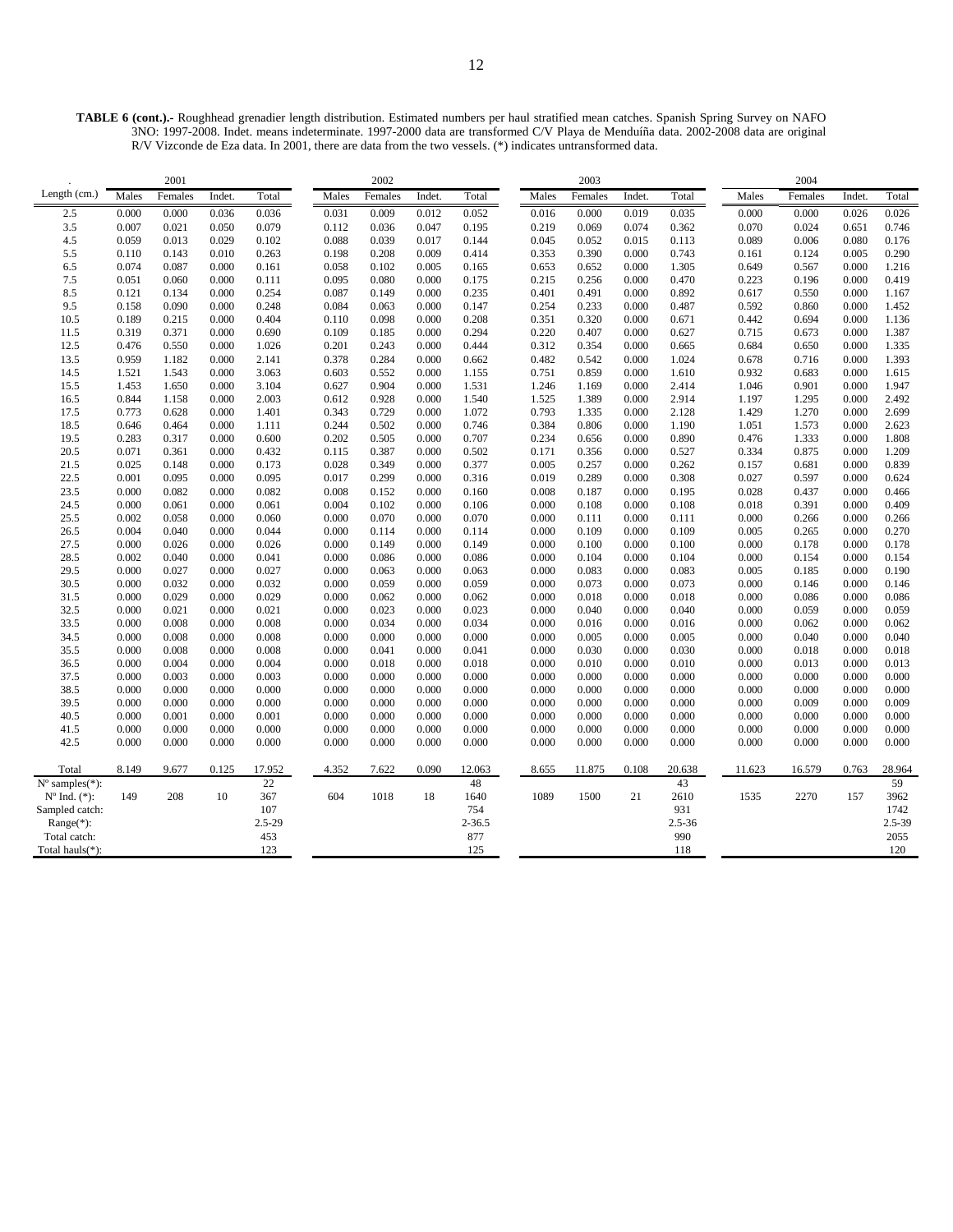**TABLE 6 (cont.).-** Roughhead grenadier length distribution. Estimated numbers per haul stratified mean catches. Spanish Spring Survey on NAFO 3NO: 1997-2008. Indet. means indeterminate. 1997-2000 data are transformed C/V Playa de Menduíña data. 2002-2008 data are original R/V Vizconde de Eza data. In 2001, there are data from the two vessels. (\*) indicates untransformed data.

|                             |       | 2005    |        |          |       | 2006    |        |          |       | 2007    |        |          |       | 2008    |        |          |
|-----------------------------|-------|---------|--------|----------|-------|---------|--------|----------|-------|---------|--------|----------|-------|---------|--------|----------|
| Length (cm.)                | Males | Females | Indet. | Total    | Males | Females | Indet. | Total    | Males | Females | Indet. | Total    | Males | Females | Indet. | Total    |
| 2.5                         | 0.000 | 0.000   | 0.000  | 0.000    | 0.000 | 0.000   | 0.000  | 0.000    | 0.000 | 0.000   | 0.027  | 0.027    | 0.005 | 0.005   | 0.005  | 0.015    |
| 3.5                         | 0.030 | 0.026   | 0.289  | 0.344    | 0.120 | 0.012   | 0.141  | 0.273    | 0.090 | 0.041   | 0.623  | 0.754    | 0.072 | 0.025   | 0.051  | 0.148    |
| 4.5                         | 0.046 | 0.030   | 0.106  | 0.182    | 0.155 | 0.063   | 0.007  | 0.225    | 0.010 | 0.027   | 0.089  | 0.126    | 0.022 | 0.010   | 0.000  | 0.032    |
| 5.5                         | 0.015 | 0.038   | 0.000  | 0.053    | 0.069 | 0.063   | 0.000  | 0.132    | 0.054 | 0.077   | 0.000  | 0.131    | 0.054 | 0.074   | 0.000  | 0.127    |
| 6.5                         | 0.499 | 0.510   | 0.000  | 1.009    | 0.374 | 0.448   | 0.004  | 0.826    | 0.266 | 0.278   | 0.005  | 0.550    | 0.318 | 0.249   | 0.012  | 0.580    |
| 7.5                         | 0.324 | 0.308   | 0.000  | 0.633    | 0.386 | 0.312   | 0.000  | 0.698    | 0.089 | 0.083   | 0.000  | 0.173    | 0.038 | 0.099   | 0.000  | 0.137    |
| 8.5                         | 0.339 | 0.383   | 0.009  | 0.732    | 0.216 | 0.140   | 0.000  | 0.356    | 0.129 | 0.355   | 0.000  | 0.485    | 0.191 | 0.161   | 0.000  | 0.352    |
| 9.5                         | 0.393 | 0.671   | 0.000  | 1.064    | 0.378 | 0.317   | 0.000  | 0.695    | 0.315 | 0.204   | 0.000  | 0.520    | 0.214 | 0.235   | 0.000  | 0.449    |
| 10.5                        | 0.452 | 0.603   | 0.000  | 1.055    | 0.194 | 0.331   | 0.000  | 0.524    | 0.301 | 0.249   | 0.000  | 0.550    | 0.192 | 0.343   | 0.000  | 0.535    |
| 11.5                        | 0.939 | 1.113   | 0.000  | 2.052    | 0.381 | 0.428   | 0.000  | 0.810    | 0.364 | 0.414   | 0.000  | 0.778    | 0.227 | 0.331   | 0.000  | 0.559    |
| 12.5                        | 0.740 | 0.907   | 0.000  | 1.647    | 0.493 | 0.653   | 0.000  | 1.146    | 0.264 | 0.414   | 0.000  | 0.678    | 0.278 | 0.398   | 0.005  | 0.681    |
| 13.5                        | 0.631 | 0.792   | 0.000  | 1.423    | 0.846 | 0.672   | 0.000  | 1.519    | 0.370 | 0.397   | 0.000  | 0.768    | 0.388 | 0.286   | 0.000  | 0.674    |
| 14.5                        | 0.560 | 0.795   | 0.000  | 1.355    | 0.637 | 0.790   | 0.000  | 1.427    | 0.475 | 0.511   | 0.000  | 0.987    | 0.484 | 0.462   | 0.000  | 0.946    |
| 15.5                        | 0.621 | 0.821   | 0.000  | 1.442    | 0.748 | 0.912   | 0.000  | 1.660    | 0.459 | 0.457   | 0.000  | 0.916    | 0.663 | 0.501   | 0.000  | 1.164    |
| 16.5                        | 0.781 | 0.646   | 0.000  | 1.427    | 0.704 | 0.522   | 0.000  | 1.225    | 0.470 | 0.471   | 0.000  | 0.941    | 0.662 | 0.547   | 0.000  | 1.209    |
| 17.5                        | 1.170 | 1.050   | 0.000  | 2.220    | 0.876 | 0.619   | 0.000  | 1.495    | 0.317 | 0.323   | 0.000  | 0.639    | 0.358 | 0.521   | 0.000  | 0.878    |
| 18.5                        | 1.129 | 0.991   | 0.000  | 2.120    | 0.884 | 0.834   | 0.000  | 1.718    | 0.403 | 0.318   | 0.000  | 0.721    | 0.331 | 0.332   | 0.000  | 0.664    |
| 19.5                        | 0.668 | 1.323   | 0.000  | 1.991    | 0.695 | 1.050   | 0.000  | 1.745    | 0.568 | 0.373   | 0.000  | 0.941    | 0.354 | 0.368   | 0.000  | 0.722    |
| 20.5                        | 0.258 | 1.113   | 0.000  | 1.371    | 0.387 | 1.165   | 0.000  | 1.552    | 0.274 | 0.407   | 0.000  | 0.681    | 0.176 | 0.266   | 0.000  | 0.442    |
| 21.5                        | 0.066 | 0.708   | 0.000  | 0.774    | 0.154 | 1.101   | 0.000  | 1.255    | 0.105 | 0.492   | 0.000  | 0.597    | 0.135 | 0.339   | 0.000  | 0.474    |
| 22.5                        | 0.061 | 0.546   | 0.000  | 0.607    | 0.038 | 0.923   | 0.000  | 0.961    | 0.067 | 0.422   | 0.000  | 0.489    | 0.037 | 0.510   | 0.000  | 0.547    |
| 23.5                        | 0.009 | 0.551   | 0.000  | 0.559    | 0.013 | 0.748   | 0.000  | 0.761    | 0.020 | 0.437   | 0.000  | 0.456    | 0.053 | 0.581   | 0.000  | 0.634    |
| 24.5                        | 0.016 | 0.481   | 0.000  | 0.497    | 0.008 | 0.483   | 0.000  | 0.491    | 0.000 | 0.442   | 0.000  | 0.442    | 0.000 | 0.525   | 0.000  | 0.525    |
| 25.5                        | 0.009 | 0.259   | 0.000  | 0.268    | 0.000 | 0.387   | 0.000  | 0.387    | 0.014 | 0.299   | 0.000  | 0.314    | 0.000 | 0.522   | 0.000  | 0.522    |
| 26.5                        | 0.006 | 0.173   | 0.000  | 0.179    | 0.000 | 0.266   | 0.000  | 0.266    | 0.000 | 0.261   | 0.000  | 0.261    | 0.008 | 0.288   | 0.000  | 0.296    |
| 27.5                        | 0.000 | 0.235   | 0.000  | 0.235    | 0.013 | 0.091   | 0.000  | 0.105    | 0.000 | 0.219   | 0.000  | 0.219    | 0.000 | 0.329   | 0.000  | 0.329    |
| 28.5                        | 0.000 | 0.106   | 0.000  | 0.106    | 0.005 | 0.120   | 0.000  | 0.125    | 0.005 | 0.095   | 0.000  | 0.101    | 0.000 | 0.172   | 0.000  | 0.172    |
| 29.5                        | 0.000 | 0.119   | 0.000  | 0.119    | 0.000 | 0.112   | 0.000  | 0.112    | 0.000 | 0.115   | 0.000  | 0.115    | 0.000 | 0.138   | 0.000  | 0.138    |
| 30.5                        | 0.000 | 0.120   | 0.000  | 0.120    | 0.000 | 0.105   | 0.000  | 0.105    | 0.000 | 0.089   | 0.000  | 0.089    | 0.000 | 0.059   | 0.000  | 0.059    |
| 31.5                        | 0.000 | 0.083   | 0.000  | 0.083    | 0.000 | 0.107   | 0.000  | 0.107    | 0.000 | 0.031   | 0.000  | 0.031    | 0.000 | 0.036   | 0.000  | 0.036    |
| 32.5                        | 0.000 | 0.029   | 0.000  | 0.029    | 0.000 | 0.080   | 0.000  | 0.080    | 0.000 | 0.016   | 0.000  | 0.016    | 0.000 | 0.037   | 0.000  | 0.037    |
| 33.5                        | 0.000 | 0.025   | 0.000  | 0.025    | 0.000 | 0.060   | 0.000  | 0.060    | 0.000 | 0.033   | 0.000  | 0.033    | 0.000 | 0.041   | 0.000  | 0.041    |
| 34.5                        | 0.000 | 0.046   | 0.000  | 0.046    | 0.000 | 0.000   | 0.000  | 0.000    | 0.000 | 0.014   | 0.000  | 0.014    | 0.000 | 0.013   | 0.000  | 0.013    |
| 35.5                        | 0.000 | 0.016   | 0.000  | 0.016    | 0.000 | 0.015   | 0.000  | 0.015    | 0.000 | 0.000   | 0.000  | 0.000    | 0.000 | 0.035   | 0.000  | 0.035    |
| 36.5                        | 0.000 | 0.016   | 0.000  | 0.016    | 0.000 | 0.004   | 0.000  | 0.004    | 0.000 | 0.000   | 0.000  | 0.000    | 0.000 | 0.019   | 0.000  | 0.019    |
| 37.5                        | 0.000 | 0.000   | 0.000  | 0.000    | 0.000 | 0.000   | 0.000  | 0.000    | 0.000 | 0.000   | 0.000  | 0.000    | 0.000 | 0.016   | 0.000  | 0.016    |
| 38.5                        | 0.000 | 0.000   | 0.000  | 0.000    | 0.000 | 0.000   | 0.000  | 0.000    | 0.000 | 0.000   | 0.000  | 0.000    | 0.000 | 0.010   | 0.000  | 0.010    |
| 39.5                        | 0.000 | 0.009   | 0.000  | 0.009    | 0.000 | 0.000   | 0.000  | 0.000    | 0.000 | 0.000   | 0.000  | 0.000    | 0.000 | 0.000   | 0.000  | 0.000    |
| 40.5                        | 0.000 | 0.000   | 0.000  | 0.000    | 0.000 | 0.000   | 0.000  | 0.000    | 0.000 | 0.000   | 0.000  | 0.000    | 0.000 | 0.000   | 0.000  | 0.000    |
| 41.5                        | 0.000 | 0.000   | 0.000  | 0.000    | 0.000 | 0.000   | 0.000  | 0.000    | 0.000 | 0.000   | 0.000  | 0.000    | 0.000 | 0.000   | 0.000  | 0.000    |
| 42.5                        | 0.000 | 0.000   | 0.000  | 0.000    | 0.000 | 0.000   | 0.000  | 0.000    | 0.000 | 0.000   | 0.000  | 0.000    | 0.000 | 0.010   | 0.000  | 0.010    |
| Total                       | 9.762 | 15.641  | 0.403  | 25.807   | 8.775 | 13.935  | 0.152  | 22.862   | 5.432 | 8.365   | 0.744  | 14.541   | 5.260 | 8.890   | 0.073  | 14.223   |
| $N^{\circ}$ samples $(*)$ : |       |         |        | 61       |       |         |        | 57       |       |         |        | 46       |       |         |        |          |
| $N^{\circ}$ Ind. $(*)$ :    | 1250  | 2028    | 57     | 3335     | 1140  | 1930    | 20     | 3090     | 671   | 1149    | 83     | 1903     |       |         |        | 57       |
| Sampled catch:              |       |         |        | 1499     |       |         |        | 1629     |       |         |        | 1009     | 786   | 1373    | 14     | 2173     |
| $Range(*)$ :                |       |         |        | $3 - 39$ |       |         |        | $3 - 36$ |       |         |        | 2.5-34.5 |       |         |        | 1213     |
| Total catch:                |       |         |        | 1781     |       |         |        | 1779     |       |         |        | 1009     |       |         |        | 2.5-42.5 |
| Total hauls(*):             |       |         |        | 119      |       |         |        | 120      |       |         |        | 110      |       |         |        | 1213     |
|                             |       |         |        |          |       |         |        |          |       |         |        |          |       |         |        |          |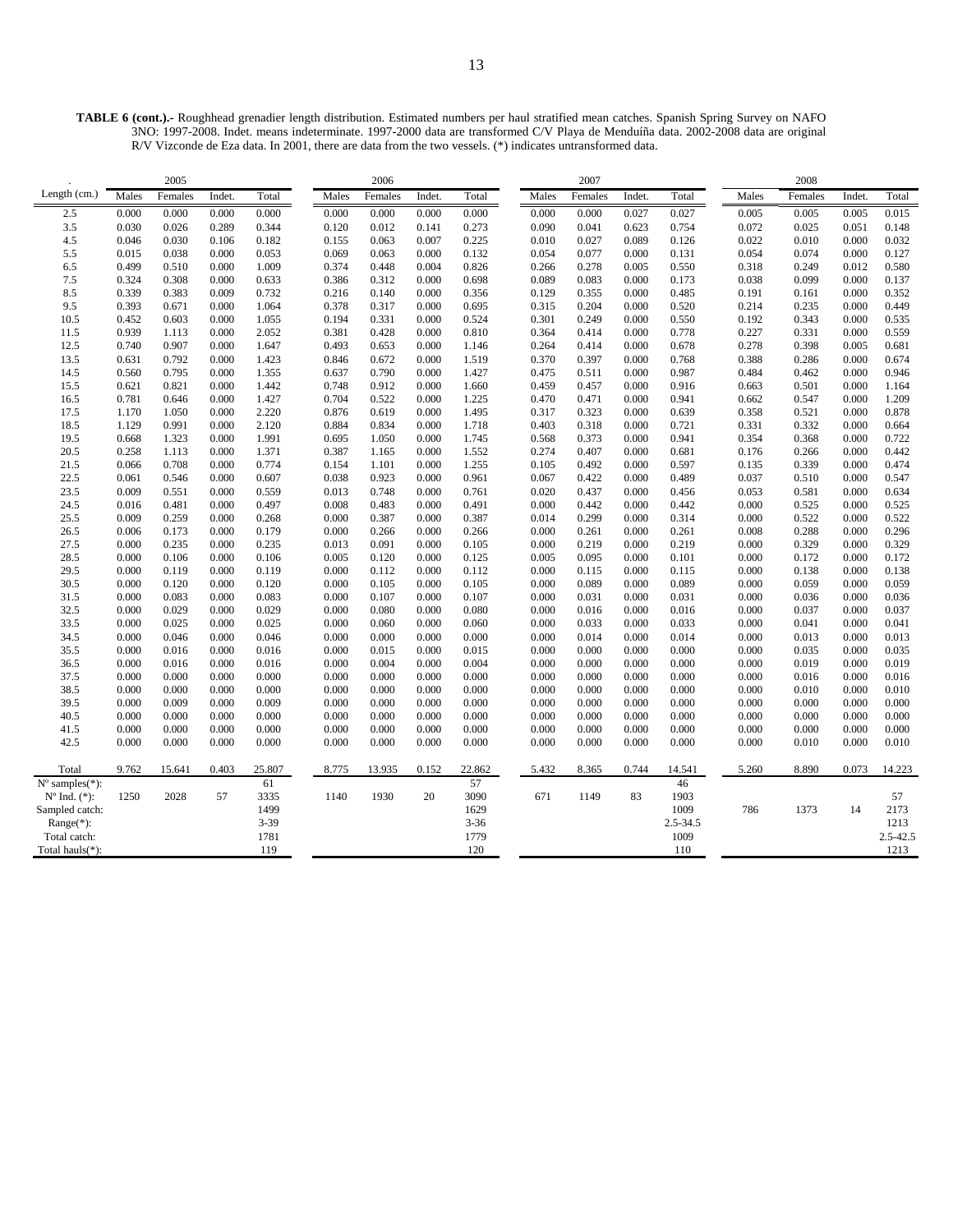**TABLE 7.-** Swept area, number of hauls and Thorny skate mean catch (kg) and SD by stratum. Spanish Spring Surveys on NAFO Div. 3NO: 1997-2008. Swept area in square miles. n.s. means stratum not surveyed. 1997-2000 data are transformed C/V *Playa de Menduíña* data, and 2002-2008 data are original from R/V *Vizconde de Eza*. In 2001, there are data from the two vessels.

|         |        |                | 1997     |                          |        |                  | 1998     |          |        |                | 1999     |          |        |                | 2000     |          |
|---------|--------|----------------|----------|--------------------------|--------|------------------|----------|----------|--------|----------------|----------|----------|--------|----------------|----------|----------|
|         | Swept  | Tow            | T. skate | T. skate                 | Swept  | Tow              | T. skate | T. skate | Swept  | Tow            | T. skate | T. skate | Swept  | Tow            | T. skate | T. skate |
| Stratum | area   | number         | Mean     | SD                       | area   | number           | Mean     | SD       | area   | number         | Mean     | SD       | area   | number         | Mean     | SD       |
| 353     | 0.0480 | $\overline{4}$ | 6.21     | 1.73                     | 0.0465 | $\overline{4}$   | 26.06    | 11.09    | 0.0360 | 3              | 319.35   | 89.29    | 0.0356 | 3              | 149.95   | 44.45    |
| 354     | 0.0233 | $\mathbf{2}$   | 1.20     | 1.12                     | 0.0356 | 3                | 68.23    | 87.97    | 0.0218 | $\overline{2}$ | 20.21    | 28.57    | 0.0356 | 3              | 82.44    | 34.12    |
| 355     | 0.0233 | $\mathbf{2}$   | 27.19    | 22.38                    | 0.0221 | $\sqrt{2}$       | 3.43     | 0.23     | 0.0229 | $\sqrt{2}$     | 12.40    | 17.54    | 0.0233 | $\overline{2}$ | 33.14    | 41.19    |
| 356     | 0.0225 | 2              | 2.72     | 0.61                     | 0.0221 | $\overline{c}$   | 0.69     | 0.42     | 0.0229 | $\overline{2}$ | 1.55     | 0.28     | 0.0225 | 2              | 2.21     | 0.51     |
| 357     | 0.0443 | $\overline{4}$ | 1.32     | 1.56                     | 0.0240 | $\overline{c}$   | 1.69     | 1.37     | 0.0236 | $\overline{2}$ | 2.98     | 1.74     | 0.0124 | $\mathbf{1}$   | 0.00     |          |
| 358     | 0.0563 | 5              | 1.56     | 1.52                     | 0.0236 | 3                | 0.99     | 1.17     | 0.0349 | 3              | 2.81     | 2.22     | 0.0341 | 3              | 15.49    | 17.71    |
| 359     | 0.0690 | 6              | 7.47     | 2.92                     | 0.0698 | 6                | 7.93     | 5.95     | 0.0364 | 3              | 13.25    | 14.73    | 0.0469 | $\overline{4}$ | 71.73    | 91.22    |
| 360     | 0.3754 | 32             | 10.11    | 11.61                    | 0.2561 | 25               | 17.95    | 23.86    | 0.2325 | 19             | 67.68    | 55.88    | 0.2396 | 20             | 132.15   | 142.67   |
| 374     | 0.0353 | 3              | 2.29     | 1.19                     | 0.0353 | 3                | 0.41     | 0.61     | 0.0244 | $\overline{2}$ | 5.91     | 0.14     | 0.0240 | 2              | 0.71     | 1.00     |
| 375     | 0.0116 | 1              | 0.84     | $\overline{\phantom{a}}$ | 0.0345 | 3                | 1.97     | 1.81     | 0.0236 | $\overline{2}$ | 6.57     | 0.77     | 0.0244 | 2              | 3.48     | 0.40     |
| 376     | 0.1583 | 14             | 15.16    | 16.62                    | 0.0930 | 10               | 24.06    | 35.48    | 0.1219 | 10             | 75.94    | 45.71    | 0.1200 | 10             | 68.84    | 52.60    |
| 377     | 0.0116 | 1              | 1.28     | ÷.                       | 0.0229 | $\sqrt{2}$       | 0.32     | 0.31     | 0.0240 | $\overline{2}$ | 1.04     | 0.18     | 0.0229 | $\sqrt{2}$     | 0.57     | 0.81     |
| 378     | 0.0210 | 2              | 2.07     | 0.59                     | 0.0120 | $\overline{c}$   | 2.07     | 2.40     | 0.0229 | $\overline{c}$ | 8.32     | 5.01     | 0.0233 | 2              | 5.54     | 3.31     |
| 379     | 0.0206 | $\overline{c}$ | 0.54     | 0.24                     | 0.0356 | 3                | 1.69     | 1.09     | 0.0236 | $\overline{c}$ | 0.76     | 0.53     | 0.0225 | 2              | 1.10     | 0.51     |
| 380     | 0.0210 | $\overline{c}$ | 1.27     | 0.37                     | 0.0113 | $\sqrt{2}$       | 4.50     | 2.78     | 0.0236 | $\sqrt{2}$     | 3.96     | 1.95     | 0.0236 | $\sqrt{2}$     | 1.26     | 1.17     |
| 381     | 0.0221 | $\overline{c}$ | 6.17     | 7.81                     | 0.0229 | $\overline{c}$   | 7.65     | 0.24     | 0.0229 | $\overline{c}$ | 1.03     | 0.28     | 0.0236 | 2              | 3.94     | 0.36     |
| 382     | 0.0461 | $\overline{4}$ | 0.64     | 0.95                     | 0.0229 | 3                | 1.02     | 0.85     | 0.0484 | $\overline{4}$ | 4.44     | 3.05     | 0.0499 | $\overline{4}$ | 5.36     | 0.80     |
| 721     | 0.0221 | $\overline{c}$ | 2.28     | 0.18                     | 0.0203 | $\sqrt{2}$       | 8.17     | 9.33     | 0.0244 | $\sqrt{2}$     | 1.16     | 1.64     | 0.0236 | $\overline{2}$ | 6.54     | 6.27     |
| 722     | 0.0214 | 2              | 7.54     | 10.66                    | 0.0101 | $\overline{c}$   | 38.34    | 45.25    | 0.0229 | $\overline{2}$ | 10.79    | 15.26    | 0.0218 | 2              | 13.79    | 6.07     |
| 723     | 0.0210 | $\sqrt{2}$     | 6.32     | 7.25                     | 0.0233 | $\overline{c}$   | 2.62     | 0.40     | 0.0229 | $\sqrt{2}$     | 3.77     | 3.99     | 0.0248 | $\sqrt{2}$     | 4.05     | 4.37     |
| 724     | 0.0225 | $\overline{c}$ | 2.06     | 2.45                     | 0.0206 | $\boldsymbol{2}$ | 12.29    | 3.71     | 0.0225 | $\overline{c}$ | 9.83     | 6.80     | 0.0233 | $\sqrt{2}$     | 2.33     | 3.29     |
| 725     | 0.0206 | $\overline{2}$ | 0.27     | 0.31                     | 0.0086 | $\mathbf{1}$     | 3.89     | ÷.       | 0.0229 | $\overline{c}$ | 3.63     | 5.13     | 0.0210 | 2              | 4.11     | 5.03     |
| 726     | n.s.   | n.s.           | n.s.     | n.s.                     | 0.0094 | $\boldsymbol{2}$ | 0.26     | 0.37     | 0.0225 | $\sqrt{2}$     | 0.89     | 1.25     | 0.0221 | $\mathbf{2}$   | 9.68     | 10.56    |
| 727     | 0.0094 | $\mathbf{1}$   | 3.37     |                          | 0.0233 | $\overline{c}$   | 6.02     | 2.84     | 0.0236 | $\overline{2}$ | 2.83     | 0.63     | 0.0210 | 2              | 0.58     | 0.60     |
| 728     | 0.0214 | 2              | 1.45     | 1.11                     | 0.0206 | $\sqrt{2}$       | 4.68     | 2.68     | 0.0233 | $\overline{2}$ | 4.91     | 3.22     | 0.0210 | $\mathbf{2}$   | 1.85     | 1.22     |
| 752     | 0.0218 | 2              | 4.25     | 2.51                     | 0.0229 | $\sqrt{2}$       | 58.62    | 78.69    | 0.0233 | $\overline{2}$ | 2.24     | 1.11     | 0.0206 | $\mathbf{2}$   | 1.20     | 1.30     |
| 753     | 0.0214 | 2              | 13.56    | 17.61                    | 0.0218 | $\overline{c}$   | 4.01     | 5.19     | 0.0229 | $\overline{c}$ | 17.13    | 19.39    | 0.0218 | 2              | 3.01     | 4.26     |
| 754     | 0.0330 | $\mathbf{3}$   | 45.32    | 25.00                    | 0.0210 | $\overline{c}$   | 112.25   | 14.65    | 0.0206 | $\overline{c}$ | 16.66    | 23.56    | 0.0195 | 2              | 54.96    | 23.46    |
| 755     | n.s.   | n.s.           | n.s.     | n.s.                     | 0.0206 | $\overline{c}$   | 7.84     | 5.34     | 0.0311 | 3              | 0.00     | 0.00     | 0.0431 | $\overline{4}$ | 2.74     | 5.48     |
| 756     | 0.0109 | $\mathbf{1}$   | 13.91    |                          | 0.0225 | $\overline{c}$   | 63.66    | 36.74    | 0.0225 | $\overline{c}$ | 16.21    | 19.54    | 0.0203 | $\overline{c}$ | 3.69     | 3.64     |
| 757     | 0.0304 | 3              | 32.68    | 39.04                    | 0.0206 | $\sqrt{2}$       | 67.38    | 86.94    | 0.0233 | $\overline{2}$ | 10.74    | 10.98    | 0.0214 | $\sqrt{2}$     | 55.50    | 20.36    |
| 758     | 0.0214 | $\mathbf{2}$   | 52.54    | 7.90                     | 0.0105 | $\overline{c}$   | 235.97   | 239.70   | 0.0214 | $\overline{2}$ | 117.49   | 142.60   | 0.0210 | $\overline{2}$ | 55.87    | 79.01    |
| 759     | n.s.   | n.s.           | n.s.     | n.s.                     | 0.0214 | $\overline{c}$   | 114.12   | 147.96   | 0.0218 | $\overline{c}$ | 0.43     | 0.26     | 0.0210 | $\overline{c}$ | 41.86    | 56.21    |
| 760     | 0.0105 | $\mathbf{1}$   | 0.00     | ÷,                       | 0.0214 | $\overline{c}$   | 6.73     | 3.05     | 0.0225 | $\overline{2}$ | 9.20     | 11.14    | 0.0210 | $\overline{2}$ | 12.97    | 11.59    |
| 761     | 0.0315 | 3              | 59.26    | 86.28                    | 0.0206 | $\overline{c}$   | 17.62    | 10.16    | 0.0210 | $\overline{c}$ | 0.71     | 0.32     | 0.0221 | $\overline{2}$ | 10.20    | 13.55    |
| 762     | 0.0308 | 3              | 50.77    | 82.75                    | 0.0094 | $\sqrt{2}$       | 5.24     | 4.35     | 0.0210 | $\overline{c}$ | 8.28     | 10.49    | 0.0203 | $\overline{2}$ | 5.54     | 7.83     |
| 763     | n.s.   | n.s.           | n.s.     | n.s.                     | 0.0218 | $\sqrt{2}$       | 0.00     | 0.00     | 0.0311 | 3              | 0.00     | 0.00     | 0.0416 | $\overline{4}$ | 0.00     | 0.00     |
| 764     | 0.0206 | 2              | 14.84    | 5.60                     | 0.0218 | $\boldsymbol{2}$ | 12.47    | 10.81    | 0.0225 | $\sqrt{2}$     | 0.00     | 0.00     | 0.0218 | $\overline{c}$ | 0.00     | 0.00     |
| 765     | 0.0206 | $\mathbf{2}$   | 14.88    | 18.39                    | 0.0098 | $\sqrt{2}$       | 12.08    | 15.52    | 0.0221 | $\overline{2}$ | 0.00     | 0.00     | 0.0203 | $\overline{2}$ | 1.35     | 1.91     |
| 766     | 0.0308 | 3              | 15.23    | 9.42                     | 0.0191 | $\sqrt{2}$       | 0.51     | 0.20     | 0.0218 | $\overline{2}$ | 0.00     | 0.00     | 0.0214 | $\overline{c}$ | 0.00     | 0.00     |
| 767     | n.s.   | n.s.           | n.s.     | n.s.                     | 0.0109 | $\overline{c}$   | 2.83     | 3.87     | 0.0214 | 2              | 0.00     | 0.00     | 0.0210 | $\mathbf{2}$   | 0.00     | 0.00     |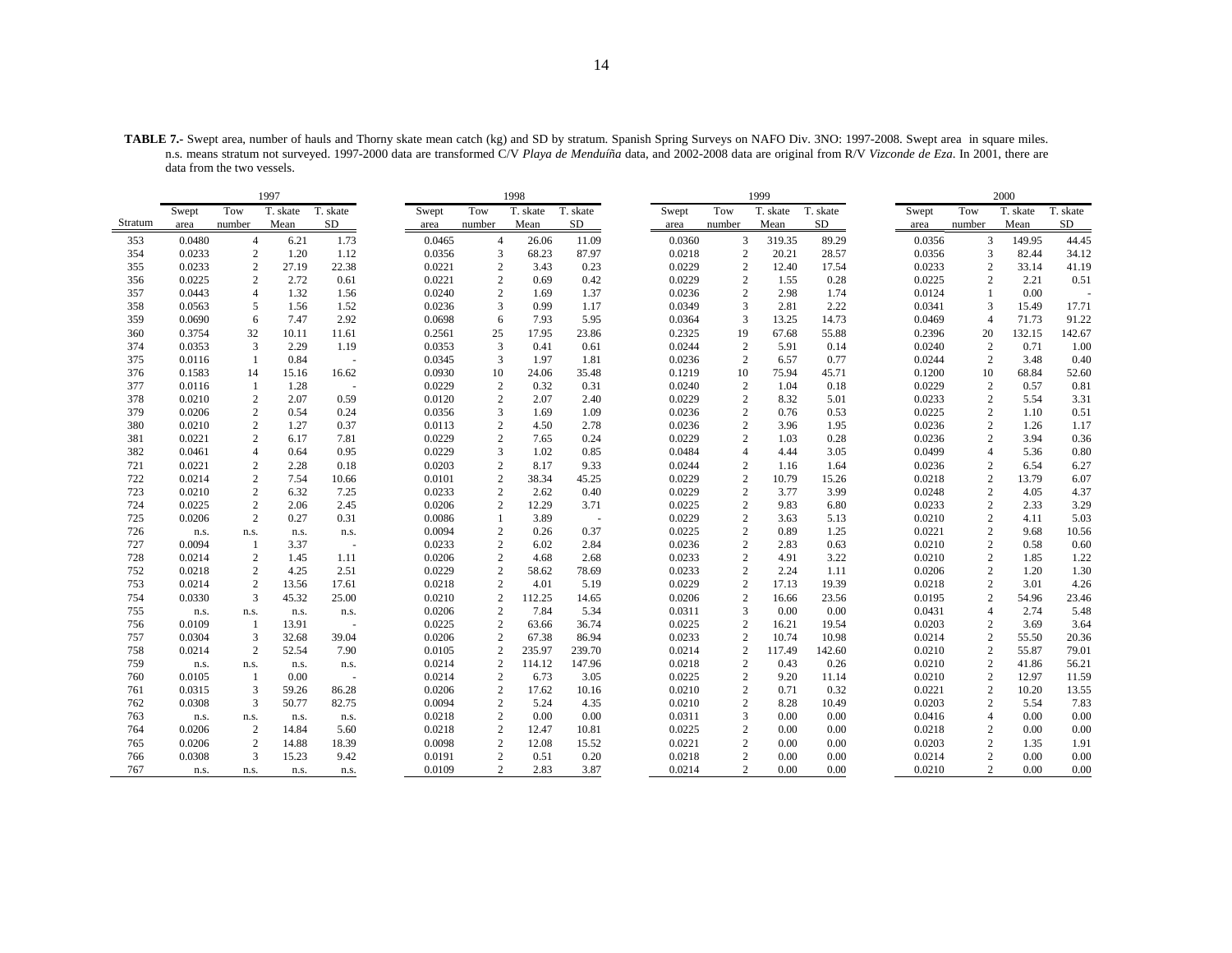**TABLE 7 (cont.).-** Swept area, number of hauls and Thorny skate mean catch (kg) and SD by stratum. Spanish Spring Surveys on NAFO Div. 3NO: 1997-2008. Swept area in square miles. n.s. means stratum not surveyed. 1997-2000 data are transformed C/V *Playa de Menduíña* data, and 2002-2008 data are original from R/V *Vizconde de Eza*. In 2001,there are data from the two vessels.

|         |        |                | 2001     |          |        |                  | 2002     |          |        |                  | 2003     |                         |        |                | 2004     |          |
|---------|--------|----------------|----------|----------|--------|------------------|----------|----------|--------|------------------|----------|-------------------------|--------|----------------|----------|----------|
|         | Swept  | Tow            | T. skate | T. skate | Swept  | Tow              | T. skate | T. skate | Swept  | Tow              | T. skate | T. skate                | Swept  | Tow            | T. skate | T. skate |
| Stratum | area   | number         | Mean     | SD       | area   | number           | Mean     | SD       | area   | number           | Mean     | SD                      | area   | number         | Mean     | SD       |
| 353     | 0.0341 | 3              | 351.90   | 283.060  | 0.0476 | $\overline{4}$   | 356.30   | 215.772  | 0.0334 | 3                | 78.36    | 33.796                  | 0.0338 | $\overline{3}$ | 53.70    | 33.407   |
| 354     | 0.0338 | 3              | 67.63    | 19.515   | 0.0356 | 3                | 89.80    | 80.809   | 0.0338 | $\mathfrak{Z}$   | 40.33    | 40.683                  | 0.0345 | 3              | 147.46   | 134.348  |
| 355     | 0.0240 | 2              | 20.60    | 11.031   | 0.0236 | 2                | 2.67     | 3.723    | 0.0229 | $\overline{2}$   | 19.53    | 22.422                  | 0.0229 | 2              | 25.07    | 4.384    |
| 356     | 0.0240 | $\mathbf{2}$   | 0.29     | 0.410    | 0.0233 | $\mathbf{2}$     | 1.55     | 2.192    | 0.0225 | $\overline{2}$   | 5.19     | 7.333                   | 0.0221 | $\mathbf{2}$   | 16.31    | 7.732    |
| 357     | 0.0244 | $\overline{c}$ | 2.35     | 1.669    | 0.0240 | $\boldsymbol{2}$ | 2.00     | 2.828    | 0.0229 | $\boldsymbol{2}$ | 2.25     | 3.182                   | 0.0229 | $\overline{c}$ | 46.05    | 28.438   |
| 358     | 0.0345 | 3              | 4.05     | 6.974    | 0.0345 | 3                | 11.47    | 19.861   | 0.0338 | 3                | 21.14    | 25.809                  | 0.0330 | 3              | 42.24    | 13.838   |
| 359     | 0.0803 | $\overline{7}$ | 15.45    | 24.999   | 0.0686 | 6                | 72.34    | 148.583  | 0.0791 | $\overline{7}$   | 25.86    | 23.965                  | 0.0791 | $\overline{7}$ | 46.56    | 62.119   |
| 360     | 0.2423 | 20             | 67.67    | 79.827   | 0.2865 | 25               | 20.63    | 24.987   | 0.2254 | 20               | 35.53    | 29.397                  | 0.2310 | 20             | 93.53    | 78.305   |
| 374     | 0.0240 | 2              | 0.73     | 1.032    | 0.0345 | 3                | 0.30     | 0.520    | 0.0225 | $\overline{2}$   | 0.00     | 0.000                   | 0.0233 | 2              | 1.89     | 2.673    |
| 375     | 0.0338 | 3              | 0.51     | 0.878    | 0.0353 | 3                | 1.40     | 2.425    | 0.0330 | 3                | 2.29     | 2.414                   | 0.0338 | 3              | 10.32    | 5.359    |
| 376     | 0.1155 | 10             | 22.67    | 19.650   | 0.1140 | 10               | 12.59    | 12.093   | 0.1125 | 10               | 10.77    | 12.802                  | 0.1166 | 10             | 89.67    | 62.815   |
| 377     | 0.0229 | $\sqrt{2}$     | 5.70     | 2.270    | 0.0229 | $\sqrt{2}$       | 1.17     | 1.655    | 0.0225 | $\sqrt{2}$       | 0.46     | 0.438                   | 0.0218 | $\overline{c}$ | 7.23     | 9.648    |
| 378     | 0.0236 | 2              | 0.16     | 0.099    | 0.0233 | 2                | 0.02     | 0.021    | 0.0225 | $\overline{2}$   | 2.98     | 4.076                   | 0.0225 | 2              | 26.20    | 17.402   |
| 379     | 0.0229 | 2              | 0.00     | 0.000    | 0.0229 | $\mathbf{2}$     | 5.45     | 1.909    | 0.0229 | $\overline{c}$   | 0.01     | 0.014                   | 0.0124 | -1             | 13.61    |          |
| 380     | 0.0206 | $\overline{2}$ | 1.35     | 0.209    | 0.0225 | $\mathbf{2}$     | 4.42     | 4.476    | 0.0229 | $\sqrt{2}$       | 4.09     | 0.559                   | 0.0221 | 2              | 119.25   | 56.639   |
| 381     | 0.0236 | $\overline{2}$ | 0.74     | 0.419    | 0.0229 | $\overline{c}$   | 0.71     | 0.071    | 0.0229 | $\overline{2}$   | 3.40     | 3.394                   | 0.0225 | 2              | 70.60    | 17.536   |
| 382     | 0.0469 | $\overline{4}$ | 1.77     | 1.265    | 0.0341 | 3                | 0.65     | 0.257    | 0.0454 | $\overline{4}$   | 0.00     | 0.000                   | 0.0461 | $\overline{4}$ | 6.28     | 6.990    |
| 721     | 0.0248 | 2              | 0.00     | 0.000    | 0.0233 | $\boldsymbol{2}$ | 0.00     | 0.000    | 0.0225 | $\boldsymbol{2}$ | 10.63    | 7.481                   | 0.0221 | 2              | 2.70     | 3.818    |
| 722     | 0.0233 | 2              | 10.10    | 5.374    | 0.0236 | $\mathbf{2}$     | 0.00     | 0.000    | 0.0221 | $\overline{2}$   | 0.91     | 0.021                   | 0.0218 | $\mathbf{2}$   | 0.00     | 0.000    |
| 723     | 0.0240 | 2              | 2.40     | 2.121    | 0.0233 | $\mathbf{2}$     | 0.60     | 0.849    | 0.0229 | $\sqrt{2}$       | 5.19     | 4.865                   | 0.0229 | $\mathbf{2}$   | 4.85     | 1.913    |
| 724     | 0.0353 | 3              | 67.38    | 91.221   | 0.0225 | $\mathbf{2}$     | 25.85    | 14.354   | 0.0225 | $\overline{2}$   | 26.32    | 0.226                   | 0.0214 | 2              | 0.00     | 0.000    |
| 725     | 0.0116 | 2              | 1.91     | 1.235    | 0.0225 | $\mathbf{2}$     | 1.82     | 2.574    | 0.0229 | $\overline{c}$   | 1.31     | 0.506                   | 0.0225 | $\sqrt{2}$     | 44.22    | 57.679   |
| 726     | 0.0116 | 2              | 1.32     | 1.381    | 0.0214 | 2                | 3.30     | 1.980    | 0.0225 | $\overline{2}$   | 0.00     | 0.000                   | 0.0225 | 2              | 0.00     | 0.000    |
| 727     | 0.0225 | $\overline{2}$ | 0.64     | 0.905    | 0.0233 | $\overline{c}$   | 3.05     | 4.313    | 0.0218 | $\overline{2}$   | 96.69    | 91.097                  | 0.0233 | 2              | 10.16    | 10.380   |
| 728     | 0.0229 | $\mathbf{2}$   | 1.65     | 1.531    | 0.0229 | $\mathbf{2}$     | 6.69     | 9.454    | 0.0225 | $\sqrt{2}$       | 17.23    | 8.301                   | 0.0180 | $\mathbf{2}$   | 2.69     | 3.804    |
| 752     | 0.0210 | 2              | 8.93     | 5.430    | 0.0116 | 1                | 0.49     | 0.686    | 0.0229 | $\overline{2}$   | 183.35   | 38.537                  | 0.0214 | 2              | 0.00     | 0.000    |
| 753     | 0.0214 | 2              | 13.11    | 15.123   | 0.0229 | 2                | 12.90    | 18.243   | 0.0229 | $\overline{2}$   | 7.99     | 1.775                   | 0.0218 | 2              | 0.00     | 0.000    |
| 754     | 0.0195 | 2              | 98.76    | 126.307  | 0.0341 | 3                | 595.65   | 819.042  | 0.0218 | $\overline{2}$   | 3.35     | 4.731                   | 0.0214 | $\mathbf{2}$   | 0.00     | 0.000    |
| 755     | 0.0416 | $\overline{4}$ | 0.14     | 0.283    | 0.0338 | 3                | 0.00     | 0.000    | 0.0221 | $\overline{c}$   | 0.00     | 0.000                   | 0.0319 | 3              | 1.26     | 2.188    |
| 756     | 0.0113 | 2              | 7.04     | 3.761    | 0.0229 | 2                | 9.36     | 7.835    | 0.0221 | $\overline{c}$   | 133.16   | 187.864                 | 0.0218 | $\mathbf{2}$   | 0.00     | 0.000    |
| 757     | 0.0233 | $\mathbf{2}$   | 15.10    | 19.889   | 0.0225 | $\mathbf{2}$     | 1.55     | 2.192    | 0.0221 | $\overline{2}$   | 6.99     | 9.885                   | 0.0218 | 2              | 0.00     | 0.000    |
| 758     | 0.0218 | 2              | 184.47   | 248.733  | 0.0225 | $\mathbf{2}$     | 32.45    | 41.224   | 0.0221 | $\overline{2}$   | 4.29     | 6.060                   | 0.0214 | $\mathbf{2}$   | 0.00     | 0.000    |
| 759     | 0.0221 | 2              | 4.93     | 3.950    | 0.0225 | $\mathbf{2}$     | 3.70     | 5.233    | 0.0113 | 1                | 3.89     | $#$ <sub>i</sub> DIV/0! | 0.0214 | 2              | 0.00     | 0.000    |
| 760     | 0.0229 | 2              | 6.47     | 5.282    | 0.0229 | $\mathbf{2}$     | 1.89     | 2.673    | 0.0218 | $\overline{2}$   | 30.68    | 30.717                  | 0.0221 | 2              | 0.00     | 0.000    |
| 761     | 0.0225 | $\mathbf{2}$   | 66.60    | 89.661   | 0.0225 | $\mathbf{2}$     | 11.90    | 4.667    | 0.0225 | $\sqrt{2}$       | 0.00     | 0.000                   | 0.0221 | $\sqrt{2}$     | 2.69     | 0.912    |
| 762     | 0.0116 | 2              | 0.00     | 0.000    | 0.0225 | 2                | 0.00     | 0.000    | 0.0225 | $\overline{2}$   | 2.99     | 1.570                   | 0.0233 | 2              | 1.15     | 1.619    |
| 763     | 0.0330 | 3              | 0.00     | 0.000    | 0.0225 | $\mathbf{2}$     | 0.00     | 0.000    | 0.0311 | 3                | 0.00     | 0.000                   | 0.0326 | 3              | 0.00     | 0.000    |
| 764     | 0.0240 | $\mathbf{2}$   | 2.45     | 3.465    | 0.0236 | $\mathbf{2}$     | 0.00     | 0.000    | 0.0221 | $\overline{2}$   | 42.05    | 45.064                  | 0.0229 | $\mathbf{2}$   | 4.35     | 6.152    |
| 765     | 0.0113 | 2              | 1.03     | 1.462    | 0.0236 | 2                | 0.71     | 1.004    | 0.0113 |                  | 2.23     |                         | 0.0225 | 2              | 0.00     | 0.000    |
| 766     | 0.0203 | $\mathbf{2}$   | 0.00     | 0.000    | 0.0233 | 2                | 0.00     | 0.000    | 0.0225 | $\overline{2}$   | 0.00     | 0.000                   | 0.0225 | $\overline{c}$ | 0.67     | 0.940    |
| 767     | 0.0218 | 2              | 0.00     | 0.000    | 0.0225 | $\overline{c}$   | 0.00     | 0.000    | 0.0229 | $\overline{2}$   | 1.13     | 0.215                   | 0.0218 | $\overline{c}$ | 2.41     | 3.401    |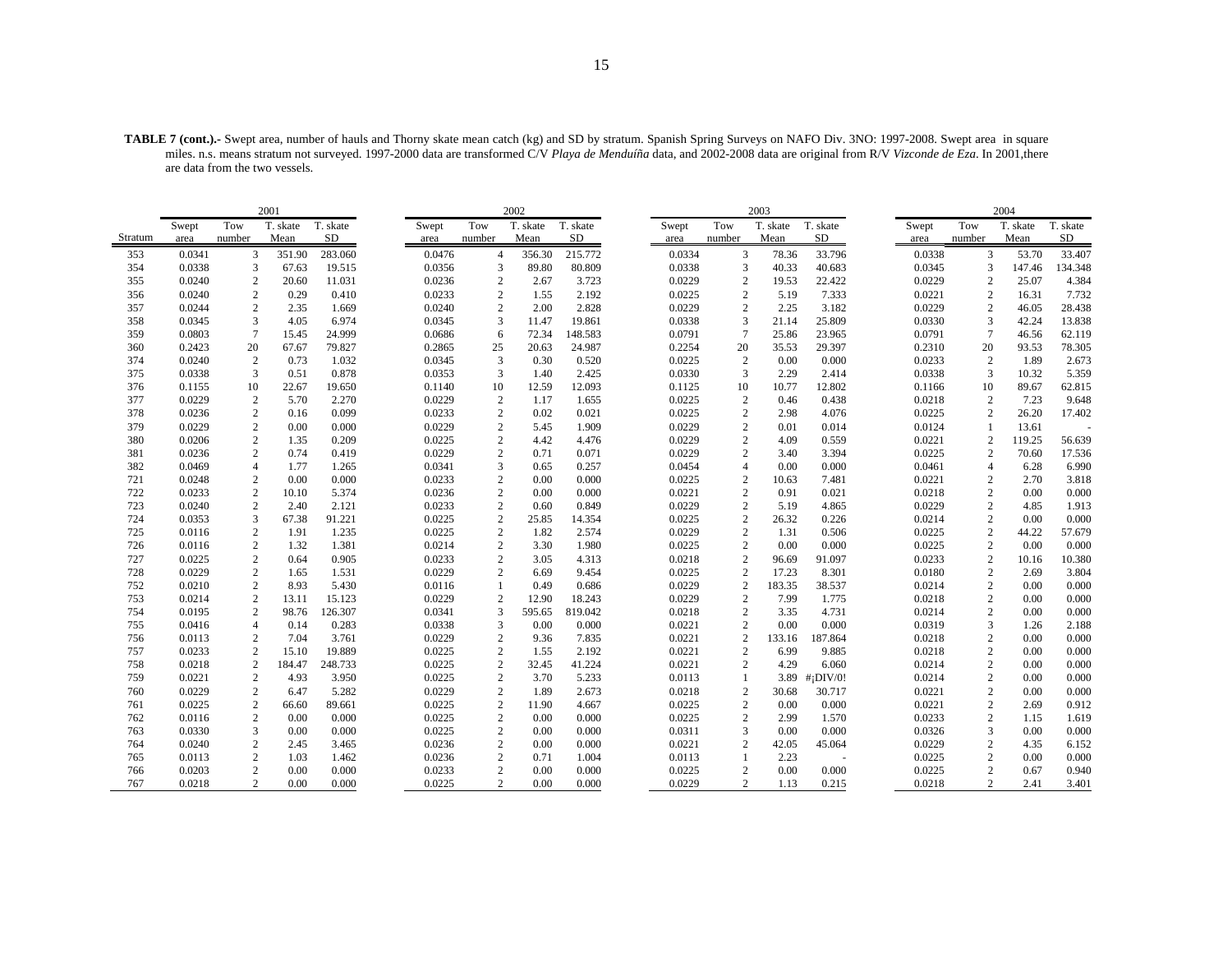**TABLE 7 (cont.).-** Swept area, number of hauls and Thorny skate mean catch (kg) and SD by stratum. Spanish Spring Surveys on NAFO Div. 3NO: 1997-2008. Swept area in square miles. n.s. means stratum not surveyed. 1997-2000 data are transformed C/V *Playa de Menduíña* data, and 2002-2008 data are original from R/V *Vizconde de Eza*. In 2001,there are data from the two vessels.

|         |        |                | 2005     |                          |        |                  | 2006     |          |        |                 | 2007     |          |        |                 | 2008     |          |
|---------|--------|----------------|----------|--------------------------|--------|------------------|----------|----------|--------|-----------------|----------|----------|--------|-----------------|----------|----------|
|         | Swept  | Tow            | T. skate | T. skate                 | Swept  | Tow              | T. skate | T. skate | Swept  | Tow             | T. skate | T. skate | Swept  | Tow             | T. skate | T. skate |
| Stratum | area   | number         | Mean     | SD                       | area   | number           | Mean     | SD       | area   | number          | Mean     | SD       | area   | number          | Mean     | SD       |
| 353     | 0.0353 | 3              | 40.97    | 40.382                   | 0.0371 | 3                | 48.27    | 33.965   | 0.0364 | 3               | 23.20    | 8.044    | 0.0341 | 3               | 55.00    | 18.097   |
| 354     | 0.0353 | 3              | 48.19    | 40.450                   | 0.0364 | 3                | 62.30    | 19.336   | 0.0364 | 3               | 52.94    | 32.333   | 0.0345 | 3               | 127.21   | 63.410   |
| 355     | 0.0225 | 2              | 17.80    | 2.628                    | 0.0248 | $\overline{2}$   | 1.51     | 2.128    | 0.0240 | $\overline{2}$  | 20.47    | 0.990    | 0.0221 | $\overline{c}$  | 6.00     | 8.485    |
| 356     | 0.0233 | 2              | 10.81    | 2.242                    | 0.0240 | $\sqrt{2}$       | 19.15    | 18.314   | 0.0240 | $\overline{2}$  | 4.02     | 2.461    | 0.0236 | $\overline{2}$  | 10.25    | 14.489   |
| 357     | 0.0233 | 2              | 51.88    | 55.763                   | 0.0244 | $\overline{2}$   | 28.29    | 40.007   | 0.0360 | 3               | 7.02     | 6.365    | 0.0233 | 2               | 10.56    | 9.397    |
| 358     | 0.0349 | 3              | 72.15    | 80.699                   | 0.0349 | 3                | 5.75     | 6.983    | 0.0368 | 3               | 76.01    | 65.231   | 0.0345 | 3               | 17.81    | 5.687    |
| 359     | 0.0814 | $\tau$         | 45.11    | 63.415                   | 0.0975 | 8                | 45.28    | 34.608   | 0.0855 | $7\phantom{.0}$ | 28.01    | 25.576   | 0.0799 | $7\phantom{.0}$ | 27.28    | 41.820   |
| 360     | 0.2325 | 20             | 59.30    | 63.584                   | 0.2340 | 19               | 74.59    | 59.722   | 0.2378 | 20              | 46.42    | 42.247   | 0.2340 | 20              | 40.69    | 26.252   |
| 374     | 0.0229 | 2              | 2.70     | 1.082                    | 0.0236 | $\sqrt{2}$       | 9.84     | 3.118    | 0.0240 | $\overline{2}$  | 0.00     | 0.000    | 0.0233 | $\overline{2}$  | 1.81     | 2.553    |
| 375     | 0.0349 | 3              | 12.31    | 10.043                   | 0.0364 | 3                | 34.35    | 17.964   | 0.0364 | 3               | 35.80    | 59.229   | 0.0334 | 3               | 9.01     | 4.406    |
| 376     | 0.1174 | 10             | 154.50   | 136.423                  | 0.1219 | 10               | 183.56   | 254.026  | 0.1185 | 10              | 40.71    | 34.911   | 0.1129 | 10              | 70.05    | 51.740   |
| 377     | 0.0233 | $\mathbf{2}$   | 29.36    | 30.186                   | 0.0236 | $\overline{c}$   | 61.48    | 33.411   | 0.0240 | $\overline{2}$  | 1.08     | 1.520    | 0.0233 | $\overline{2}$  | 32.35    | 2.475    |
| 378     | 0.0225 | 2              | 6.10     | 7.264                    | 0.0240 | $\mathbf{2}$     | 5.86     | 8.280    | 0.0233 | $\overline{2}$  | 7.48     | 3.055    | 0.0240 | $\overline{c}$  | 31.62    | 0.820    |
| 379     | 0.0236 | 2              | 32.60    | 16.971                   | 0.0236 | $\sqrt{2}$       | 181.31   | 256.409  | 0.0240 | $\overline{2}$  | 33.71    | 20.209   | 0.0229 | $\overline{2}$  | 11.69    | 3.083    |
| 380     | 0.0229 | 2              | 66.74    | 45.199                   | 0.0229 | $\overline{2}$   | 110.30   | 2.687    | 0.0240 | $\overline{2}$  | 77.10    | 66.320   | 0.0225 | $\overline{2}$  | 92.75    | 74.741   |
| 381     | 0.0233 | 2              | 52.28    | 28.354                   | 0.0229 | $\overline{c}$   | 72.41    | 8.775    | 0.0240 | 2               | 5.05     | 7.142    | 0.0229 | $\overline{c}$  | 16.49    | 20.687   |
| 382     | 0.0458 | $\overline{4}$ | 5.06     | 4.563                    | 0.0469 | $\overline{4}$   | 3.41     | 3.064    | 0.0484 | $\overline{4}$  | 0.00     | 0.000    | 0.0458 | $\overline{4}$  | 0.48     | 0.950    |
| 721     | 0.0229 | $\mathbf{2}$   | 6.15     | 8.697                    | 0.0236 | $\overline{c}$   | 0.00     | 0.000    | 0.0116 | -1              | 0.00     | $\sim$   | 0.0225 | $\overline{c}$  | 0.00     | 0.000    |
| 722     | 0.0233 | $\mathbf{2}$   | 6.90     | 9.758                    | 0.0240 | $\overline{2}$   | 0.00     | 0.000    | 0.0225 | $\overline{2}$  | 3.43     | 4.844    | 0.0206 | $\overline{c}$  | 14.00    | 19.799   |
| 723     | 0.0233 | 2              | 0.00     | 0.000                    | 0.0236 | $\overline{2}$   | 5.41     | 4.226    | 0.0240 | $\overline{2}$  | 13.23    | 10.529   | 0.0225 | $\overline{c}$  | 5.31     | 7.502    |
| 724     | 0.0225 | $\mathbf{2}$   | 4.20     | 5.940                    | 0.0233 | $\overline{c}$   | 0.00     | 0.000    | 0.0233 | $\overline{2}$  | 7.22     | 10.204   | 0.0221 | $\overline{c}$  | 4.28     | 6.053    |
| 725     | 0.0236 | 2              | 30.95    | 43.775                   | 0.0233 | $\overline{2}$   | 73.01    | 100.261  | 0.0225 | $\overline{2}$  | 19.87    | 18.314   | 0.0229 | $\sqrt{2}$      | 1.95     | 2.755    |
| 726     | 0.0113 | $\mathbf{1}$   | 0.00     | $\overline{\phantom{a}}$ | 0.0225 | $\overline{2}$   | 3.66     | 1.237    | 0.0229 | $\overline{2}$  | 2.11     | 2.984    | 0.0225 | $\overline{c}$  | 0.65     | 0.919    |
| 727     | 0.0229 | 2              | 7.57     | 7.969                    | 0.0225 | $\overline{2}$   | 0.00     | 0.000    | 0.0240 | $\overline{2}$  | 10.56    | 4.327    | 0.0221 | $\overline{c}$  | 8.49     | 12.007   |
| 728     | 0.0109 | $\mathbf{1}$   | 0.00     |                          | 0.0225 | $\overline{2}$   | 1.32     | 1.860    | 0.0225 | $\overline{2}$  | 12.85    | 14.107   | 0.0221 | $\overline{c}$  | 1.63     | 2.298    |
| 752     | 0.0236 | $\mathbf{2}$   | 0.00     | 0.000                    | 0.0225 | $\overline{2}$   | 0.73     | 1.025    | 0.0225 | $\overline{2}$  | 0.00     | 0.000    | 0.0218 | $\sqrt{2}$      | 0.00     | 0.000    |
| 753     | 0.0225 | 2              | 0.00     | 0.000                    | 0.0225 | $\boldsymbol{2}$ | 0.00     | 0.000    | 0.0225 | $\overline{2}$  | 0.00     | 0.000    | 0.0221 | $\overline{c}$  | 0.00     | 0.000    |
| 754     | 0.0225 | 2              | 0.00     | 0.000                    | 0.0225 | $\overline{2}$   | 0.00     | 0.000    | 0.0225 | $\overline{2}$  | 0.00     | 0.000    | 0.0218 | $\mathbf{2}$    | 0.00     | 0.000    |
| 755     | 0.0450 | $\overline{4}$ | 0.00     | 0.000                    | 0.0338 | 3                | 0.00     | 0.000    | 0.0338 | 3               | 0.00     | 0.000    | 0.0431 | $\overline{4}$  | 0.00     | 0.000    |
| 756     | 0.0233 | 2              | 0.00     | 0.000                    | 0.0229 | $\mathbf{2}$     | 0.01     | 0.008    | 0.0225 | $\overline{2}$  | 0.00     | 0.000    | 0.0218 | $\overline{c}$  | 0.00     | 0.000    |
| 757     | 0.0225 | 2              | 0.00     | 0.000                    | 0.0225 | $\overline{c}$   | 0.51     | 0.718    | 0.0229 | $\overline{2}$  | 0.00     | 0.000    | 0.0221 | $\overline{c}$  | 0.00     | 0.000    |
| 758     | 0.0225 | $\mathbf{2}$   | 0.00     | 0.000                    | 0.0225 | $\overline{2}$   | 0.00     | 0.000    | 0.0225 | $\overline{2}$  | 0.00     | 0.000    | 0.0218 | $\sqrt{2}$      | 0.00     | 0.000    |
| 759     | 0.0229 | 2              | 0.00     | 0.000                    | 0.0225 | $\overline{2}$   | 0.00     | 0.000    | n.s.   | n.s.            | n.s.     | n.s.     | 0.0221 | $\overline{c}$  | 0.00     | 0.000    |
| 760     | 0.0229 | $\mathbf{2}$   | 4.43     | 6.265                    | 0.0225 | $\overline{c}$   | 0.00     | 0.000    | 0.0233 | $\overline{2}$  | 1.65     | 2.333    | 0.0225 | $\sqrt{2}$      | 0.00     | 0.000    |
| 761     | 0.0221 | 2              | 0.00     | 0.000                    | 0.0233 | $\overline{2}$   | 0.00     | 0.000    | 0.0225 | $\overline{2}$  | 0.00     | 0.000    | 0.0214 | $\overline{c}$  | 0.00     | 0.000    |
| 762     | 0.0225 | 2              | 0.00     | 0.000                    | 0.0233 | $\overline{2}$   | 1.45     | 2.044    | n.s.   | n.s.            | n.s.     | n.s.     | 0.0214 | $\overline{c}$  | 0.00     | 0.000    |
| 763     | 0.0334 | 3              | 0.00     | 0.000                    | 0.0225 | $\overline{2}$   | 0.00     | 0.000    | n.s.   | n.s.            | n.s.     | n.s.     | 0.0311 | 3               | 0.00     | 0.000    |
| 764     | 0.0233 | 2              | 0.00     | 0.000                    | 0.0233 | $\overline{2}$   | 7.90     | 11.172   | 0.0225 | 2               | 0.00     | 0.000    | 0.0221 | $\overline{c}$  | 0.00     | 0.000    |
| 765     | 0.0229 | 2              | 0.00     | 0.000                    | 0.0236 | $\overline{2}$   | 4.40     | 6.223    | 0.0225 | $\overline{2}$  | 3.92     | 5.537    | 0.0214 | $\overline{c}$  | 1.70     | 2.404    |
| 766     | 0.0229 | $\overline{c}$ | 0.00     | 0.000                    | 0.0229 | $\overline{2}$   | 0.00     | 0.000    | n.s.   | n.s.            | n.s.     | n.s.     | 0.0218 | $\overline{c}$  | 0.00     | 0.000    |
| 767     | 0.0113 |                | 0.00     |                          | 0.0233 | $\overline{c}$   | 0.00     | 0.000    | n.s.   | n.s.            | n.s.     | n.s.     | 0.0214 | $\overline{2}$  | 0.00     | 0.000    |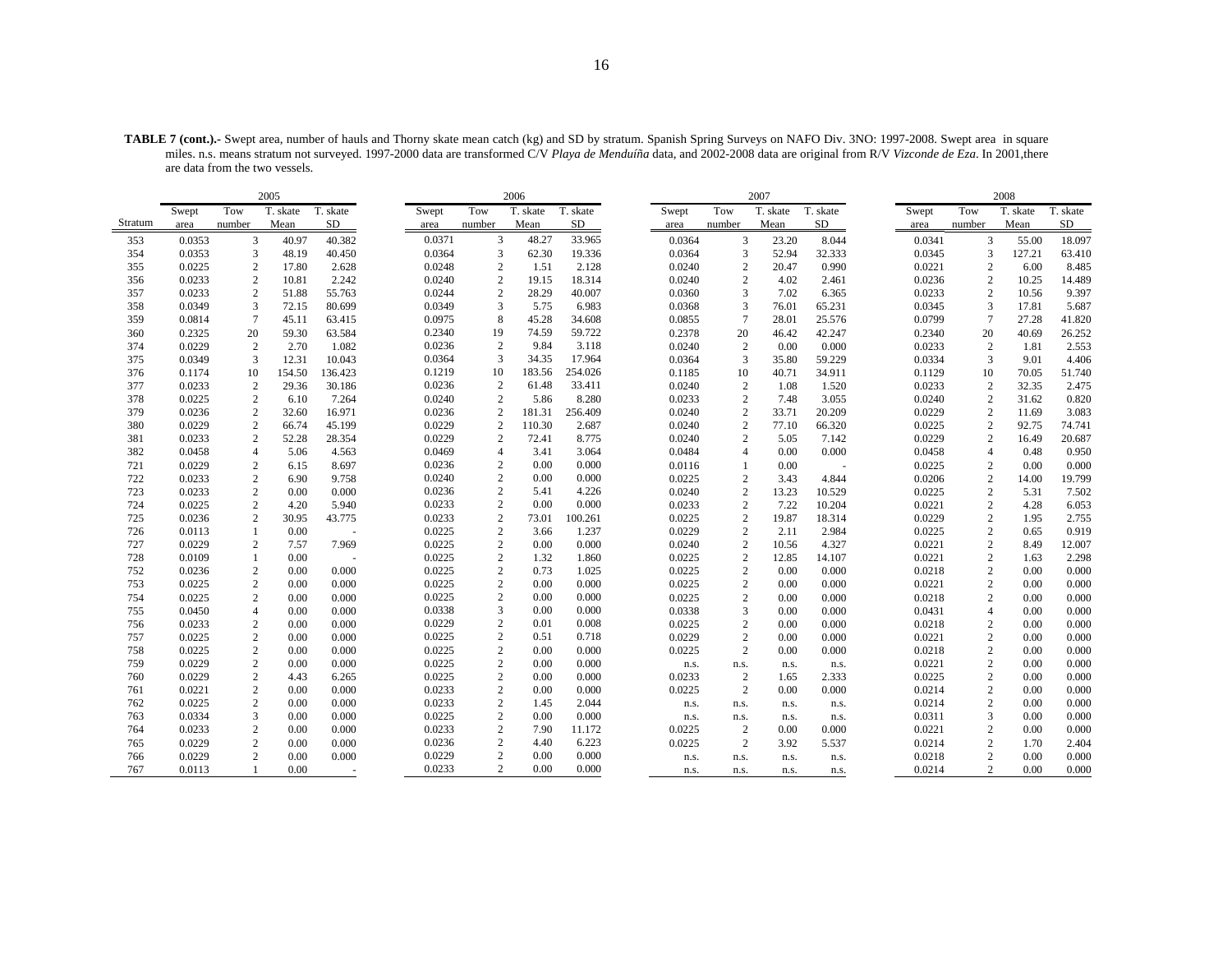**TABLE 8.-** Stratified mean catches (Kg) by stratum and year and SD by year of Thorny skate (1997-2008). n.s. means stratum not surveyed. 1997-2000 data are transformed C/V *Playa de Menduíña* data. 2002-2008 data are original from R/V *Vizconde de Eza*. In 2001, there are data from the two vessels.

 $\overline{\phantom{0}}$ 

| Stratum        | 1997     | 1998     | 1999      | 2000      | 2001      | 2002      | 2003     | 2004      | 2005      | 2006      | 2007      | 2008      |
|----------------|----------|----------|-----------|-----------|-----------|-----------|----------|-----------|-----------|-----------|-----------|-----------|
| 353            | 1669.97  | 7010.90  | 85905.05  | 40337.51  | 94661.10  | 95844.70  | 21079.74 | 14444.04  | 11021.83  | 12983.73  | 6241.70   | 14795.00  |
| 354            | 295.14   | 16784.41 | 4970.54   | 20279.74  | 16637.80  | 22090.80  | 9922.00  | 36275.57  | 11854.08  | 15324.98  | 13024.06  | 31294.48  |
| 355            | 2012.42  | 254.06   | 917.88    | 2452.15   | 1524.40   | 197.40    | 1444.85  | 1855.18   | 1317.05   | 111.37    | 1514.78   | 444.00    |
| 356            | 127.82   | 32.39    | 72.76     | 104.05    | 13.63     | 72.85     | 243.70   | 766.45    | 507.84    | 900.05    | 188.94    | 481.52    |
| 357            | 216.74   | 276.48   | 488.38    | 0.00      | 385.40    | 328.00    | 369.00   | 7551.46   | 8508.73   | 4639.40   | 1151.83   | 1731.02   |
| 358            | 351.96   | 223.34   | 632.19    | 3484.89   | 910.50    | 2580.00   | 4755.75  | 9504.23   | 16232.63  | 1293.75   | 17102.25  | 4006.43   |
| 359            | 3142.88  | 3339.74  | 5577.75   | 30200.14  | 6505.05   | 30455.91  | 10885.26 | 19600.14  | 18990.11  | 19063.93  | 11792.21  | 11486.26  |
| 360            | 28142.65 | 49941.51 | 188345.34 | 367770.68 | 188311.70 | 57415.52  | 98885.56 | 260307.63 | 165039.55 | 207581.48 | 129182.27 | 113253.49 |
| 374            | 490.16   | 87.78    | 1264.01   | 151.68    | 156.22    | 64.20     | 0.00     | 404.46    | 576.73    | 2104.69   | 0.00      | 386.27    |
| 375            | 226.76   | 533.56   | 1780.76   | 942.07    | 137.31    | 379.40    | 619.69   | 2796.27   | 3336.91   | 9307.95   | 9702.70   | 2442.61   |
| 376            | 20225.18 | 32095.39 | 101299.43 | 91833.65  | 30244.45  | 16788.39  | 14361.84 | 119622.45 | 206104.33 | 244867.71 | 54306.47  | 93444.70  |
| 377            | 127.98   | 31.99    | 103.98    | 56.97     | 569.50    | 117.05    | 46.00    | 723.25    | 2935.50   | 6147.50   | 107.50    | 3235.00   |
| 378            | 287.36   | 287.36   | 1156.26   | 769.70    | 22.24     | 2.09      | 413.87   | 3641.11   | 847.41    | 813.85    | 1039.72   | 4395.18   |
| 379            | 57.26    | 179.13   | 80.48     | 116.74    | $0.00\,$  | 577.70    | 1.06     | 1442.66   | 3455.60   | 19218.70  | 3573.26   | 1239.14   |
| 380            | 121.68   | 432.36   | 380.38    | 121.44    | 129.94    | 423.84    | 392.16   | 11448.00  | 6406.99   | 10588.80  | 7401.12   | 8904.00   |
| 381            | 887.94   | 1102.17  | 148.85    | 567.92    | 106.50    | 102.24    | 489.60   | 10166.40  | 7528.46   | 10426.32  | 727.20    | 2374.27   |
| 382            | 220.75   | 350.60   | 1522.42   | 1838.77   | 607.79    | 224.32    | 0.00     | 2153.18   | 1734.72   | 1167.92   | 0.00      | 162.93    |
| 721            | 148.37   | 531.10   | 75.19     | 425.20    | $0.00\,$  | 0.00      | 690.95   | 175.50    | 399.75    | 0.00      | 0.00      | 0.00      |
| 722            | 633.11   | 3220.86  | 906.51    | 1158.73   | 848.40    | 0.00      | 76.02    | $0.00\,$  | 579.60    | $0.00\,$  | 287.70    | 1176.00   |
| 723            | 979.42   | 406.26   | 584.98    | 627.32    | 372.00    | 93.00     | 804.45   | 752.22    | $0.00\,$  | 838.78    | 2049.88   | 822.28    |
| 724            | 254.82   | 1524.34  | 1219.17   | 288.39    | 8355.12   | 3205.40   | 3263.68  | 0.00      | 520.80    | $0.00\,$  | 894.66    | 530.72    |
| 725            | 28.43    | 408.29   | 381.16    | 431.94    | 200.22    | 191.10    | 137.81   | 4642.58   | 3250.12   | 7665.53   | 2086.35   | 204.54    |
| 726            | n.s.     | 18.61    | 63.79     | 697.27    | 95.29     | 237.60    | 0.00     | 0.00      | 0.00      | 263.16    | 151.92    | 46.80     |
| 727            | 323.68   | 577.66   | 271.70    | 56.11     | 61.43     | 292.80    | 9281.76  | 975.36    | 726.24    | $0.00\,$  | 1013.76   | 815.04    |
| 728            | 113.26   | 364.73   | 382.97    | 143.97    | 128.62    | 521.43    | 1343.94  | 209.82    | 0.00      | 102.57    | 1001.91   | 126.75    |
| 752            | 556.95   | 7679.60  | 293.39    | 157.17    | 1170.32   | 63.54     | 24018.85 | 0.00      | 0.00      | 94.98     | 0.00      | 0.00      |
| 753            | 1871.36  | 553.60   | 2364.16   | 416.05    | 1808.52   | 1780.20   | 1101.93  | 0.00      | 0.00      | $0.00\,$  | 0.00      | 0.00      |
| 754            | 8157.59  | 20204.97 | 2999.07   | 9892.06   | 17777.36  | 107217.00 | 602.10   | $0.00\,$  | 0.00      | $0.00\,$  | $0.00\,$  | 0.00      |
| 755            | n.s.     | 3017.84  | 0.00      | 1054.11   | 54.48     | 0.00      | 0.00     | 486.38    | 0.00      | $0.00\,$  | 0.00      | 0.00      |
| 756            | 1404.41  | 6429.24  | 1636.83   | 372.60    | 711.08    | 945.36    | 13449.16 | 0.00      | 0.00      | 0.61      | 0.00      | 0.00      |
| 757            | 3333.76  | 6873.20  | 1095.75   | 5660.73   | 1540.20   | 158.10    | 712.98   | 0.00      | 0.00      | 51.77     | 0.00      | 0.00      |
| 758            | 5201.49  | 23360.86 | 11631.70  | 5530.78   | 18262.55  | 3212.55   | 424.22   | 0.00      | 0.00      | $0.00\,$  | 0.00      | 0.00      |
| 759            | n.s.     | 14493.27 | 54.38     | 5316.60   | 626.68    | 469.90    | 494.03   | 0.00      | 0.00      | $0.00\,$  | n.s.      | 0.00      |
| 760            | $0.00\,$ | 1036.58  | 1417.48   | 1997.36   | 995.61    | 291.06    | 4724.72  | 0.00      | 682.22    | 0.00      | 254.10    | 0.00      |
| 761            | 10133.38 | 3013.25  | 121.20    | 1744.82   | 11388.60  | 2034.90   | $0.00\,$ | 459.14    | 0.00      | $0.00\,$  | $0.00\,$  | 0.00      |
| 762            | 10763.16 | 1111.32  | 1755.68   | 1173.93   | 0.00      | 0.00      | 633.88   | 242.74    | 0.00      | 306.34    | n.s.      | 0.00      |
| 763            | n.s.     | 0.00     | 0.00      | 0.00      | 0.00      | 0.00      | 0.00     | 0.00      | 0.00      | 0.00      | n.s.      | 0.00      |
| 764            | 1484.03  | 1246.54  | 0.00      | 0.00      | 245.00    | 0.00      | 4204.50  | 435.00    | 0.00      | 790.00    | 0.00      | 0.00      |
| 765            | 1844.78  | 1498.40  | 0.00      | 167.85    | 128.17    | 88.04     | 276.52   | 0.00      | 0.00      | 545.60    | 485.46    | 210.80    |
| 766            | 2192.53  | 73.89    | 0.00      | 0.00      | 0.00      | 0.00      | $0.00\,$ | 95.76     | 0.00      | 0.00      | n.s.      | 0.00      |
| 767            | n.s.     | 446.89   | 0.00      | 0.00      | 0.00      | 0.00      | 178.22   | 379.99    | 0.00      | $0.00\,$  | n.s.      | 0.00      |
| <b>TOTAL</b>   | 108029   | 211054   | 421902    | 598341    | 405693    | 348466    | 230330   | 511557    | 472557    | 577201    | 265282    | 298009    |
| $\overline{Y}$ | 11.57    | 20.41    | 40.79     | 57.86     | 39.23     | 33.69     | 22.27    | 49.46     | 45.69     | 55.81     | 28.10     | 28.82     |
| S.D.           | 1.74     | 3.26     | 4.32      | 9.12      | 6.99      | 10.91     | 2.57     | 5.82      | 7.00      | 11.22     | 3.57      | 2.92      |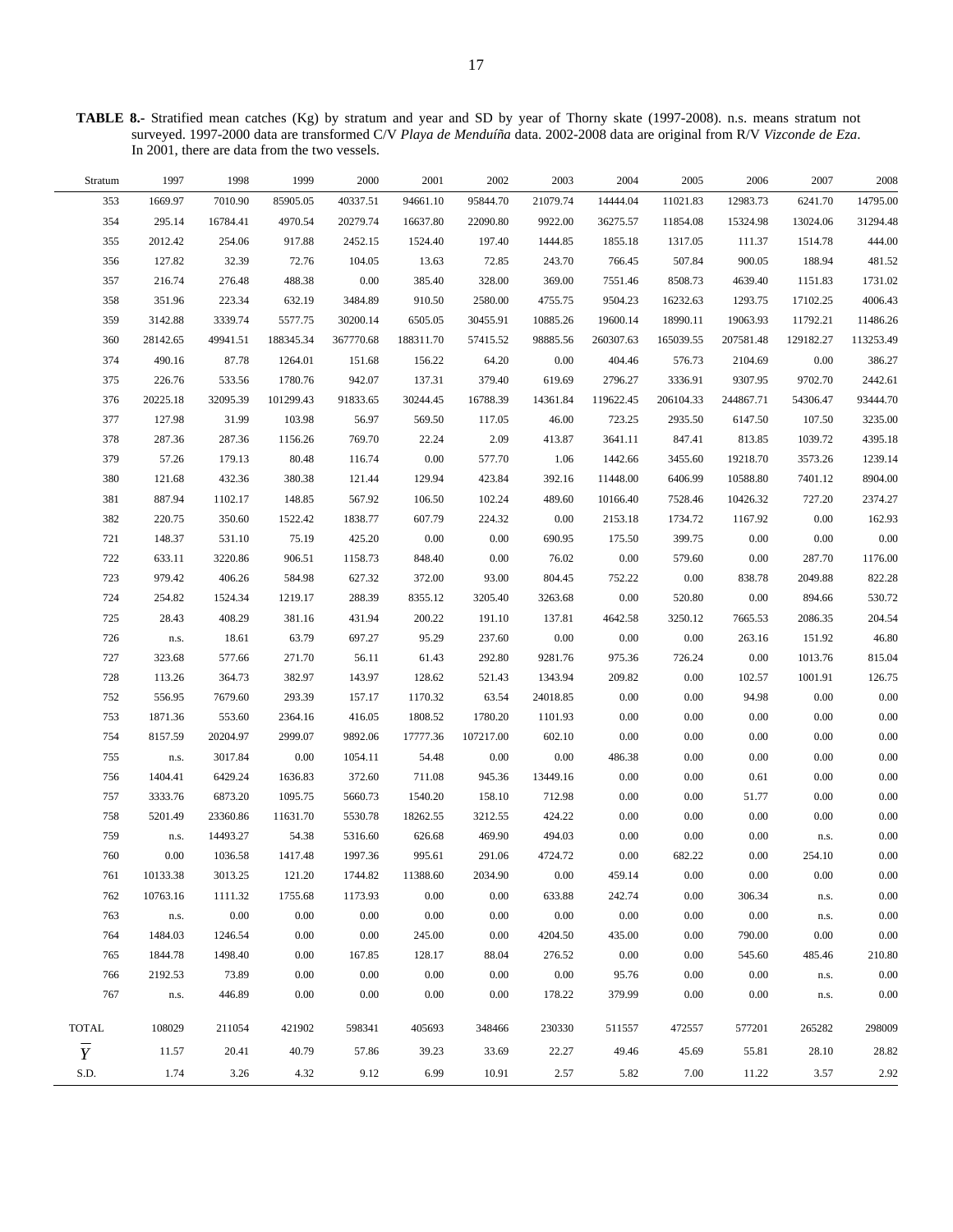**TABLE 9.-** Survey estimates (by the swept area method) of Thorny skate biomass (t) and SD by stratum and year on NAFO Div. 3NO. n.s. means stratum not surveyed. 1997-2000 data are transformed C/V Playa de Menduíña data. 2002-2008 data are original from R/V Vizconde de Eza. In 2001, there are data from the two vessels.

| Stratum      | 1997             | 1998            | 1999             | 2000             | 2001             | 2002             | 2003             | 2004             | 2005             | 2006             | 2007             | $2008\,$         |
|--------------|------------------|-----------------|------------------|------------------|------------------|------------------|------------------|------------------|------------------|------------------|------------------|------------------|
| 353          | 139              | 603             | 7159             | 3397             | 8321             | 8050             | 1895             | 1284             | 938              | 1049             | 515              | 1301             |
| 354          | 25               | 1413            | 457              | 1708             | 1479             | 1860             | 882              | 3154             | 1009             | 1264             | 1074             | 2721             |
| 355          | 173              | 23              | 80               | 211              | 127              | 17               | 126              | 162              | 117              | 9                | 126              | $40\,$           |
| 356          | 11               | $\mathbf{3}$    | 6                | 9                | $\,1\,$          | $\sqrt{6}$       | $22\,$           | 69               | 44               | 75               | 16               | 41               |
| 357          | 20               | 23              | 41               | $\boldsymbol{0}$ | 32               | 27               | 32               | 660              | 732              | 381              | 96               | 149              |
| 358          | 31               | 19              | 54               | 306              | 79               | 224              | 423              | 864              | 1396             | 111              | 1396             | 348              |
| 359          | 273              | 287             | 460              | 2577             | 567              | 2663             | 963              | 1734             | 1634             | 1564             | 965              | 1007             |
| 360          | 2399             | 4307            | 15392            | 30696            | 15548            | 5010             | 8775             | 22537            | 14197            | 16855            | 10867            | 9680             |
| 374          | 42               | $7\phantom{.0}$ | 104              | 13               | 13               | 6                | $\boldsymbol{0}$ | 35               | 50               | 178              | $\boldsymbol{0}$ | 33               |
| 375          | 20               | 46              | 151              | 77               | 12               | 32               | 56               | 249              | 287              | 768              | 800              | 220              |
| 376          | 1789             | 2779            | 8312             | 7653             | 2618             | 1473             | 1277             | 10257            | 17559            | 20092            | 4583             | 8279             |
| 377          | 11               | $\mathfrak z$   | $\boldsymbol{9}$ | $\sqrt{5}$       | 50               | $10\,$           | $\overline{4}$   | 67               | 253              | 520              | $\overline{9}$   | 278              |
| 378          | 27               | 25              | 101              | 66               | $\sqrt{2}$       | $\mathbf{0}$     | 37               | 324              | 75               | 68               | 89               | 366              |
| 379          | 6                | 15              | $\boldsymbol{7}$ | 10               | $\boldsymbol{0}$ | 51               | $\boldsymbol{0}$ | 117              | 293              | 1627             | 298              | 108              |
| 380          | 12               | 38              | 32               | $10\,$           | 13               | 38               | 34               | 1035             | 560              | 926              | 617              | 791              |
| 381          | 80               | 96              | 13               | 48               | $\overline{9}$   | 9                | 43               | 904              | 648              | 912              | 61               | 208              |
| 382          | 19               | 31              | 126              | 147              | 52               | 20               | $\mathbf{0}$     | 187              | 152              | 100              | $\boldsymbol{0}$ | 14               |
| 721          | 13               | 52              | 6                | 36               | $\boldsymbol{0}$ | $\boldsymbol{0}$ | 61               | 16               | 35               | $\boldsymbol{0}$ | $\boldsymbol{0}$ | $\boldsymbol{0}$ |
| 722          | 59               | 301             | 79               | 107              | 73               | $\boldsymbol{0}$ | $\tau$           | $\boldsymbol{0}$ | 50               | $\mathbf{0}$     | $26\,$           | 114              |
| 723          | 93               | 35              | 51               | 51               | 31               | $\,8\,$          | 70               | 66               | $\mathbf{0}$     | 71               | 171              | 73               |
| 724          | 23               | 148             | 108              | 25               | 711              | 285              | 290              | $\boldsymbol{0}$ | 46               | $\boldsymbol{0}$ | 77               | 48               |
| 725          | $\overline{3}$   | 47              | 33               | 41               | 17               | 17               | 12               | 413              | 275              | 659              | 185              | 18               |
| 726          | n.s.             | $\overline{c}$  | $\sqrt{6}$       | 63               | $\,$ 8 $\,$      | $22\,$           | $\boldsymbol{0}$ | $\boldsymbol{0}$ | $\boldsymbol{0}$ | 23               | 13               | $\overline{4}$   |
| 727          | 35               | 50              | 23               | $\sqrt{5}$       | 5                | 25               | 853              | 84               | 63               | $\boldsymbol{0}$ | 84               | 74               |
| 728          | 11               | 35              | 33               | 14               | 11               | 46               | 119              | 23               | $\mathbf{0}$     | 9                | 89               | 11               |
| 752          | 51               | 671             | $25\,$           | 15               | 111              | 6                | 2100             | $\mathbf{0}$     | $\boldsymbol{0}$ | 8                | $\boldsymbol{0}$ | $\overline{0}$   |
| 753          | 175              | 51              | 207              | 38               | 169              | 156              | 96               | $\mathbf{0}$     | $\boldsymbol{0}$ | $\boldsymbol{0}$ | $\boldsymbol{0}$ | $\mathbf{0}$     |
| 754          | 742              | 1924            | 291              | 1015             | 1822             | 9374             | 55               | $\mathbf{0}$     | $\mathbf{0}$     | $\mathbf{0}$     | $\boldsymbol{0}$ | $\mathbf{0}$     |
| 755          | n.s.             | 293             | $\boldsymbol{0}$ | 98               | $\sqrt{5}$       | $\boldsymbol{0}$ | $\boldsymbol{0}$ | 46               | $\mathbf{0}$     | $\boldsymbol{0}$ | $\boldsymbol{0}$ | $\theta$         |
| 756          | 129              | 571             | 145              | 37               | 62               | 83               | 1216             | $\boldsymbol{0}$ | $\overline{0}$   | $\boldsymbol{0}$ | $\boldsymbol{0}$ | $\overline{0}$   |
| 757          | 329              | 666             | 94               | 530              | 132              | 14               | 64               | $\boldsymbol{0}$ | $\boldsymbol{0}$ | 5                | $\boldsymbol{0}$ | $\mathbf{0}$     |
| 758          | 487              | 2148            | 1088             | 527              | 1679             | 286              | 38               | $\boldsymbol{0}$ | $\mathbf{0}$     | $\mathbf{0}$     | $\boldsymbol{0}$ | $\theta$         |
| 759          | n.s.             | 1356            | $\sqrt{5}$       | 506              | 57               | 42               | 44               | $\boldsymbol{0}$ | $\mathbf{0}$     | $\boldsymbol{0}$ | n.s.             | $\mathbf{0}$     |
| 760          | $\boldsymbol{0}$ | 97              | 126              | 190              | 87               | 25               | 434              | $\mathbf{0}$     | 60               | $\boldsymbol{0}$ | 22               | $\mathbf{0}$     |
| 761          | 965              | 292             | 12               | 158              | 1012             | 181              | $\boldsymbol{0}$ | 42               | $\boldsymbol{0}$ | $\boldsymbol{0}$ | $\boldsymbol{0}$ | $\overline{0}$   |
| 762          | 1050             | 108             | 167              | 116              | $\boldsymbol{0}$ | $\boldsymbol{0}$ | 56               | 21               | $\boldsymbol{0}$ | 26               | n.s.             | $\boldsymbol{0}$ |
| 763          | n.s.             | $\overline{0}$  | $\boldsymbol{0}$ | $\boldsymbol{0}$ | $\boldsymbol{0}$ | $\mathbf{0}$     | $\mathbf{0}$     | $\mathbf{0}$     | $\boldsymbol{0}$ | $\boldsymbol{0}$ | n.s.             | $\boldsymbol{0}$ |
| 764          | 144              | 115             | $\boldsymbol{0}$ | $\boldsymbol{0}$ | 20               | $\mathbf{0}$     | 380              | 38               | $\boldsymbol{0}$ | 68               | $\boldsymbol{0}$ | $\boldsymbol{0}$ |
| 765          | 179              | 143             | $\boldsymbol{0}$ | 17               | 12               | $\overline{7}$   | 25               | $\boldsymbol{0}$ | $\overline{0}$   | 46               | 43               | $20\,$           |
| 766          | 214              | $\,8\,$         | $\boldsymbol{0}$ | $\boldsymbol{0}$ | $\boldsymbol{0}$ | $\boldsymbol{0}$ | $\boldsymbol{0}$ | 9                | $\boldsymbol{0}$ | $\boldsymbol{0}$ | n.s.             | $\boldsymbol{0}$ |
| 767          | n.s.             | 40              | $\overline{0}$   | $\boldsymbol{0}$ | $\boldsymbol{0}$ | $\mathbf{0}$     | 16               | 35               | $\mathbf{0}$     | $\mathbf{0}$     | n.s.             | $\boldsymbol{0}$ |
| <b>TOTAL</b> | 9779             | 18875           | 35004            | 50521            | 34948            | 30072            | 20508            | 44429            | 40473            | 47415            | 22223            | 25946            |
| S.D.         | 1544             | 3114            | 3736             | 7991             | 10687            | 9699             | 2371             | 5281             | 6171             | 9207             | 2898             | 2641             |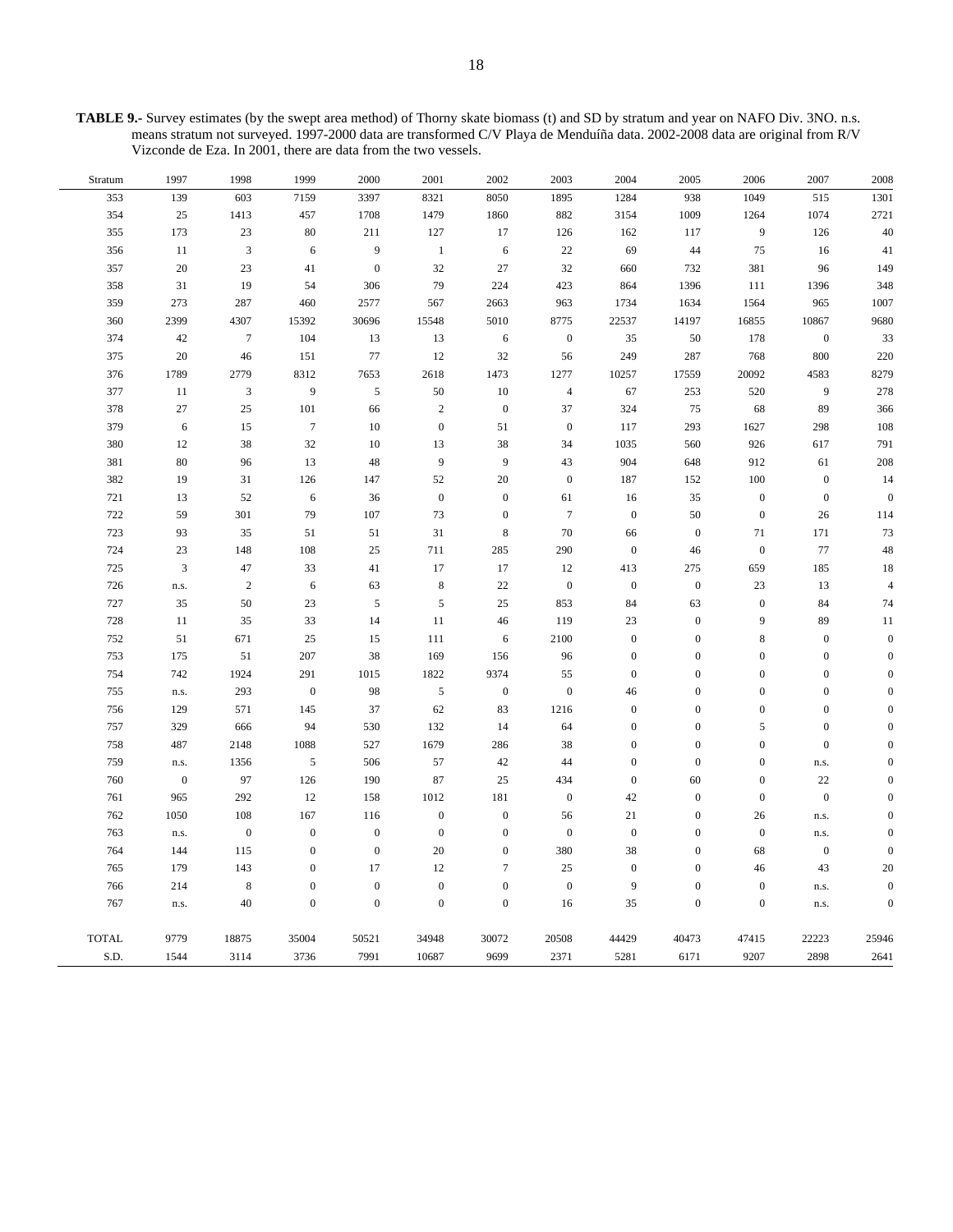**TABLE 10.-** Length weight relationships in the calculation of Thorny skate biomass. The equation is  $Weight = a(l+0.5)^{b}$ . Spanish Spring Surveys on NAFO Div. 3NO: 1997-2008. To calculate the parameters for the indeterminate individuals, we used the total data (males + females + indeterminate individuals). *E* means Error.

|         |              | 1997          | 1998          | 1999          | 2000          | 2001          | 2002          | 2003          | 2004          | 2005          | 2006                        | 2007         | 2008         |
|---------|--------------|---------------|---------------|---------------|---------------|---------------|---------------|---------------|---------------|---------------|-----------------------------|--------------|--------------|
| Males   | a            | 0.0069        | 0.0064        | 0.025         | 0.0506        | 0.0085        | 0.0075        | 0.0079        | 0.0060        | 0.0066        | 0.0079                      | 0.0091       | 0.0167       |
|         |              | $E = 0.202$   | $E = 0.259$   | $E = 0.456$   | $E = 0.192$   | $E = 0.091$   | $E = 0.086$   | $E = 0.101$   | $E = 0.0978$  | $E = 0.0954$  | $E = 0.1133$                | $E = 0.0916$ | $E = 0.2359$ |
|         | <sub>h</sub> | 3.0921        | 3.1161        | 2.769         | 2.5954        | 3.0171        | 3.0566        | 3.0414        | 3.1122        | 3.0882        | 3.0399                      | 3.0106       | 2.8671       |
|         |              | $E = 0.052$   | $E = 0.075$   | $E = 0.124$   | $E = 0.049$   | $E = 0.022$   | $E = 0.022$   | $E = 0.026$   | $E = 0.0251$  | $E = 0.0246$  | $E = 0.0292$                | $E = 0.0232$ | $E = 0.0605$ |
|         |              | $R2 = 0.987$  | $R2 = 0.986$  | $R2 = 0.967$  | $R2 = 0.983$  | $R2 = 0.998$  | $R2 = 0.996$  | $R2 = 0.995$  | $R2 = 0.996$  | $R2 = 0.996$  | $R2 = 0.997$                | $R2 = 0.996$ | $R2 = 0.985$ |
|         |              | $N = 107$     | $N = 67$      | $N = 33$      | $N = 199$     | $N = 104$     | $N = 374$     | $N = 426$     | $N = 368$     | $N = 360$     | $N = 7492$                  | $N = 346$    | $N = 350$    |
| Females | a            | 0.0072        | 0.0098        | 0.0294        | 0.0313        | 0.0073        | 0.0061        | 0.0067        | 0.0071        | 0.0036        | 0.0104                      | 0.0082       | 0.0062       |
|         |              | $E = 0.182$   | $E = 0.169$   | $E = 0.268$   | $E = 0.223$   | $E = 0.119$   | $E = 0.074$   | $E = 0.101$   | $E = 0.1072$  | $E = 0.2213$  | $E = 0.2042$                | $E = 0.0952$ | $E = 0.1131$ |
|         | <sub>h</sub> | 3.0927        | 2.9904        | 2.7383        | 2.7247        | 3.0509        | 3.1115        | 3.0887        | 3.0752        | 3.2435        | 2.9798                      | 3.0399       | 3.1108       |
|         |              | $E = 0.046$   | $E = 0.046$   | $E = 0.072$   | $E = 0.058$   | $E = 0.031$   | $E = 0.019$   | $E = 0.026$   | $E = 0.0281$  | $E = 0.0575$  | $E = 0.0534$                | $E = 0.0246$ | $E = 0.0294$ |
|         |              | $R2 = 0.991$  | $R2 = 0.992$  | $R2 = 0.985$  | $R2 = 0.977$  | $R2 = 0.996$  | $R2 = 0.997$  | $R2 = 0.996$  | $R2 = 0.994$  | $R2 = 0.980$  | $R2 = 0.990$                | $R2 = 0.996$ | $R2 = 0.997$ |
|         |              | $N = 113$     | $N = 89$      | $N = 53$      | $N = 245$     | $N = 77$      | $N = 425$     | $N = 477$     | $N = 442$     | $N = 396$     | $N = 583$                   | $N = 423$    | $N = 368$    |
| Indet.  | a            | 0.0068        | 0.0072        | 0.0267        | 0.0423        | 0.0077        | 0.0066        | 0.0075        | 0.0071        | 0.0057        | 0.0091                      | 0.0081       | 0.0110       |
|         |              | $E = 0.144$   | $E = 0.166$   | $E = 0.205$   | $E = 0.174$   | $E = 0.079$   | $E = 0.068$   | $E = 0.095$   | $E = 0.0091$  | $E = 0.1146$  | $E = 0.1258$                | $E = 0.0800$ | $E = 0.1796$ |
|         | <sub>h</sub> | 3.099         | 3.073         | 2.7618        | 2.6472        | 3.0411        | 3.0887        | 3.0552        | 3.0730        | 3.1287        | 3.0086                      | 3.0385       | 2.9684       |
|         |              | $E = 0.037$   | $E = 0.046$   | $E = 0.055$   | $E = 0.045$   | $E = 0.020$   | $E = 0.018$   | $E = 0.025$   | $E = 0.0237$  | $E = 0.0298$  | $E = 0.0326$ $ E = 0.0206 $ |              | $E = 0.0468$ |
|         |              | $R^2 = 0.993$ | $R^2 = 0.991$ | $R^2 = 0.990$ | $R^2 = 0.984$ | $R^2 = 0.998$ | $R^2 = 0.998$ | $R^2 = 0.995$ | $R^2 = 0.996$ | $R^2 = 0.993$ | $R^2 = 0.995$               | $R2 = 0.997$ | $R2 = 0.991$ |
|         |              | $N = 220$     | $N = 156$     | $N = 86$      | $N = 444$     | $N = 181$     | $N = 800$     | $N = 903$     | $N = 810$     | $N = 756$     | $N = 1075$                  | $N = 769$    | $N = 178$    |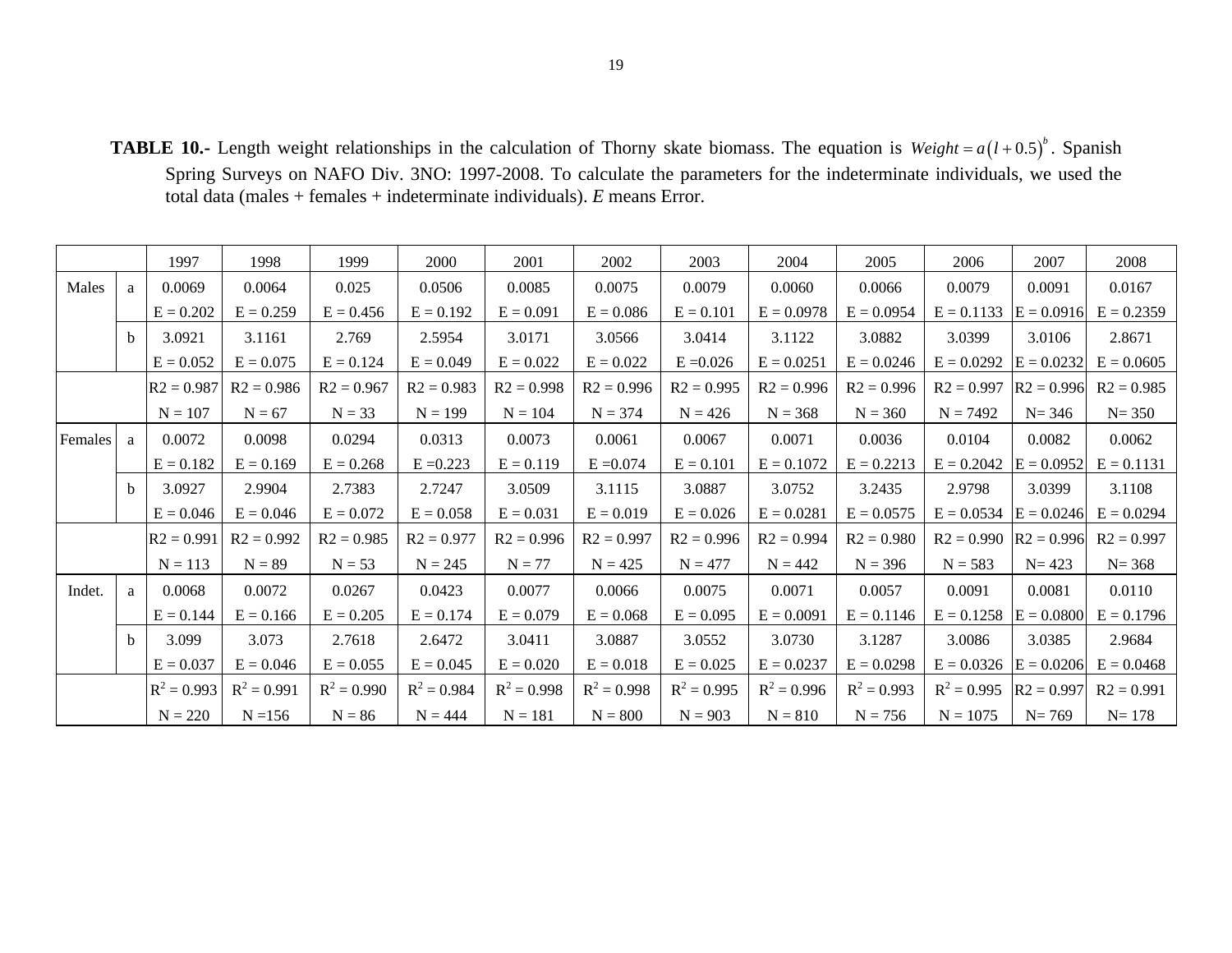**TABLE 11.-** Thorny skate length distribution. Estimated numbers per haul stratified mean catches. Spanish Spring Survey on NAFO 3NO: 1997-2008. Indet. means indeterminate. 1997-2000 data are transformed C/V *Playa de Menduíña* data. 2002-2008 data are original R/V *Vizconde de Eza* data. In 2001, there are data from the two vessels. (\*) indicates untransformed data.

| Length $(cm.)$<br>12<br>14<br>16<br>18<br>20<br>22<br>24                                                                       | Males<br>0.014<br>0.254<br>0.116<br>0.033<br>0.331<br>0.728<br>0.635<br>0.416<br>0.064 | Females<br>0.394<br>0.224<br>0.272<br>0.132<br>0.112<br>0.202<br>0.670 | Indet.<br>0.000<br>0.000<br>0.000<br>0.000<br>0.000<br>0.000 | Total<br>0.408<br>0.479<br>0.388<br>0.165 | Males<br>0.014<br>0.021<br>0.026 | Females<br>0.000<br>0.013<br>0.009 | Indet.<br>0.000<br>0.000 | Total<br>0.014<br>0.034                    | Males<br>0.000<br>0.035 | Females<br>0.013<br>0.053 | Indet.<br>0.006<br>0.006 | Total<br>0.019<br>0.094                    | Males<br>0.006<br>0.037 | Females<br>0.006<br>0.047 | Indet.<br>0.000<br>0.000 | Total<br>0.013                             |
|--------------------------------------------------------------------------------------------------------------------------------|----------------------------------------------------------------------------------------|------------------------------------------------------------------------|--------------------------------------------------------------|-------------------------------------------|----------------------------------|------------------------------------|--------------------------|--------------------------------------------|-------------------------|---------------------------|--------------------------|--------------------------------------------|-------------------------|---------------------------|--------------------------|--------------------------------------------|
|                                                                                                                                |                                                                                        |                                                                        |                                                              |                                           |                                  |                                    |                          |                                            |                         |                           |                          |                                            |                         |                           |                          |                                            |
|                                                                                                                                |                                                                                        |                                                                        |                                                              |                                           |                                  |                                    |                          |                                            |                         |                           |                          |                                            |                         |                           |                          |                                            |
|                                                                                                                                |                                                                                        |                                                                        |                                                              |                                           |                                  |                                    |                          |                                            |                         |                           |                          |                                            |                         |                           |                          | 0.083                                      |
|                                                                                                                                |                                                                                        |                                                                        |                                                              |                                           |                                  |                                    | 0.000                    | 0.035                                      | 0.049                   | 0.092                     | 0.006                    | 0.148                                      | 0.271                   | 0.106                     | 0.000                    | 0.377                                      |
|                                                                                                                                |                                                                                        |                                                                        |                                                              |                                           | 0.042                            | 0.294                              | 0.000                    | 0.336                                      | 0.075                   | 0.120                     | 0.000                    | 0.195                                      | 0.039                   | 0.065                     | 0.000                    | 0.104                                      |
|                                                                                                                                |                                                                                        |                                                                        |                                                              | 0.443                                     | 0.164                            | 0.030                              | 0.000                    | 0.193                                      | 0.094                   | 0.115                     | 0.000                    | 0.209                                      | 0.197                   | 0.167                     | 0.000                    | 0.364                                      |
|                                                                                                                                |                                                                                        |                                                                        |                                                              | 0.930                                     |                                  |                                    |                          | 1.223                                      |                         |                           |                          | 0.206                                      |                         |                           |                          |                                            |
|                                                                                                                                |                                                                                        |                                                                        |                                                              |                                           | 0.337                            | 0.886                              | 0.000                    |                                            | 0.115                   | 0.091                     | 0.000                    |                                            | 0.058                   | 0.135                     | 0.000                    | 0.193                                      |
|                                                                                                                                |                                                                                        |                                                                        | 0.000                                                        | 1.305                                     | 1.239                            | 0.171                              | 0.000                    | 1.410                                      | 0.176                   | 0.073                     | 0.000                    | 0.249                                      | 0.178                   | 0.175                     | 0.000                    | 0.353                                      |
| 26                                                                                                                             |                                                                                        | 0.781                                                                  | 0.000                                                        | 1.197                                     | 0.314                            | 0.238                              | 0.000                    | 0.552                                      | 0.305                   | 0.240                     | 0.000                    | 0.545                                      | 0.290                   | 0.206                     | 0.000                    | 0.496                                      |
| 28                                                                                                                             |                                                                                        | 0.282                                                                  | 0.000                                                        | 0.346                                     | 0.217                            | 0.268                              | 0.000                    | 0.485                                      | 0.143                   | 0.321                     | 0.000                    | 0.464                                      | 0.217                   | 0.174                     | 0.000                    | 0.391                                      |
| 30                                                                                                                             | 0.044                                                                                  | 0.037                                                                  | 0.000                                                        | 0.080                                     | 0.095                            | 0.069                              | 0.000                    | 0.164                                      | 0.060                   | 0.041                     | 0.000                    | 0.102                                      | 0.028                   | 0.038                     | 0.000                    | 0.066                                      |
| 32                                                                                                                             | 0.033                                                                                  | 0.038                                                                  | 0.000                                                        | 0.071                                     | 0.071                            | 0.156                              | 0.000                    | 0.227                                      | 0.105                   | 0.091                     | 0.000                    | 0.196                                      | 0.048                   | 0.054                     | 0.000                    | 0.101                                      |
| 34                                                                                                                             | 0.068                                                                                  | 0.085                                                                  | 0.000                                                        | 0.153                                     | 0.190                            | 0.217                              | 0.000                    | 0.407                                      | 0.165                   | 0.112                     | 0.000                    | 0.277                                      | 0.119                   | 0.105                     | 0.000                    | 0.224                                      |
| 36                                                                                                                             | 0.131                                                                                  | 0.067                                                                  | 0.000                                                        | 0.197                                     | 0.160                            | 0.295                              | 0.000                    | 0.454                                      | 0.205                   | 0.237                     | 0.000                    | 0.442                                      | 0.170                   | 0.105                     | 0.000                    | 0.275                                      |
| 38                                                                                                                             | 0.086                                                                                  | 0.141                                                                  | 0.000                                                        | 0.227                                     | 0.256                            | 0.217                              | 0.000                    | 0.472                                      | 0.294                   | 0.371                     | 0.000                    | 0.665                                      | 0.228                   | 0.265                     | 0.000                    | 0.493                                      |
| 40                                                                                                                             | 0.123                                                                                  | 0.058                                                                  | 0.000                                                        | 0.181                                     | 0.168                            | 0.242                              | 0.000                    | 0.410                                      | 0.431                   | 0.483                     | 0.000                    | 0.914                                      | 0.300                   | 0.322                     | 0.000                    | 0.621                                      |
| 42                                                                                                                             | 0.092                                                                                  | 0.097                                                                  | 0.000                                                        | 0.189                                     | 0.254                            | 0.241                              | 0.000                    | 0.494                                      | 0.676                   | 0.634                     | 0.000                    | 1.310                                      | 0.410                   | 0.498                     | 0.000                    | 0.908                                      |
| 44                                                                                                                             | 0.172                                                                                  | 0.129                                                                  | 0.000                                                        | 0.301                                     | 0.291                            | 0.191                              | 0.000                    | 0.482                                      | 0.737                   | 0.720                     | 0.000                    | 1.458                                      | 0.549                   | 0.617                     | 0.000                    | 1.166                                      |
| 46                                                                                                                             | 0.165                                                                                  | 0.100                                                                  | 0.000                                                        | 0.265                                     | 0.169                            | 0.309                              | 0.000                    | 0.478                                      | 0.546                   | 0.787                     | 0.010                    | 1.343                                      | 0.629                   | 0.762                     | 0.000                    | 1.391                                      |
| 48                                                                                                                             | 0.066                                                                                  | 0.064                                                                  | 0.000                                                        | 0.130                                     | 0.211                            | 0.378                              | 0.000                    | 0.589                                      | 0.608                   | 0.541                     | 0.000                    | 1.149                                      | 1.035                   | 0.690                     | 0.000                    | 1.725                                      |
| 50                                                                                                                             | 0.089                                                                                  | 0.156                                                                  | 0.000                                                        | 0.245                                     | 0.260                            | 0.286                              | 0.000                    | 0.546                                      | 0.709                   | 0.580                     | 0.000                    | 1.290                                      | 0.745                   | 0.730                     | 0.000                    | 1.475                                      |
| 52                                                                                                                             | 0.098                                                                                  | 0.181                                                                  | 0.000                                                        | 0.279                                     | 0.231                            | 0.216                              | 0.000                    | 0.447                                      | 0.605                   | 0.665                     | 0.000                    | 1.270                                      | 0.847                   | 0.726                     | 0.000                    | 1.573                                      |
| 54                                                                                                                             | 0.064                                                                                  | 0.118                                                                  | 0.000                                                        | 0.182                                     | 0.122                            | 0.265                              | 0.000                    | 0.388                                      | 0.418                   | 0.436                     | 0.000                    | 0.854                                      | 0.702                   | 0.623                     | 0.000                    | 1.325                                      |
| 56                                                                                                                             | 0.078                                                                                  | 0.139                                                                  | 0.000                                                        | 0.217                                     | 0.292                            | 0.341                              | 0.000                    | 0.633                                      | 0.411                   | 0.413                     | 0.000                    | 0.824                                      | 0.814                   | 0.849                     | 0.000                    | 1.663                                      |
| 58                                                                                                                             | 0.055                                                                                  | 0.071                                                                  | 0.000                                                        | 0.126                                     | 0.186                            | 0.211                              | 0.000                    | 0.397                                      | 0.378                   | 0.379                     | 0.000                    | 0.757                                      | 0.700                   | 0.605                     | 0.000                    | 1.305                                      |
| 60                                                                                                                             | 0.200                                                                                  | 0.105                                                                  | 0.000                                                        | 0.305                                     | 0.222                            | 0.290                              | 0.000                    | 0.512                                      | 0.523                   | 0.523                     | 0.000                    | 1.047                                      | 0.562                   | 0.581                     | 0.000                    | 1.143                                      |
| 62                                                                                                                             | 0.066                                                                                  | 0.227                                                                  | 0.000                                                        | 0.293                                     | 0.188                            | 0.227                              | 0.000                    | 0.415                                      | 0.364                   | 0.379                     | 0.000                    | 0.743                                      | 0.548                   | 0.532                     | 0.000                    | 1.080                                      |
| 64                                                                                                                             | 0.103                                                                                  | 0.079                                                                  | 0.000                                                        | 0.182                                     | 0.403                            | 0.276                              | 0.000                    | 0.679                                      | 0.350                   | 0.388                     | 0.000                    | 0.739                                      |                         |                           |                          | 1.221                                      |
|                                                                                                                                |                                                                                        |                                                                        |                                                              |                                           |                                  |                                    |                          |                                            |                         |                           |                          |                                            | 0.621                   | 0.600                     | 0.000                    |                                            |
| 66                                                                                                                             | 0.116                                                                                  | 0.206                                                                  | 0.000                                                        | 0.322                                     | 0.213                            | 0.327                              | 0.000                    | 0.540                                      | 0.289                   | 0.339                     | 0.000                    | 0.628                                      | 0.317                   | 0.842                     | 0.000                    | 1.159<br>1.008                             |
| 68                                                                                                                             | 0.074                                                                                  | 0.127                                                                  | 0.000                                                        | 0.200                                     | 0.119                            | 0.331                              | 0.000                    | 0.449                                      | 0.439                   | 0.397                     | 0.000                    | 0.836                                      | 0.387                   | 0.621                     | 0.000                    |                                            |
| 70                                                                                                                             | 0.075                                                                                  | 0.116                                                                  | 0.000                                                        | 0.191                                     | 0.066                            | 0.257                              | 0.000                    | 0.323                                      | 0.334                   | 0.393                     | 0.000                    | 0.726                                      | 0.398                   | 0.799                     | 0.000                    | 1.197                                      |
| 72                                                                                                                             | 0.040                                                                                  | 0.079                                                                  | 0.000                                                        | 0.119                                     | 0.188                            | 0.124                              | 0.000                    | 0.312                                      | 0.301                   | 0.343                     | 0.000                    | 0.644                                      | 0.398                   | 0.585                     | 0.000                    | 0.983                                      |
| 74                                                                                                                             | 0.044                                                                                  | 0.151                                                                  | 0.000                                                        | 0.195                                     | 0.187                            | 0.125                              | 0.000                    | 0.312                                      | 0.179                   | 0.268                     | 0.000                    | 0.447                                      | 0.434                   | 0.505                     | 0.000                    | 0.939                                      |
| 76                                                                                                                             | 0.000                                                                                  | 0.098                                                                  | 0.000                                                        | 0.098                                     | 0.085                            | 0.058                              | 0.000                    | 0.144                                      | 0.288                   | 0.192                     | 0.000                    | 0.480                                      | 0.373                   | 0.405                     | 0.000                    | 0.778                                      |
| 78                                                                                                                             | 0.067                                                                                  | 0.100                                                                  | 0.000                                                        | 0.167                                     | 0.047                            | 0.033                              | 0.000                    | 0.080                                      | 0.251                   | 0.282                     | 0.000                    | 0.533                                      | 0.317                   | 0.282                     | 0.000                    | 0.599                                      |
| 80                                                                                                                             | 0.027                                                                                  | 0.000                                                                  | 0.000                                                        | 0.027                                     | 0.045                            | 0.012                              | 0.000                    | 0.057                                      | 0.161                   | 0.092                     | 0.000                    | 0.253                                      | 0.209                   | 0.167                     | 0.000                    | 0.377                                      |
| 82                                                                                                                             | 0.005                                                                                  | 0.055                                                                  | 0.000                                                        | 0.059                                     | 0.050                            | 0.009                              | 0.000                    | 0.060                                      | 0.196                   | 0.027                     | 0.000                    | 0.224                                      | 0.166                   | 0.077                     | 0.000                    | 0.243                                      |
| 84                                                                                                                             | 0.005                                                                                  | 0.000                                                                  | 0.000                                                        | 0.005                                     | 0.010                            | 0.000                              | 0.000                    | 0.010                                      | 0.066                   | 0.028                     | 0.000                    | 0.093                                      | 0.109                   | 0.040                     | 0.000                    | 0.149                                      |
| 86                                                                                                                             | 0.029                                                                                  | 0.000                                                                  | 0.000                                                        | 0.029                                     | 0.000                            | 0.031                              | 0.000                    | 0.031                                      | 0.050                   | 0.006                     | 0.000                    | 0.056                                      | 0.087                   | 0.066                     | 0.000                    | 0.153                                      |
| 88                                                                                                                             | 0.000                                                                                  | 0.000                                                                  | 0.000                                                        | 0.000                                     | 0.000                            | 0.000                              | 0.000                    | 0.000                                      | 0.009                   | 0.000                     | 0.000                    | 0.009                                      | 0.116                   | 0.010                     | 0.000                    | 0.126                                      |
| 90                                                                                                                             | 0.000                                                                                  | 0.000                                                                  | 0.000                                                        | 0.000                                     | 0.000                            | 0.000                              | 0.000                    | 0.000                                      | 0.014                   | 0.001                     | 0.000                    | 0.015                                      | 0.046                   | 0.000                     | 0.000                    | 0.046                                      |
| 92                                                                                                                             | 0.000                                                                                  | 0.000                                                                  | 0.000                                                        | 0.000                                     | 0.000                            | 0.000                              | 0.000                    | 0.000                                      | 0.017                   | 0.003                     | 0.000                    | 0.020                                      | 0.023                   | 0.000                     | 0.000                    | 0.023                                      |
| 94                                                                                                                             | 0.000                                                                                  | 0.000                                                                  | 0.000                                                        | 0.000                                     | 0.000                            | 0.000                              | 0.000                    | 0.000                                      | 0.000                   | 0.000                     | 0.000                    | 0.000                                      | 0.011                   | 0.000                     | 0.000                    | 0.011                                      |
| 96                                                                                                                             | 0.000                                                                                  | 0.000                                                                  | 0.000                                                        | 0.000                                     | 0.000                            | 0.000                              | 0.000                    | 0.000                                      | 0.000                   | 0.000                     | 0.000                    | 0.000                                      | 0.022                   | 0.000                     | 0.000                    | 0.022                                      |
| 98                                                                                                                             | 0.000                                                                                  | 0.000                                                                  | 0.000                                                        | 0.000                                     | 0.000                            | 0.000                              | 0.000                    | 0.000                                      | 0.000                   | 0.000                     | 0.000                    | 0.000                                      | 0.000                   | 0.001                     | 0.000                    | 0.001                                      |
| 100                                                                                                                            | 0.000                                                                                  | 0.000                                                                  | 0.000                                                        | 0.000                                     | 0.000                            | 0.004                              | 0.000                    | 0.004                                      | 0.000                   | 0.000                     | 0.000                    | 0.000                                      | 0.000                   | 0.000                     | 0.000                    | 0.000                                      |
| 102                                                                                                                            | 0.000                                                                                  | 0.000                                                                  | 0.000                                                        | 0.000                                     | 0.000                            | 0.000                              | 0.000                    | 0.000                                      | 0.000                   | 0.000                     | 0.000                    | 0.000                                      | 0.000                   | 0.000                     | 0.000                    | 0.000                                      |
| 104                                                                                                                            | 0.000                                                                                  | 0.000                                                                  | 0.000                                                        | 0.000                                     | 0.000                            | 0.000                              | 0.000                    | 0.000                                      | 0.000                   | 0.000                     | 0.000                    | 0.000                                      | 0.000                   | 0.000                     | 0.000                    | 0.000                                      |
| 106                                                                                                                            | 0.000                                                                                  | 0.000                                                                  | 0.000                                                        | 0.000                                     | 0.000                            | 0.000                              | 0.000                    | 0.000                                      | 0.000                   | 0.000                     | 0.000                    | 0.000                                      | 0.000                   | 0.000                     | 0.000                    | 0.000                                      |
| 108                                                                                                                            | 0.000                                                                                  | 0.000                                                                  | 0.000                                                        | 0.000                                     | 0.000                            | 0.000                              | 0.000                    | 0.000                                      | 0.000                   | 0.000                     | 0.000                    | 0.000                                      | 0.000                   | 0.000                     | 0.000                    | 0.000                                      |
| 110                                                                                                                            | 0.000                                                                                  | 0.000                                                                  | 0.000                                                        | 0.000                                     | 0.000                            | 0.000                              | 0.000                    | 0.000                                      | 0.000                   | 0.000                     | 0.000                    | 0.000                                      | 0.000                   | 0.000                     | 0.000                    | 0.000                                      |
| 112                                                                                                                            | 0.000                                                                                  | 0.000                                                                  | 0.000                                                        | 0.000                                     | 0.000                            | 0.000                              | 0.000                    | 0.000                                      | 0.000                   | 0.000                     | 0.000                    | 0.000                                      | 0.000                   | 0.000                     | 0.000                    | 0.000                                      |
| 114                                                                                                                            | 0.000                                                                                  | 0.000                                                                  | 0.000                                                        | 0.000                                     | 0.000                            | 0.000                              | 0.000                    | 0.000                                      | 0.000                   | 0.000                     | 0.000                    | 0.000                                      | 0.000                   | 0.000                     | 0.000                    | 0.000                                      |
| 116                                                                                                                            | 0.000                                                                                  | 0.000                                                                  | 0.000                                                        | 0.000                                     | 0.003                            | 0.000                              | 0.000                    | 0.003                                      | 0.000                   | 0.000                     | 0.000                    | 0.000                                      | 0.000                   | 0.000                     | 0.000                    | 0.000                                      |
| 118                                                                                                                            | 0.000                                                                                  | 0.000                                                                  | 0.000                                                        | 0.000                                     | 0.000                            | $0.000\,$                          | 0.000                    | 0.000                                      | 0.000                   | $0.000\,$                 | 0.000                    | 0.000                                      | 0.000                   | 0.000                     | 0.000                    | 0.000                                      |
|                                                                                                                                |                                                                                        |                                                                        |                                                              |                                           |                                  |                                    |                          |                                            |                         |                           |                          |                                            |                         |                           |                          |                                            |
| 120                                                                                                                            | 0.000                                                                                  | 0.000                                                                  | 0.000                                                        | 0.000                                     | 0.000                            | 0.000                              | 0.000                    | 0.000                                      | 0.000                   | 0.000                     | 0.000                    | 0.000                                      | 0.000                   | 0.000                     | 0.000                    | 0.000                                      |
| 122                                                                                                                            | 0.000                                                                                  | 0.000                                                                  | 0.000                                                        | 0.000                                     | 0.000                            | 0.000                              | 0.000                    | 0.000                                      | 0.000                   | 0.000                     | 0.000                    | 0.000                                      | 0.000                   | 0.000                     | 0.000                    | 0.000                                      |
| 124                                                                                                                            | 0.000                                                                                  | 0.000                                                                  | 0.000                                                        | 0.000                                     | 0.003                            | 0.000                              | 0.000                    | 0.003                                      | 0.000                   | 0.000                     | 0.000                    | 0.000                                      | 0.000                   | 0.000                     | 0.000                    | 0.000                                      |
| 126                                                                                                                            | 0.000                                                                                  | 0.000                                                                  | 0.000                                                        | 0.000                                     | 0.000                            | 0.000                              | 0.000                    | 0.000                                      | 0.000                   | 0.000                     | 0.000                    | 0.000                                      | 0.000                   | 0.000                     | 0.000                    | 0.000                                      |
| 128                                                                                                                            | 0.000                                                                                  | 0.000                                                                  | 0.000                                                        | 0.000                                     | 0.000                            | 0.000                              | 0.000                    | 0.000                                      | 0.000                   | 0.000                     | 0.000                    | 0.000                                      | 0.000                   | 0.000                     | 0.000                    | 0.000                                      |
| 130                                                                                                                            | 0.000                                                                                  | 0.000                                                                  | 0.000                                                        | 0.000                                     | 0.000                            | 0.002                              | 0.000                    | 0.002                                      | 0.000                   | 0.000                     | 0.000                    | 0.000                                      | 0.000                   | 0.000                     | 0.000                    | 0.000                                      |
| Total                                                                                                                          | 4.803                                                                                  | 5.892                                                                  |                                                              | 0.000 10.695                              | 7.158                            | 7.649                              | 0.000                    | 14.808                                     | 11.173                  | 11.271                    | 0.029                    | 22.472                                     | 13.760                  | 14.185                    | 0.000                    | 27.945                                     |
| $N^{\circ}$ samples $(*)$ :<br>$N^{\circ}$ Ind. $(*)$ :<br>Sampled catch:<br>Range $(*)$ :<br>Total catch:<br>Total hauls (*): | 404                                                                                    | 425                                                                    | $\boldsymbol{0}$                                             | 33<br>829<br>212<br>12-87<br>1580<br>128  | 723                              | 812                                | $\boldsymbol{0}$         | 33<br>1535<br>461<br>13-131<br>2696<br>124 | 2082                    | 2200                      | $\overline{4}$           | 88<br>4286<br>1526<br>13-93<br>3672<br>114 | 2397                    | 2429                      | $\boldsymbol{0}$         | 83<br>4826<br>2289<br>13-99<br>5076<br>118 |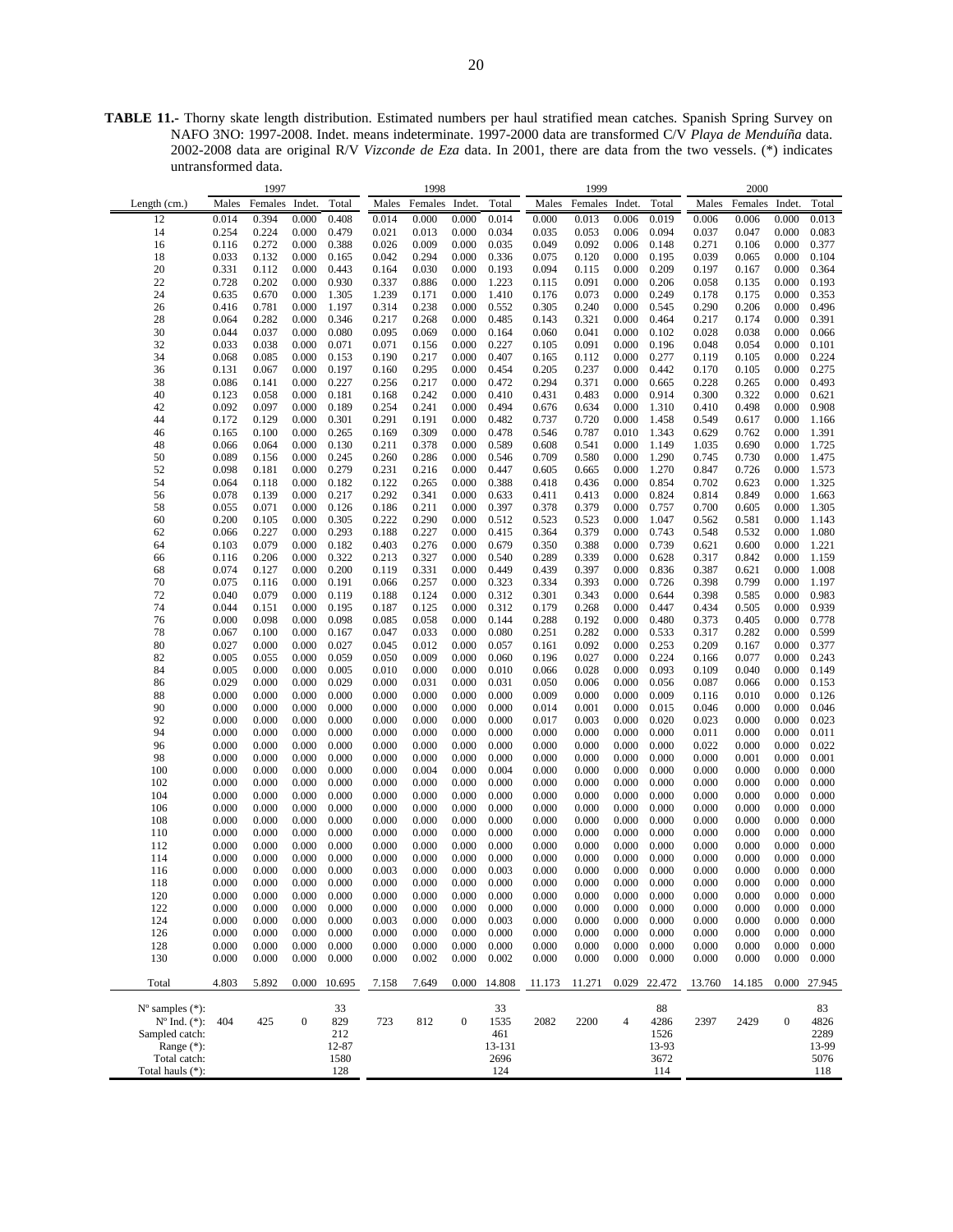**TABLE 11 (cont.).-** Thorny skate length distribution. Estimated numbers per haul stratified mean catches. Spanish Spring Survey on NAFO 3NO: 1997-2008. Indet. means indeterminate. 1997-2000 data are transformed C/V *Playa de Menduíña* data. 2002-2008 data are original R/V *Vizconde de Eza* data. In 2001, there are data from the two vessels. (\*) indicates untransformed data.

|                             |       | 2001    |                  |        |       | 2002    |              |        |       | 2003    |                  |        |        | 2004    |                  |              |
|-----------------------------|-------|---------|------------------|--------|-------|---------|--------------|--------|-------|---------|------------------|--------|--------|---------|------------------|--------------|
| Length (cm.)                | Males | Females | Indet.           | Total  | Males | Females | Indet.       | Total  | Males | Females | Indet.           | Total  | Males  | Females | Indet.           | Total        |
|                             |       |         |                  |        |       |         |              |        |       |         |                  |        |        |         |                  |              |
| 12                          | 0.000 | 0.011   | 0.000            | 0.011  | 0.035 | 0.021   | 0.000        | 0.056  | 0.007 | 0.000   | 0.000            | 0.007  | 0.038  | 0.019   | 0.000            | 0.057        |
| 14                          | 0.063 | 0.089   | 0.000            | 0.153  | 0.089 | 0.192   | 0.005        | 0.285  | 0.026 | 0.043   | 0.000            | 0.069  | 0.090  | 0.076   | 0.000            | 0.166        |
| 16                          | 0.026 | 0.088   | 0.000            | 0.114  | 0.125 | 0.181   | 0.000        | 0.305  | 0.016 | 0.011   | 0.000            | 0.027  | 0.036  | 0.058   | 0.000            | 0.094        |
| 18                          | 0.018 | 0.020   | 0.000            | 0.038  | 0.094 | 0.320   | 0.000        | 0.415  | 0.040 | 0.035   | 0.000            | 0.075  | 0.061  | 0.059   | 0.000            | 0.120        |
| 20                          | 0.033 | 0.010   | 0.000            | 0.043  | 0.049 | 0.096   | 0.000        | 0.146  | 0.059 | 0.008   | 0.000            | 0.067  | 0.076  | 0.062   | 0.000            | 0.138        |
| 22                          | 0.008 | 0.042   | 0.000            | 0.050  | 0.034 | 0.074   | 0.000        | 0.109  | 0.050 | 0.056   | 0.000            | 0.106  | 0.078  | 0.057   | 0.000            | 0.135        |
| 24                          | 0.000 | 0.037   | 0.000            | 0.037  | 0.014 | 0.027   | 0.000        | 0.041  | 0.007 | 0.020   | 0.000            | 0.027  | 0.095  | 0.048   | 0.000            | 0.143        |
|                             |       |         |                  |        |       |         |              |        |       |         |                  |        |        |         |                  |              |
| 26                          | 0.045 | 0.019   | 0.000            | 0.064  | 0.023 | 0.047   | 0.000        | 0.070  | 0.027 | 0.000   | 0.000            | 0.027  | 0.085  | 0.042   | 0.000            | 0.127        |
| 28                          | 0.000 | 0.070   | 0.000            | 0.070  | 0.021 | 0.044   | 0.000        | 0.065  | 0.040 | 0.019   | 0.000            | 0.059  | 0.064  | 0.047   | 0.000            | 0.111        |
| 30                          | 0.023 | 0.040   | 0.000            | 0.063  | 0.060 | 0.056   | 0.000        | 0.115  | 0.038 | 0.023   | 0.000            | 0.061  | 0.129  | 0.133   | 0.000            | 0.263        |
| 32                          | 0.029 | 0.077   | 0.000            | 0.106  | 0.059 | 0.105   | 0.000        | 0.164  | 0.145 | 0.095   | 0.000            | 0.239  | 0.217  | 0.133   | 0.000            | 0.349        |
| 34                          | 0.075 | 0.140   | 0.000            | 0.215  | 0.082 | 0.336   | 0.000        | 0.419  | 0.096 | 0.078   | 0.000            | 0.174  | 0.200  | 0.244   | 0.000            | 0.444        |
| 36                          | 0.124 | 0.255   | 0.000            | 0.379  | 0.180 | 0.151   | 0.000        | 0.331  | 0.175 | 0.137   | 0.000            | 0.312  | 0.295  | 0.284   | 0.000            | 0.579        |
| 38                          | 0.184 | 0.249   | 0.000            | 0.434  | 0.344 | 0.333   | 0.000        | 0.677  | 0.209 | 0.172   | 0.000            | 0.382  | 0.332  | 0.422   | 0.000            | 0.755        |
| 40                          | 0.400 | 0.497   | 0.000            | 0.897  | 0.733 | 0.617   | 0.000        | 1.350  | 0.295 | 0.399   | 0.000            | 0.694  | 0.373  | 0.402   | 0.000            | 0.776        |
| 42                          | 0.343 | 0.372   | 0.000            | 0.715  | 0.811 | 0.913   | 0.000        | 1.724  | 0.358 | 0.323   | 0.000            | 0.681  | 0.709  | 0.681   | 0.000            | 1.390        |
|                             |       |         |                  |        |       |         |              |        |       |         |                  |        |        |         |                  |              |
| 44                          | 0.396 | 0.575   | 0.000            | 0.971  | 0.763 | 0.887   | 0.000        | 1.650  | 0.382 | 0.400   | 0.000            | 0.782  | 0.760  | 0.744   | 0.000            | 1.504        |
| 46                          | 0.474 | 0.576   | 0.000            | 1.049  | 0.849 | 0.920   | 0.000        | 1.769  | 0.309 | 0.374   | 0.000            | 0.683  | 0.575  | 0.672   | 0.000            | 1.247        |
| 48                          | 0.452 | 0.623   | 0.000            | 1.075  | 0.651 | 1.024   | 0.000        | 1.675  | 0.320 | 0.456   | 0.000            | 0.776  | 0.653  | 0.759   | 0.000            | 1.413        |
| 50                          | 0.548 | 0.473   | 0.000            | 1.021  | 0.773 | 0.698   | 0.000        | 1.471  | 0.283 | 0.377   | 0.000            | 0.660  | 0.469  | 0.627   | 0.000            | 1.096        |
| 52                          | 0.618 | 0.582   | 0.000            | 1.199  | 0.551 | 0.711   | 0.000        | 1.261  | 0.257 | 0.372   | 0.000            | 0.630  | 0.824  | 0.621   | 0.000            | 1.444        |
| 54                          | 0.452 | 0.580   | 0.000            | 1.032  | 0.482 | 0.452   | 0.000        | 0.934  | 0.324 | 0.394   | 0.000            | 0.718  | 0.419  | 0.576   | 0.000            | 0.995        |
| 56                          | 0.672 | 0.381   | 0.000            | 1.053  | 0.244 | 0.389   | 0.000        | 0.633  | 0.256 | 0.285   | 0.000            | 0.541  | 0.498  | 0.899   | 0.000            | 1.398        |
| 58                          | 0.377 | 0.448   | 0.000            | 0.825  | 0.487 | 0.325   | 0.000        | 0.812  | 0.284 | 0.342   | 0.000            | 0.626  | 0.511  | 0.781   | 0.000            | 1.293        |
|                             | 0.342 |         |                  |        |       |         |              |        |       |         |                  |        |        |         |                  |              |
| 60                          |       | 0.434   | 0.000            | 0.776  | 0.179 | 0.196   | 0.000        | 0.375  | 0.247 | 0.330   | 0.000            | 0.578  | 0.424  | 0.680   | 0.000            | 1.104        |
| 62                          | 0.197 | 0.349   | 0.000            | 0.547  | 0.279 | 0.187   | 0.000        | 0.466  | 0.186 | 0.257   | 0.000            | 0.443  | 0.449  | 0.735   | 0.000            | 1.184        |
| 64                          | 0.392 | 0.389   | 0.000            | 0.781  | 0.221 | 0.212   | 0.000        | 0.433  | 0.083 | 0.259   | 0.000            | 0.342  | 0.383  | 0.655   | 0.000            | 1.038        |
| 66                          | 0.233 | 0.561   | 0.000            | 0.794  | 0.171 | 0.334   | 0.000        | 0.505  | 0.187 | 0.203   | 0.000            | 0.390  | 0.349  | 0.562   | 0.000            | 0.911        |
| 68                          | 0.228 | 0.580   | 0.000            | 0.808  | 0.155 | 0.254   | 0.000        | 0.409  | 0.152 | 0.332   | 0.000            | 0.484  | 0.343  | 0.418   | 0.000            | 0.761        |
| 70                          | 0.274 | 0.401   | 0.000            | 0.675  | 0.240 | 0.292   | 0.000        | 0.532  | 0.144 | 0.221   | 0.000            | 0.365  | 0.503  | 0.492   | 0.000            | 0.994        |
| 72                          | 0.218 | 0.438   | 0.000            | 0.656  | 0.142 | 0.437   | 0.000        | 0.580  | 0.136 | 0.159   | 0.000            | 0.295  | 0.245  | 0.461   | 0.000            | 0.705        |
| 74                          | 0.327 | 0.342   | 0.000            | 0.668  | 0.195 | 0.305   | 0.000        | 0.501  | 0.134 | 0.274   | 0.000            | 0.408  | 0.360  | 0.392   | 0.000            | 0.752        |
| 76                          | 0.481 | 0.335   | 0.000            | 0.816  | 0.210 | 0.086   | 0.000        | 0.296  | 0.091 | 0.150   | 0.000            | 0.240  | 0.392  | 0.299   | 0.000            | 0.692        |
| 78                          | 0.334 | 0.189   | 0.000            | 0.523  | 0.152 | 0.092   | 0.000        | 0.245  | 0.096 | 0.111   | 0.000            | 0.207  | 0.259  | 0.164   | 0.000            | 0.423        |
| 80                          | 0.171 | 0.196   | 0.000            | 0.367  | 0.164 | 0.035   | 0.000        | 0.199  | 0.073 | 0.040   | 0.000            | 0.113  | 0.226  | 0.117   | 0.000            | 0.342        |
|                             |       |         |                  |        |       |         |              |        |       |         |                  |        |        |         |                  |              |
| 82                          | 0.131 | 0.067   | 0.000            | 0.198  | 0.135 | 0.157   | 0.000        | 0.292  | 0.074 | 0.014   | 0.000            | 0.088  | 0.121  | 0.073   | 0.000            | 0.194        |
| 84                          | 0.109 | 0.011   | 0.000            | 0.120  | 0.048 | 0.013   | 0.000        | 0.062  | 0.020 | 0.033   | 0.000            | 0.053  | 0.180  | 0.003   | 0.000            | 0.183        |
| 86                          | 0.142 | 0.014   | 0.000            | 0.157  | 0.015 | 0.008   | 0.000        | 0.023  | 0.023 | 0.000   | 0.000            | 0.023  | 0.076  | 0.018   | 0.000            | 0.094        |
| 88                          | 0.031 | 0.010   | 0.000            | 0.041  | 0.041 | 0.013   | 0.000        | 0.054  | 0.000 | 0.000   | 0.000            | 0.000  | 0.055  | 0.014   | 0.000            | 0.069        |
| 90                          | 0.009 | 0.000   | 0.000            | 0.009  | 0.000 | 0.000   | 0.000        | 0.000  | 0.009 | 0.000   | 0.000            | 0.009  | 0.028  | 0.000   | 0.000            | 0.028        |
| 92                          | 0.011 | 0.000   | 0.000            | 0.011  | 0.000 | 0.000   | 0.000        | 0.000  | 0.000 | 0.000   | 0.000            | 0.000  | 0.000  | 0.000   | 0.000            | 0.000        |
| 94                          | 0.000 | 0.000   | 0.000            | 0.000  | 0.000 | 0.000   | 0.000        | 0.000  | 0.000 | 0.000   | 0.000            | 0.000  | 0.005  | 0.000   | 0.000            | 0.005        |
| 96                          | 0.000 | 0.000   | 0.000            | 0.000  | 0.000 | 0.000   | 0.000        | 0.000  | 0.000 | 0.000   | 0.000            | 0.000  | 0.000  | 0.000   | 0.000            | 0.000        |
| 98                          | 0.004 | 0.003   | 0.000            | 0.008  | 0.000 | 0.000   | 0.000        | 0.000  | 0.000 | 0.000   | 0.000            | 0.000  | 0.000  | 0.000   | 0.000            | 0.000        |
| 100                         | 0.000 | 0.000   | 0.000            | 0.000  | 0.000 | 0.000   | 0.000        | 0.000  | 0.000 | 0.000   | 0.000            | 0.000  | 0.000  | 0.000   | 0.000            | 0.000        |
| 102                         | 0.000 | 0.000   | 0.000            | 0.000  | 0.000 | 0.000   | 0.000        | 0.000  | 0.000 | 0.000   | 0.000            | 0.000  | 0.000  | 0.000   | 0.000            | 0.000        |
| 104                         | 0.000 | 0.000   | 0.000            | 0.000  | 0.000 | 0.000   | 0.000        | 0.000  | 0.000 | 0.000   | 0.000            | 0.000  | 0.000  | 0.000   | 0.000            | 0.000        |
| 106                         | 0.000 | 0.000   | 0.000            | 0.000  | 0.000 | 0.000   | 0.000        | 0.000  | 0.000 | 0.000   | 0.000            | 0.000  | 0.000  | 0.000   | 0.000            | 0.000        |
|                             |       |         |                  |        |       |         |              |        |       |         |                  |        |        |         |                  |              |
| 108                         | 0.000 | 0.000   | 0.000            | 0.000  | 0.000 | 0.000   | 0.000        | 0.000  | 0.000 | 0.000   | 0.000            | 0.000  | 0.000  | 0.000   | 0.000            | 0.000        |
| 110                         | 0.000 | 0.000   | 0.000            | 0.000  | 0.000 | 0.000   | 0.000        | 0.000  | 0.000 | 0.000   | 0.000            | 0.000  | 0.000  | 0.000   | 0.000            | 0.000        |
| 112                         | 0.000 | 0.000   | 0.000            | 0.000  | 0.000 | 0.000   | 0.000        | 0.000  | 0.000 | 0.000   | 0.000            | 0.000  | 0.000  | 0.000   | 0.000            | 0.000        |
| 114                         | 0.000 | 0.000   | 0.000            | 0.000  | 0.000 | 0.000   | 0.000        | 0.000  | 0.000 | 0.000   | 0.000            | 0.000  | 0.000  | 0.000   | 0.000            | 0.000        |
| 116                         | 0.000 | 0.000   | 0.000            | 0.000  | 0.000 | 0.000   | 0.000        | 0.000  | 0.000 | 0.000   | 0.000            | 0.000  | 0.000  | 0.000   | 0.000            | 0.000        |
| 118                         | 0.000 | 0.000   | 0.000            | 0.000  | 0.000 | 0.000   | 0.000        | 0.000  | 0.000 | 0.000   | 0.000            | 0.000  | 0.000  | 0.000   | 0.000            | 0.000        |
| 120                         | 0.000 | 0.000   | 0.000            | 0.000  | 0.000 | 0.000   | 0.000        | 0.000  | 0.000 | 0.000   | 0.000            | 0.000  | 0.000  | 0.000   | 0.000            | 0.000        |
| 122                         | 0.000 | 0.000   | 0.000            | 0.000  | 0.000 | 0.000   | 0.000        | 0.000  | 0.000 | 0.000   | 0.000            | 0.000  | 0.000  | 0.000   | 0.000            | 0.000        |
| 124                         | 0.000 | 0.000   | 0.000            | 0.000  | 0.000 | 0.000   | 0.000        | 0.000  | 0.000 | 0.000   | 0.000            | 0.000  | 0.000  | 0.000   | 0.000            | 0.000        |
| 126                         | 0.000 | 0.000   | 0.000            | 0.000  | 0.000 | 0.000   | 0.000        | 0.000  | 0.000 | 0.000   | 0.000            | 0.000  | 0.000  | 0.000   | 0.000            | 0.000        |
| 128                         | 0.000 |         | 0.000            | 0.000  | 0.000 |         |              | 0.000  |       |         |                  |        |        |         |                  | 0.000        |
|                             |       | 0.000   |                  |        |       | 0.000   | 0.000        |        | 0.000 | 0.000   | 0.000            | 0.000  | 0.000  | 0.000   | 0.000            |              |
| 130                         | 0.000 | 0.000   | 0.000            | 0.000  | 0.000 | 0.000   | 0.000        | 0.000  | 0.000 | 0.000   | 0.000            | 0.000  | 0.000  | 0.000   | 0.000            | 0.000        |
| Total                       | 8.996 | 10.572  | 0.000            | 19.568 | 9.903 | 11.540  | 0.005        | 21.448 | 5.660 | 6.802   | 0.000            | 12.461 | 11.985 | 13.529  |                  | 0.000 25.514 |
| $N^{\circ}$ samples $(*)$ : |       |         |                  | 66     |       |         |              | 78     |       |         |                  | 88     |        |         |                  | 83           |
|                             |       |         | $\boldsymbol{0}$ |        |       |         |              |        |       |         | $\boldsymbol{0}$ |        |        |         | $\boldsymbol{0}$ |              |
| $N^{\circ}$ Ind. $(*)$ :    | 629   | 632     |                  | 1261   | 888   | 928     | $\mathbf{1}$ | 1817   | 743   | 811     |                  | 1554   | 1150   | 1290    |                  | 2440         |
| Sampled catch:              |       |         |                  | 2777   |       |         |              | 2961   |       |         |                  | 2627   |        |         |                  | 4666         |
| Range $(*)$ :               |       |         |                  | 13-99  |       |         |              | 12-89  |       |         |                  | 13-90  |        |         |                  | 12-95        |
| Total catch:                |       |         |                  | 3413   |       |         |              | 4271   |       |         |                  | 2656   |        |         |                  | 4674         |
| Total hauls (*):            |       |         |                  | 123    |       |         |              | 125    |       |         |                  | 118    |        |         |                  | 120          |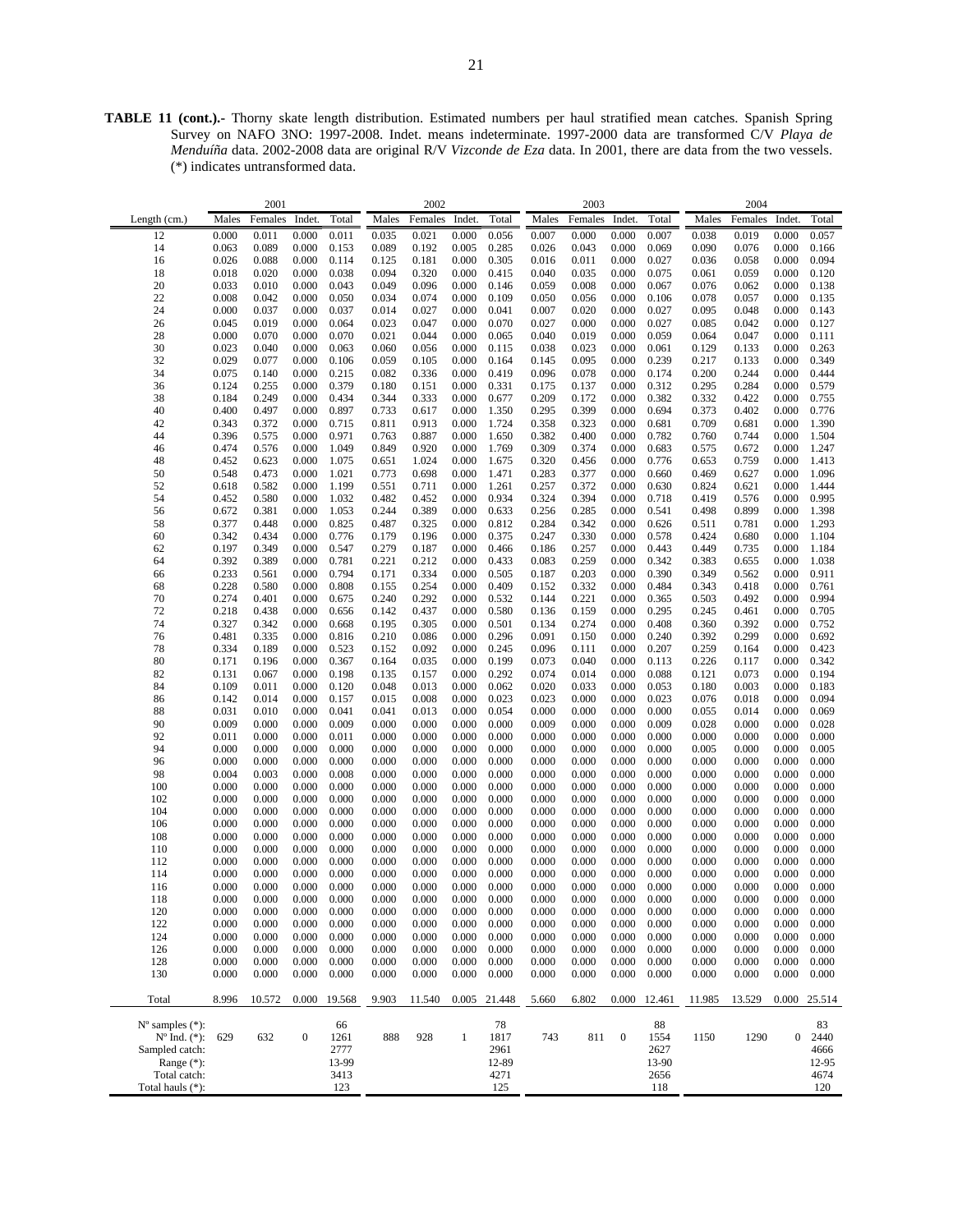**TABLE 11 (cont.).-** Thorny skate length distribution. Estimated numbers per haul stratified mean catches. Spanish Spring Survey on NAFO 3NO: 1997-2008. Indet. means indeterminate. 1997-2000 data are transformed C/V *Playa de Menduíña* data. 2002-2008 data are original R/V *Vizconde de Eza* data. In 2001, there are data from the two vessels. (\*) indicates untransformed data.

|                             |        | 2005    |                  |        |        | 2006           |                  |              |                | 2007           |                  |              |                    | 2008           |                  |        |
|-----------------------------|--------|---------|------------------|--------|--------|----------------|------------------|--------------|----------------|----------------|------------------|--------------|--------------------|----------------|------------------|--------|
| Length (cm.)                | Males  | Females | Indet.           | Total  | Males  | Females        | Indet.           | Total        | Males          | Females        | Indet.           | Total        | Males              | Females        | Indet.           | Total  |
| 12                          | 0.030  | 0.015   | 0.000            | 0.045  | 0.009  | 0.005          | 0.000            | 0.014        | 0.000          | 0.000          | 0.000            | 0.000        | 0.000              | 0.005          | 0.000            | 0.005  |
|                             |        |         |                  |        |        |                |                  |              |                |                |                  |              |                    |                |                  |        |
| 14                          | 0.030  | 0.039   | 0.000            | 0.070  | 0.036  | 0.022          | 0.000            | 0.059        | 0.035          | 0.000          | 0.000            | 0.035        | 0.013              | 0.000          | 0.000            | 0.013  |
| 16                          | 0.034  | 0.013   | 0.000            | 0.047  | 0.014  | 0.013          | 0.000            | 0.027        | 0.006          | 0.006          | 0.000            | 0.012        | 0.025              | 0.019          | 0.000            | 0.044  |
| 18                          | 0.085  | 0.070   | 0.000            | 0.155  | 0.025  | 0.010          | 0.000            | 0.036        | 0.000          | 0.006          | 0.000            | 0.006        | 0.031              | 0.006          | 0.000            | 0.037  |
| 20                          | 0.053  | 0.045   | 0.000            | 0.098  | 0.041  | 0.085          | 0.000            | 0.126        | 0.012          | 0.013          | 0.000            | 0.024        | 0.013              | 0.024          | 0.000            | 0.037  |
| 22                          | 0.066  | 0.064   | 0.000            | 0.130  | 0.090  | 0.078          | 0.000            | 0.168        | 0.006          | 0.039          | 0.000            | 0.045        | 0.063              | 0.032          | 0.000            | 0.096  |
| 24                          | 0.116  | 0.117   | 0.000            | 0.233  | 0.039  | 0.113          | 0.000            | 0.153        | 0.015          | 0.067          | 0.000            | 0.082        | 0.024              | 0.043          | 0.000            | 0.067  |
| 26                          | 0.128  | 0.089   | 0.000            | 0.217  | 0.054  | 0.049          | 0.000            | 0.103        | 0.006          | 0.040          | 0.000            | 0.046        | 0.042              | 0.059          | 0.000            | 0.100  |
| 28                          | 0.123  | 0.120   | 0.000            | 0.243  | 0.066  | 0.154          | 0.000            | 0.220        | 0.052          | 0.072          | 0.000            | 0.124        | 0.051              | 0.062          | 0.000            | 0.112  |
| 30                          | 0.149  | 0.115   | 0.000            | 0.264  | 0.059  | 0.173          | 0.000            | 0.232        | 0.060          | 0.067          | 0.000            | 0.127        | 0.019              | 0.073          | 0.000            | 0.092  |
| 32                          | 0.158  | 0.247   | 0.000            | 0.405  | 0.086  | 0.260          | 0.000            | 0.346        | 0.040          | 0.065          | 0.000            | 0.105        | 0.099              | 0.083          | 0.000            | 0.182  |
| 34                          | 0.180  | 0.136   | 0.000            | 0.316  | 0.142  | 0.211          | 0.000            | 0.353        | 0.087          | 0.098          | 0.000            | 0.185        | 0.086              | 0.085          | 0.000            | 0.170  |
| 36                          | 0.241  | 0.338   | 0.000            | 0.579  | 0.194  | 0.219          | 0.000            | 0.413        | 0.111          | 0.165          | 0.000            | 0.277        | 0.087              | 0.084          | 0.000            | 0.171  |
| 38                          | 0.266  | 0.255   | 0.000            | 0.521  | 0.226  | 0.164          | 0.000            | 0.390        | 0.080          | 0.085          | 0.000            | 0.165        | 0.171              | 0.153          | 0.000            | 0.324  |
| 40                          | 0.286  | 0.306   | 0.000            | 0.592  | 0.296  | 0.351          | 0.000            | 0.647        | 0.072          | 0.156          | 0.000            | 0.227        | 0.112              | 0.121          | 0.000            | 0.233  |
| 42                          | 0.455  | 0.554   | 0.000            | 1.009  | 0.328  | 0.401          | 0.000            | 0.729        | 0.162          | 0.111          | 0.000            | 0.273        | 0.064              | 0.171          | 0.000            | 0.235  |
| 44                          | 0.454  | 0.534   | 0.000            | 0.987  | 0.239  | 0.635          | 0.000            | 0.874        | 0.168          | 0.101          | 0.000            | 0.268        | 0.109              | 0.118          | 0.000            | 0.227  |
|                             |        |         | 0.000            |        |        | 0.494          |                  |              | 0.212          |                |                  |              |                    |                |                  | 0.288  |
| 46                          | 0.541  | 0.592   |                  | 1.134  | 0.484  |                | 0.000            | 0.977        |                | 0.159          | 0.000            | 0.371        | 0.117              | 0.170          | 0.000            |        |
| 48                          | 0.693  | 0.575   | 0.000            | 1.268  | 0.456  | 0.608          | 0.000            | 1.064        | 0.201          | 0.222          | 0.000            | 0.423        | 0.147              | 0.121          | 0.000            | 0.269  |
| 50                          | 0.711  | 0.680   | 0.000            | 1.390  | 0.638  | 0.680          | 0.000            | 1.318        | 0.134          | 0.151          | 0.000            | 0.285        | 0.098              | 0.152          | 0.000            | 0.250  |
| 52                          | 0.686  | 0.615   | 0.000            | 1.302  | 0.872  | 1.205          | 0.000            | 2.077        | 0.168          | 0.298          | 0.000            | 0.466        | 0.154              | 0.246          | 0.000            | 0.400  |
| 54                          | 0.531  | 0.581   | 0.000            | 1.112  | 0.932  | 0.929          | 0.000            | 1.861        | 0.230          | 0.189          | 0.000            | 0.419        | 0.127              | 0.185          | 0.000            | 0.312  |
| 56                          | 0.741  | 0.696   | 0.000            | 1.436  | 0.700  | 0.939          | 0.000            | 1.640        | 0.227          | 0.349          | 0.000            | 0.576        | 0.208              | 0.298          | 0.000            | 0.506  |
| 58                          | 0.576  | 0.525   | 0.000            | 1.100  | 0.644  | 0.724          | 0.000            | 1.367        | 0.278          | 0.348          | 0.000            | 0.626        | 0.260              | 0.282          | 0.000            | 0.542  |
| 60                          | 0.527  | 0.586   | 0.000            | 1.114  | 0.707  | 0.692          | 0.000            | 1.398        | 0.234          | 0.243          | 0.000            | 0.477        | 0.119              | 0.294          | 0.000            | 0.412  |
| 62                          | 0.375  | 0.640   | 0.000            | 1.016  | 0.549  | 0.776          | 0.000            | 1.325        | 0.208          | 0.296          | 0.000            | 0.505        | 0.302              | 0.272          | 0.000            | 0.574  |
| 64                          | 0.469  | 0.394   | 0.000            | 0.863  | 0.472  | 0.780          | 0.000            | 1.252        | 0.205          | 0.406          | 0.000            | 0.611        | 0.260              | 0.271          | 0.000            | 0.531  |
| 66                          | 0.398  | 0.586   | 0.000            | 0.984  | 0.448  | 0.669          | 0.000            | 1.117        | 0.282          | 0.343          | 0.000            | 0.625        | 0.334              | 0.342          | 0.000            | 0.676  |
| 68                          | 0.252  | 0.664   | 0.000            | 0.916  | 0.344  | 0.766          | 0.000            | 1.111        | 0.317          | 0.500          | 0.000            | 0.817        | 0.164              | 0.365          | 0.000            | 0.528  |
| 70                          | 0.324  | 0.433   | 0.000            | 0.757  | 0.429  | 0.858          | 0.000            | 1.287        | 0.342          | 0.266          | 0.000            | 0.608        | 0.210              | 0.431          | 0.000            | 0.642  |
| 72                          | 0.248  | 0.523   | 0.000            | 0.771  | 0.230  | 0.829          | 0.000            | 1.059        | 0.247          | 0.379          | 0.000            | 0.626        | 0.290              | 0.343          | 0.000            | 0.633  |
| 74                          | 0.254  | 0.377   | 0.000            | 0.631  | 0.270  | 0.519          | 0.000            | 0.789        | 0.324          | 0.277          | 0.000            | 0.601        | 0.349              | 0.303          | 0.000            | 0.652  |
| 76                          | 0.242  | 0.186   | 0.000            | 0.428  | 0.377  | 0.300          | 0.000            | 0.677        | 0.257          | 0.208          | 0.000            | 0.465        | 0.364              | 0.206          | 0.000            | 0.570  |
| 78                          | 0.263  | 0.168   | 0.000            | 0.431  | 0.282  | 0.196          | 0.000            | 0.478        | 0.245          | 0.133          | 0.000            | 0.378        | 0.274              | 0.145          | 0.000            | 0.419  |
| 80                          | 0.193  | 0.178   | 0.000            | 0.371  | 0.312  | 0.077          | 0.000            | 0.389        | 0.165          | 0.045          | 0.000            | 0.210        | 0.342              | 0.063          | 0.000            | 0.405  |
| 82                          | 0.190  | 0.004   | 0.000            | 0.194  | 0.234  | 0.000          | 0.000            | 0.234        | 0.128          | 0.023          | 0.000            | 0.151        | 0.164              | 0.058          | 0.000            | 0.222  |
|                             | 0.062  |         |                  | 0.096  |        |                | 0.000            | 0.187        |                |                | 0.000            | 0.129        |                    |                |                  |        |
| 84                          |        | 0.034   | 0.000            |        | 0.187  | 0.000          |                  |              | 0.103          | 0.025          |                  |              | 0.106              | 0.000          | 0.000            | 0.106  |
| 86                          | 0.074  | 0.020   | 0.000            | 0.094  | 0.075  | 0.017          | 0.000            | 0.092        | 0.039          | 0.000          | 0.000            | 0.039        | 0.052              | 0.008          | 0.000            | 0.060  |
| 88                          | 0.026  | 0.000   | 0.000            | 0.026  | 0.058  | 0.000          | 0.000            | 0.058        | 0.033          | 0.006          | 0.000            | 0.039        | 0.000              | 0.000          | 0.000            | 0.000  |
| 90                          | 0.000  | 0.000   | 0.000            | 0.000  | 0.000  | 0.005          | 0.000            | 0.005        | 0.006          | 0.000          | 0.000            | 0.006        | 0.021              | 0.005          | 0.000            | 0.026  |
| 92                          | 0.000  | 0.000   | 0.000            | 0.000  | 0.000  | 0.000          | 0.000            | 0.000        | 0.000          | 0.000          | 0.000            | 0.000        | 0.009              | 0.005          | 0.000            | 0.013  |
| 94                          | 0.003  | 0.006   | 0.000            | 0.009  | 0.000  | 0.000          | 0.000            | 0.000        | 0.000          | 0.000          | 0.000            | 0.000        | 0.000              | 0.000          | 0.000            | 0.000  |
| 96                          | 0.000  | 0.004   | 0.000            | 0.004  | 0.000  | 0.000          | 0.000            | 0.000        | 0.000          | 0.000          | 0.000            | 0.000        | 0.005              | 0.000          | 0.000            | 0.005  |
| 98                          | 0.000  | 0.000   | 0.000            | 0.000  | 0.012  | 0.000          | 0.000            | 0.012        | 0.000          | 0.000          | 0.000            | 0.000        | 0.000              | 0.000          | 0.000            | 0.000  |
| 100                         | 0.000  | 0.000   | 0.000            | 0.000  | 0.000  | 0.000          | 0.000            | 0.000        | 0.000          | 0.000          | 0.000            | 0.000        | 0.000              | 0.000          | 0.000            | 0.000  |
| 102                         | 0.000  | 0.000   | 0.000            | 0.000  | 0.000  | 0.000          | 0.000            | 0.000        | 0.000          | 0.000          | 0.000            | 0.000        | 0.000              | 0.000          | 0.000            | 0.000  |
| 104                         | 0.000  | 0.000   | 0.000            | 0.000  | 0.000  | 0.000          | 0.000            | 0.000        | 0.000          | 0.000          | 0.000            | 0.000        | 0.000              | 0.000          | 0.000            | 0.000  |
| 106                         | 0.000  | 0.000   | 0.000            | 0.000  | 0.000  | 0.000          | 0.000            | 0.000        | 0.000          | 0.000          | 0.000            | 0.000        | 0.000              | 0.000          | 0.000            | 0.000  |
| 108                         | 0.000  | 0.000   | 0.000            | 0.000  | 0.000  | 0.000          | 0.000            | 0.000        | 0.000          | 0.000          | 0.000            | 0.000        | 0.000              | 0.000          | 0.000            | 0.000  |
| 110                         | 0.000  | 0.000   | 0.000            | 0.000  | 0.000  | 0.000          | 0.000            | 0.000        | 0.000          | 0.000          | 0.000            | 0.000        | 0.000              | 0.000          | 0.000            | 0.000  |
| 112                         | 0.000  | 0.000   | 0.000            | 0.000  | 0.000  | 0.000          | 0.000            | 0.000        | 0.000          | 0.000          | 0.000            | 0.000        | 0.000              | 0.000          | 0.000            | 0.000  |
| 114                         | 0.000  | 0.000   | 0.000            | 0.000  | 0.000  | 0.000          | 0.000            | 0.000        | 0.000          | 0.000          | 0.000            | 0.000        | 0.000              | 0.000          | 0.000            | 0.000  |
| 116                         | 0.000  | 0.000   | 0.000            | 0.000  | 0.000  | 0.000          | 0.000            | 0.000        | 0.000          | 0.000          | 0.000            | 0.000        | 0.000              | 0.000          | 0.000            | 0.000  |
| 118                         | 0.000  | 0.000   | 0.000            | 0.000  | 0.000  | 0.000          | 0.000            | 0.000        | 0.000          | 0.000          | 0.000            | 0.000        | 0.000              | 0.000          | 0.000            | 0.000  |
| 120                         | 0.000  | 0.000   | 0.000            | 0.000  | 0.000  | 0.000          | 0.000            | 0.000        | 0.000          | 0.000          | 0.000            | 0.000        | 0.000              | 0.000          | 0.000            | 0.000  |
| 122                         | 0.000  | 0.000   | 0.000            | 0.000  | 0.000  | 0.000          | 0.000            | 0.000        | 0.000          | 0.000          | 0.000            | 0.000        | 0.000              | 0.000          | 0.000            | 0.000  |
| 124                         | 0.000  | 0.000   | 0.000            | 0.000  | 0.000  | 0.000          | 0.000            | 0.000        | 0.000          | 0.000          | 0.000            | 0.000        | 0.000              | 0.000          | 0.000            | 0.000  |
| 126                         | 0.000  | 0.000   | 0.000            | 0.000  | 0.000  | 0.000          | 0.000            | 0.000        | 0.000          | 0.000          | 0.000            | 0.000        | 0.000              | 0.000          | 0.000            | 0.000  |
| 128                         | 0.000  |         | 0.000            | 0.000  |        |                | 0.000            | 0.000        |                |                | 0.000            |              |                    |                | 0.000            | 0.000  |
| 130                         | 0.000  | 0.000   |                  | 0.000  | 0.000  | 0.000<br>0.000 | 0.000            | 0.000        | 0.000<br>0.000 | 0.000<br>0.000 | 0.000            | 0.000        | $0.000\,$<br>0.000 | 0.000<br>0.000 | 0.000            | 0.000  |
|                             |        | 0.000   | 0.000            |        | 0.000  |                |                  |              |                |                |                  | 0.000        |                    |                |                  |        |
| Total                       | 11.235 | 12.125  | 0.000            | 23.360 | 11.658 | 15.005         |                  | 0.000 26.663 | 5.501          | 5.955          |                  | 0.000 11.456 | 5.484              | 5.701          | 0.000            | 11.184 |
|                             |        |         |                  |        |        |                |                  |              |                |                |                  |              |                    |                |                  |        |
| $N^{\circ}$ samples $(*)$ : |        |         |                  | 78     |        |                |                  | 45           |                |                |                  | 73           |                    |                |                  | 72     |
| $N^{\circ}$ Ind. $(*)$ :    | 1012   | 1102    | $\boldsymbol{0}$ | 2114   | 928    | 1198           | $\boldsymbol{0}$ | 2126         | 494            | 534            | $\boldsymbol{0}$ | 1028         | 537                | 545            | $\boldsymbol{0}$ | 1082   |
| Sampled catch:              |        |         |                  | 4130   |        |                |                  | 4595         |                |                |                  | 2564         |                    |                |                  | 2805   |
| Range $(*)$ :               |        |         |                  | 12-96  |        |                |                  | 13-99        |                |                |                  | 14-90        |                    |                |                  | 13-96  |
| Total catch:                |        |         |                  | 4249   |        |                |                  | 5258         |                |                |                  | 2564         |                    |                |                  | 2837   |
| Total hauls (*):            |        |         |                  | 119    |        |                |                  | 120          |                |                |                  | 110          |                    |                |                  | 122    |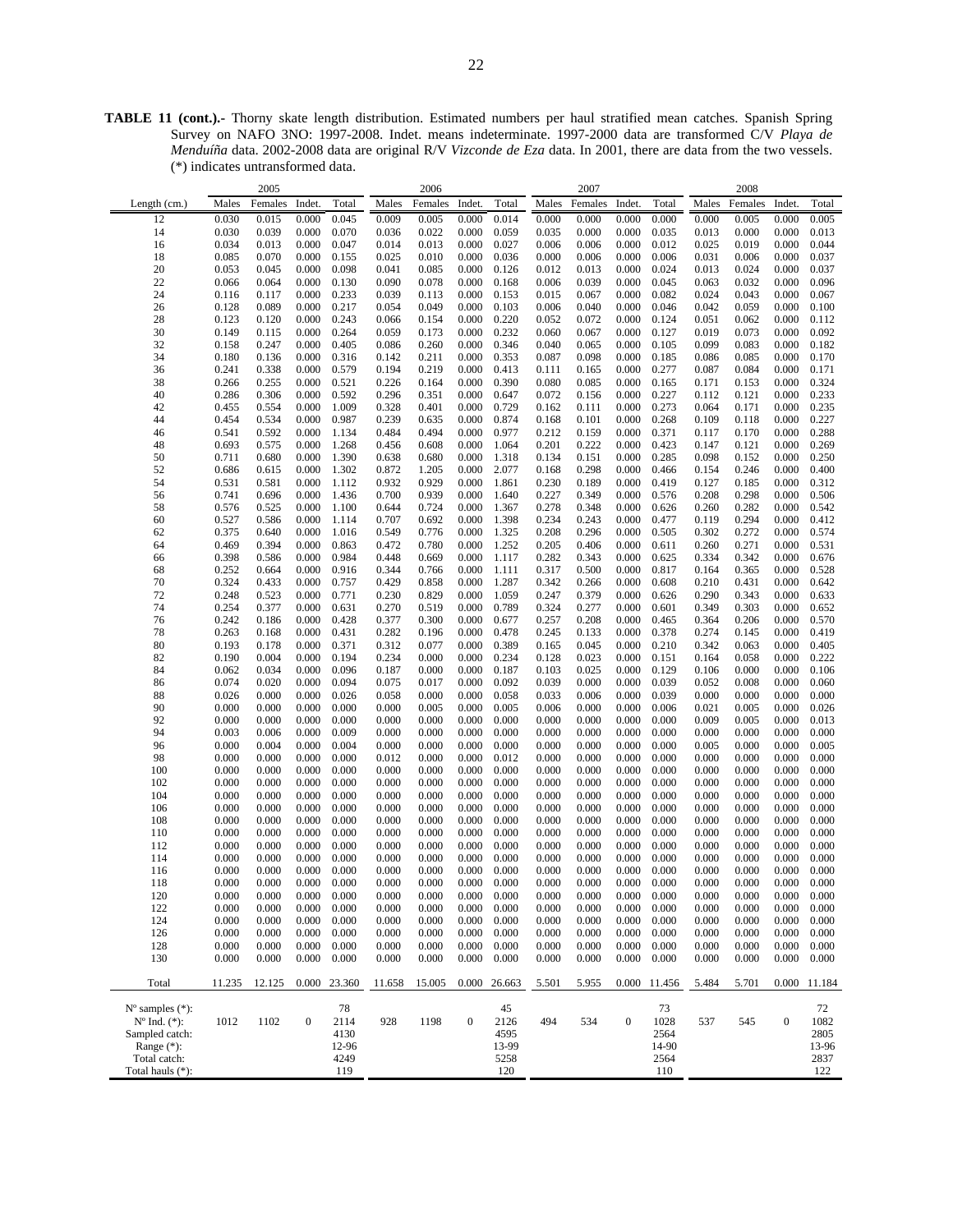|         |        |                | 2001       |            |        |                | 2002       |            |        |                  | 2003       |            |        |                  | 2004                  |           |
|---------|--------|----------------|------------|------------|--------|----------------|------------|------------|--------|------------------|------------|------------|--------|------------------|-----------------------|-----------|
|         | Swept  | Tow            | White hake | White hake | Swept  | Tow            | White hake | White hake | Swept  | Tow              | White hake | White hake | Swept  | Tow              | White hake White hake |           |
| Stratum | area   | number         | Mean catch | ${\rm SD}$ | area   | number         | Mean catch | <b>SD</b>  | area   | number           | Mean catch | <b>SD</b>  | area   |                  | number Mean catch     | <b>SD</b> |
| 353     | 0.0356 | 3              | 1.04       | 1.180      | 0.0476 | $\overline{4}$ | 0.05       | 0.100      | 0.0334 | 3                | 0.00       | 0.000      | 0.0338 | 3                | 0.00                  | 0.000     |
| 354     | 0.0356 | 3              | 76.70      | 117.298    | 0.0356 | 3              | 0.07       | 0.115      | 0.0338 | 3                | 0.00       | 0.000      | 0.0345 | $\overline{3}$   | 23.15                 | 32.074    |
| 355     | 0.0233 | $\overline{c}$ | 131.95     | 135.128    | 0.0236 | $\mathbf{2}$   | 156.75     | 55.649     | 0.0229 | $\overline{c}$   | 31.24      | 26.955     | 0.0229 | $\overline{2}$   | 14.95                 | 15.203    |
| 356     | 0.0225 | $\sqrt{2}$     | 23.95      | 12.092     | 0.0233 | $\sqrt{2}$     | 85.90      | 90.651     | 0.0225 | 2                | 14.83      | 9.935      | 0.0221 | $\boldsymbol{2}$ | 4.15                  | 5.869     |
| 357     | 0.0124 | $\overline{c}$ | 1.75       | 2.475      | 0.0240 | $\sqrt{2}$     | 0.00       | 0.000      | 0.0229 | $\overline{c}$   | 2.25       | 3.182      | 0.0229 | $\overline{2}$   | 0.90                  | 1.273     |
| 358     | 0.0341 | $\overline{3}$ | 0.43       | 0.751      | 0.0345 | 3              | 0.17       | 0.289      | 0.0338 | 3                | 0.40       | 0.693      | 0.0330 | 3                | 12.02                 | 20.597    |
| 359     | 0.0469 | $\tau$         | 16.50      | 41.790     | 0.0686 | 6              | 0.00       | 0.000      | 0.0791 | $\overline{7}$   | 0.00       | 0.000      | 0.0791 | $7\phantom{.0}$  | 0.00                  | 0.000     |
| 360     | 0.2396 | 20             | 0.01       | 0.022      | 0.2865 | 25             | 0.00       | 0.000      | 0.2254 | 20               | 0.00       | 0.000      | 0.2310 | 20               | 0.07                  | 0.172     |
| 374     | 0.0240 | $\overline{c}$ | 0.00       | 0.000      | 0.0345 | 3              | 0.00       | 0.000      | 0.0225 | $\sqrt{2}$       | 0.00       | 0.000      | 0.0233 | $\overline{c}$   | 0.00                  | 0.000     |
| 375     | 0.0244 | 3              | 0.00       | 0.000      | 0.0353 | 3              | 0.00       | 0.000      | 0.0330 | 3                | 0.00       | 0.000      | 0.0338 | 3                | 0.00                  | 0.000     |
| 376     | 0.1200 | 10             | 0.00       | 0.000      | 0.1140 | 10             | 0.00       | 0.000      | 0.1125 | 10               | 0.00       | 0.000      | 0.1166 | 10               | 0.00                  | 0.000     |
| 377     | 0.0229 | $\sqrt{2}$     | 0.00       | 0.000      | 0.0229 | $\sqrt{2}$     | 0.00       | 0.000      | 0.0225 | $\sqrt{2}$       | 0.00       | 0.000      | 0.0218 | $\overline{c}$   | 0.00                  | 0.000     |
| 378     | 0.0233 | $\sqrt{2}$     | 0.03       | 0.042      | 0.0233 | $\sqrt{2}$     | 0.00       | 0.000      | 0.0225 | $\overline{c}$   | 0.00       | 0.000      | 0.0225 | $\boldsymbol{2}$ | 0.00                  | 0.000     |
| 379     | 0.0225 | $\overline{c}$ | 0.00       | 0.000      | 0.0229 | $\overline{2}$ | 0.02       | 0.033      | 0.0229 | $\overline{2}$   | 0.00       | 0.000      | 0.0124 |                  | 0.00                  |           |
| 380     | 0.0236 | $\sqrt{2}$     | n.s.       | n.s.       | 0.0225 | $\sqrt{2}$     | 0.00       | 0.000      | 0.0229 | $\overline{c}$   | 0.00       | 0.000      | 0.0221 | $\sqrt{2}$       | 0.04                  | 0.049     |
| 381     | 0.0236 | $\sqrt{2}$     | n.s.       | n.s.       | 0.0229 | $\sqrt{2}$     | 0.00       | 0.000      | 0.0229 | $\overline{c}$   | 0.00       | 0.000      | 0.0225 | $\overline{c}$   | 0.00                  | 0.000     |
| 382     | 0.0499 | $\overline{4}$ | n.s.       | n.s.       | 0.0341 | 3              | 0.00       | 0.000      | 0.0454 | $\overline{4}$   | 0.00       | 0.000      | 0.0461 | $\overline{4}$   | 0.00                  | 0.000     |
| 721     | 0.0236 | $\sqrt{2}$     | 10.90      | 2.828      | 0.0233 | $\sqrt{2}$     | 50.00      | 6.223      | 0.0225 | $\mathbf{2}$     | 23.69      | 27.280     | 0.0221 | $\overline{2}$   | 3.50                  | 0.544     |
| 722     | 0.0218 | $\overline{c}$ | 21.75      | 30.759     | 0.0236 | $\overline{2}$ | 18.20      | 23.624     | 0.0221 | $\overline{2}$   | 28.08      | 24.911     | 0.0218 | $\overline{2}$   | 1.29                  | 1.824     |
| 723     | 0.0248 | $\overline{c}$ | 1.60       | 2.263      | 0.0233 | $\sqrt{2}$     | 0.00       | 0.000      | 0.0229 | $\overline{c}$   | 0.00       | 0.000      | 0.0229 | $\boldsymbol{2}$ | 1.05                  | 1.485     |
| 724     | 0.0233 | 3              | 1.34       | 1.404      | 0.0225 | $\sqrt{2}$     | 2.05       | 0.071      | 0.0225 | $\mathbf{2}$     | 0.00       | 0.000      | 0.0214 | $\overline{2}$   | 0.00                  | 0.000     |
| 725     | 0.0210 | $\mathbf{1}$   | 0.00       | $\sim$     | 0.0225 | $\overline{2}$ | 0.00       | 0.000      | 0.0229 | $\overline{c}$   | 0.00       | 0.000      | 0.0225 | $\overline{2}$   | 0.00                  | 0.000     |
| 726     | 0.0221 | $\mathbf{1}$   | 0.00       | $\omega$   | 0.0214 | $\sqrt{2}$     | 0.00       | 0.000      | 0.0225 | $\overline{c}$   | 0.00       | 0.000      | 0.0225 | $\boldsymbol{2}$ | 0.00                  | 0.000     |
| 727     | 0.0210 | $\sqrt{2}$     | n.s.       | n.s.       | 0.0233 | $\overline{2}$ | 0.00       | 0.000      | 0.0218 | $\overline{2}$   | 0.00       | 0.000      | 0.0233 | $\overline{c}$   | 0.00                  | 0.000     |
| 728     | 0.0210 | $\overline{c}$ | n.s.       | n.s.       | 0.0229 | $\overline{2}$ | 0.00       | 0.000      | 0.0225 | $\overline{c}$   | 0.00       | 0.000      | 0.0180 | $\overline{2}$   | 0.06                  | 0.078     |
| 752     | 0.0206 | $\sqrt{2}$     | n.s.       | n.s.       | 0.0116 | $\mathbf{1}$   | 0.00       | 0.000      | 0.0229 | $\sqrt{2}$       | 0.00       | 0.000      | 0.0214 | $\overline{c}$   | 0.00                  | 0.000     |
| 753     | 0.0218 | $\overline{c}$ | n.s.       | n.s.       | 0.0229 | $\overline{2}$ | 0.00       | 0.000      | 0.0229 | $\overline{c}$   | 0.00       | 0.000      | 0.0218 | $\overline{2}$   | 0.73                  | 1.025     |
| 754     | 0.0195 | $\sqrt{2}$     | n.s.       | n.s.       | 0.0341 | $\mathfrak z$  | 0.00       | 0.000      | 0.0218 | $\overline{c}$   | 0.00       | 0.000      | 0.0214 | $\sqrt{2}$       | 0.00                  | 0.000     |
| 755     | 0.0431 | $\overline{4}$ | n.s.       | n.s.       | 0.0338 | $\mathfrak{Z}$ | 0.00       | 0.000      | 0.0221 | $\overline{c}$   | 0.00       | 0.000      | 0.0319 | 3                | 0.00                  | 0.000     |
| 756     | 0.0203 | $\mathbf{1}$   | 0.00       | ÷.         | 0.0229 | $\overline{2}$ | 0.00       | 0.006      | 0.0221 | 2                | 0.00       | 0.000      | 0.0218 | $\overline{2}$   | 0.00                  | 0.000     |
| 757     | 0.0214 | $\sqrt{2}$     | n.s.       | n.s.       | 0.0225 | $\sqrt{2}$     | 0.00       | 0.000      | 0.0221 | $\overline{c}$   | 0.00       | 0.000      | 0.0218 | $\sqrt{2}$       | 0.00                  | 0.000     |
| 758     | 0.0210 | $\overline{c}$ | n.s.       | n.s.       | 0.0225 | $\sqrt{2}$     | 0.00       | 0.000      | 0.0221 | $\overline{c}$   | 0.00       | 0.000      | 0.0214 | $\overline{2}$   | 0.00                  | 0.000     |
| 759     | 0.0210 | $\overline{c}$ | n.s.       | n.s.       | 0.0225 | $\overline{2}$ | 0.00       | 0.000      | 0.0113 | $\mathbf{1}$     | 0.00       | $\sim$     | 0.0214 | $\overline{2}$   | 0.00                  | 0.000     |
| 760     | 0.0210 | $\overline{c}$ | 0.00       | 0.000      | 0.0229 | $\sqrt{2}$     | 0.00       | 0.000      | 0.0218 | $\overline{c}$   | 0.00       | 0.000      | 0.0221 | $\overline{2}$   | 0.00                  | 0.000     |
| 761     | 0.0221 | $\overline{c}$ | 0.00       | 0.000      | 0.0225 | $\overline{2}$ | 0.00       | 0.000      | 0.0225 | $\overline{c}$   | 0.00       | 0.000      | 0.0221 | $\overline{2}$   | 0.00                  | 0.000     |
| 762     | 0.0203 | $\mathbf{1}$   | 0.00       | ÷.         | 0.0225 | $\sqrt{2}$     | 0.00       | 0.000      | 0.0225 | $\overline{c}$   | 0.00       | 0.000      | 0.0233 | $\sqrt{2}$       | 0.00                  | 0.000     |
| 763     | 0.0416 | 3              | n.s.       | n.s.       | 0.0225 | $\sqrt{2}$     | 0.00       | 0.000      | 0.0311 | 3                | 0.00       | 0.000      | 0.0326 | 3                | 0.00                  | 0.000     |
| 764     | 0.0218 | $\overline{c}$ | 0.00       | 0.000      | 0.0236 | $\sqrt{2}$     | 0.00       | 0.000      | 0.0221 | $\overline{c}$   | 3.78       | 4.236      | 0.0229 | $\sqrt{2}$       | 0.00                  | 0.000     |
| 765     | 0.0203 | $\mathbf{1}$   | 0.00       | $\sim$     | 0.0236 | $\sqrt{2}$     | 1.65       | 2.333      | 0.0113 | $\mathbf{1}$     | 0.00       | $\sim$     | 0.0225 | $\overline{2}$   | 0.00                  | 0.000     |
| 766     | 0.0214 | $\overline{c}$ | n.s.       | n.s.       | 0.0233 | $\sqrt{2}$     | 0.00       | 0.000      | 0.0225 | $\boldsymbol{2}$ | 0.00       | 0.000      | 0.0225 | $\overline{c}$   | 0.00                  | 0.000     |
| 767     | 0.0210 | $\overline{c}$ | n.s.       | n.s.       | 0.0225 | $\overline{2}$ | 0.00       | 0.000      | 0.0229 | $\overline{c}$   | 0.00       | 0.000      | 0.0218 | $\overline{c}$   | 0.00                  | 0.000     |

**TABLE 12.-** Swept area, number of hauls and White hake mean catch (kg) and SD by stratum. Spanish Spring Surveys on NAFO Div. 3NO: 2001-2008. Swept area in square miles. n.s. means strata not surveyed.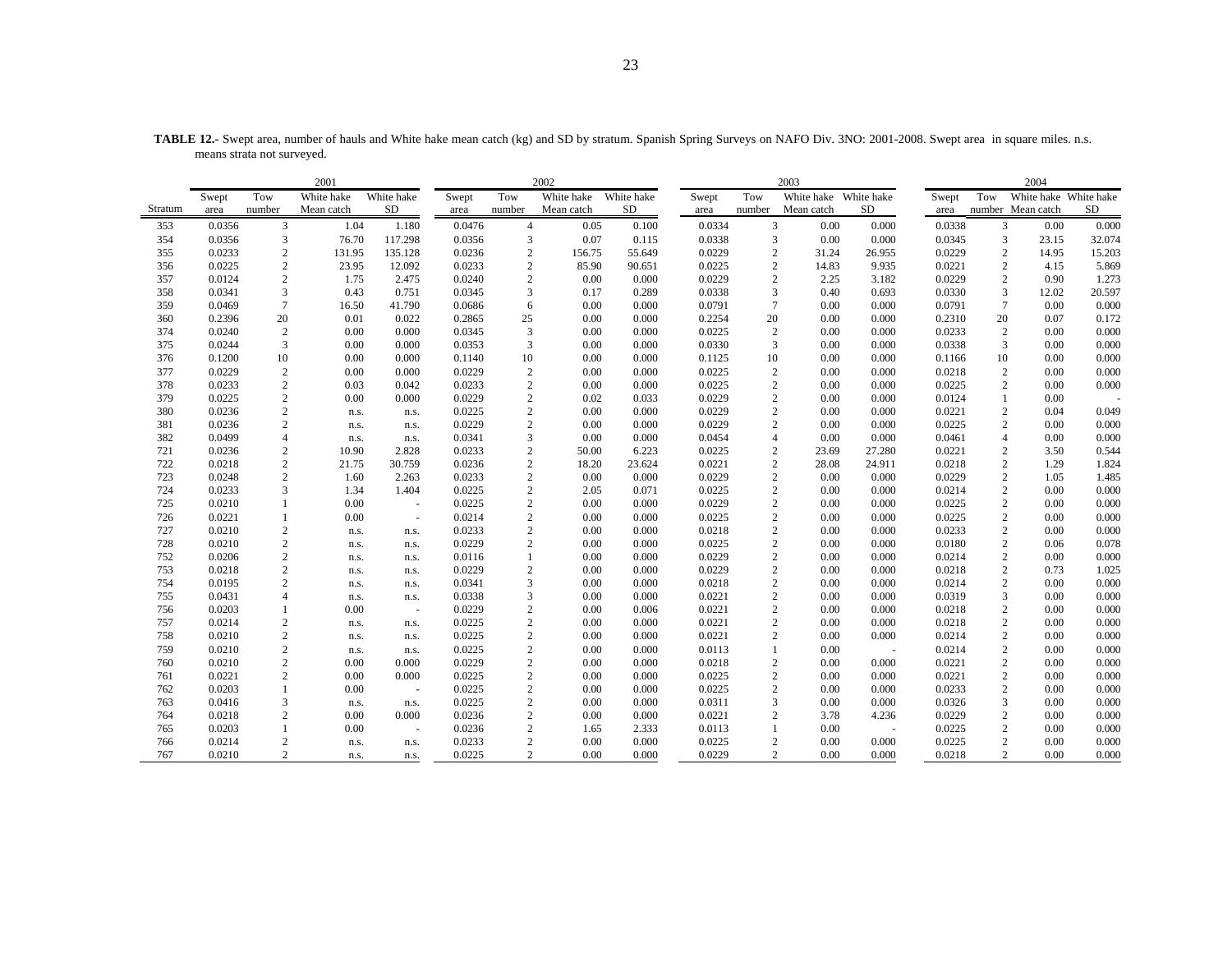|         |        |                 | 2005       |                          |        |                          | 2006       |            |        |                 | 2007       |            |        |                 | 2008                  |           |
|---------|--------|-----------------|------------|--------------------------|--------|--------------------------|------------|------------|--------|-----------------|------------|------------|--------|-----------------|-----------------------|-----------|
|         | Swept  | Tow             | White hake | White hake               | Swept  | Tow                      | White hake | White hake | Swept  | Tow             | White hake | White hake | Swept  | Tow             | White hake White hake |           |
| Stratum | area   | number          | Mean catch | <b>SD</b>                | area   | number                   | Mean catch | SD         | area   | number          | Mean catch | SD         | area   |                 | number Mean catch     | <b>SD</b> |
| 353     | 0.0353 | 3               | 0.01       | 0.023                    | 0.0371 | 3                        | 1.87       | 3.245      | 0.0364 | 3               | 0.00       | 0.000      | 0.0341 | 3               | 0.00                  | 0.000     |
| 354     | 0.0353 | 3               | 54.33      | 91.362                   | 0.0364 | 3                        | 34.59      | 33.056     | 0.0364 | 3               | 14.76      | 5.726      | 0.0345 | 3               | 0.00                  | 0.000     |
| 355     | 0.0225 | 2               | 41.75      | 40.489                   | 0.0248 | $\overline{c}$           | 2.17       | 3.062      | 0.0240 | $\overline{c}$  | 0.00       | 0.000      | 0.0221 | $\overline{2}$  | 5.86                  | 8.280     |
| 356     | 0.0233 | $\overline{2}$  | 12.32      | 6.795                    | 0.0240 | $\overline{c}$           | 0.80       | 1.131      | 0.0240 | $\mathfrak{2}$  | 0.00       | 0.000      | 0.0236 | $\overline{c}$  | 6.03                  | 8.521     |
| 357     | 0.0233 | $\overline{2}$  | 0.00       | 0.000                    | 0.0244 | $\sqrt{2}$               | 0.00       | 0.000      | 0.0360 | 3               | 4.02       | 6.957      | 0.0233 | $\overline{c}$  | 0.72                  | 1.011     |
| 358     | 0.0349 | 3               | 30.64      | 53.008                   | 0.0349 | 3                        | 1.69       | 2.923      | 0.0368 | 3               | 1.54       | 2.662      | 0.0345 | 3               | 0.00                  | 0.000     |
| 359     | 0.0814 | $7\phantom{.0}$ | 0.00       | 0.000                    | 0.0975 | 8                        | 6.29       | 10.192     | 0.0855 | $7\phantom{.0}$ | 0.04       | 0.090      | 0.0799 | $7\phantom{.0}$ | 0.00                  | 0.000     |
| 360     | 0.2325 | 20              | 0.00       | 0.007                    | 0.2340 | 19                       | 0.00       | 0.000      | 0.2378 | 20              | 0.00       | 0.000      | 0.2340 | 20              | 0.00                  | 0.000     |
| 374     | 0.0229 | 2               | 0.00       | 0.000                    | 0.0236 | $\overline{c}$           | 0.00       | 0.000      | 0.0240 | 2               | 0.00       | 0.000      | 0.0233 | 2               | 0.00                  | 0.000     |
| 375     | 0.0349 | 3               | 0.00       | 0.000                    | 0.0364 | 3                        | 0.00       | 0.000      | 0.0364 | 3               | 0.00       | 0.000      | 0.0334 | 3               | 0.00                  | 0.000     |
| 376     | 0.1174 | $10\,$          | 0.01       | 0.019                    | 0.1219 | 10                       | 0.00       | 0.000      | 0.1185 | 10              | 0.00       | 0.000      | 0.1129 | 10              | 0.00                  | 0.000     |
| 377     | 0.0233 | $\overline{2}$  | 0.00       | 0.000                    | 0.0236 | $\overline{c}$           | 0.00       | 0.000      | 0.0240 | 2               | 0.00       | 0.000      | 0.0233 | 2               | 0.00                  | 0.000     |
| 378     | 0.0225 | $\overline{2}$  | 0.00       | 0.000                    | 0.0240 | $\overline{c}$           | 0.00       | 0.000      | 0.0233 | 2               | 0.00       | 0.000      | 0.0240 | $\overline{c}$  | 0.00                  | 0.000     |
| 379     | 0.0236 | $\overline{2}$  | 0.07       | 0.099                    | 0.0236 | $\sqrt{2}$               | 0.10       | 0.141      | 0.0240 | 2               | 0.00       | 0.000      | 0.0229 | $\overline{c}$  | 0.04                  | 0.057     |
| 380     | 0.0229 | $\overline{c}$  | 0.53       | 0.049                    | 0.0229 | $\overline{c}$           | 0.15       | 0.212      | 0.0240 | $\overline{2}$  | 0.00       | 0.000      | 0.0225 | $\overline{c}$  | 0.00                  | 0.000     |
| 381     | 0.0233 | $\mathbf{2}$    | 0.00       | 0.000                    | 0.0229 | $\overline{c}$           | 0.00       | 0.000      | 0.0240 | 2               | 0.00       | 0.000      | 0.0229 | 2               | 0.00                  | 0.000     |
| 382     | 0.0458 | $\overline{4}$  | 0.00       | 0.000                    | 0.0469 | $\overline{\mathcal{L}}$ | 0.00       | 0.000      | 0.0484 | $\overline{4}$  | 0.00       | 0.000      | 0.0458 | $\overline{4}$  | 0.00                  | 0.000     |
| 721     | 0.0229 | $\overline{c}$  | 0.00       | 0.000                    | 0.0236 | $\overline{c}$           | 6.18       | 6.901      | 0.0116 | $\mathbf{1}$    | 6.10       | $\sim$     | 0.0225 | $\overline{c}$  | 0.00                  | 0.000     |
| 722     | 0.0233 | $\sqrt{2}$      | 0.00       | 0.000                    | 0.0240 | $\sqrt{2}$               | 0.00       | 0.000      | 0.0225 | $\overline{c}$  | 2.56       | 3.620      | 0.0206 | $\overline{c}$  | 0.00                  | 0.000     |
| 723     | 0.0233 | $\overline{2}$  | 1.51       | 2.128                    | 0.0236 | $\boldsymbol{2}$         | 1.84       | 2.496      | 0.0240 | 2               | 0.10       | 0.134      | 0.0225 | $\overline{c}$  | 0.00                  | 0.000     |
| 724     | 0.0225 | $\overline{c}$  | 0.00       | 0.000                    | 0.0233 | $\sqrt{2}$               | 0.00       | 0.000      | 0.0233 | $\overline{c}$  | 0.00       | 0.000      | 0.0221 | $\overline{c}$  | 0.00                  | 0.000     |
| 725     | 0.0236 | $\overline{c}$  | 0.00       | 0.000                    | 0.0233 | $\overline{c}$           | 0.51       | 0.714      | 0.0225 | 2               | 0.04       | 0.055      | 0.0229 | 2               | 0.00                  | 0.000     |
| 726     | 0.0113 | 1               | 0.00       | $\overline{\phantom{a}}$ | 0.0225 | $\sqrt{2}$               | 0.00       | 0.000      | 0.0229 | $\overline{c}$  | 0.14       | 0.193      | 0.0225 | $\overline{c}$  | 0.00                  | 0.000     |
| 727     | 0.0229 | $\sqrt{2}$      | 0.00       | 0.000                    | 0.0225 | $\sqrt{2}$               | 0.00       | 0.000      | 0.0240 | $\overline{c}$  | 0.00       | 0.000      | 0.0221 | $\overline{c}$  | 0.00                  | 0.000     |
| 728     | 0.0109 | 1               | 0.00       | $\sim$                   | 0.0225 | $\overline{c}$           | 0.00       | 0.000      | 0.0225 | 2               | 0.00       | 0.000      | 0.0221 | $\overline{c}$  | 0.00                  | 0.000     |
| 752     | 0.0236 | $\overline{2}$  | 0.00       | 0.000                    | 0.0225 | $\overline{c}$           | 0.00       | 0.000      | 0.0225 | $\overline{c}$  | 0.00       | 0.000      | 0.0218 | $\overline{c}$  | 0.00                  | 0.000     |
| 753     | 0.0225 | $\sqrt{2}$      | 0.00       | 0.000                    | 0.0225 | $\overline{c}$           | 0.00       | 0.000      | 0.0225 | $\overline{c}$  | 0.00       | 0.000      | 0.0221 | $\overline{c}$  | 0.00                  | 0.000     |
| 754     | 0.0225 | $\overline{2}$  | 0.00       | 0.000                    | 0.0225 | $\overline{c}$           | 0.00       | 0.000      | 0.0225 | $\overline{c}$  | 0.00       | 0.000      | 0.0218 | $\overline{c}$  | 0.00                  | 0.000     |
| 755     | 0.0450 | $\overline{4}$  | 0.00       | 0.000                    | 0.0338 | 3                        | 0.00       | 0.000      | 0.0338 | 3               | 0.00       | 0.000      | 0.0431 | $\overline{4}$  | 0.00                  | 0.000     |
| 756     | 0.0233 | $\overline{c}$  | 0.00       | 0.000                    | 0.0229 | $\sqrt{2}$               | 0.00       | 0.000      | 0.0225 | $\mathfrak{2}$  | 0.00       | 0.000      | 0.0218 | $\overline{c}$  | 0.00                  | 0.000     |
| 757     | 0.0225 | $\overline{2}$  | 0.00       | 0.000                    | 0.0225 | $\overline{c}$           | 0.00       | 0.000      | 0.0229 | $\overline{c}$  | 0.00       | 0.000      | 0.0221 | $\overline{c}$  | 0.00                  | 0.000     |
| 758     | 0.0225 | $\overline{2}$  | 0.00       | 0.000                    | 0.0225 | $\sqrt{2}$               | 0.00       | 0.000      | 0.0225 | $\overline{c}$  | 0.00       | 0.000      | 0.0218 | $\overline{c}$  | 0.00                  | 0.000     |
| 759     | 0.0229 | $\overline{c}$  | 0.00       | 0.000                    | 0.0225 | $\overline{c}$           | 0.00       | 0.000      | n.s.   | n.s.            | n.s.       | n.s.       | 0.0221 | $\overline{c}$  | 0.00                  | 0.000     |
| 760     | 0.0229 | $\overline{2}$  | 0.00       | 0.000                    | 0.0225 | $\overline{c}$           | 0.00       | 0.000      | 0.0233 | $\overline{2}$  | 0.00       | 0.000      | 0.0225 | 2               | 0.00                  | 0.000     |
| 761     | 0.0221 | $\sqrt{2}$      | 0.00       | 0.000                    | 0.0233 | $\overline{c}$           | 0.00       | 0.000      | 0.0225 | $\overline{2}$  | 0.00       | 0.000      | 0.0214 | $\overline{c}$  | 0.00                  | 0.000     |
| 762     | 0.0225 | $\overline{2}$  | 0.01       | 0.014                    | 0.0233 | $\overline{c}$           | 0.00       | 0.000      | n.s.   | n.s.            | n.s.       | n.s.       | 0.0214 | 2               | 0.00                  | 0.000     |
| 763     | 0.0334 | $\overline{3}$  | 0.00       | 0.000                    | 0.0225 | $\sqrt{2}$               | 0.00       | 0.000      | n.s.   | n.s.            | n.s.       | n.s.       | 0.0311 | 3               | 0.00                  | 0.000     |
| 764     | 0.0233 | $\overline{2}$  | 0.00       | 0.000                    | 0.0233 | $\overline{c}$           | 0.00       | 0.000      | 0.0225 | $\overline{2}$  | 0.00       | 0.000      | 0.0221 | 2               | 0.00                  | 0.000     |
| 765     | 0.0229 | $\overline{2}$  | 0.00       | 0.000                    | 0.0236 | $\overline{c}$           | 0.00       | 0.000      | 0.0225 | $\overline{c}$  | 0.00       | 0.000      | 0.0214 | 2               | 0.00                  | 0.000     |
| 766     | 0.0229 | $\mathbf{2}$    | 0.00       | 0.000                    | 0.0229 | $\overline{c}$           | 0.00       | 0.000      | n.s.   | n.s.            | n.s.       | n.s.       | 0.0218 | 2               | 0.00                  | 0.000     |
| 767     | 0.0113 |                 | 0.00       |                          | 0.0233 | $\overline{c}$           | 0.00       | 0.000      | n.s.   | n.s.            | n.s.       | n.s.       | 0.0214 | $\overline{2}$  | 0.00                  | 0.000     |

TABLE 12 (cont.).- Swept area, number of hauls and White hake mean catch (kg) and SD by stratum. Spanish Spring Surveys on NAFO Div. 3NO: 2001-2008. Swept area in square miles. n.s. means strata not surveyed.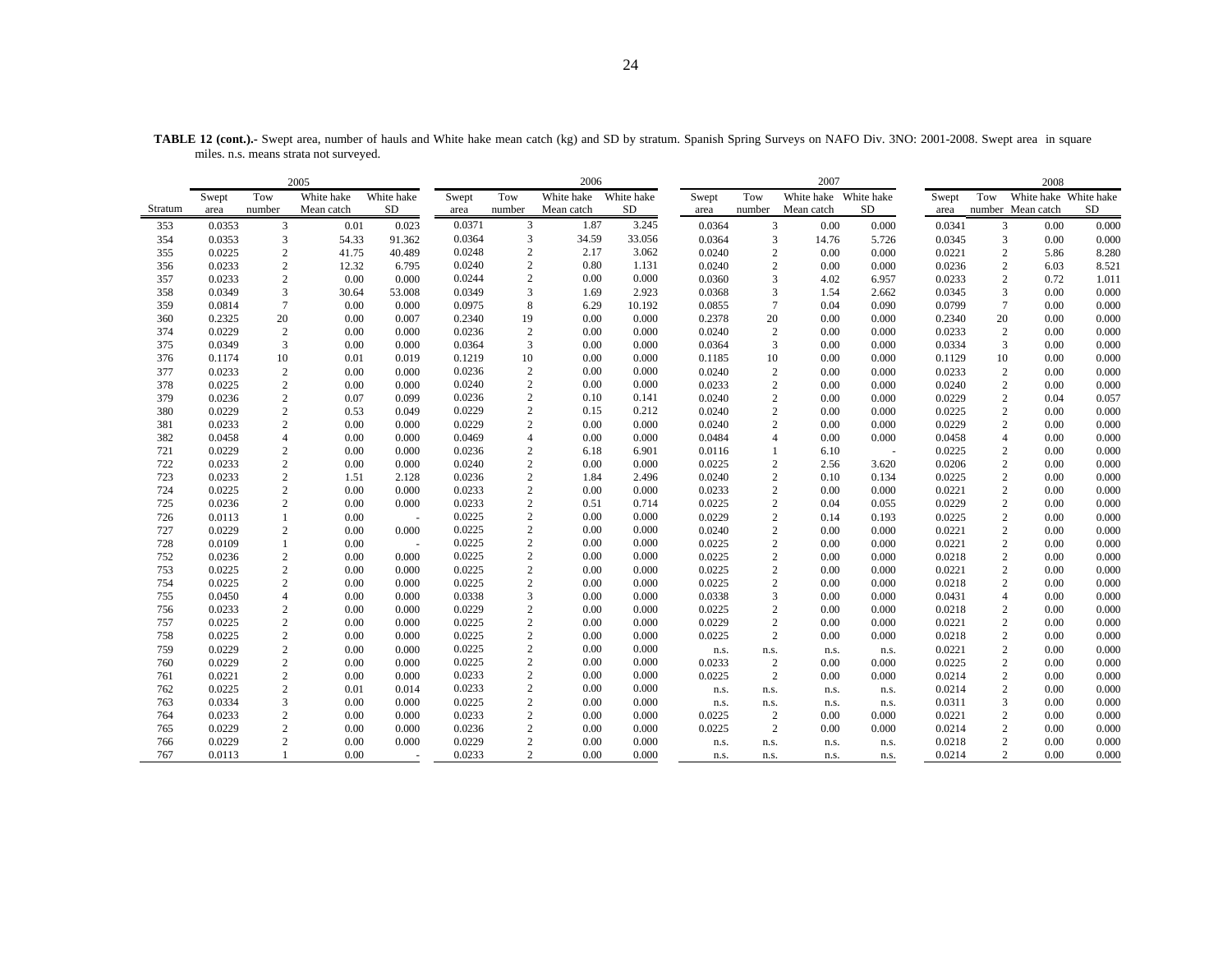| Stratum      | 2001     | 2002     | 2003    | 2004     | 2005     | 2006     | 2007    | 2008   |
|--------------|----------|----------|---------|----------|----------|----------|---------|--------|
| 353          | 279.76   | 13.45    | 0.00    | 0.00     | 3.59     | 503.93   | 0.00    | 0.00   |
| 354          | 18868.20 | 16.40    | 0.00    | 5694.08  | 13365.18 | 8509.96  | 3631.37 | 0.00   |
| 355          | 9764.30  | 11599.50 | 2311.76 | 1106.30  | 3089.50  | 160.21   | 0.00    | 433.27 |
| 356          | 1125.65  | 4037.30  | 696.78  | 195.05   | 578.81   | 37.60    | 0.00    | 283.18 |
| 357          | 287.00   | 0.00     | 369.00  | 147.60   | 0.00     | $0.00\,$ | 658.73  | 117.26 |
| 358          | 97.50    | 37.50    | 90.00   | 2703.75  | 6894.98  | 379.73   | 345.75  | 0.00   |
| 359          | 6946.50  | 0.00     | 0.00    | 0.00     | 0.00     | 2648.25  | 18.28   | 0.00   |
| 360          | 13.92    | 0.00     | 0.00    | 201.77   | 6.26     | 0.00     | 0.00    | 0.00   |
| 374          | 0.00     | 0.00     | 0.00    | 0.00     | 0.00     | 0.00     | 0.00    | 0.00   |
| 375          | 0.00     | 0.00     | 0.00    | 0.00     | 0.00     | 0.00     | 0.00    | 0.00   |
| 376          | 0.00     | 0.00     | 0.00    | 0.00     | 8.14     | 0.00     | 0.00    | 0.00   |
| 377          | 0.00     | 0.00     | 0.00    | 0.00     | 0.00     | 0.00     | 0.00    | 0.00   |
| 378          | 4.17     | 0.00     | 0.00    | 0.00     | 0.00     | 0.00     | 0.00    | 0.00   |
| 379          | 0.00     | 2.44     | 0.00    | $0.00\,$ | 7.42     | 10.55    | 0.00    | 4.29   |
| 380          | n.s.     | 0.00     | 0.00    | 3.36     | 50.40    | 14.40    | 0.00    | 0.00   |
| 381          | n.s.     | 0.00     | 0.00    | 0.00     | 0.00     | 0.00     | 0.00    | 0.00   |
| 382          | n.s.     | 0.00     | 0.00    | 0.00     | 0.00     | 0.00     | 0.00    | 0.00   |
| 721          | 708.50   | 3250.00  | 1539.85 | 227.18   | 0.00     | 401.70   | 396.50  | 0.00   |
| 722          | 1827.00  | 1528.38  | 2358.30 | 108.36   | 0.00     | 0.00     | 215.04  | 0.00   |
| 723          | 248.00   | 0.00     | 0.00    | 162.75   | 233.28   | 284.43   | 14.73   | 0.00   |
| 724          | 166.16   | 254.20   | 0.00    | 0.00     | 0.00     | 0.00     | 0.00    | 0.00   |
| 725          | 0.00     | 0.00     | 0.00    | 0.00     | 0.00     | 53.03    | 4.10    | 0.00   |
| 726          | 0.00     | 0.00     | 0.00    | 0.00     | 0.00     | 0.00     | 9.83    | 0.00   |
| 727          | n.s.     | 0.00     | 0.00    | 0.00     | 0.00     | 0.00     | 0.00    | 0.00   |
| 728          | n.s.     | 0.00     | 0.00    | 4.29     | 0.00     | 0.00     | 0.00    | 0.00   |
| 752          | n.s.     | 0.00     | 0.00    | 0.00     | 0.00     | 0.00     | 0.00    | 0.00   |
| 753          | n.s.     | 0.00     | 0.00    | 100.05   | 0.00     | 0.00     | 0.00    | 0.00   |
| 754          | n.s.     | 0.00     | 0.00    | 0.00     | 0.00     | 0.00     | 0.00    | 0.00   |
| 755          | n.s.     | 0.00     | 0.00    | 0.00     | 0.00     | 0.00     | 0.00    | 0.00   |
| 756          | 0.00     | 0.45     | 0.00    | 0.00     | 0.00     | 0.00     | 0.00    | 0.00   |
| 757          | n.s.     | 0.00     | 0.00    | 0.00     | 0.00     | 0.00     | 0.00    | 0.00   |
| 758          | n.s.     | 0.00     | 0.00    | 0.00     | 0.00     | 0.00     | 0.00    | 0.00   |
| 759          | n.s.     | 0.00     | 0.00    | 0.00     | 0.00     | 0.00     | n.s.    | 0.00   |
| 760          | 0.00     | 0.00     | 0.00    | 0.00     | 0.00     | 0.00     | 0.00    | 0.00   |
| 761          | 0.00     | 0.00     | 0.00    | 0.00     | 0.00     | 0.00     | 0.00    | 0.00   |
| 762          | 0.00     | 0.00     | 0.00    | 0.00     | 2.12     | $0.00\,$ | n.s.    | 0.00   |
| 763          | n.s.     | 0.00     | 0.00    | 0.00     | $0.00\,$ | 0.00     | n.s.    | 0.00   |
| 764          | 0.00     | $0.00\,$ | 377.50  | $0.00\,$ | 0.00     | $0.00\,$ | 0.00    | 0.00   |
| 765          | 0.00     | 204.60   | 0.00    | 0.00     | 0.00     | 0.00     | 0.00    | 0.00   |
| 766          | n.s.     | 0.00     | 0.00    | 0.00     | 0.00     | 0.00     | n.s.    | 0.00   |
| 767          | n.s.     | 0.00     | 0.00    | 0.00     | 0.00     | 0.00     | n.s.    | 0.00   |
|              |          |          |         |          |          |          |         |        |
| <b>TOTAL</b> | 40337    | 20944    | 7743    | 10655    | 24240    | 13004    | 5294    | 838    |
| $(\bar{Y})$  | 5.13     | 2.03     | 0.75    | 1.03     | 2.34     | 1.26     | 0.56    | 0.08   |
| S.D.         | 1.87     | 0.43     | 0.24    | 0.52     | 1.44     | 0.48     | 0.12    | 0.05   |

**TABLE 13.-** Stratified mean catches (Kg) by stratum and year and SD by year of White hake (2001-2008). n.s. means strata not surveyed.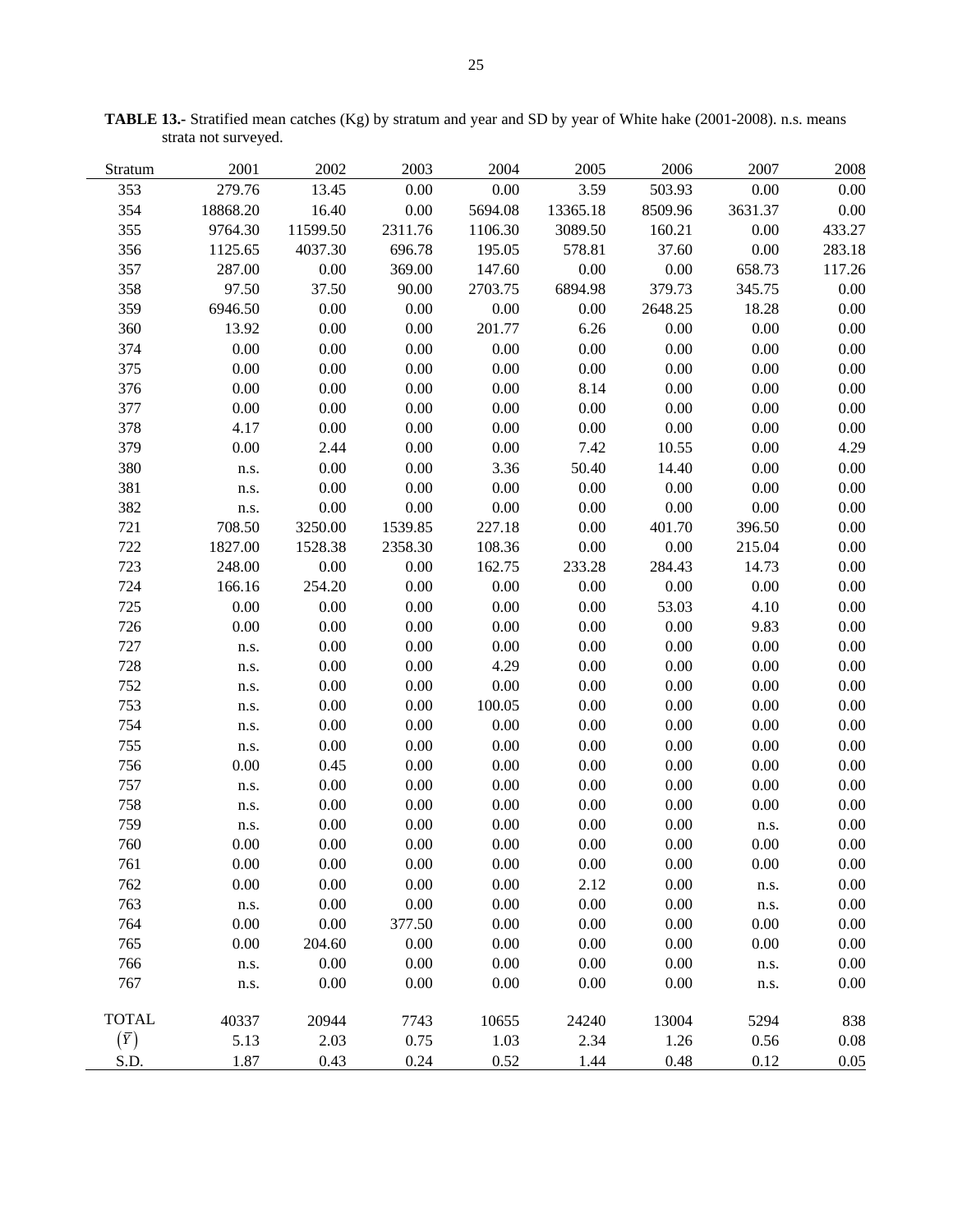| Stratum      | 2001             | 2002             | 2003             | 2004             | 2005             | 2006             | 2007             | 2008             |
|--------------|------------------|------------------|------------------|------------------|------------------|------------------|------------------|------------------|
| 353          | $\overline{25}$  | 1                | $\boldsymbol{0}$ | $\boldsymbol{0}$ | $\boldsymbol{0}$ | 41               | $\mathbf{0}$     | $\overline{0}$   |
| 354          | 1677             | $\mathbf{1}$     | $\boldsymbol{0}$ | 495              | 1137             | 702              | 299              | $\theta$         |
| 355          | 814              | 982              | 202              | 97               | 275              | 13               | $\boldsymbol{0}$ | 39               |
| 356          | 94               | 347              | 62               | 18               | 50               | 3                | $\boldsymbol{0}$ | 24               |
| 357          | 24               | $\boldsymbol{0}$ | 32               | 13               | $\boldsymbol{0}$ | $\boldsymbol{0}$ | 55               | 10               |
| 358          | 8                | $\mathfrak{Z}$   | $\,$ 8 $\,$      | 246              | 593              | 33               | $28\,$           | $\boldsymbol{0}$ |
| 359          | 606              | $\boldsymbol{0}$ | $\boldsymbol{0}$ | $\boldsymbol{0}$ | $\boldsymbol{0}$ | 217              | $\mathbf{1}$     | $\overline{0}$   |
| 360          | $\mathbf{1}$     | $\boldsymbol{0}$ | $\boldsymbol{0}$ | 17               | $\mathbf{1}$     | $\boldsymbol{0}$ | $\boldsymbol{0}$ | $\overline{0}$   |
| 374          | $\boldsymbol{0}$ | $\boldsymbol{0}$ | $\boldsymbol{0}$ | $\boldsymbol{0}$ | $\boldsymbol{0}$ | $\boldsymbol{0}$ | $\boldsymbol{0}$ | 0                |
| 375          | $\boldsymbol{0}$ | $\boldsymbol{0}$ | $\boldsymbol{0}$ | $\boldsymbol{0}$ | $\boldsymbol{0}$ | $\boldsymbol{0}$ | $\boldsymbol{0}$ | 0                |
| 376          | $\boldsymbol{0}$ | $\boldsymbol{0}$ | $\boldsymbol{0}$ | $\boldsymbol{0}$ | 1                | $\boldsymbol{0}$ | $\boldsymbol{0}$ | 0                |
| 377          | $\boldsymbol{0}$ | $\boldsymbol{0}$ | $\boldsymbol{0}$ | $\boldsymbol{0}$ | $\boldsymbol{0}$ | $\boldsymbol{0}$ | $\boldsymbol{0}$ | 0                |
| 378          | $\boldsymbol{0}$ | $\boldsymbol{0}$ | $\boldsymbol{0}$ | $\boldsymbol{0}$ | $\mathbf{0}$     | $\boldsymbol{0}$ | $\boldsymbol{0}$ | 0                |
| 379          | $\boldsymbol{0}$ | $\boldsymbol{0}$ | $\boldsymbol{0}$ | $\boldsymbol{0}$ | 1                | 1                | $\boldsymbol{0}$ | 0                |
| 380          | $\boldsymbol{0}$ | $\boldsymbol{0}$ | $\overline{0}$   | $\boldsymbol{0}$ | $\overline{4}$   | 1                | $\boldsymbol{0}$ | 0                |
| 381          | $\boldsymbol{0}$ | $\boldsymbol{0}$ | $\boldsymbol{0}$ | $\boldsymbol{0}$ | $\mathbf{0}$     | $\boldsymbol{0}$ | $\boldsymbol{0}$ |                  |
| 382          | $\boldsymbol{0}$ | $\boldsymbol{0}$ | $\boldsymbol{0}$ | $\boldsymbol{0}$ | $\boldsymbol{0}$ | $\boldsymbol{0}$ | $\boldsymbol{0}$ | 0                |
| 721          | 57               | 280              | 137              | 21               | $\boldsymbol{0}$ | 34               | 34               | 0                |
| 722          | 157              | 129              | 213              | 10               | $\boldsymbol{0}$ | $\boldsymbol{0}$ | 19               |                  |
| 723          | 21               | $\boldsymbol{0}$ | $\boldsymbol{0}$ | 14               | $20\,$           | 24               | $\,1$            | 0                |
| 724          | 15               | 23               | $\boldsymbol{0}$ | $\boldsymbol{0}$ | $\boldsymbol{0}$ | $\boldsymbol{0}$ | $\boldsymbol{0}$ | 0                |
| 725          | $\boldsymbol{0}$ | $\boldsymbol{0}$ | $\boldsymbol{0}$ | $\boldsymbol{0}$ | $\mathbf{0}$     | 5                | $\boldsymbol{0}$ |                  |
| 726          | $\boldsymbol{0}$ | $\boldsymbol{0}$ | $\boldsymbol{0}$ | $\boldsymbol{0}$ | $\boldsymbol{0}$ | $\boldsymbol{0}$ | $\mathbf{1}$     | 0                |
| 727          | $\boldsymbol{0}$ | $\boldsymbol{0}$ | $\boldsymbol{0}$ | $\boldsymbol{0}$ | $\boldsymbol{0}$ | $\boldsymbol{0}$ | $\boldsymbol{0}$ | 0                |
| 728          | $\boldsymbol{0}$ | $\boldsymbol{0}$ | $\boldsymbol{0}$ | $\boldsymbol{0}$ | $\boldsymbol{0}$ | $\boldsymbol{0}$ | $\boldsymbol{0}$ | 0                |
| 752          | $\boldsymbol{0}$ | $\boldsymbol{0}$ | $\boldsymbol{0}$ | $\boldsymbol{0}$ | $\boldsymbol{0}$ | $\boldsymbol{0}$ | $\boldsymbol{0}$ | 0                |
| 753          | $\boldsymbol{0}$ | $\boldsymbol{0}$ | $\boldsymbol{0}$ | 9                | $\boldsymbol{0}$ | $\boldsymbol{0}$ | $\boldsymbol{0}$ | 0                |
| 754          | $\boldsymbol{0}$ | $\boldsymbol{0}$ | $\boldsymbol{0}$ | $\overline{0}$   | $\boldsymbol{0}$ | $\boldsymbol{0}$ | $\boldsymbol{0}$ |                  |
| 755          | $\boldsymbol{0}$ | $\boldsymbol{0}$ | $\boldsymbol{0}$ | $\boldsymbol{0}$ | $\boldsymbol{0}$ | $\boldsymbol{0}$ | $\boldsymbol{0}$ | 0                |
| 756          | $\boldsymbol{0}$ | $\boldsymbol{0}$ | $\boldsymbol{0}$ | $\boldsymbol{0}$ | $\boldsymbol{0}$ | $\boldsymbol{0}$ | $\boldsymbol{0}$ | 0                |
| 757          | $\boldsymbol{0}$ | $\boldsymbol{0}$ | $\boldsymbol{0}$ | $\boldsymbol{0}$ | $\mathbf{0}$     | $\boldsymbol{0}$ | $\boldsymbol{0}$ | 0                |
| 758          | $\boldsymbol{0}$ | $\boldsymbol{0}$ | $\boldsymbol{0}$ | $\boldsymbol{0}$ | $\boldsymbol{0}$ | $\boldsymbol{0}$ | $\boldsymbol{0}$ | 0                |
| 759          | $\boldsymbol{0}$ | $\boldsymbol{0}$ | $\boldsymbol{0}$ | $\boldsymbol{0}$ | $\boldsymbol{0}$ | $\boldsymbol{0}$ | n.s.             | 0                |
| 760          | $\boldsymbol{0}$ | $\boldsymbol{0}$ | $\boldsymbol{0}$ | $\boldsymbol{0}$ | $\boldsymbol{0}$ | $\boldsymbol{0}$ | $\boldsymbol{0}$ | 0                |
| 761          | $\boldsymbol{0}$ | $\boldsymbol{0}$ | $\boldsymbol{0}$ | $\boldsymbol{0}$ | $\boldsymbol{0}$ | $\boldsymbol{0}$ | $\boldsymbol{0}$ | 0                |
| 762          | $\boldsymbol{0}$ | $\boldsymbol{0}$ | $\boldsymbol{0}$ | $\boldsymbol{0}$ | $\boldsymbol{0}$ | $\boldsymbol{0}$ | n.s.             | $\Omega$         |
| 763          | $\boldsymbol{0}$ | $\boldsymbol{0}$ | $\boldsymbol{0}$ | $\boldsymbol{0}$ | $\mathbf{0}$     | $\boldsymbol{0}$ | n.s.             | 0                |
| 764          | $\boldsymbol{0}$ | $\boldsymbol{0}$ | 34               | $\boldsymbol{0}$ | $\boldsymbol{0}$ | $\boldsymbol{0}$ | $\boldsymbol{0}$ | 0                |
| 765          | $\boldsymbol{0}$ | 17               | $\boldsymbol{0}$ | $\boldsymbol{0}$ | $\boldsymbol{0}$ | $\boldsymbol{0}$ | $\boldsymbol{0}$ | 0                |
| 766          | $\boldsymbol{0}$ | $\boldsymbol{0}$ | $\boldsymbol{0}$ | $\boldsymbol{0}$ | $\boldsymbol{0}$ | $\boldsymbol{0}$ | n.s.             | 0                |
| 767          | $\boldsymbol{0}$ | $\boldsymbol{0}$ | $\boldsymbol{0}$ | $\boldsymbol{0}$ | $\boldsymbol{0}$ | $\boldsymbol{0}$ | n.s.             | $\theta$         |
| <b>TOTAL</b> | 3498             | 1784             | 688              | 940              | 2082             | 1073             | 440              | 74               |
| S.D.         | 1107             | 389              | 224              | 464              | 1270             | 407              | 94               | 46               |

**TABLE 14.-** Survey estimates (by the swept area method) of White hake biomass (t) and SD by stratum and year on NAFO Div. 3NO. n.s. means stratum not surveyed.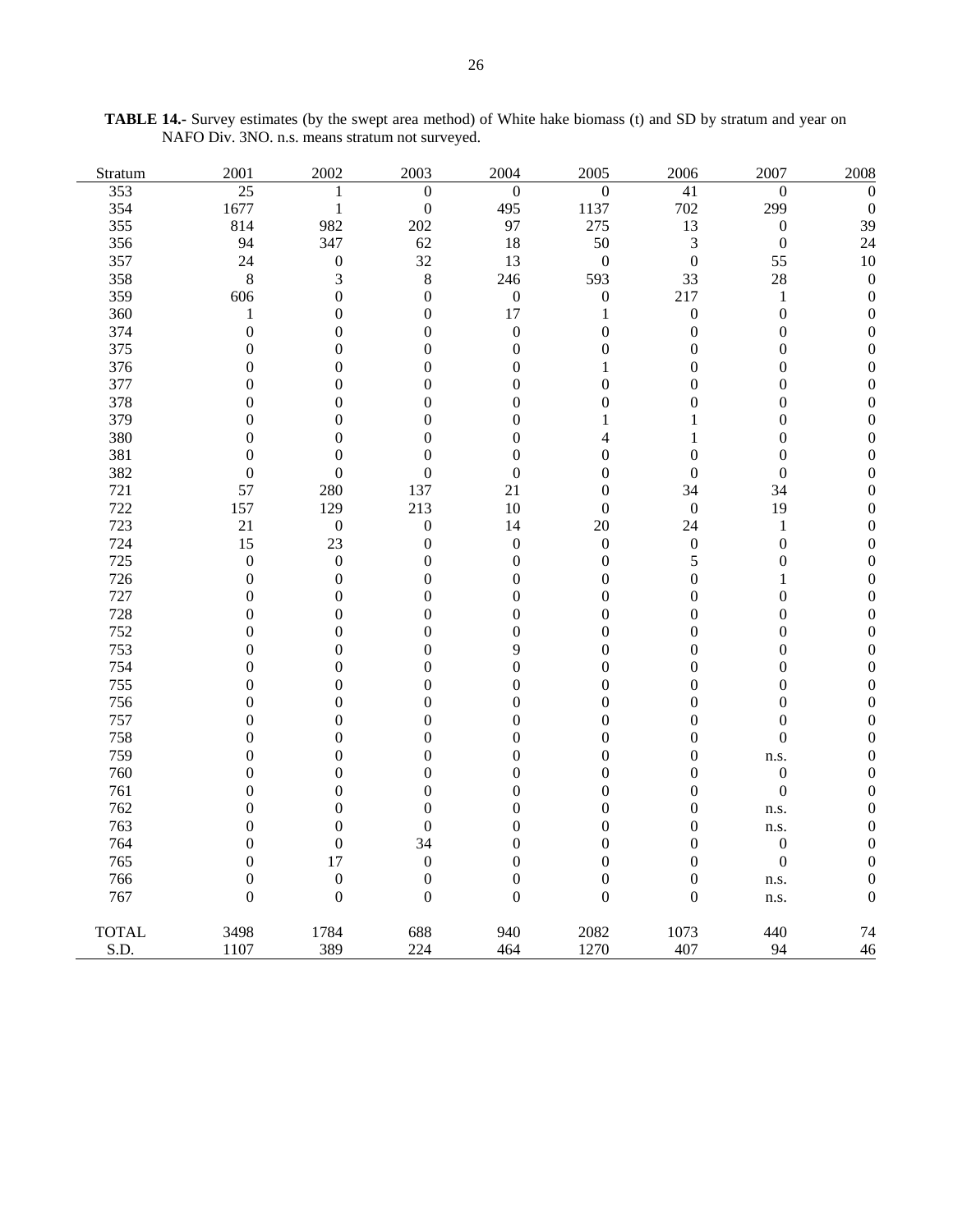**TABLE 15.-** Length weight relationships in the calculation of White hake biomass. The equation is  $Weight = a(l+0.5)^{b}$ . Spanish Spring Surveys on NAFO Div. 3NO: 2002-2008. To calculate the parameters for the indeterminate individuals, we used the total data (males + females + indeterminate individuals).

|         |             | 2002            | 2003             | 2004            | 2005             | 2006         | 2007                                               | 2008                                              |  |
|---------|-------------|-----------------|------------------|-----------------|------------------|--------------|----------------------------------------------------|---------------------------------------------------|--|
| Males   | a           | 0.0018          | 0.0045<br>0.0043 |                 | 0.0034           | 0.0175       | 0.0050                                             | 0.0053                                            |  |
|         |             | $Error = 0.234$ | $Error = 0.243$  | $Error = 0.237$ | $Error = 0.1497$ |              | $Error = 0.5190$ $Error = 0.3158$ $Error = 0.1381$ |                                                   |  |
|         | $\mathbf b$ | 3.3586          | 3.1161           | 3.1313          | 3.2086           | 2.7891       | 3.1245                                             | 3.0934                                            |  |
|         |             | $Error = 0.060$ | $Error = 0.062$  | $Error = 0.063$ | $Error = 0.0395$ |              | $Error = 0.1320$ $Error = 0.0828$                  | $Error = 0.0351$                                  |  |
|         |             | $R2 = 0.991$    | $R2 = 0.992$     | $R2 = 0.992$    | $R2 = 0.995$     | $R2 = 0.965$ | $R2 = 0.992$                                       | $R2 = 0.999$                                      |  |
|         |             | $N = 107$       | $N = 73$         | $N = 41$        | $N = 108$        | $N = 75$     | $N=14$                                             | $N=7$                                             |  |
| Females | a           | 0.0027          | 0.0013           | 0.0037          | 0.0043           | 0.0019       | 0.0025                                             | 0.0017                                            |  |
|         |             | $Error = 0.221$ | $Error = 0.465$  | $Error = 0.202$ | $Error = 0.0992$ |              | $Error = 0.2136$ $Error = 0.2163$ $Error = 2.2151$ |                                                   |  |
|         | $\mathbf b$ | 3.2537          | 3.4264<br>3.1960 |                 | 3.1602           | 3.3563       | 3.3097                                             | 3.3879                                            |  |
|         |             | $Error = 0.056$ | $Error = 0.115$  | $Error = 0.056$ | $Error = 0.0253$ |              | $Error = 0.0530$ $Error = 0.0541$                  | $Error = 0.5170$                                  |  |
|         |             | $R2 = 0.992$    | $R2 = 0.977$     | $R2 = 0.995$    | $R2 = 0.997$     | $R2 = 0.998$ | $R2 = 0.997$                                       | $R2 = 0.997$                                      |  |
|         |             | $N = 61$        | $N = 51$         | $N = 32$        | $N = 80$         | $N = 28$     | $N=18$                                             | $N=4$                                             |  |
| Indet.  | a           | 0.0025          | 0.0026           | 0.0048          | 0.0036           | 0.0066       | 0.0031                                             | 0.0038                                            |  |
|         |             | $Error = 0.152$ | $Error = 0.254$  | $Error = 0.127$ | $Error = 0.1026$ |              |                                                    | Error = $0.367$ Error = $0.1879$ Error = $0.3193$ |  |
|         | $\mathbf b$ | 3.2731          | 3.2565           | 3.1208          | 3.1961           | 3.0472       | 3.2481                                             | 3.1857                                            |  |
|         |             | $Error = 0.039$ | $Error = 0.064$  | $Error = 0.035$ | $Error = 0.0266$ |              | $Error = 0.0930$ $Error = 0.0478$ $Error = 0.0786$ |                                                   |  |
|         |             | $R2 = 0.995$    | $R2 = 0.989$     | $R2 = 0.997$    | $R2 = 0.997$     | $R2 = 0.980$ | $R2 = 0.995$                                       | $R2 = 0.997$                                      |  |
|         |             | $N = 168$       | $N = 125$        | $N = 91$        | $N = 188$        | $N = 103$    | $N = 32$                                           | $N=11$                                            |  |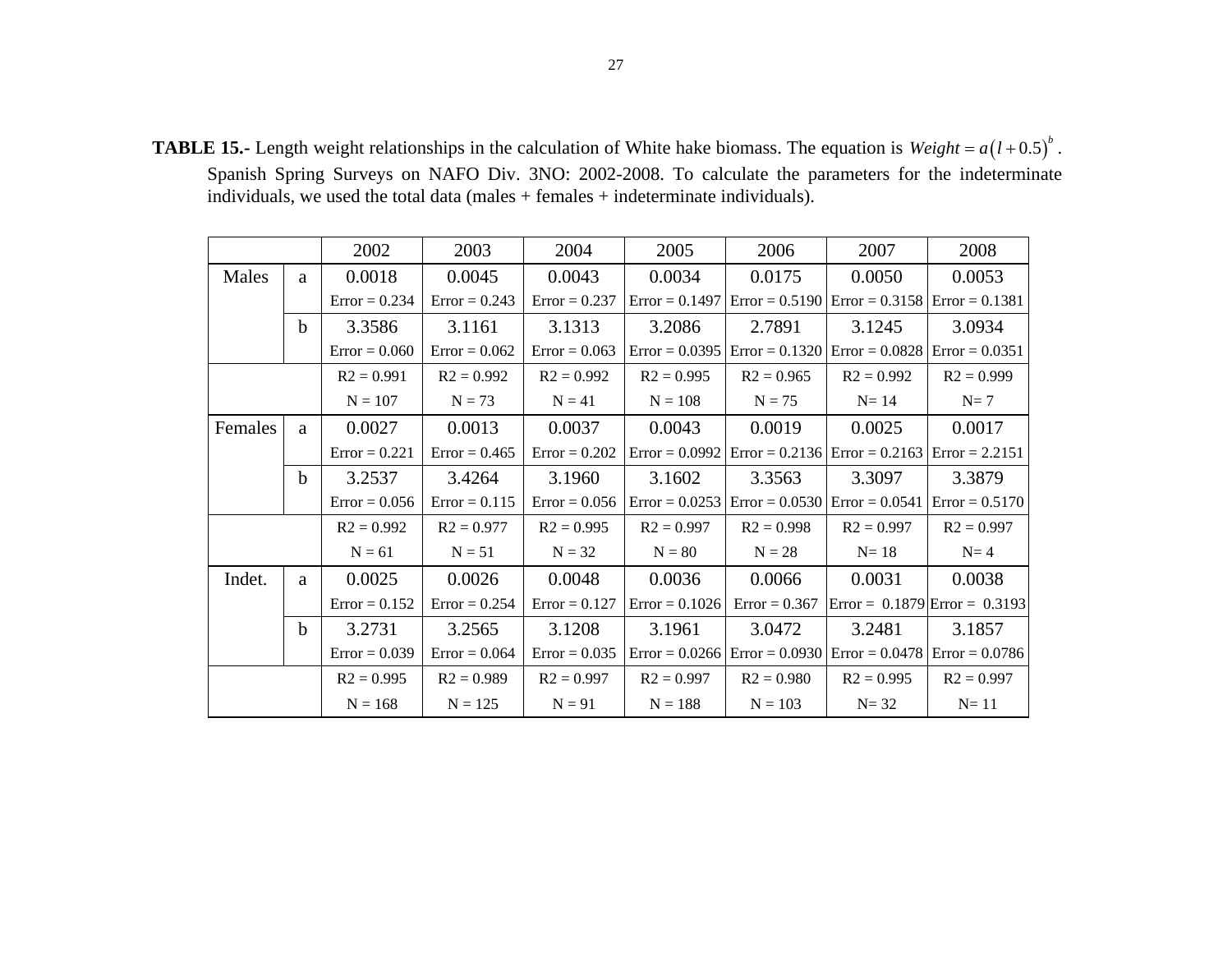| 2001                        |                |                |                |                | 2002           |                |                |                | 2003           |                |                | 2004           |                |                |                |                |
|-----------------------------|----------------|----------------|----------------|----------------|----------------|----------------|----------------|----------------|----------------|----------------|----------------|----------------|----------------|----------------|----------------|----------------|
| Length $(cm.)$              | Males          | Females        | Indet.         | Total          | Males          | Females        | Indet.         | Total          | Males          | Females        | Indet.         | Total          | Males          | Females        | Indet.         | Total          |
| 10                          | 0.000          | 0.000          | 0.015          | 0.015          | 0.000          | 0.000          | 0.000          | 0.000          | 0.000          | 0.000          | 0.000          | 0.000          | 0.000          | 0.000          | 0.000          | 0.000          |
| 12                          | 0.000          | 0.000          | 0.000          | 0.000          | 0.007          | 0.000          | 0.000          | 0.007          | 0.000          | 0.000          | 0.000          | 0.000          | 0.000          | 0.000          | 0.000          | 0.000          |
| 14                          | 0.009          | 0.020          | 0.000          | 0.029          | 0.000          | 0.000          | 0.000          | 0.000          | 0.000          | 0.000          | 0.000          | 0.000          | 0.000          | 0.000          | 0.000          | 0.000          |
| 16                          | 0.034          | 0.009          | 0.000          | 0.043          | 0.014          | 0.000          | 0.000          | 0.014          | 0.000          | 0.000          | 0.000          | 0.000          | 0.000          | 0.025          | 0.000          | 0.025          |
| 18                          | 0.048          | 0.024          | 0.000          | 0.073          | 0.014          | 0.012          | 0.000          | 0.026          | 0.000          | 0.000          | 0.000          | 0.000          | 0.058          | 0.034          | 0.000          | 0.092          |
| 20                          | 0.074          | 0.055          | 0.000          | 0.129          | 0.000          | 0.000          | 0.000          | 0.000          | 0.000          | 0.000          | 0.000          | 0.000          | 0.025          | 0.050          | 0.000          | 0.075          |
| 22                          | 0.075          | 0.044          | 0.000          | 0.120          | 0.000          | 0.000          | 0.000          | 0.000          | 0.000          | 0.004          | 0.000          | 0.004          | 0.050          | 0.042          | 0.000          | 0.091          |
| 24                          | 0.069          | 0.058          | 0.000          | 0.127          | 0.000          | 0.000          | 0.000          | 0.000          | 0.000          | 0.000          | 0.000          | 0.000          | 0.008          | 0.025          | 0.000          | 0.033          |
| 26                          | 0.055          | 0.055          | 0.000          | 0.110          | 0.000          | 0.000          | 0.000          | 0.000          | 0.011          | 0.004          | 0.000          | 0.015          | 0.000          | 0.005          | 0.000          | 0.005          |
| 28                          | 0.229          | 0.154          | 0.000          | 0.383          | 0.000          | 0.000          | 0.000          | 0.000          | 0.004          | 0.004          | 0.000          | 0.007          | 0.000          | 0.000          | 0.000          | 0.000          |
| 30                          | 0.399          | 0.188          | 0.000          | 0.587          | 0.000          | 0.000          | 0.000          | 0.000          | 0.000          | 0.000          | 0.000          | 0.000          | 0.000          | 0.000          | 0.000          | 0.000          |
| 32                          | 1.092          | 0.665          | 0.000          | 1.758          | 0.009          | 0.000          | 0.000          | 0.009          | 0.004          | 0.004          | 0.000          | 0.007          | 0.000          | 0.000          | 0.000          | 0.000          |
| 34                          | 1.019          | 0.873          | 0.000          | 1.892          | 0.007          | 0.004          | 0.000          | 0.011          | 0.000          | 0.004          | 0.000          | 0.004          | 0.000          | 0.000          | 0.000          | 0.000          |
| 36                          | 0.572          | 0.768          | 0.000          | 1.340          | 0.035          | 0.018          | 0.000          | 0.053          | 0.004          | 0.000          | 0.000          | 0.004          | 0.000          | 0.008          | 0.000          | 0.008          |
| 38                          | 0.294          | 0.511          | 0.000          | 0.806          | 0.123          | 0.017          | 0.000          | 0.140          | 0.000          | 0.004          | 0.000          | 0.004          | 0.000          | 0.000          | 0.000          | 0.000          |
| 40                          | 0.101          | 0.159          | 0.000          | 0.260          | 0.268          | 0.128          | 0.000          | 0.397          | 0.000          | 0.000          | 0.000          | 0.000          | 0.000          | 0.000          | 0.000          | 0.000          |
| 42                          | 0.134          | 0.131          | 0.000          | 0.265          | 0.340          | 0.212          | 0.000          | 0.553          | 0.010          | 0.015          | 0.000          | 0.025          | 0.000          | 0.000          | 0.000          | 0.000          |
| 44                          | 0.165          | 0.042          | 0.000          | 0.207          | 0.228          | 0.192          | 0.000          | 0.420          | 0.033          | 0.004          | 0.000          | 0.037          | 0.000          | 0.000          | 0.000          | 0.000          |
| 46                          | 0.098          | 0.110          | 0.000          | 0.208          | 0.093          | 0.162          | 0.000          | 0.256          | 0.080          | 0.012          | 0.000          | 0.092          | 0.000          | 0.000          | 0.000          | 0.000          |
| 48                          | 0.107          | 0.069          | 0.000          | 0.177          | 0.055          | 0.074          | 0.000          | 0.128          | 0.079          | 0.028          | 0.000          | 0.107          | 0.046          | 0.000          | 0.000          | 0.046          |
| 50                          | 0.164          | 0.053          | 0.000          | 0.217          | 0.052          | 0.077          | 0.000          | 0.129          | 0.041          | 0.041          | 0.000          | 0.082          | 0.049          | 0.000          | 0.000          | 0.049          |
| 52                          | 0.203          | 0.105          | 0.000          | 0.308          | 0.054          | 0.033          | 0.000          | 0.086          | 0.061          | 0.028          | 0.000          | 0.089          | 0.057          | 0.024          | 0.000          | 0.082          |
| 54                          | 0.119          | 0.047          | 0.000          | 0.166          | 0.051          | 0.044          | 0.000          | 0.095          | 0.017          | 0.026          | 0.000          | 0.043          | 0.030          | 0.016          | 0.000          | 0.047          |
| 56                          | 0.119          | 0.050          | 0.000          | 0.168          | 0.028          | 0.025          | 0.000          | 0.053          | 0.014          | 0.027          | 0.000          | 0.041          | 0.058          | 0.016          | 0.000          | 0.075          |
| 58                          | 0.051          | 0.050          | 0.000          | 0.101          | 0.025          | 0.009          | 0.000          | 0.034          | 0.004          | 0.029          | 0.000          | 0.034          | 0.021          | 0.029          | 0.000          | 0.050          |
| 60                          | 0.078          | 0.063          | 0.000          | 0.141          | 0.048          | 0.021          | 0.000          | 0.070          | 0.000          | 0.016          | 0.000          | 0.016          | 0.017          | 0.028          | 0.000          | 0.045          |
| 62                          | 0.040          | 0.040          | 0.000          | 0.081          | 0.008          | 0.010          | 0.000          | 0.018          | 0.004          | 0.004          | 0.000          | 0.008          | 0.021          | 0.021          | 0.000          | 0.042          |
| 64<br>66                    | 0.034<br>0.035 | 0.022<br>0.019 | 0.000<br>0.000 | 0.056<br>0.054 | 0.020<br>0.010 | 0.018<br>0.000 | 0.000<br>0.000 | 0.038<br>0.010 | 0.000<br>0.011 | 0.013<br>0.000 | 0.000<br>0.000 | 0.013<br>0.011 | 0.008<br>0.008 | 0.032<br>0.062 | 0.000<br>0.000 | 0.041<br>0.070 |
| 68                          | 0.019          | 0.046          | 0.000          | 0.065          | 0.011          | 0.016          | 0.000          | 0.027          | 0.004          | 0.009          | 0.000          | 0.013          | 0.004          | 0.013          | 0.000          | 0.017          |
| 70                          | 0.026          | 0.019          | 0.000          | 0.045          | 0.007          | 0.008          | 0.000          | 0.015          | 0.004          | 0.004          | 0.000          | 0.009          | 0.017          | 0.008          | 0.000          | 0.025          |
| 72                          | 0.000          | 0.000          | 0.000          | 0.000          | 0.004          | 0.007          | 0.000          | 0.011          | 0.000          | 0.000          | 0.000          | 0.000          | 0.000          | 0.000          | 0.000          | 0.000          |
| 74                          | 0.000          | 0.015          | 0.000          | 0.015          | 0.000          | 0.000          | 0.000          | 0.000          | 0.000          | 0.008          | 0.000          | 0.008          | 0.000          | 0.008          | 0.000          | 0.008          |
| 76                          | 0.000          | 0.016          | 0.000          | 0.016          | 0.000          | 0.000          | 0.000          | 0.000          | 0.000          | 0.000          | 0.000          | 0.000          | 0.000          | 0.000          | 0.000          | 0.000          |
| 78                          | 0.000          | 0.015          | 0.000          | 0.015          | 0.000          | 0.000          | 0.000          | 0.000          | 0.000          | 0.004          | 0.000          | 0.004          | 0.000          | 0.000          | 0.000          | 0.000          |
| 80                          | 0.000          | 0.016          | 0.000          | 0.016          | 0.000          | 0.003          | 0.000          | 0.003          | 0.000          | 0.003          | 0.000          | 0.003          | 0.000          | 0.000          | 0.000          | 0.000          |
| 82                          | 0.000          | 0.020          | 0.000          | 0.020          | 0.000          | 0.000          | 0.000          | 0.000          | 0.000          | 0.000          | 0.000          | 0.000          | 0.000          | 0.000          | 0.000          | 0.000          |
| 84                          | 0.000          | 0.006          | 0.000          | 0.006          | 0.000          | 0.000          | 0.000          | 0.000          | 0.000          | 0.000          | 0.000          | 0.000          | 0.000          | 0.000          | 0.000          | 0.000          |
| 86                          | 0.000          | 0.000          | 0.000          | 0.000          | 0.000          | 0.000          | 0.000          | 0.000          | 0.000          | 0.000          | 0.000          | 0.000          | 0.000          | 0.000          | 0.000          | 0.000          |
| 88                          | 0.000          | 0.006          | 0.000          | 0.006          | 0.000          | 0.000          | 0.000          | 0.000          | 0.000          | 0.000          | 0.000          | 0.000          | 0.000          | 0.000          | 0.000          | 0.000          |
|                             |                |                |                |                |                |                |                |                |                |                |                |                |                |                |                |                |
| Total                       | 5.462          | 4.544          | 0.015          | 10.022         | 1.511          | 1.091          | 0.000          | 2.602          | 0.387          | 0.295          | 0.000          | 0.682          | 0.480          | 0.447          | 0.000          | 0.927          |
| $N^{\circ}$ samples $(*)$ : |                |                |                | 12             |                |                |                | 11             |                |                |                | 9              |                |                |                | 11             |
| $N^{\circ}$ Ind. $(*)$ :    | 427            | 328            | 1              | 756            | 329            | 222            | $\mathbf{0}$   | 551            | 102            | 79             | $\mathbf{0}$   | 181            | 59             | 59             | $\Omega$       | 118            |
| Sampled catch:              |                |                |                | 401            |                |                |                | 303            |                |                |                | 195            |                |                |                | 144            |

Range (\*): 10-89 13-80 22-80 16-75 Total catch: 738 738 630 209 209 160 Total hauls (\*): 123 125 118 120

**TABLE 16.-** White hake length distribution per haul mean catches by sex and year. Number per stratified mean catches. Spanish Spring Survey on NAFO 3NO: 2001-2008. Indet. means indeterminate.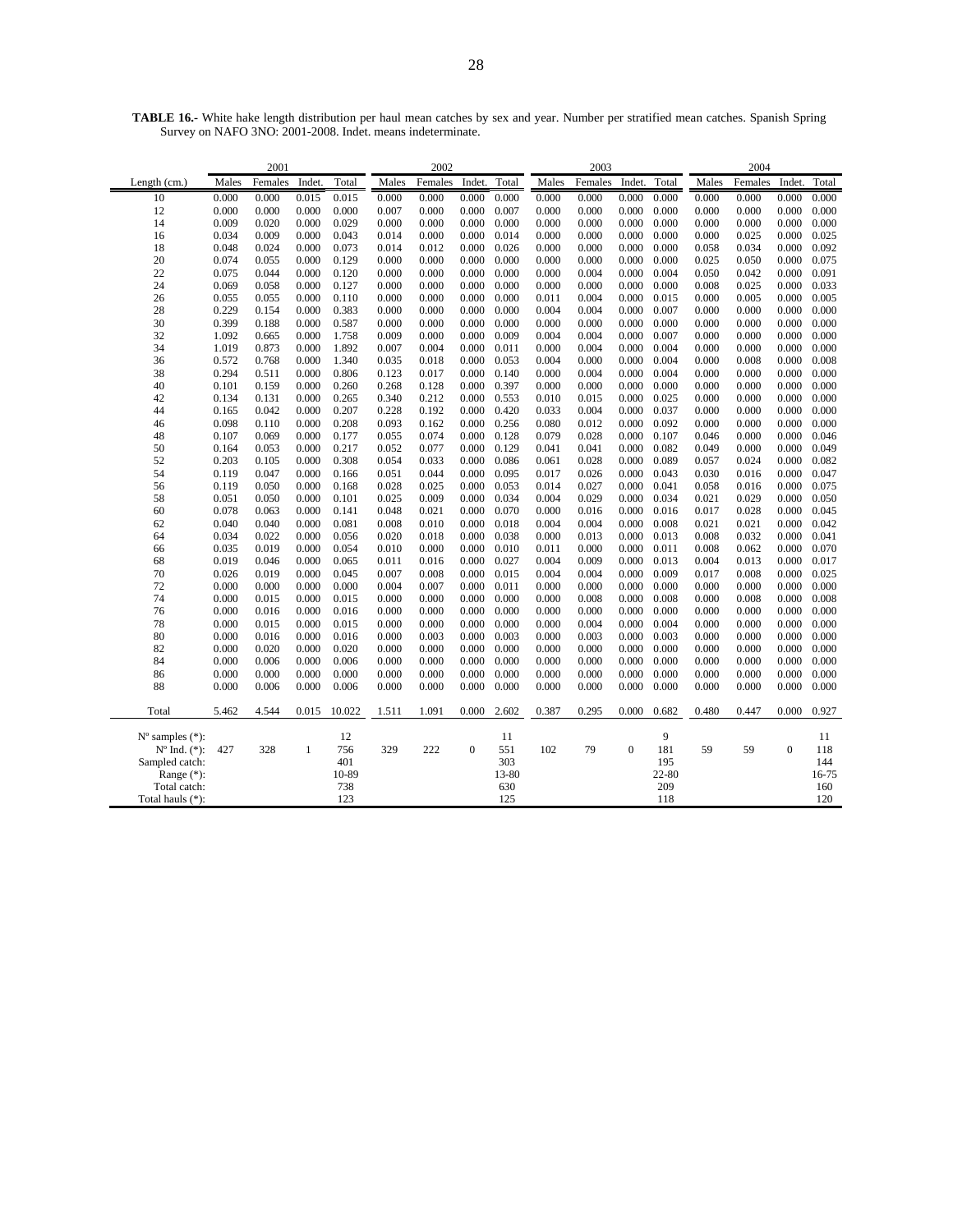|                             | 2005           |                |                |                |                | 2006           |          |                |                | 2007           |                |                | 2008           |                |                |                |
|-----------------------------|----------------|----------------|----------------|----------------|----------------|----------------|----------|----------------|----------------|----------------|----------------|----------------|----------------|----------------|----------------|----------------|
| Length $(cm.)$              | Males          | Females        | Indet.         | Total          | Males          | Females        | Indet.   | Total          | Males          | Females        | Indet.         | Total          | Males          | Females        | Indet.         | Total          |
| 10                          | 0.000          | 0.000          | 0.000          | 0.000          | 0.000          | 0.000          | 0.000    | 0.000          | 0.000          | 0.000          | 0.000          | 0.000          | 0.000          | 0.000          | 0.000          | 0.000          |
| 12                          | 0.000          | 0.000          | 0.000          | 0.000          | 0.000          | 0.000          | 0.000    | 0.000          | 0.000          | 0.000          | 0.000          | 0.000          | 0.000          | 0.000          | 0.000          | 0.000          |
| 14                          | 0.040          | 0.000          | 0.000          | 0.040          | 0.000          | 0.000          | 0.000    | 0.000          | 0.000          | 0.000          | 0.000          | 0.000          | 0.000          | 0.000          | 0.000          | 0.000          |
| 16                          | 0.009          | 0.000          | 0.000          | 0.009          | 0.000          | 0.000          | 0.000    | 0.000          | 0.000          | 0.000          | 0.000          | 0.000          | 0.000          | 0.000          | 0.000          | 0.000          |
| 18                          | 0.005          | 0.004          | 0.000          | 0.009          | 0.000          | 0.000          | 0.000    | 0.000          | 0.000          | 0.000          | 0.000          | 0.000          | 0.000          | 0.000          | 0.000          | 0.000          |
| 20                          | 0.028          | 0.015          | 0.000          | 0.043          | 0.000          | 0.000          | 0.000    | 0.000          | 0.006          | 0.000          | 0.000          | 0.006          | 0.000          | 0.000          | 0.000          | 0.000          |
| 22                          | 0.008          | 0.000          | 0.000          | 0.008          | 0.005          | 0.000          | 0.000    | 0.005          | 0.000          | 0.006          | 0.000          | 0.006          | 0.005          | 0.000          | 0.000          | 0.005          |
| 24                          | 0.013          | 0.014          | 0.000          | 0.027          | 0.000          | 0.000          | 0.000    | 0.000          | 0.009          | 0.000          | 0.000          | 0.009          | 0.000          | 0.000          | 0.000          | 0.000          |
| 26                          | 0.043          | 0.007          | 0.000          | 0.051          | 0.005          | 0.000          | 0.000    | 0.005          | 0.000          | 0.000          | 0.000          | 0.000          | 0.000          | 0.000          | 0.000          | 0.000          |
| 28                          | 0.000          | 0.013          | 0.000          | 0.013          | 0.013          | 0.000          | 0.000    | 0.013          | 0.000          | 0.009          | 0.000          | 0.009          | 0.000          | 0.000          | 0.000          | 0.000          |
| 30                          | 0.013          | 0.005          | 0.000          | 0.017          | 0.000          | 0.011          | 0.000    | 0.011          | 0.008          | 0.000          | 0.000          | 0.008          | 0.000          | 0.000          | 0.000          | 0.000          |
| 32                          | 0.016          | 0.000          | 0.000          | 0.016          | 0.000          | 0.000          | 0.000    | 0.000          | 0.009          | 0.023          | 0.000          | 0.032          | 0.000          | 0.000          | 0.000          | 0.000          |
| 34                          | 0.007          | 0.038          | 0.000          | 0.045          | 0.000          | 0.011          | 0.000    | 0.011          | 0.009          | 0.000          | 0.000          | 0.009          | 0.000          | 0.000          | 0.000          | 0.000          |
| 36                          | 0.015          | 0.023          | 0.000          | 0.038          | 0.008          | 0.005          | 0.000    | 0.013          | 0.000          | 0.000          | 0.000          | 0.000          | 0.000          | 0.000          | 0.000          | 0.000          |
| 38                          | 0.023          | 0.023          | 0.000          | 0.046          | 0.012          | 0.000          | 0.000    | 0.012          | 0.000          | 0.000          | 0.000          | 0.000          | 0.000          | 0.000          | 0.000          | 0.000          |
| 40                          | 0.000          | 0.016          | 0.000          | 0.016          | 0.012          | 0.004          | 0.000    | 0.015          | 0.009          | 0.000          | 0.000          | 0.009          | 0.000          | 0.000          | 0.000          | 0.000          |
| 42                          | 0.008          | 0.019          | 0.000          | 0.027          | 0.015          | 0.008          | 0.000    | 0.023          | 0.000          | 0.000          | 0.000          | 0.000          | 0.000          | 0.000          | 0.000          | 0.000          |
| 44                          | 0.008          | 0.007          | 0.000          | 0.015          | 0.000          | 0.000          | 0.000    | 0.000          | 0.000          | 0.000          | 0.000          | 0.000          | 0.000          | 0.000          | 0.000          | 0.000          |
| 46                          | 0.007          | 0.000          | 0.000          | 0.007          | 0.016          | 0.000          | 0.000    | 0.016          | 0.000          | 0.000          | 0.000          | 0.000          | 0.000          | 0.000          | 0.000          | 0.000          |
| 48                          | 0.008          | 0.000          | 0.000          | 0.008          | 0.009          | 0.008          | 0.000    | 0.017          | 0.017          | 0.017          | 0.000          | 0.034          | 0.000          | 0.000          | 0.000          | 0.000          |
| 50                          | 0.016          | 0.000          | 0.000          | 0.016          | 0.020          | 0.000          | 0.000    | 0.020          | 0.000          | 0.000          | 0.000          | 0.000          | 0.000          | 0.000          | 0.000          | 0.000          |
| 52                          | 0.068          | 0.004          | 0.000          | 0.072          | 0.028          | 0.000          | 0.000    | 0.028          | 0.000          | 0.000          | 0.000          | 0.000          | 0.004          | 0.000          | 0.000          | 0.004          |
| 54                          | 0.122          | 0.018          | 0.000          | 0.140          | 0.005          | 0.010          | 0.000    | 0.016          | 0.000          | 0.009          | 0.000          | 0.009          | 0.002          | 0.000          | 0.000          | 0.002          |
| 56                          | 0.085          | 0.019          | 0.000          | 0.104          | 0.028          | 0.008          | 0.000    | 0.036          | 0.000          | 0.000          | 0.000          | 0.000          | 0.010          | 0.000          | 0.000          | 0.010          |
| 58                          | 0.151          | 0.028          | 0.000          | 0.179          | 0.031          | 0.000          | 0.000    | 0.031          | 0.000          | 0.009          | 0.000          | 0.009          | 0.000          | 0.000          | 0.000          | 0.000          |
| 60                          | 0.098          | 0.010          | 0.000          | 0.108          | 0.075          | 0.013          | 0.000    | 0.089          | 0.000          | 0.009          | 0.000          | 0.009          | 0.002          | 0.000          | 0.000          | 0.002          |
| 62                          | 0.092          | 0.030          | 0.000          | 0.122          | 0.066          | 0.000          | 0.000    | 0.066          | 0.017          | 0.000          | 0.000          | 0.017          | 0.000          | 0.002          | 0.000          | 0.002          |
| 64                          | 0.027          | 0.026          | 0.000          | 0.052          | 0.076          | 0.000          | 0.000    | 0.076          | 0.014          | 0.000          | 0.000          | 0.014          | 0.000          | 0.002          | 0.000          | 0.002          |
| 66                          | 0.027          | 0.052          | 0.000          | 0.079          | 0.024          | 0.000          | 0.000    | 0.024          | 0.000          | 0.009          | 0.000          | 0.009          | 0.000          | 0.000          | 0.000          | 0.000          |
| 68                          | 0.019          | 0.038          | 0.000          | 0.057          | 0.021          | 0.000          | 0.000    | 0.021          | 0.009          | 0.006          | 0.000          | 0.014          | 0.000          | 0.000          | 0.000          | 0.000          |
| 70                          | 0.000          | 0.081          | 0.000          | 0.081          | 0.016          | 0.008          | 0.000    | 0.024          | 0.009          | 0.000          | 0.000          | 0.009          | 0.000          | 0.000          | 0.000          | 0.000          |
| 72                          | 0.000          | 0.032          | 0.000          | 0.032          | 0.016          | 0.021          | 0.000    | 0.037          | 0.000          | 0.009          | 0.000          | 0.009          | 0.002          | 0.000          | 0.000          | 0.002          |
| 74                          | 0.000          | 0.011          | 0.000          | 0.011          | 0.000          | 0.005          | 0.000    | 0.005          | 0.000          | 0.009          | 0.000          | 0.009          | 0.000          | 0.000          | 0.000          | 0.000          |
| 76                          | 0.000          | 0.015          | 0.000          | 0.015          | 0.008          | 0.026          | 0.000    | 0.034          | 0.000          | 0.016          | 0.000          | 0.016          | 0.000          | 0.000          | 0.000          | 0.000          |
| 78                          | 0.000          | 0.022          | 0.000          | 0.022          | 0.000          | 0.020          | 0.000    | 0.020          | 0.000          | 0.012          | 0.000          | 0.012          | 0.000          | 0.004          | 0.000          | 0.004          |
| 80                          | 0.000          | 0.000          | 0.000          | 0.000          | 0.000          | 0.013          | 0.000    | 0.013          | 0.000          | 0.012          | 0.000          | 0.012          | 0.000          | 0.000          | 0.000          | 0.000          |
| 82<br>84                    | 0.000          | 0.000          | 0.000          | 0.000          | 0.000          | 0.000          | 0.000    | 0.000          | 0.000          | 0.009          | 0.000          | 0.009          | 0.000          | 0.000          | 0.000          | 0.000<br>0.000 |
|                             | 0.000          | 0.008          | 0.000          | 0.008          | 0.000          | 0.000          | 0.000    | 0.000          | 0.000          | 0.000          | 0.000          | 0.000          | 0.000          | 0.000          | 0.000          |                |
| 86<br>88                    | 0.000<br>0.000 | 0.000<br>0.000 | 0.000<br>0.000 | 0.000<br>0.000 | 0.000<br>0.000 | 0.000<br>0.000 | 0.000    | 0.000<br>0.000 | 0.000<br>0.000 | 0.000<br>0.000 | 0.000<br>0.000 | 0.000<br>0.000 | 0.000<br>0.000 | 0.004<br>0.000 | 0.000<br>0.000 | 0.004<br>0.000 |
|                             |                |                |                |                |                |                | 0.000    |                |                |                |                |                |                |                |                |                |
| Total                       | 0.953          | 0.579          | 0.000          | 1.532          | 0.512          | 0.172          | 0.000    | 0.684          | 0.115          | 0.161          | 0.000          | 0.275          | 0.025          | 0.012          | 0.000          | 0.037          |
| $N^{\circ}$ samples $(*)$ : |                |                |                | 14             |                |                |          | 14             |                |                |                | 11             |                |                |                | $\overline{4}$ |
| $N^{\circ}$ Ind. $(*)$ :    | 137            | 91             | $\mathbf{0}$   | 228            | 73             | 28             | $\Omega$ | 101            | 14             | 21             | $\overline{0}$ | 35             | 7              | $\overline{4}$ | $\mathbf{0}$   | 11             |
| Sampled catch:              |                |                |                | 367            |                |                |          | 187            |                |                |                | 727            |                |                |                | 25             |
| Range $(*)$ :               |                |                |                | 15-85          |                |                |          | $23 - 80$      |                |                |                | 21-83          |                |                |                | 22-86          |
| Total catch:                |                |                |                | 367            |                |                |          | 187            |                |                |                | 73             |                |                |                | 25             |
| Total hauls (*):            |                |                |                | 119            |                |                |          | 120            |                |                |                | 110            |                |                |                | 122            |

**TABLE 16 (cont.).-** White hake length distribution per haul mean catches by sex and year. Number per stratified mean catches. Spanish Spring Survey on NAFO 3NO: 2001-2008. Indet. means indeterminate.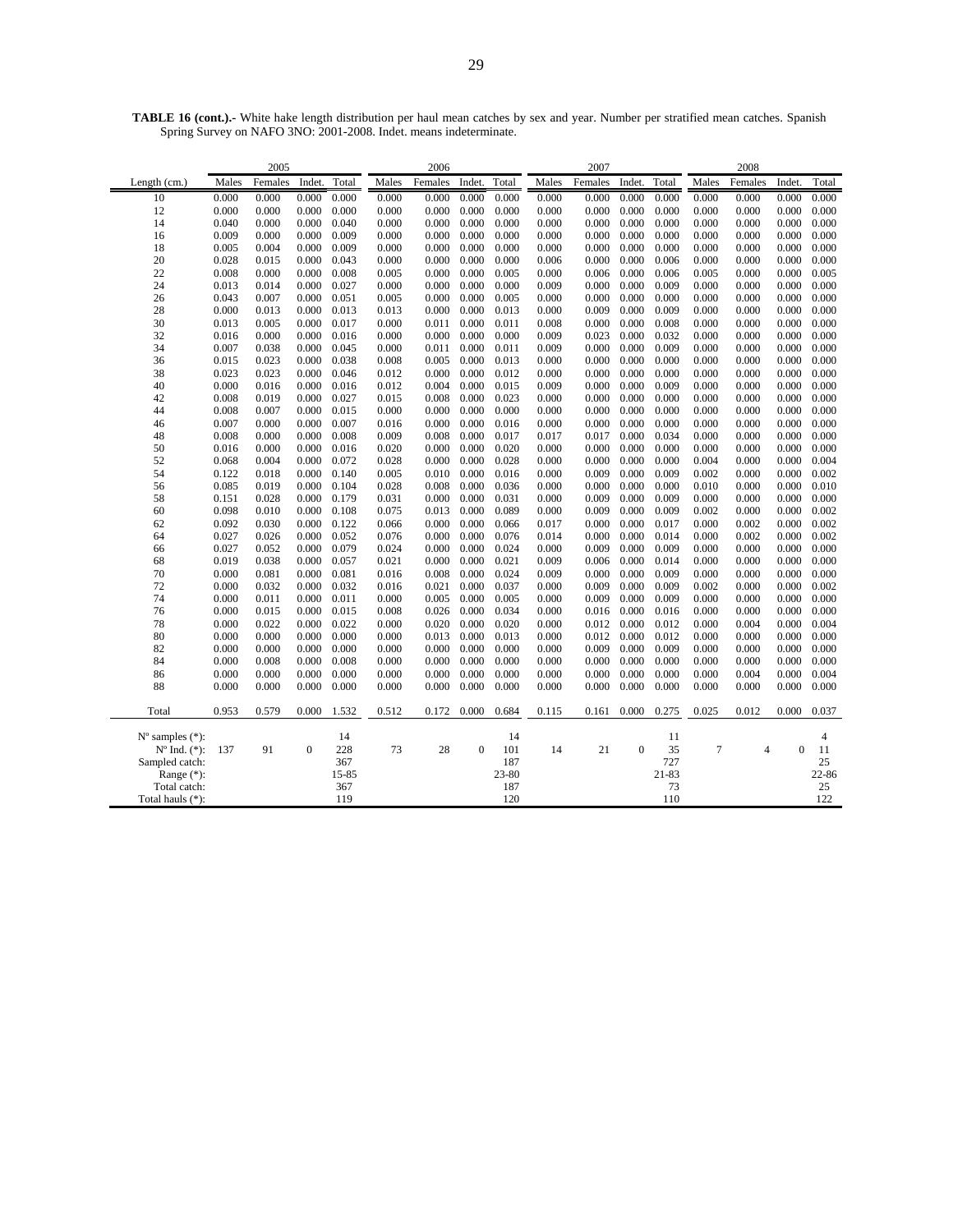

**FIGURE 1.-** Roughhead grenadier stratified mean catches in Kg and ±SD by year. Spanish Spring surveys on NAFO Div. 3NO: 1997-2008 (1997-2000 transformed data from C/V *Playa de Menduíña*; 2002-2008 original data from R/V *Vizconde de Eza*. In 2001, there are data from the two vessels).



**FIGURE 2.-** Roughhead grenadier biomass calculated by the swept area method in tons and ±SD by year. Spanish Spring surveys on NAFO Div. 3NO: 1997-2008 (1997-2000 transformed data from C/V *Playa de Menduíña*; 2002-2008 original data from R/V *Vizconde de Eza*. In 2001, there are data from the two vessels).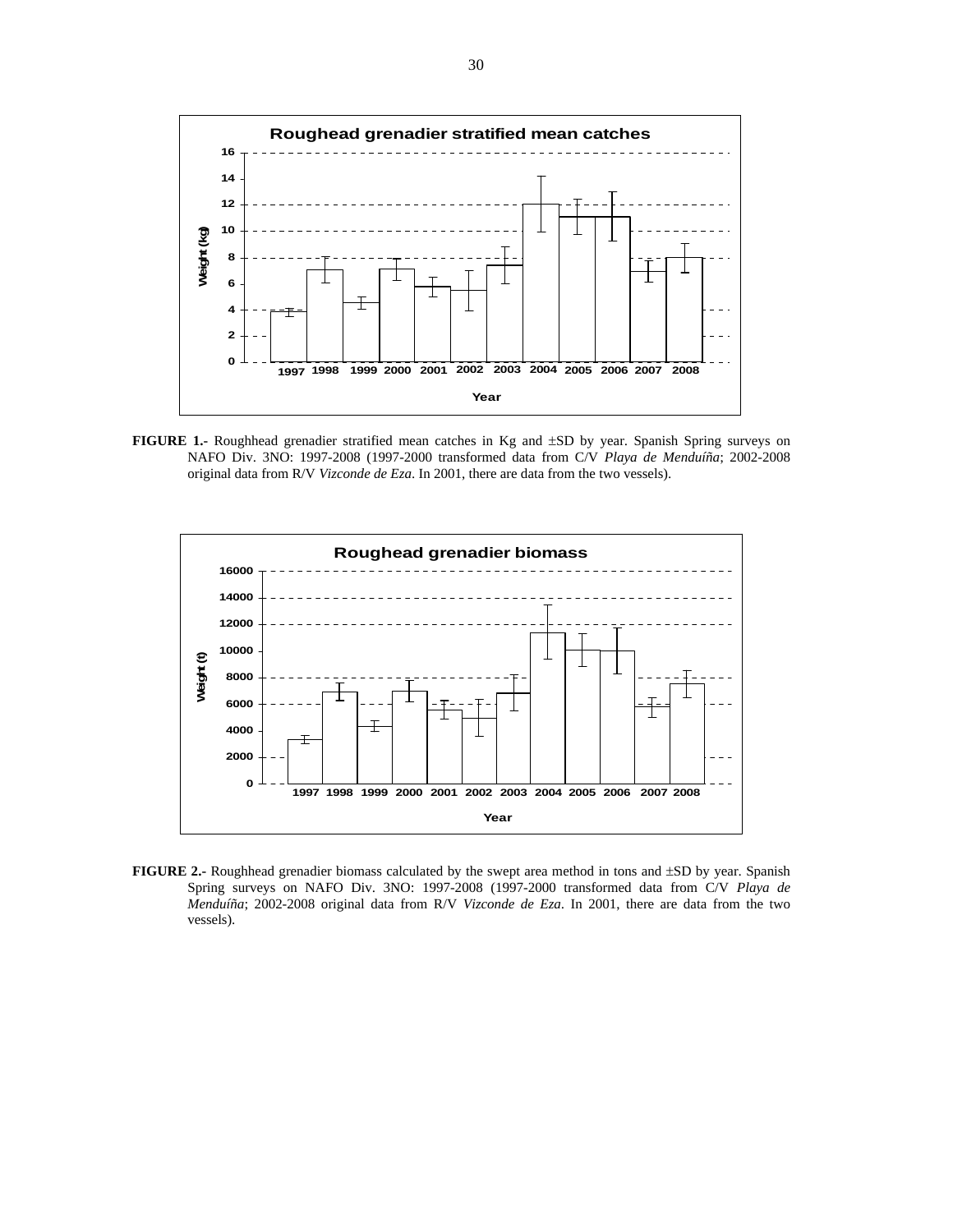

bos port



**Number**

Number

**Number**

Number

**Number**

Į

**Number**

Number

**Length (cm)**

**FIGURE 3.-** Roughhead grenadier length distribution (cm) on NAFO 3NO: 1997-2008. Estimated numbers per haul stratified mean catches. 1997-2000 data are transformed data from C/V *Playa de Menduíña*, and 2002-2008 data are original from R/V *Vizconde de Eza*. In 2001, there are data from the two vessels.

**Length (cm)**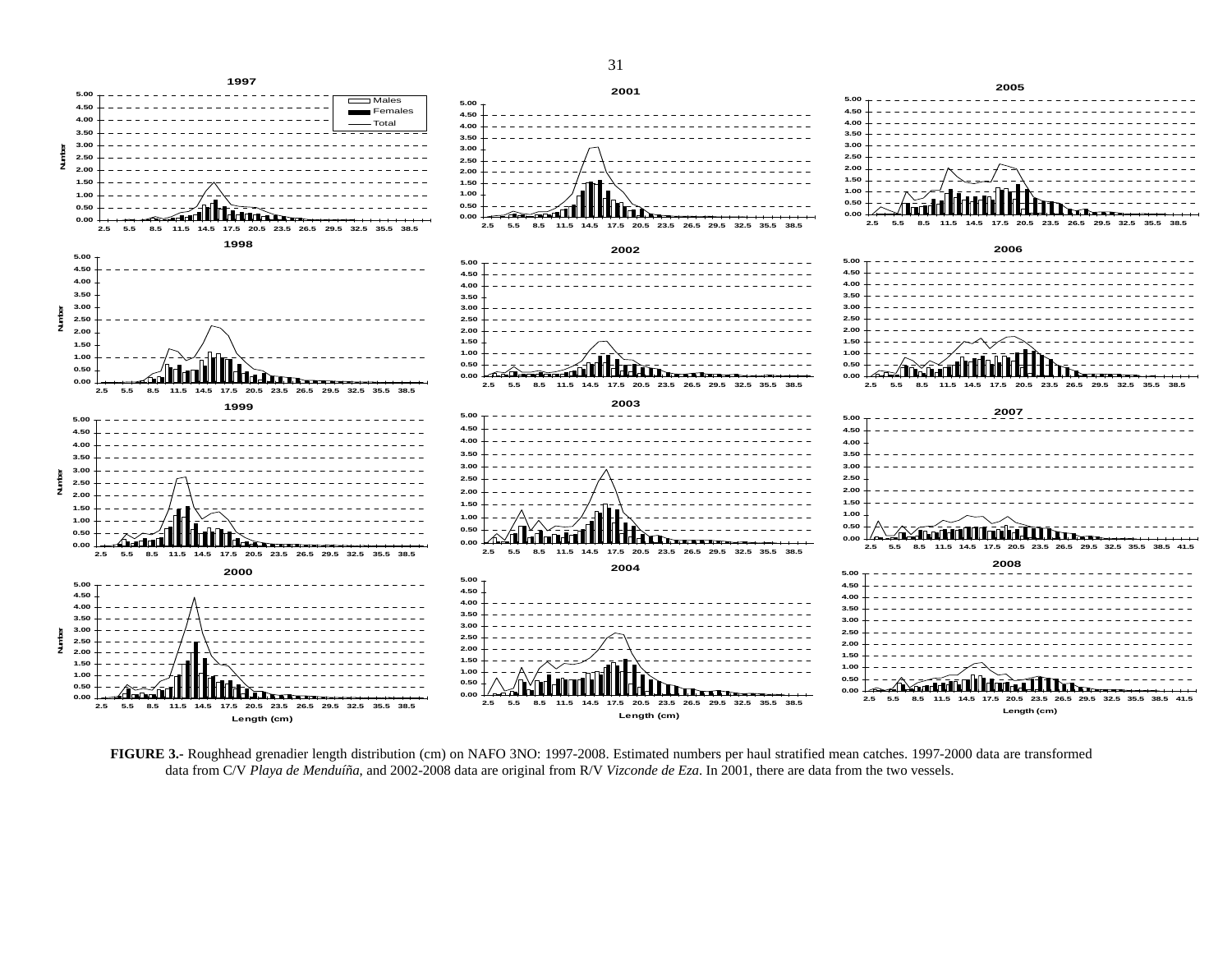

# **Roughhead grenadier length distribution**

**FIGURE 4.-** Roughhead grenadier mean catches per tow length distribution (cm) on NAFO 3NO: 1997-2008.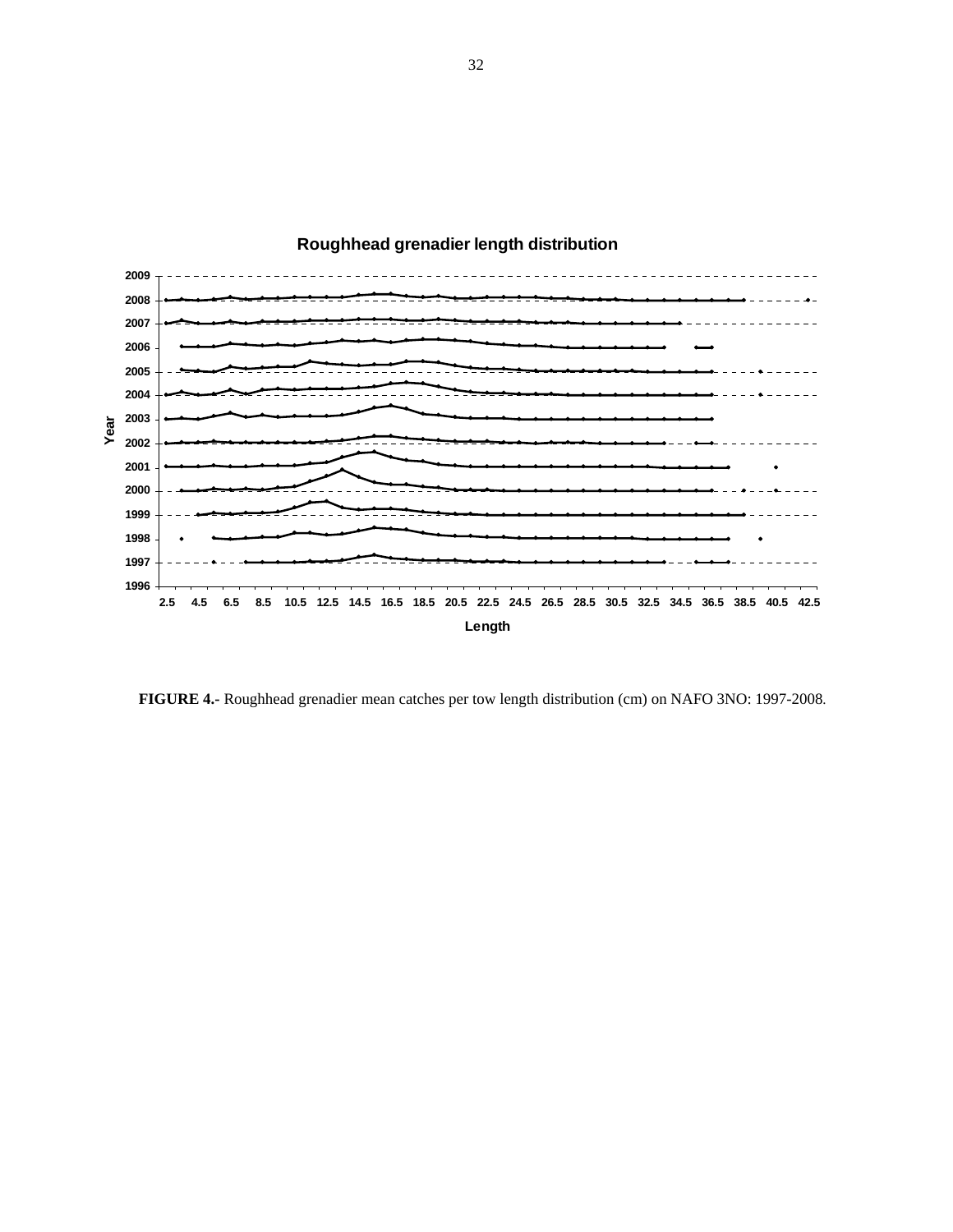

**FIGURE 5.-** Thorny skate stratified mean catches in Kg and ±SD by year. Spanish Spring surveys on NAFO Div. 3NO: 1997-2008 (1997-2000 transformed data from C/V *Playa de Menduíña*; 2002-2008 original data from R/V *Vizconde de Eza*. In 2001, there are data from the two vessels).



**FIGURE 6.-** Thorny skate biomass calculated by the swept area method in tons and ±SD by year. Spanish Spring surveys on NAFO Div. 3NO: 1997-2008 (1997-2000 transformed data from C/V *Playa de Menduíña*; 2002-2008 original data from R/V *Vizconde de Eza*. In 2001, there are data from the two vessels).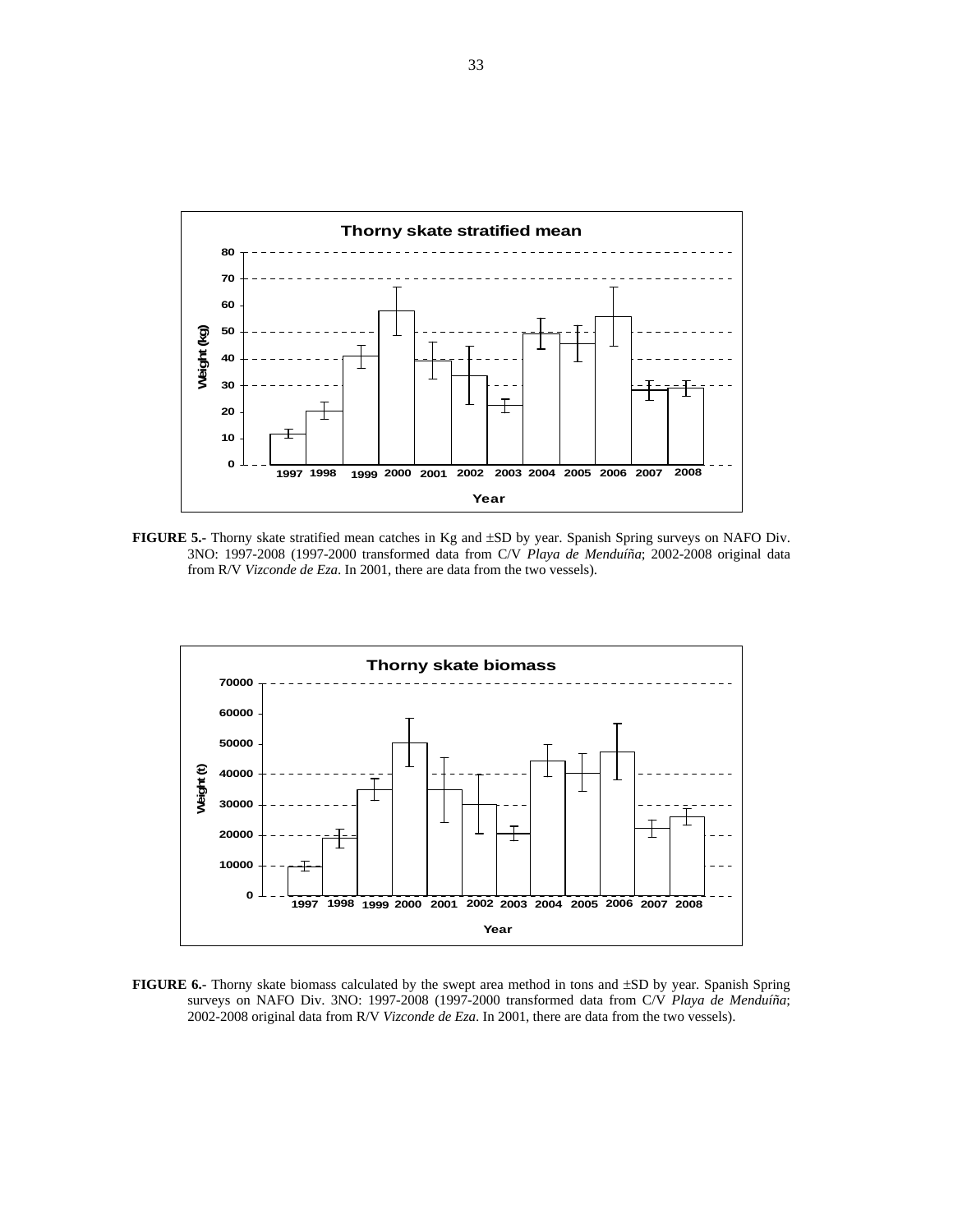

**FIGURE 7.-** Thorny skate length distribution (cm) on NAFO 3NO: 1997-2008. Estimated numbers per haul stratified mean catches. 1997-2000 data are transformed data from C/V *Playa de Menduíña*, and 2002-2008 data are original from R/V *Vizconde de Eza*. In 2001, there are data from the two vessels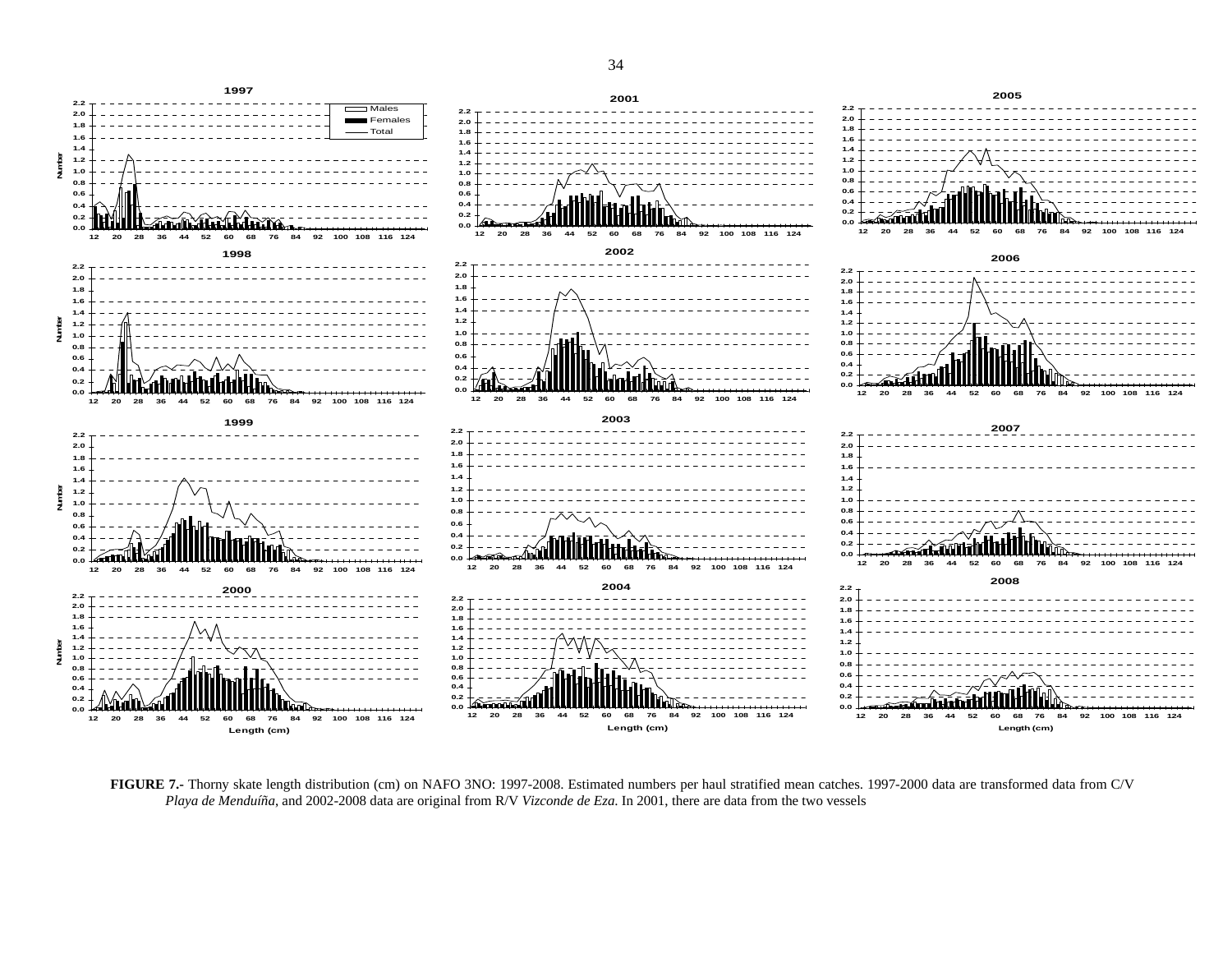

**FIGURE 8.-** Thorny skate mean catches per tow length distribution (cm) on NAFO 3NO: 1997-2008.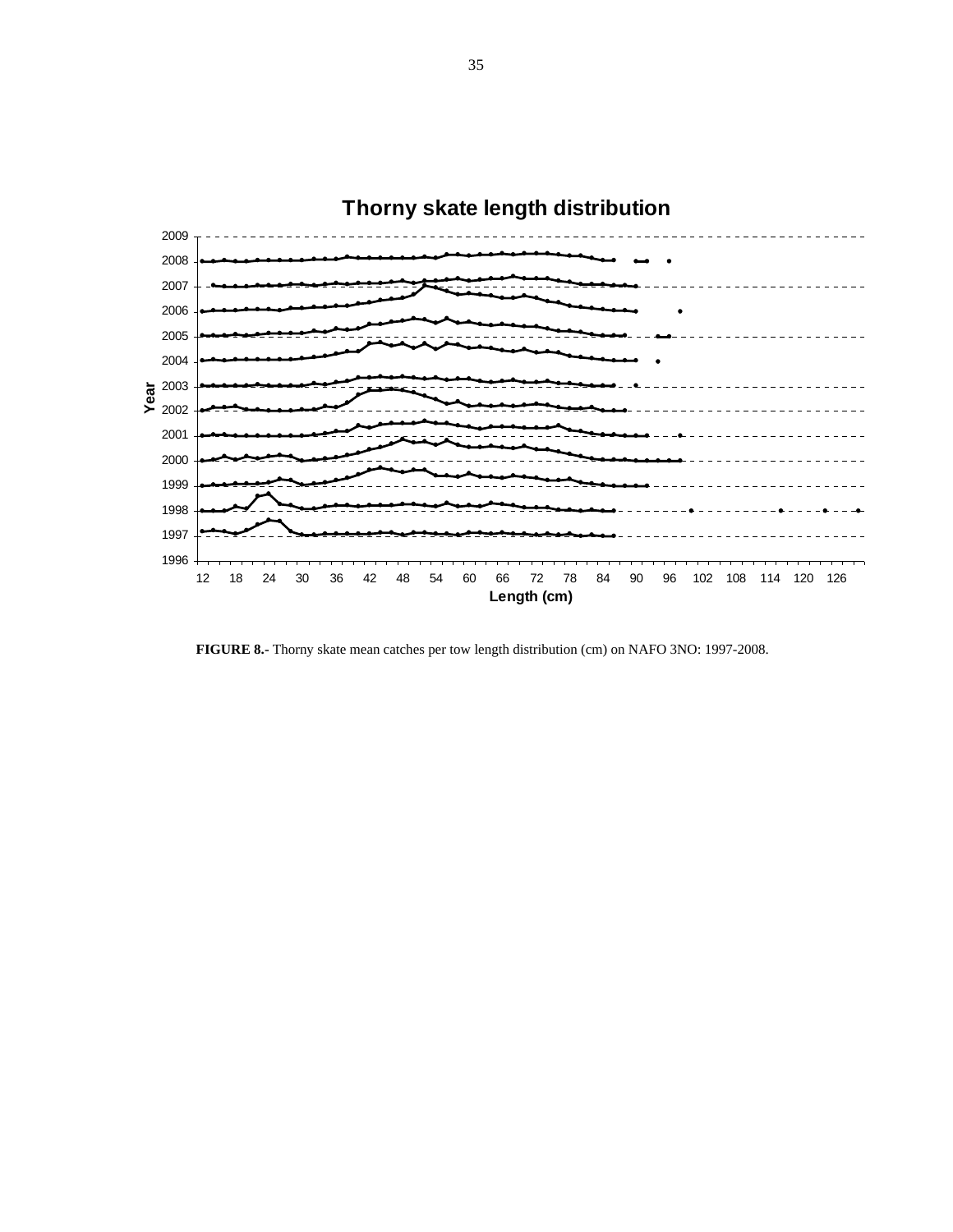

**FIGURE 9.-** White hake stratified mean catches in Kg and ±SD by year. Spanish Spring surveys on NAFO Div. 3NO: 2001-2008.



**FIGURE 10.-** White hake biomass calculated by the swept area method in tons and ±SD by year. Spanish Spring surveys on NAFO Div. 3NO: 2001-2008.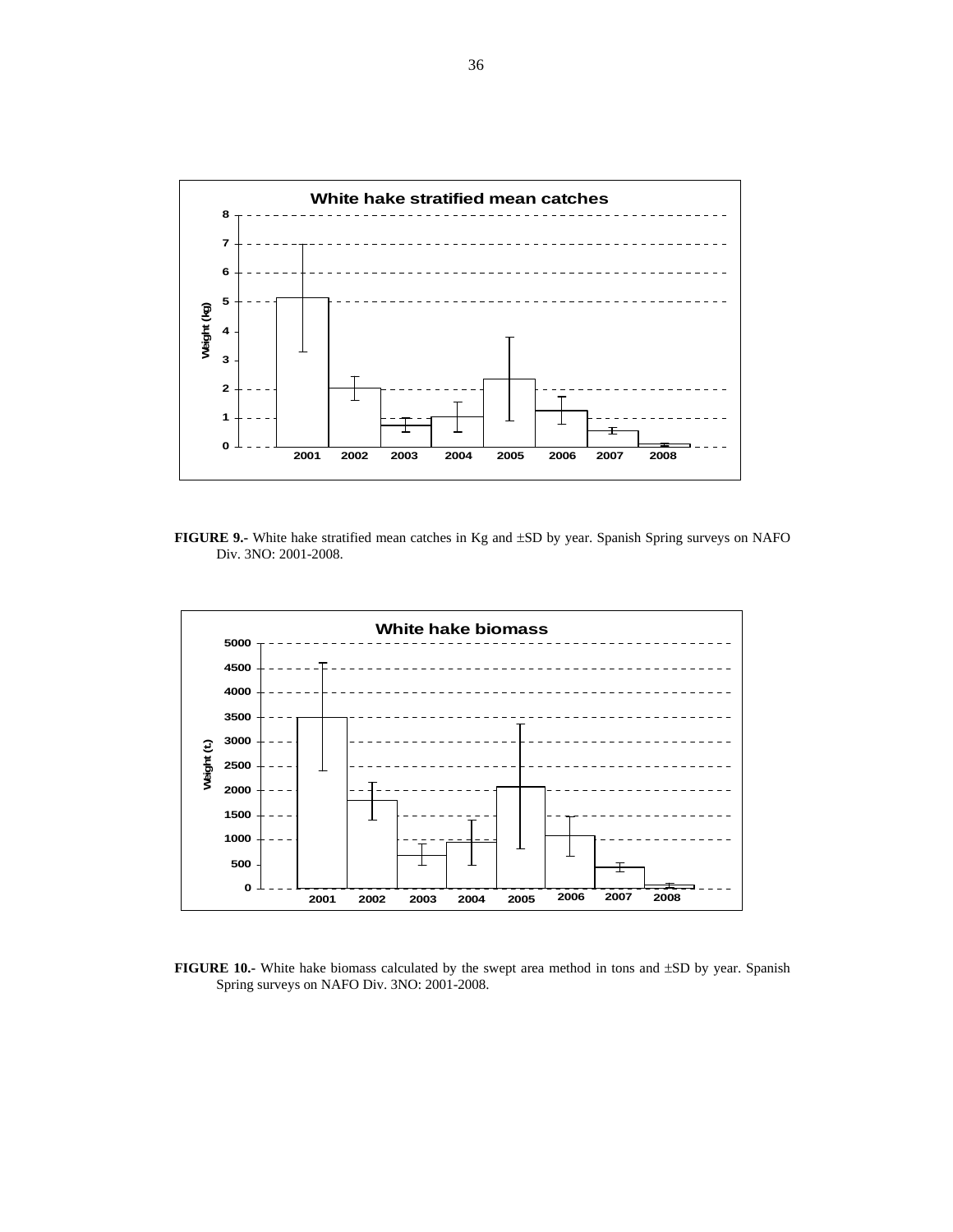

**FIGURE 11.-** White hake length distribution (cm) on NAFO 3NO: 2001-2008. Number per stratified mean catches.